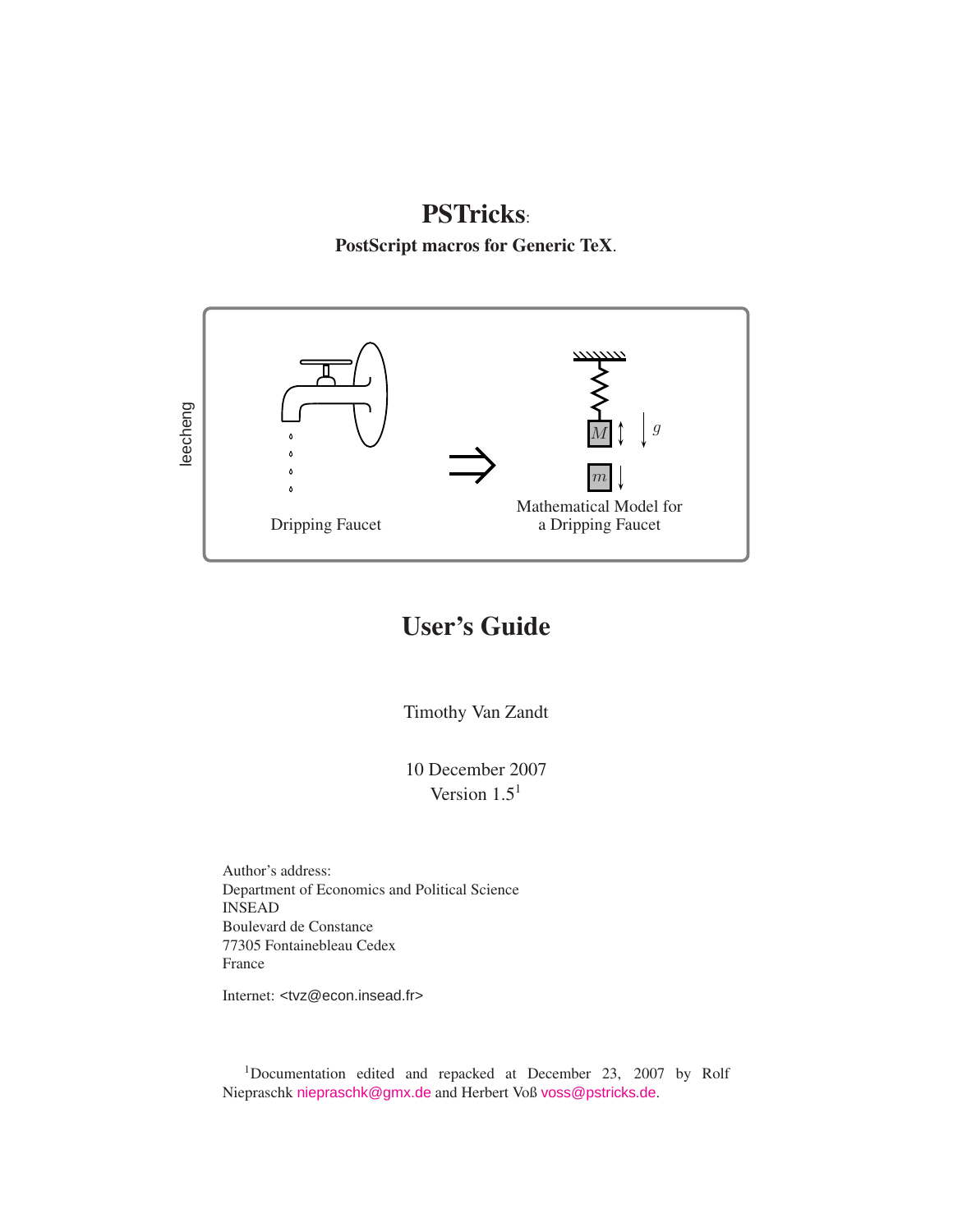## **Contents**

|                | <b>Welcome to PSTricks</b>                         | 1                       |
|----------------|----------------------------------------------------|-------------------------|
|                | Part I<br><b>The Essentials</b>                    | 3                       |
| 1              | <b>Arguments and delimiters</b>                    | 3                       |
| $\overline{2}$ | <b>Color</b>                                       | $\overline{\mathbf{4}}$ |
| 3              | <b>Setting graphics parameters</b>                 | 5                       |
| 4              | <b>Dimensions, coordinates and angles</b>          | 6                       |
| 5              | <b>Basic graphics parameters</b>                   | 8                       |
|                | Part II<br><b>Basic graphics objects</b>           | 10                      |
| 6              | <b>Lines and polygons</b>                          | 10                      |
| 7              | <b>Arcs, circles and ellipses</b>                  | 12                      |
| 8              | <b>Curves</b>                                      | 14                      |
| 9              | <b>Dots</b>                                        | 16                      |
| 10             | <b>Grids</b>                                       | 17                      |
| 11             | <b>Plots</b>                                       | 19                      |
|                | <b>Part III</b><br><b>More graphics parameters</b> | 24                      |
| 12             | <b>Coordinate systems</b>                          | 24                      |
| 13             | <b>Line styles</b>                                 | 24                      |
| 14             | <b>Fill styles</b>                                 | 26                      |
| 15             | <b>Arrowheads and such</b>                         | 28                      |
| 16             | <b>Custom styles</b>                               | 30                      |
|                | <b>Part IV</b><br><b>Custom graphics</b>           | 32                      |
| 17             | <b>The basics</b>                                  | 32                      |
| 18             | <b>Parameters</b>                                  | 32                      |
| 19             | <b>Graphics objects</b>                            | 33                      |
| 20             | <b>Safe tricks</b>                                 | 36                      |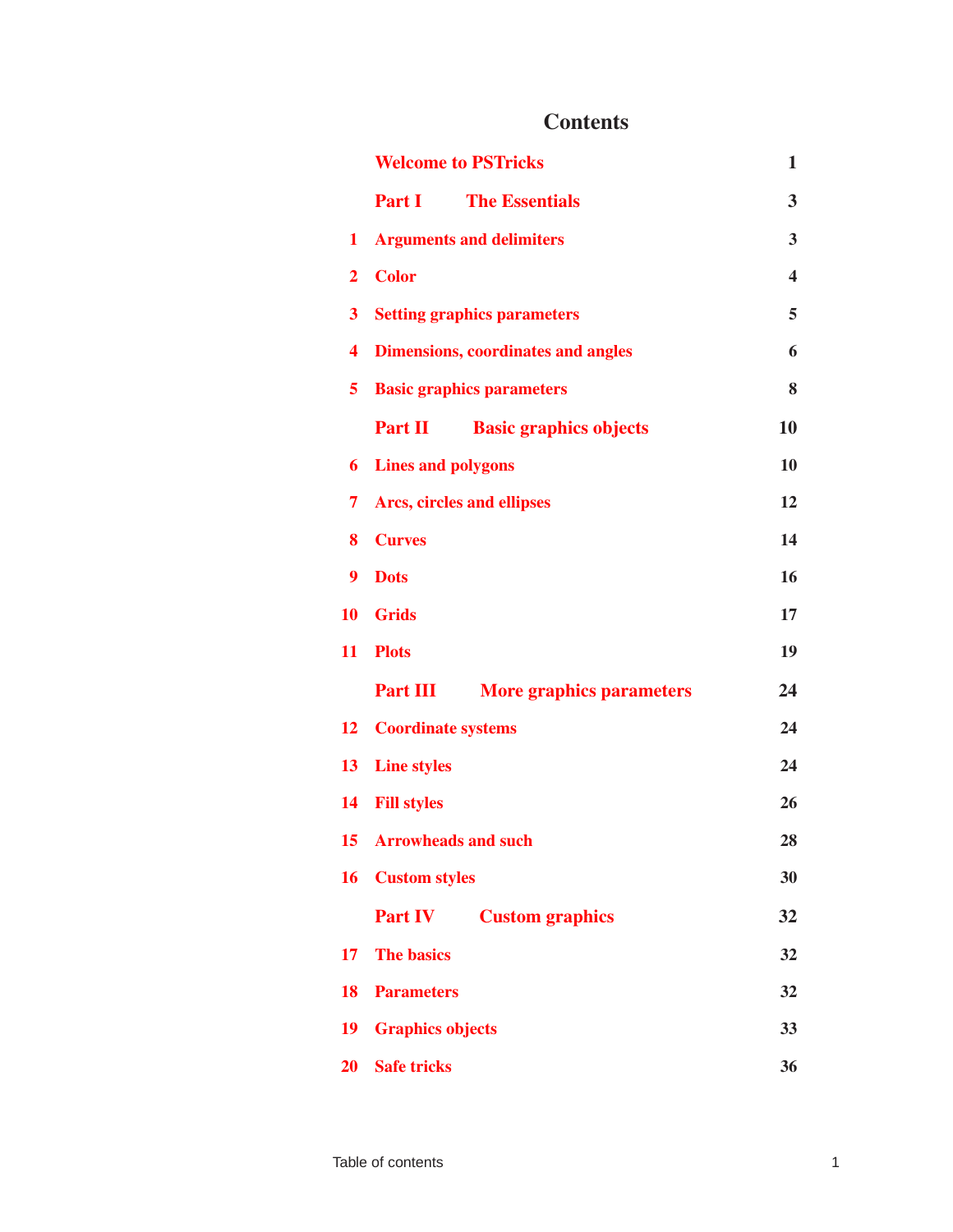| 21              | <b>Pretty safe tricks</b><br>38                      |    |  |  |  |  |
|-----------------|------------------------------------------------------|----|--|--|--|--|
|                 | 22 For hackers only                                  | 39 |  |  |  |  |
|                 | <b>Part V</b><br><b>Picture Tools</b>                | 41 |  |  |  |  |
| 23              | <b>Pictures</b>                                      | 41 |  |  |  |  |
| 24              | <b>Placing and rotating whatever</b>                 | 42 |  |  |  |  |
| 25              | <b>Repetition</b>                                    | 45 |  |  |  |  |
| 26              | <b>Axes</b>                                          | 47 |  |  |  |  |
|                 | <b>Part VI</b><br><b>Text Tricks</b>                 | 51 |  |  |  |  |
| $27\,$          | <b>Framed boxes</b>                                  | 51 |  |  |  |  |
| 28              | <b>Clipping</b>                                      | 54 |  |  |  |  |
|                 | <b>29</b> Rotation and scaling boxes                 | 55 |  |  |  |  |
|                 | <b>Part VII</b><br><b>Nodes and Node Connections</b> | 57 |  |  |  |  |
| 30              | <b>Nodes</b>                                         | 58 |  |  |  |  |
| 31              | Node connections                                     | 60 |  |  |  |  |
|                 | 32 Node connections labels: I                        | 69 |  |  |  |  |
| 33 <sup>°</sup> | <b>Node connection labels: II</b>                    | 73 |  |  |  |  |
| 34              | <b>Attaching labels to nodes</b>                     | 74 |  |  |  |  |
| 35 <sup>7</sup> | <b>Mathematical diagrams and graphs</b>              | 75 |  |  |  |  |
| 36              | <b>Obsolete put commands</b>                         | 79 |  |  |  |  |
|                 | <b>Part VIII</b><br><b>Trees</b>                     | 82 |  |  |  |  |
| 37              | <b>Overview</b>                                      | 82 |  |  |  |  |
| 38              | <b>Tree Nodes</b>                                    | 83 |  |  |  |  |
| 39              | <b>Tree orientation</b>                              | 86 |  |  |  |  |
| 40              | The distance between successors                      | 87 |  |  |  |  |
| 41              | <b>Spacing between the root and successors</b>       | 89 |  |  |  |  |
| 42              | <b>Edges</b>                                         | 90 |  |  |  |  |
| 43              | <b>Edge and node labels</b>                          | 93 |  |  |  |  |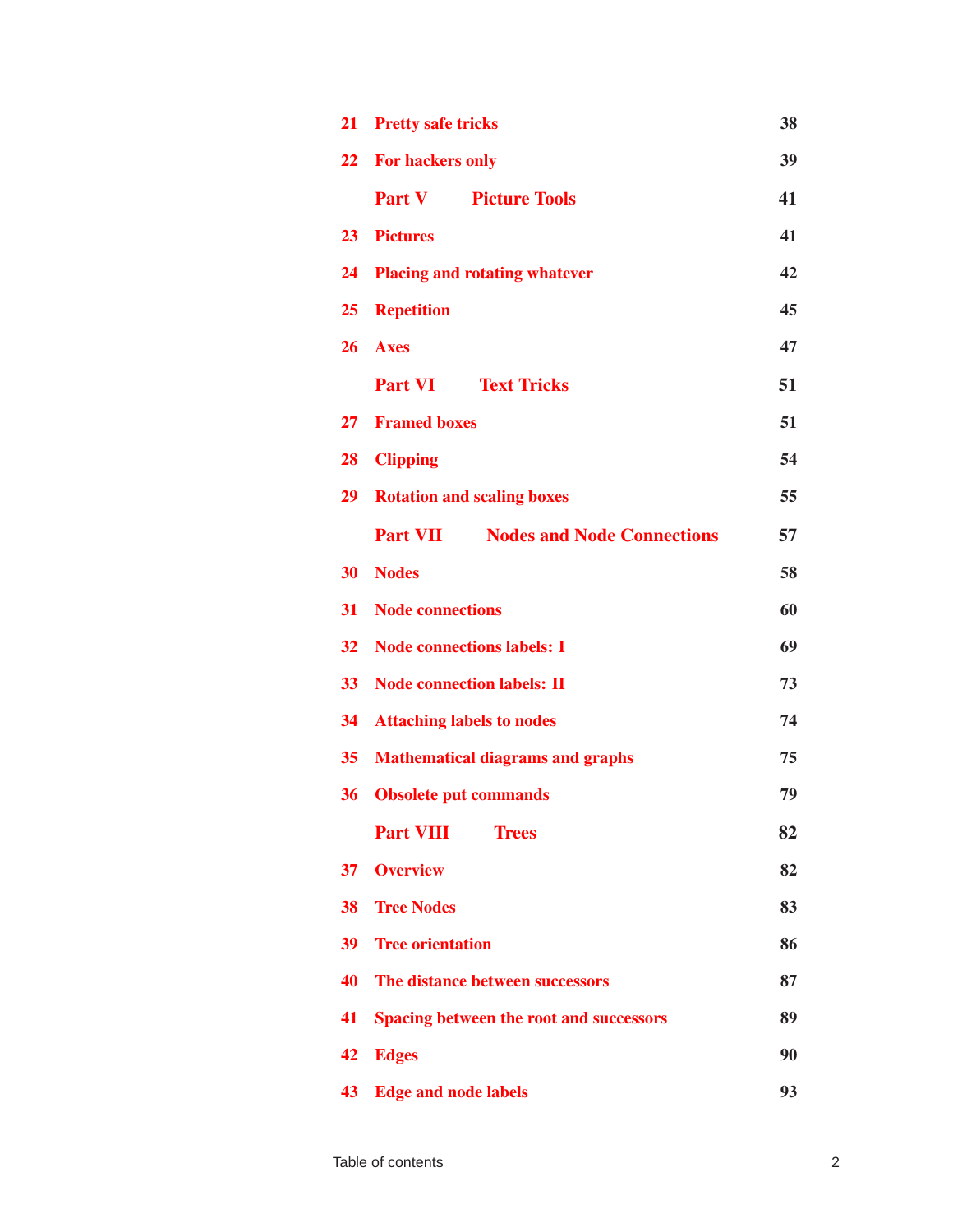| 44           | <b>Details</b>                                     | 96  |  |  |  |  |  |
|--------------|----------------------------------------------------|-----|--|--|--|--|--|
| 45           | The scope of parameter changes                     | 99  |  |  |  |  |  |
|              | <b>Part IX</b><br><b>Filling and Tiling</b>        | 101 |  |  |  |  |  |
| 46           | <b>Overview</b>                                    | 101 |  |  |  |  |  |
|              | <b>Three Dimensional Graphics</b><br><b>Part X</b> | 102 |  |  |  |  |  |
| 47           | <b>Overview</b>                                    | 102 |  |  |  |  |  |
|              | <b>Part XI</b><br><b>Special Tricks</b>            | 103 |  |  |  |  |  |
| 48           | <b>Coils and zigzags</b>                           | 103 |  |  |  |  |  |
| 49           | <b>Special coordinates</b>                         | 104 |  |  |  |  |  |
| 50           | <b>Overlays</b>                                    | 106 |  |  |  |  |  |
| 51           | The gradient fill style                            | 107 |  |  |  |  |  |
| 52           | <b>Typesetting text along a path</b>               |     |  |  |  |  |  |
| 53           | <b>Stroking and filling character paths</b><br>109 |     |  |  |  |  |  |
| 54           | <b>Importing EPS files</b>                         | 110 |  |  |  |  |  |
| 55           | <b>Exporting EPS files</b>                         | 111 |  |  |  |  |  |
|              | <b>Help</b>                                        | 114 |  |  |  |  |  |
| $\mathbf{A}$ | <b>Boxes</b>                                       | 114 |  |  |  |  |  |
| B            | <b>Tips and More Tricks</b>                        | 116 |  |  |  |  |  |
| $\mathbf C$  | <b>Including PostScript code</b>                   | 117 |  |  |  |  |  |
| D            | <b>Troubleshooting</b>                             | 119 |  |  |  |  |  |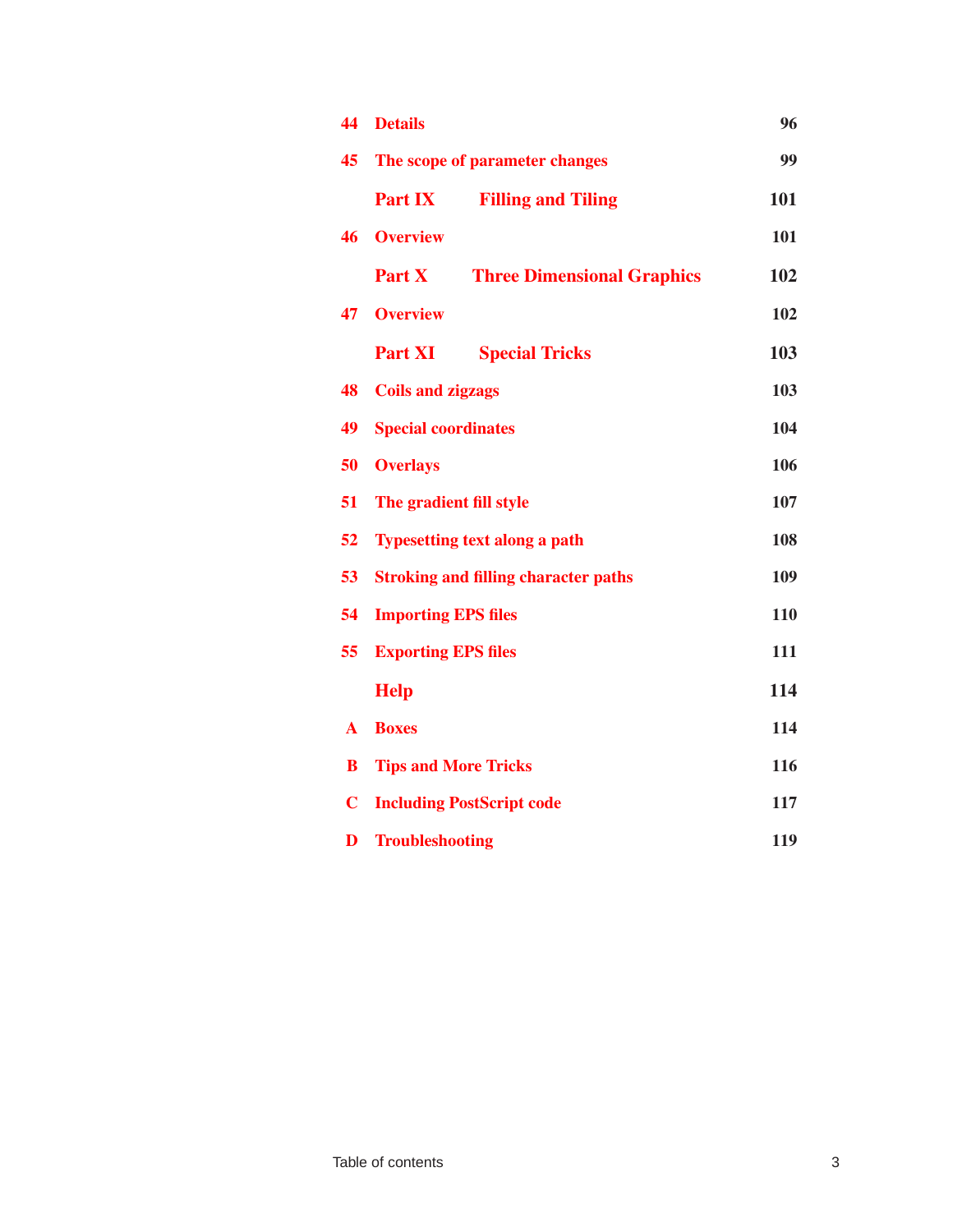# <span id="page-4-0"></span>**Welcome to PSTricks**

PSTricks is a collection of PostScript-based T<sub>EX</sub> macros that is compatible with most TEX macro packages, including Plain TEX, LATEX and ConTEXt, PSTricks gives you color, graphics, rotation, trees and overlays. PSTricks puts the icing (PostScript) on your cake (T<sub>E</sub>X)!

To install PSTricks, follow the instructions in the file read-me.pst that comes with the PSTricks package. Even if PSTricks has already been installed for you, give read-me.pst a look over.

This *User's Guide* verges on being a reference manual, meaning that it is not designed to be read linearly. Here is a recommended strategy: Finish reading this brief overview of the features in PSTricks. Then thumb through the entire *User's Guide* to get your own overview. Return to Part [I](#page-6-0) (Essentials) and read it carefully. Refer to the remaining sections as the need arises.

When you cannot figure out how to do something or when trouble arises, check out the appendices (Help). You just might be lucky enough to find a solution. There is also a LAT<sub>E</sub>X file samples.pst of samples that is distributed with PSTricks. Look to this file for further inspiration.

This documentation is written with LAT<sub>EX</sub>. Some examples use LAT<sub>EX</sub> specific constructs and some don't. However, there is nothing LATEX specific about any of the macros, nor is there anything that does not work with LATEX. This package has been tested with Plain TEX, LATEX and ConTEXt and should work with other T<sub>E</sub>X macro packages as well.



The main macro file is pstricks.tex/pstricks.sty. Each of the PSTricks **pstricks** macro files comes with a .tex extension and a .sty extension; these are equivalent, but the .sty extension means that you can include the file name as a L<sup>AT</sup><sub>E</sub>X package.

> There are numerous supplementary macro files. A file, like the one above and the left, is used in this *User's Guide* to remind you that you must input a file before using the macros it contains.

> For most PSTricks macros, even if you misuse them, you will not get PostScript errors in the output. However, it is recommended that you resolve any T<sub>E</sub>X errors before attempting to print your document. A few PSTricks macros pass on PostScript errors without warning. Use these with care, especially if you are using a networked printer, because PostScript errors can cause a printer to bomb. Such macros are pointed out in strong terms, using a warning like this one: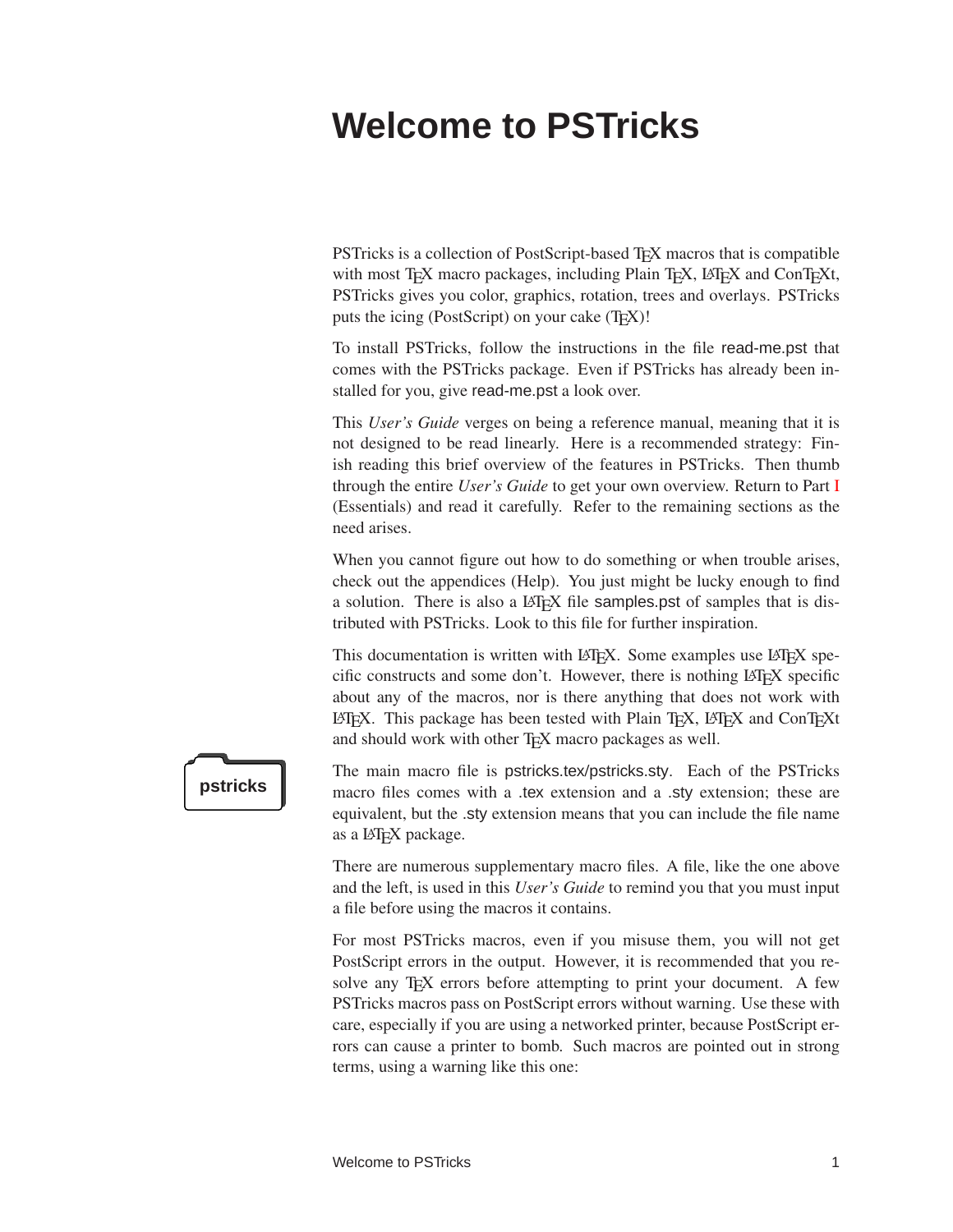

*Warning:* Use macros that do not check for PostScript errors with care. PostScript errors can cause a printer to bomb!

Keep in mind the following typographical conventions in this User's Guide.

- All literal input characters, i.e., those that should appear verbatim in your input file, appear in upright Helvetica and **Helvetica-Bold** fonts.
- Meta arguments, for which you are supposed to substitute a value (e.g., angle) appear in slanted Helvetica-Oblique and **Helvetica-BoldOblique** fonts.
- The main entry for a macro or parameter that states its syntax appears in a large bold font, *except for the optional arguments, which are in medium weight*. This is how you can recognize the optional arguments.
- References to PSTricks commands and parameters within paragraphs are set in **Helvetica-Bold**.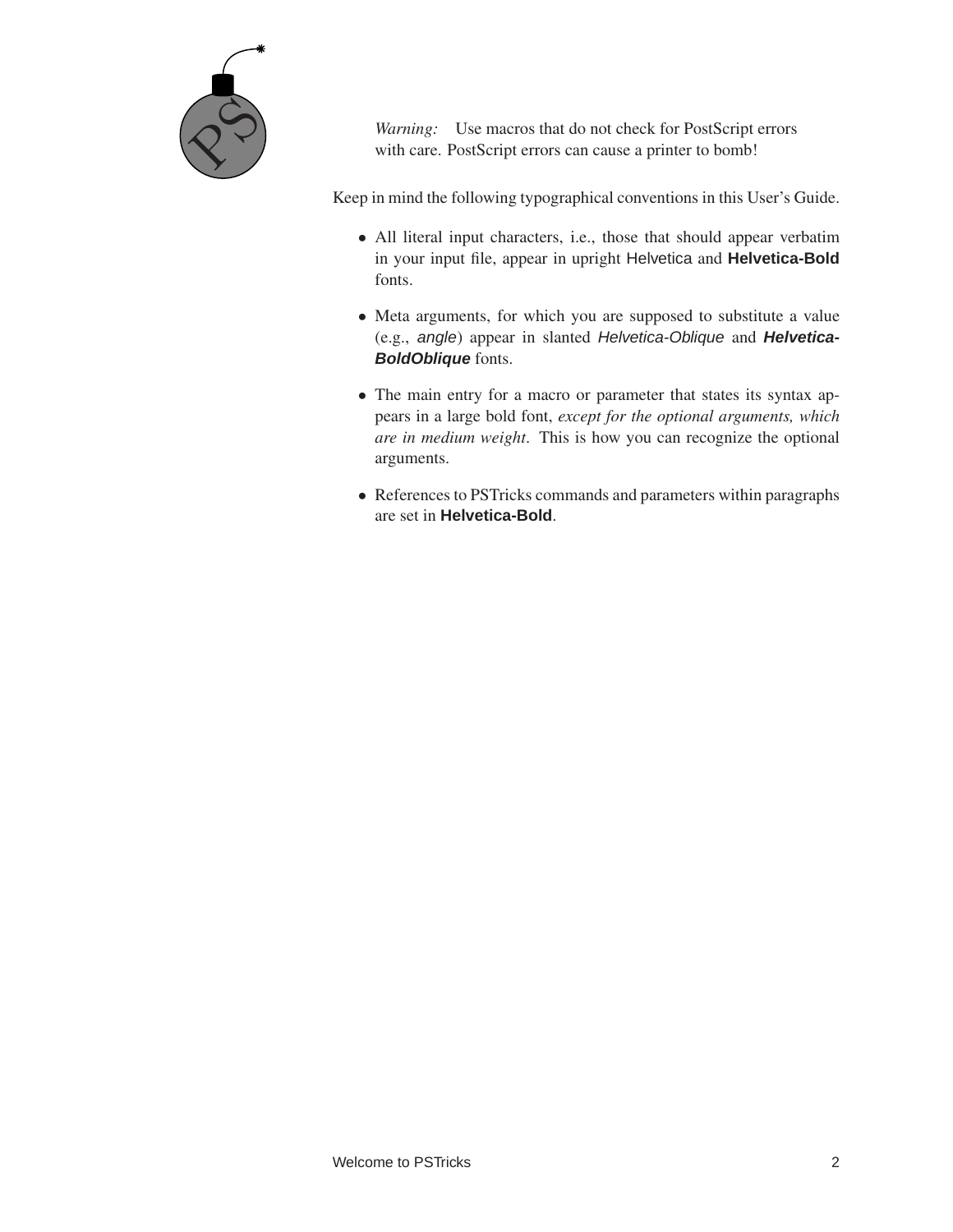# <span id="page-6-0"></span>**The Essentials**

# **1 Arguments and delimiters**

**I**

<span id="page-6-1"></span>Here is some nitty-gritty about arguments and delimiters that is really important to know.

The PSTricks macros use the following delimiters:

| Curly braces $\{arg\}$                          |  |
|-------------------------------------------------|--|
| Brackets (only for optional arguments) [arg]    |  |
| Parentheses and commas for coordinates $(x, y)$ |  |
| $=$ and , for parameters par1=val1,             |  |

Spaces and commas are also used as delimiters within arguments, but in this case the argument is expanded before looking for the delimiters.

Always use a period rather than a comma to denote the decimal point, so that PSTricks doesn't mistake the comma for a delimiter.

The easiest mistake to make with the PSTricks macros is to mess up the delimiters. This may generate complaints from T<sub>E</sub>X or PSTricks about bad arguments, or other unilluminating errors such as the following:

- ! Use of \get@coor doesn't match its definition.
- ! Paragraph ended before \pst@addcoor was complete.
- ! Forbidden control sequence found while scanning use of \check@arrow.
- ! File ended while scanning use of \lput.

Delimiters are generally the first thing to check when you get errors with a PSTricks macro.

Since PSTricks macros can have many arguments, it is useful to know that you can leave a space or new line between any arguments, except between arguments enclosed in curly braces. If you need to insert a new line between arguments enclosed in curly braces, put a comment character % at the end of the line.

As a general rule, the first non-space character after a PSTricks macro should not be a [ or (. Otherwise, PSTricks might think that the [ or ( is actually part of the macro. You can always get around this by inserting a pair {} of braces somewhere between the macro and the [ or (.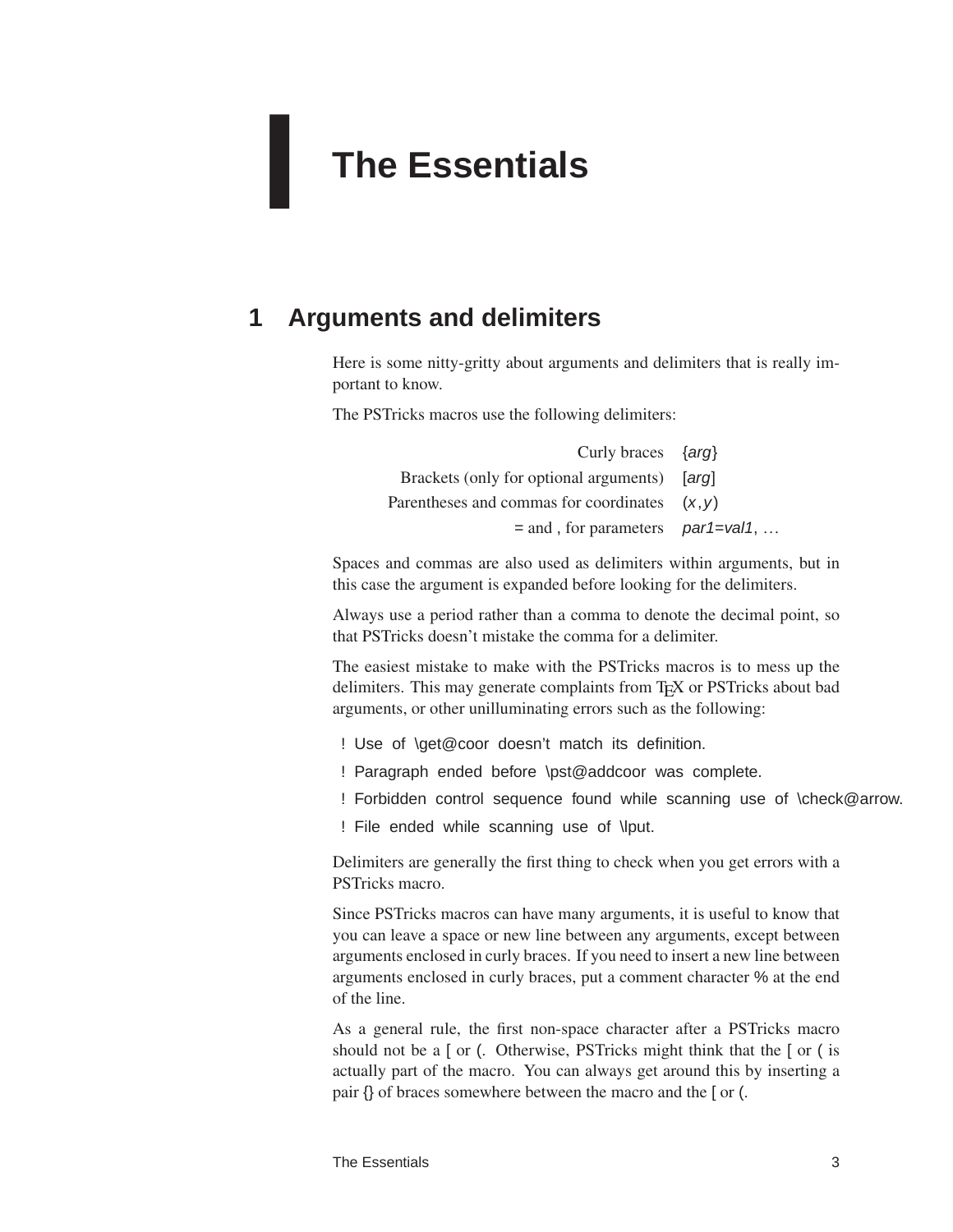# **2 Color**

<span id="page-7-0"></span>The grayscales

black, darkgray, gray, lightgray, and white,

and the colors

red, green, blue, cyan, magenta, and yellow

are predefined in PSTricks.

This means that these names can be used with the graphics objects that are described in later sections. This also means that the command **\gray** (or **\red**, etc.) can be used much like \rm or \tt, as in

{\gray This stuff should be gray.}

The commands **\gray**, **\red**, etc. can be nested like the font commands as well. There are a few important ways in which the color commands differ from the font commands:

- 1. The color commands can be used in and out of math mode (there are no restrictions, other than proper T<sub>E</sub>X grouping).
- 2. The color commands affect whatever is in their scope (e.g., lines), not simply characters.
- 3. The scope of the color commands does not extend across pages.
- 4. The color commands are not as robust as font commands when used inside box macros. See page [120](#page-123-0) for details. You can avoid most problems by explicitly grouping color commands (e.g., enclosing the scope in braces {}) whenever these are in the argument of another command.<sup>1</sup>

You can define or redefine additional colors and grayscales with the following commands. In each case, numi is a number between 0 and 1. Spaces are used as delimiters—don't add any extraneous spaces in the arguments.

#### **\newgray{color}{num}**

num is the gray scale specification, to be set by PostScript's setgray operator. 0 is black and 1 is white. For example:

\newgray{darkgray}{.25}

<sup>&</sup>lt;sup>1</sup>However, this is not necessary with the PSTricks LR-box commands, expect when **\psverbboxtrue** is in effect. See Section [A.](#page-117-0)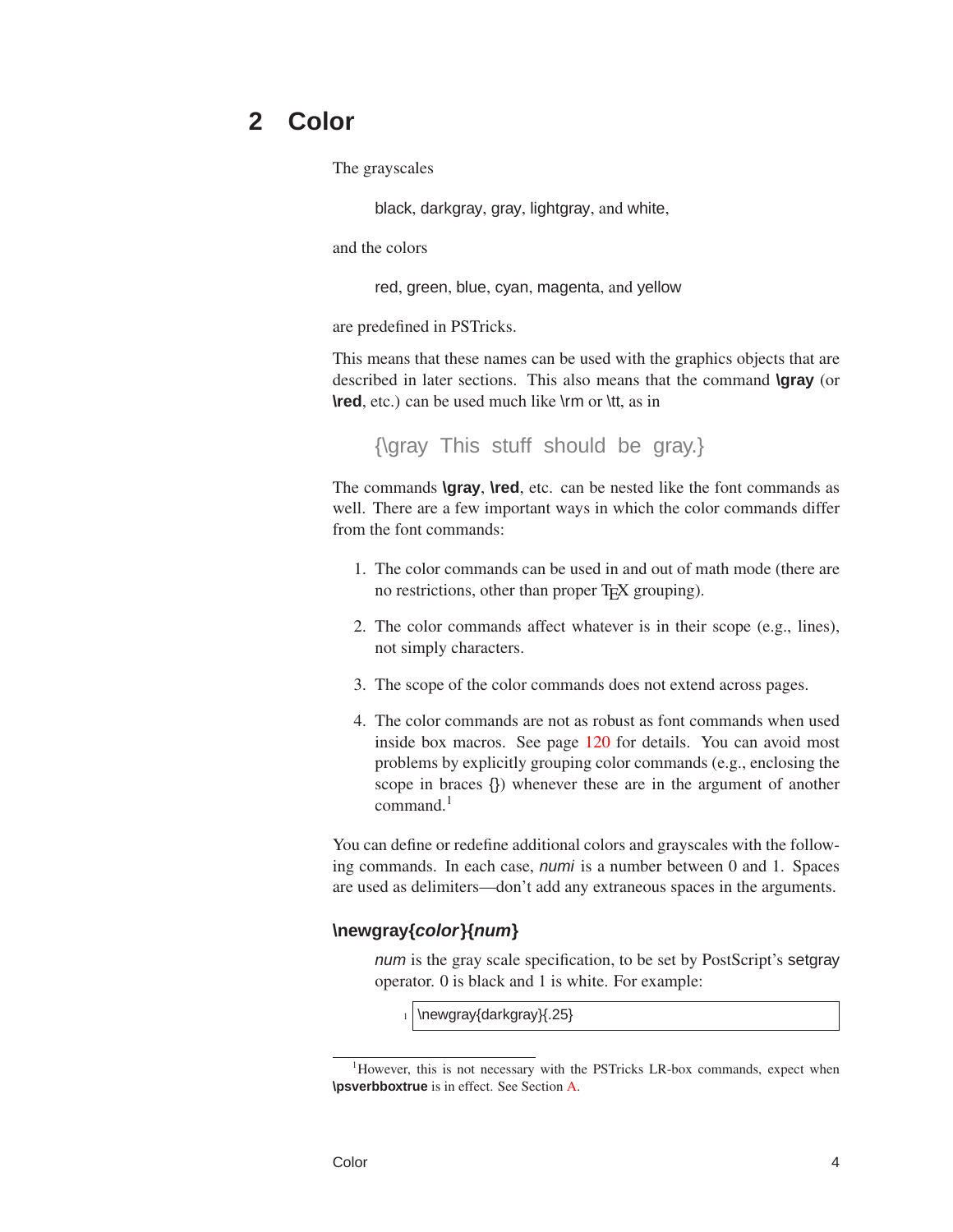#### **\newrgbcolor{color}{num1 num2 num3}**

num1 num2 num3 is a *red-green-blue* specification, to be set by PostScript's setrgbcolor operator. For example,

\newrgbcolor{green}{0 1 0}

#### **\newhsbcolor{color}{num1 num2 num3}**

num1 num2 num3 is an *hue-saturation-brightness* specification, to be set by PostScript's sethsbcolor operator. For example,

<sup>1</sup> \newhsbcolor{mycolor}{.3 .7 .9}

#### **\newcmykcolor{color}{num1 num2 num3 num4}**

num1 num2 num3 num4 is a *cyan-magenta-yellow-black* specification, to be set by PostScript's newcmykcolor operator. For example,

\newcmykcolor{hercolor}{.5 1 0 .5}

For defining new colors, the *rbg* model is a sure thing. *hsb* is not recommended. *cmyk* is not supported by all Level 1 implementations of PostScript, although it is best for color printing. For more information on color models and color specifications, consult the *PostScript Language Reference Manual*, 2nd Edition (Red Book), and a color guide.

<span id="page-8-0"></span>Driver notes: The command **\pstVerb** must be defined.

## **3 Setting graphics parameters**

PSTricks uses a key-value system of graphics parameters to customize the macros that generate graphics (e.g., lines and circles), or graphics combined with text (e.g., framed boxes). You can change the default values of parameters with the command **\psset**, as in

```
\psset{fillcolor=yellow}
```
\psset{linecolor=blue,framearc=.3,dash=3pt 6pt}

The general syntax is:

#### **\psset{par1=value1**,par2=value2,… **}**

As illustrated in the examples above, spaces are used as delimiters for some of the values. Additional spaces are allowed only following the comma that separates *par*=value pairs (which is thus a good place to start a new line if there are many parameter changes). E.g., the first example is acceptable, but the second is not: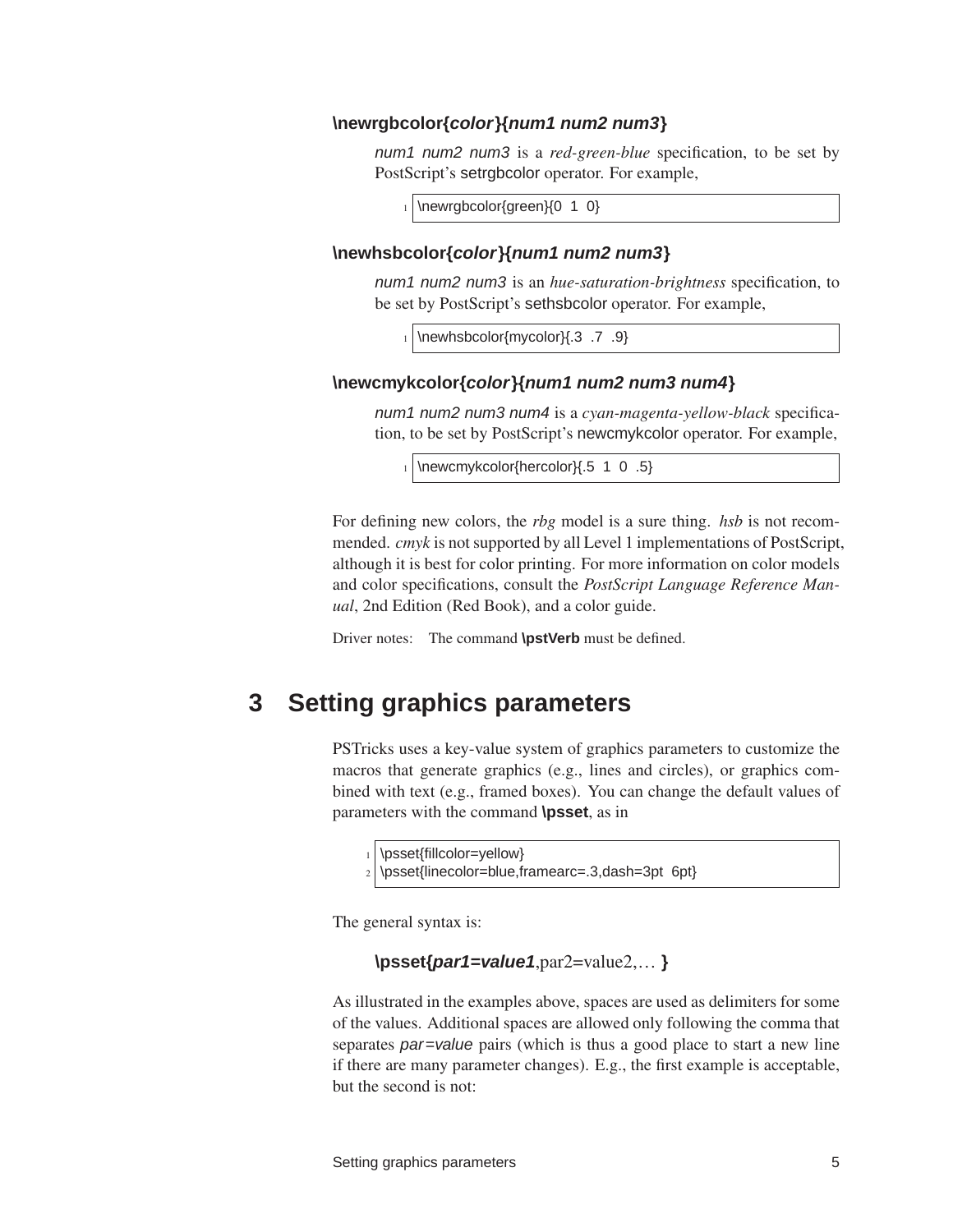\psset{fillcolor=yellow, linecolor=blue} \psset{fillcolor= yellow,linecolor =blue }

The parameters are described throughout this *User's Guide*, as they are needed.

Nearly every macro that makes use of graphics parameters allows you to include changes as an optional first argument, enclosed in square brackets. For example,

 $_1$  \psline[linecolor=green,linestyle=dotted](8,7)

draws a dotted, green line. It is roughly equivalent to

 $_1$  {\psset{linecolor=green,linestyle=dotted}\psline(8,7)}

For many parameters, PSTricks processes the value and stores it in a peculiar form, ready for PostScript consumption. For others, PSTricks stores the value in a form that you would expect. In the latter case, this *User's Guide* will mention the name of the command where the value is stored. This is so that you can use the value to set other parameters. E.g.,

1 \psset{linecolor=\psfillcolor,doublesep=.5\pslinewidth}

<span id="page-9-0"></span>However, even for these parameters, PSTricks may do some processing and error-checking, and you should always set them using **\psset** or as optional parameter changes, rather than redefining the command where the value is stored.

# **4 Dimensions, coordinates and angles**

Whenever an argument of a PSTricks macro is a dimension, the unit is optional. The default unit is set by the

## **unit=dim** Default: **1cm**

parameter. For example, with the default value of 1cm, the following are equivalent:

\psset{linewidth=.5cm}

 $_2$  \psset{linewidth=.5}

By never explicitly giving units, you can scale graphics by changing the value of **unit**.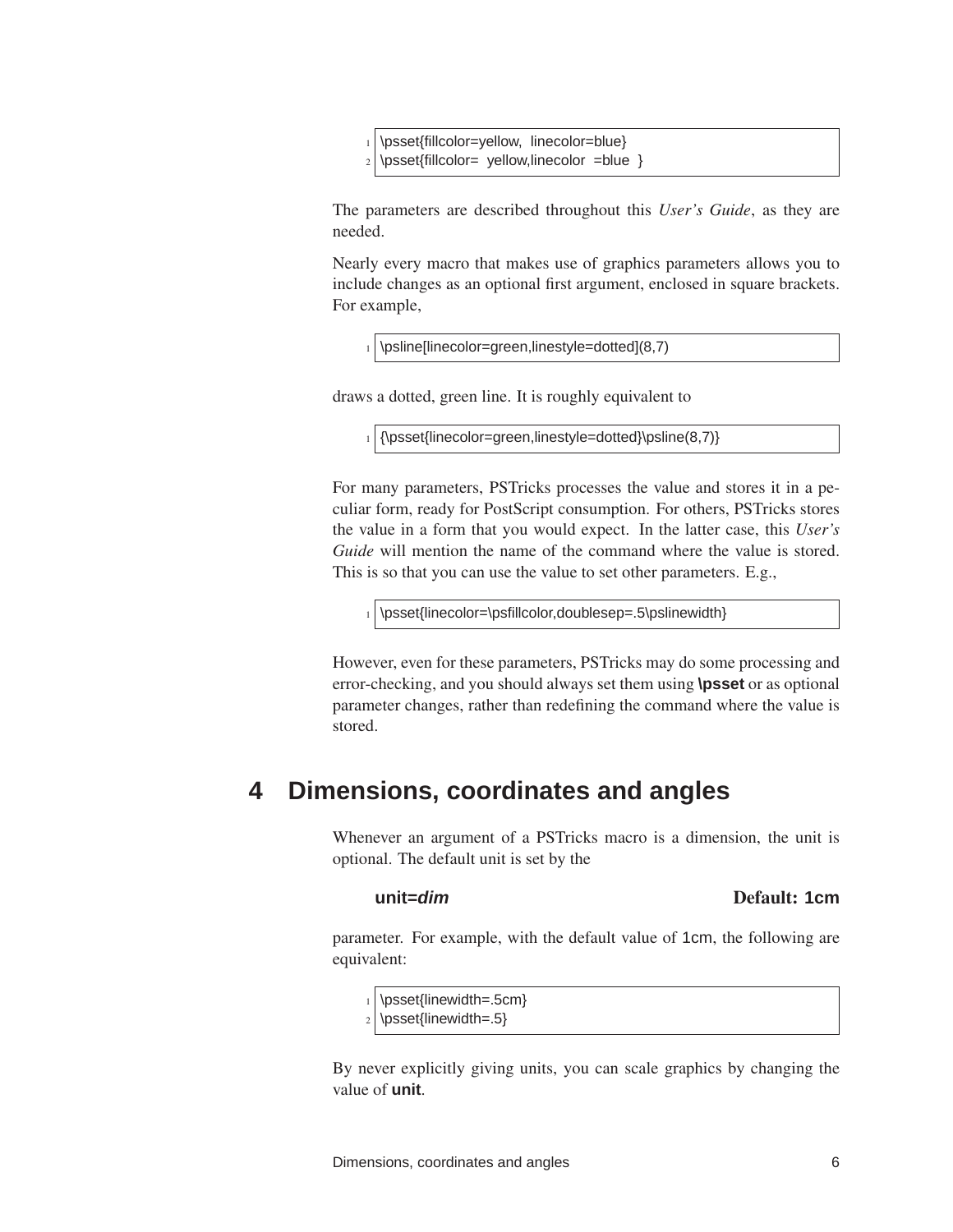You can use the default coordinate when setting non-PSTricks dimensions as well, using the commands

#### **\pssetlength{cmd}{dim} \psaddtolength{cmd}{dim}**

where cmd is a dimension register (in LAT<sub>EX</sub> parlance, a "length"), and dim is a length with optional unit. These are analogous to  $\mathbb{F}X$ 's \setlength and \addtolength.

Coordinate pairs have the form  $(x, y)$ . The origin of the coordinate system is at T<sub>E</sub>X's currentpoint. The command **\SpecialCoor** lets you use polar coordinates, in the form  $\langle$  <r>> $\langle$  <<r/> $\langle$  <</a> $\rangle$ ), where r is the radius (a dimension) and a is the angle (see below). You can still use Cartesian coordinates. For a complete description of **\SpecialCoor**, see Section [49.](#page-107-0)

The **unit** parameter actually sets the following three parameters:

| xunit= <i>dim</i> | Default: 1cm |
|-------------------|--------------|
| yunit= <i>dim</i> | Default: 1cm |
| runit= <i>dim</i> | Default: 1cm |

These are the default units for x-coordinates, y-coordinates, and all other coordinates, respectively. By setting these independently, you can scale the x and y dimensions in Cartesian coordinate unevenly. After changing **yunit** to 1pt, the two **\psline**'s below are equivalent:

| $_1$ \psset{yunit=1pt}           |
|----------------------------------|
| $_2$ \psline(0cm,20pt)(5cm,80pt) |
| $_3   \psi(0,20)(5,80)$          |
|                                  |

The values of the **runit**, **xunit** and **yunit** parameters are stored in the dimension registers **\psunit** (also **\psrunit**), **\psxunit** and **\psyunit**.

Angles, in polar coordinates and other arguments, should be a number giving the angle in degrees, by default. You can also change the units used for angles with the command

#### **\degrees**[num]

num should be the number of units in a circle. For example, you might use

 $_1$  \degrees[100]

to make a pie chart when you know the shares in percentages. **\degrees** without the argument is the same as

\degrees[360]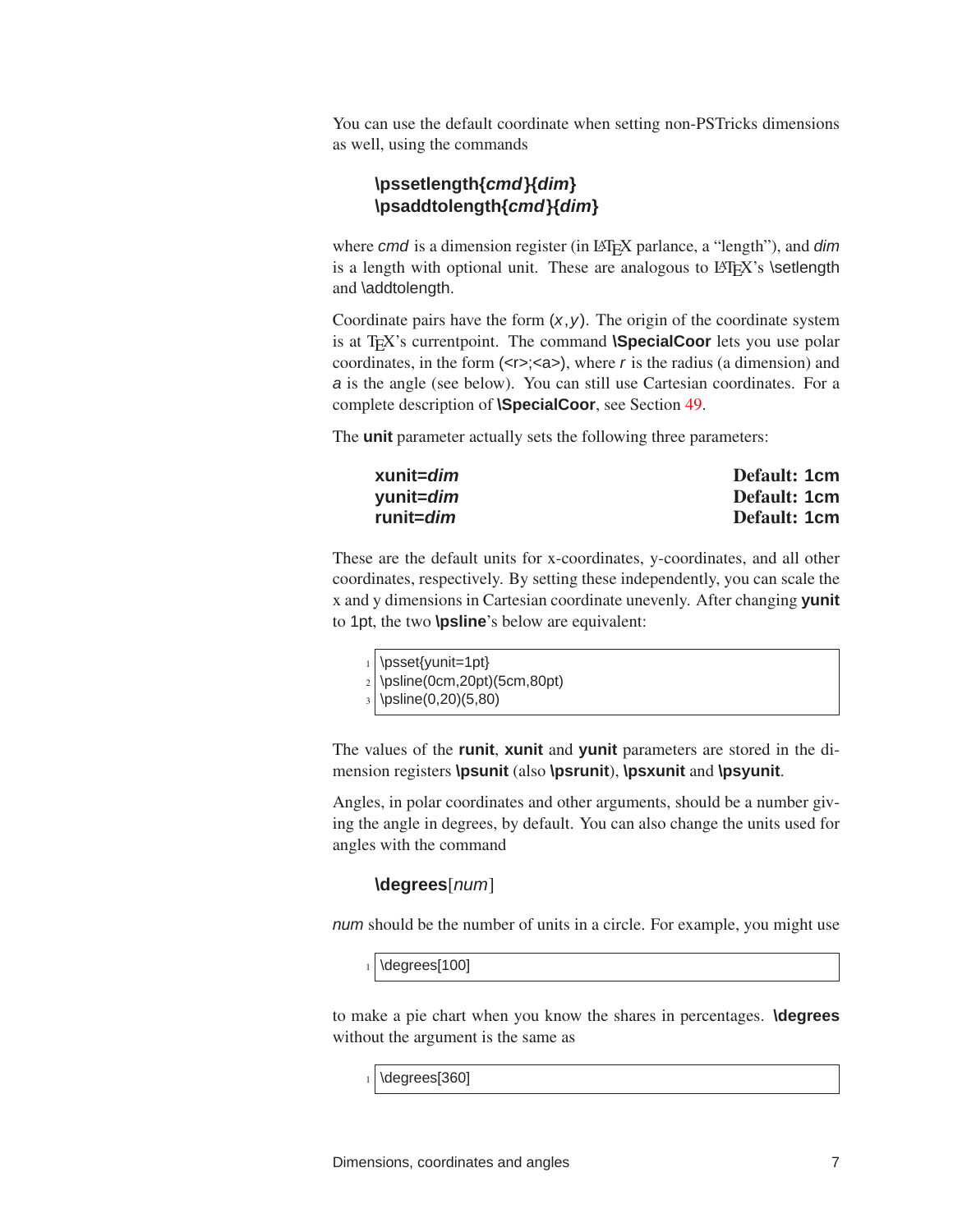The command

#### **\radians**

is short for

\degrees[6.28319]

<span id="page-11-0"></span>**\SpecialCoor** lets you specify angles in other ways as well.

# **5 Basic graphics parameters**

The width and color of lines is set by the parameters:

**linewidth=dim** Default: **.8pt linecolor=color** Default: **black**

The **linewidth** is stored in the dimension register **\pslinewidth**, and the **linecolor** is stored in the command **\pslinecolor**.

The regions delimited by open and closed curves can be filled, as determined by the parameters:

**fillstyle=style fillcolor=color**

When **fillstyle=none**, the regions are not filled. When **fillstyle=solid**, the regions are filled with **fillcolor**. Other **fillstyle**'s are described in Section [14.](#page-29-0)

The graphics objects all have a starred version (e.g., **\psframe**\*) which draws a solid object whose color is **linecolor**. For example,



 $\psi(1, .5)$ 

Open curves can have arrows, according to the

#### **arrows=arrows**

parameter. If **arrows=-**, you get no arrows. If **arrows=<->**, you get arrows on both ends of the curve. You can also set **arrows=->** and **arrows=<-**, if you just want an arrow on the end or beginning of the curve, respectively. With the open curves, you can also specify the arrows as an optional argument enclosed in {} brackets. This should come after the optional parameters argument. E.g.,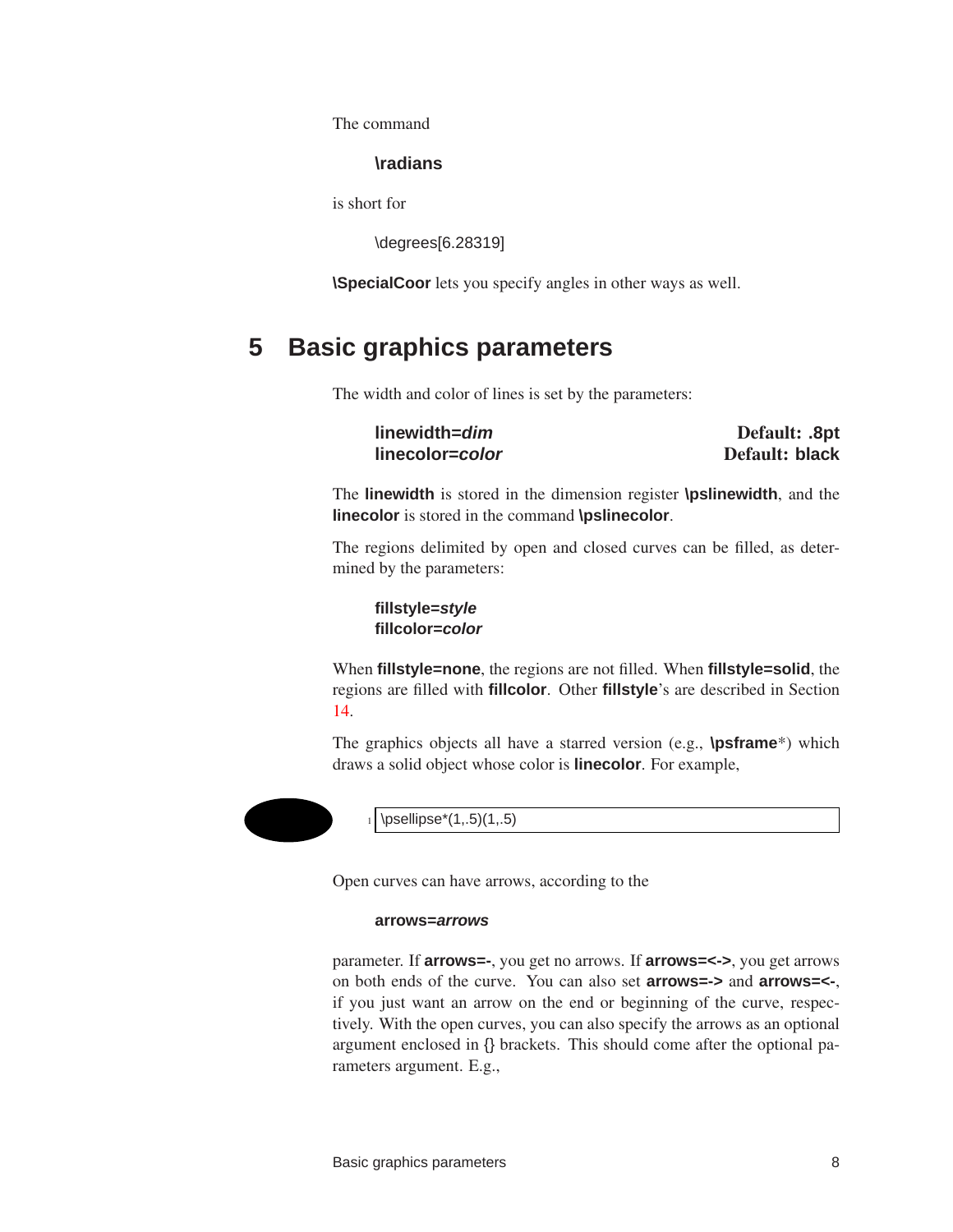

Other arrow styles are described in Section [15](#page-31-0)

If you set the

#### showpoints=*true/false* Default: false

parameter to true, then most of the graphics objects will put dots at the appropriate coordinates or control points of the object.<sup>2</sup> Section [9](#page-19-0) describes how to change the dot style.

 $2$ The parameter value is stored in the conditional \ifshowpoints.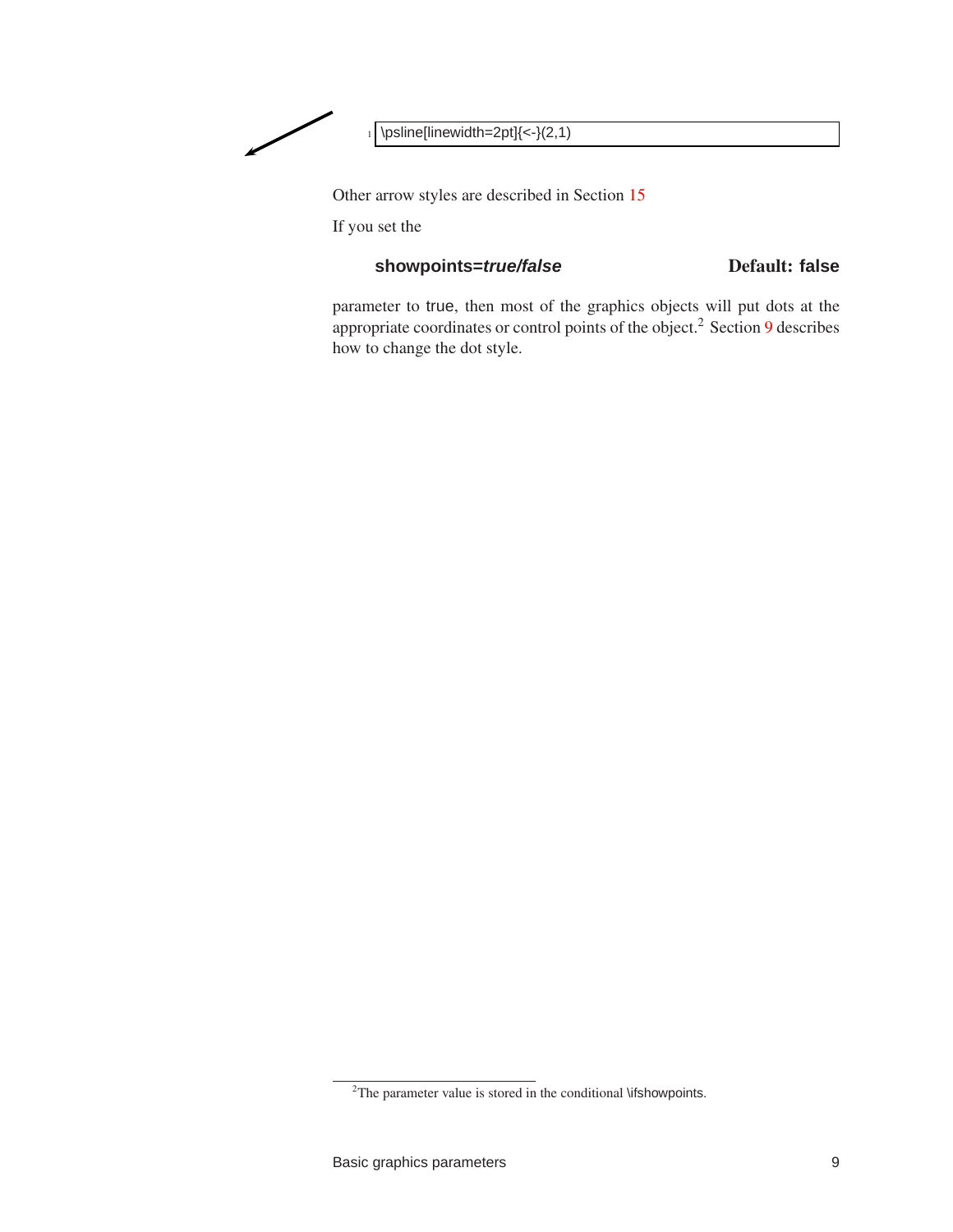# <span id="page-13-0"></span>**II Basic graphics objects**

# **6 Lines and polygons**

<span id="page-13-1"></span>The objects in this section also use the following parameters:

#### **linearc=dim** Default: **0pt**

The radius of arcs drawn at the corners of lines by the **\psline** and **\pspolygon** graphics objects. dim should be positive.

#### **framearc=num** Default: **0**

In the **\psframe** and the related box framing macros, the radius of rounded corners is set, by default, to one-half *num* times the width or height of the frame, whichever is less. num should be between 0 and 1.

#### **cornersize=relative/absolute** Default: **relative**

If **cornersize** is relative, then the **framearc** parameter determines the radius of the rounded corners for **\psframe**, as described above (and hence the radius depends on the size of the frame). If **cornersize** is absolute, then the **linearc** parameter determines the radius of the rounded corners for **\psframe** (and hence the radius is of constant size).

Now here are the lines and polygons:

## **\psline**\*[par]{arrows}(x0,y0)**(x1,y1)**… (xn,yn)

This draws a line through the list of coordinates. For example:



## **\qline(coor0)(coor1)**

This is a streamlined version of **\psline** that does not pay attention to the **arrows** parameter, and that can only draw a single line segment. Note that both coordinates are obligatory, and there is no optional

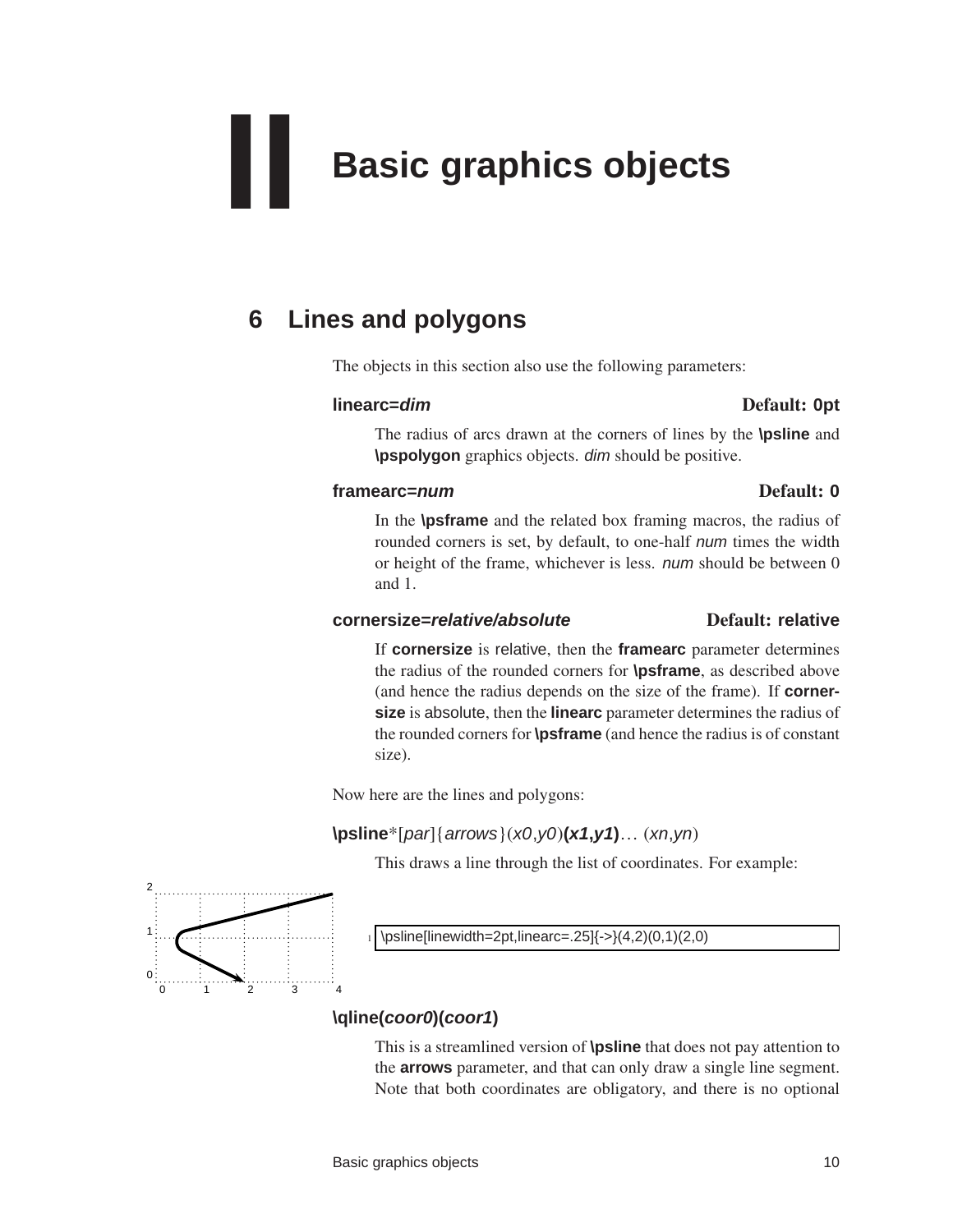argument for setting parameters (use **\psset** if you need to change the **linewidth**, or whatever). For example:



 $\langle 0,0)(2,1)$ 

**\pspolygon**\*[par](x0,y0)**(x1,y1)(x2,y2)**… (xn,yn)

This is similar to **\psline**, but it draws a closed path. For example:



 $\pspolygon[linear=1.5pt](0,2)(1,2)$ 

<sup>2</sup> \pspolygon\*[linearc=.2,linecolor=darkgray](1,0)(1,2)(4,0)(4,2)

## **\psframe**\*[par](x0,y0)**(x1,y1)**

**\psframe** draws a rectangle with opposing corners (x0, y0) and (x1, y1). For example:



\psframe[linewidth=2pt,framearc=.3,fillstyle=solid,  $2$  fillcolor=lightgray](4,2)

 $3 \rightarrow$  \psframe\*[linecolor=white](1,.5)(2,1.5)

## **\psdiamond**\*[par](x0,y0)**(x1,y1)**

**\psdiamond** draws a diamond centered at  $(x0, y0)$ , and with the half width and height equal to  $x_1$  and  $y_1$ , respectively.



\psdiamond[framearc=.3,fillstyle=solid,  $filcolor=lightgray](2,1)(1.5,1)$ 

The diamond is rotated about the center by

## **gangle=gangle** Default: **0**

**\pstriangle**\*[par](x0,y0)**(x1,y1)**

**\pstriangle** draws an isosceles triangle with the base centered at  $(x0, y0)$ , and with width (base) and height equal to  $x1$  and  $y1$ , respectively.



 $\sqrt{2,5}(4,1)$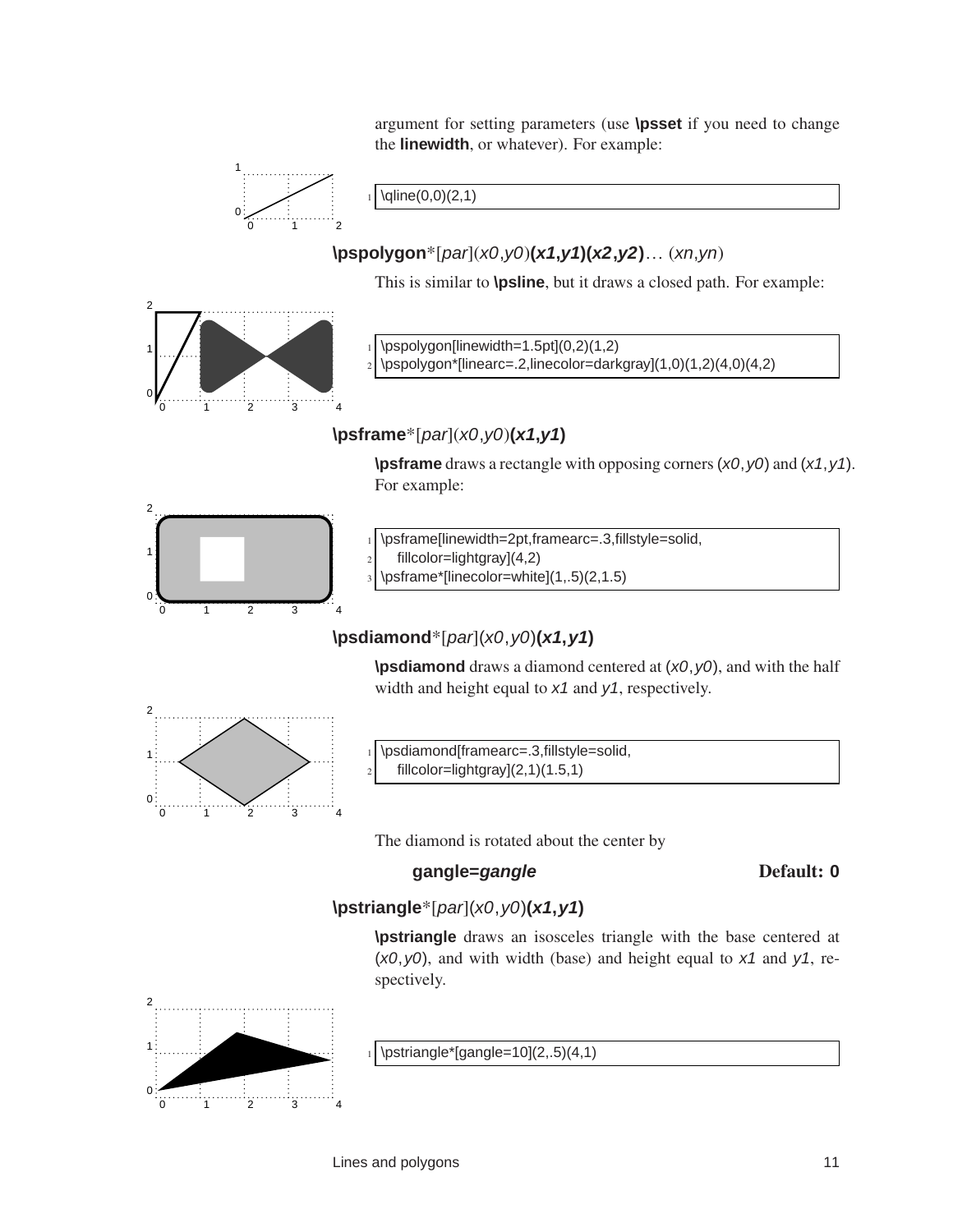# **7 Arcs, circles and ellipses**

#### <span id="page-15-0"></span>**\pscircle**\*[par](x0,y0)**{radius}**

This draws a circle whose center is at  $(x0, y0)$  and that has radius radius. For example:



 $\text{P}$  \pscircle[linewidth=2pt](.5,.5){1.5}

## **\qdisk(coor){radius}**

This is a streamlined version of **\pscircle\***. Note that the two arguments are obligatory and there is no parameters arguments. To change the color of the disks, you have to use **\psset**:

\psset{linecolor=gray} \qdisk(2,3){4pt}

## **\pswedge**\*[par](x0,y0)**{radius}{angle1}{angle2}**

This draws a wedge whose center is at  $(x0, y0)$ , that has radius radius, and that extends counterclockwise from angle1 to angle2. The angles must be specified in degrees. For example:



\pswedge[linecolor=gray,linewidth=2pt,fillstyle=solid]{2}{0}{70}

## **\psellipse**\*[par](x0,y0)**(x1,y1)**

 $(x0, y0)$  is the center of the ellipse, and  $x1$  and  $y1$  are the horizontal and vertical radii, respectively. For example:



\psellipse[fillcolor=lightgray](.5,0)(1.5,1)

## **\psarc**\*[par]{arrows}(x,y)**{radius}{angleA}{angleB}**

This draws an arc from angleA to angleB, going counter clockwise, for a circle of radius *radius* and centered at  $(x, y)$ . You must include either the arrows argument or the  $(x, y)$  argument. For example: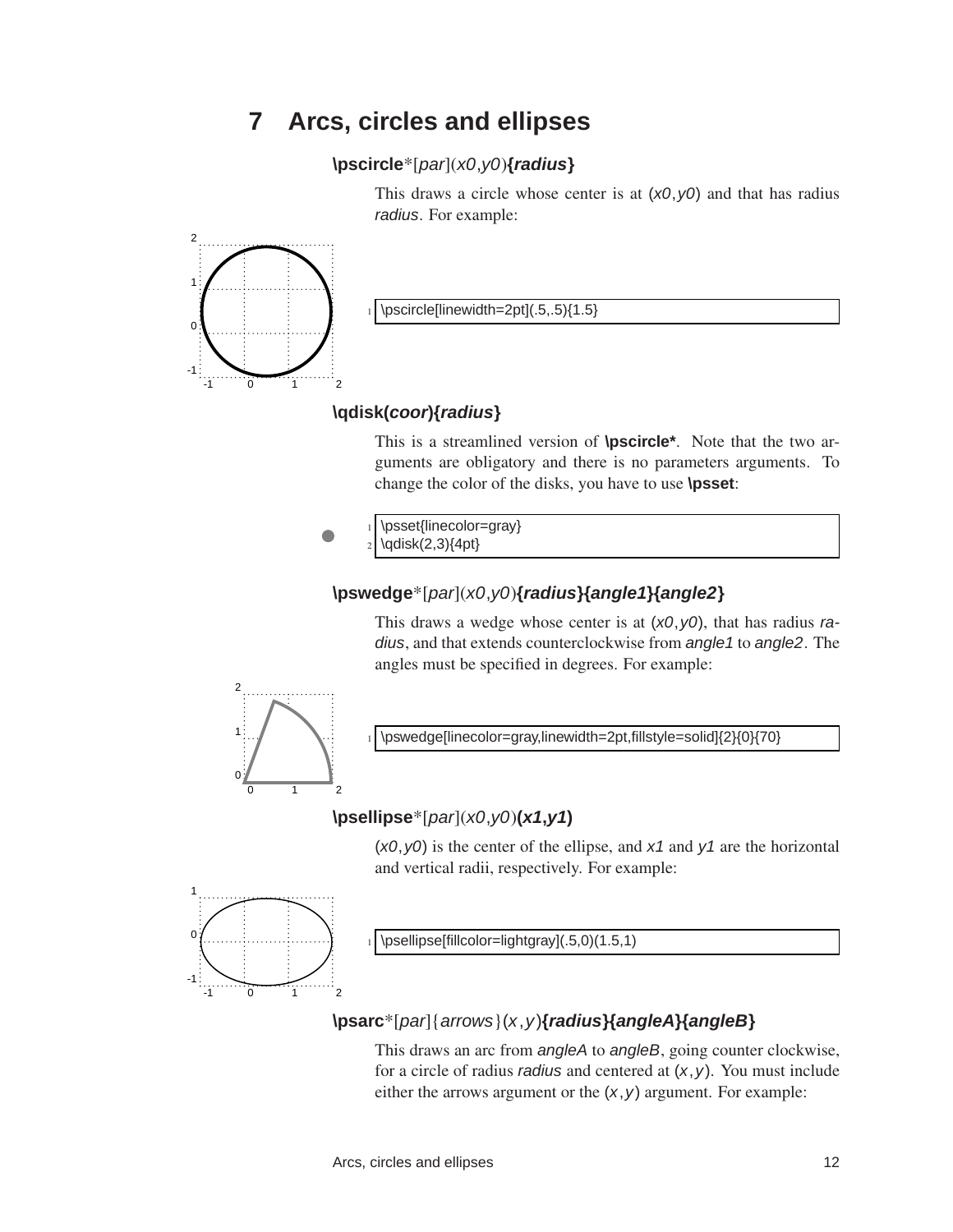

See how **showpoints=true** draws a dashed line from the center to the arc; this is useful when composing pictures.

**\psarc** also uses the parameters:

#### **arcsepA=dim** Default: **0pt**

angleA is adjusted so that the arc would just touch a line of width *dim* that extended from the center of the arc in the direction of angleA.

#### **arcsepB=dim** Default: **0pt**

This is like **arcsepA**, but *angleB* is adjusted.

#### **arcsep=dim** Default: **0**

This just sets both **arcsepA** and **arcsepB**.

These parameters make it easy to draw two intersecting lines and then use **\psarc** with arrows to indicate the angle between them. For example:



\SpecialCoor

\psline[linewidth=2pt](4;50)(0,0)(4;10)

\psarc[arcsepB=2pt]{->}{3}{10}{50}

## **\psarcn**\*[par]{arrows}(x,y)**{radius}{angleA}{angleB}**

This is like **\psarc**, but the arc is drawn *clockwise*. You can achieve the same effect using **\psarc** by switching angleA and angleB and the arrows  $3$ 

## **\psellipticarc**\*[par]{arrows}(x0,y0)**(x1,y1){angleA}{angleB}**

This draws an elliptic from angleA to angleB, going counter clockwise, with  $(x0, y0)$  the center of the ellipse and  $x1$  and  $y1$  the horizontal and vertical radii, respectively. For example:



\psellipticarc[showpoints=true,arrowscale=2]{->}(.5,0)(1.5,1){215}{0}

<sup>3</sup>However, with **\pscustom** graphics object, described in Part [IV,](#page-35-0) **\psarcn** is not redundant.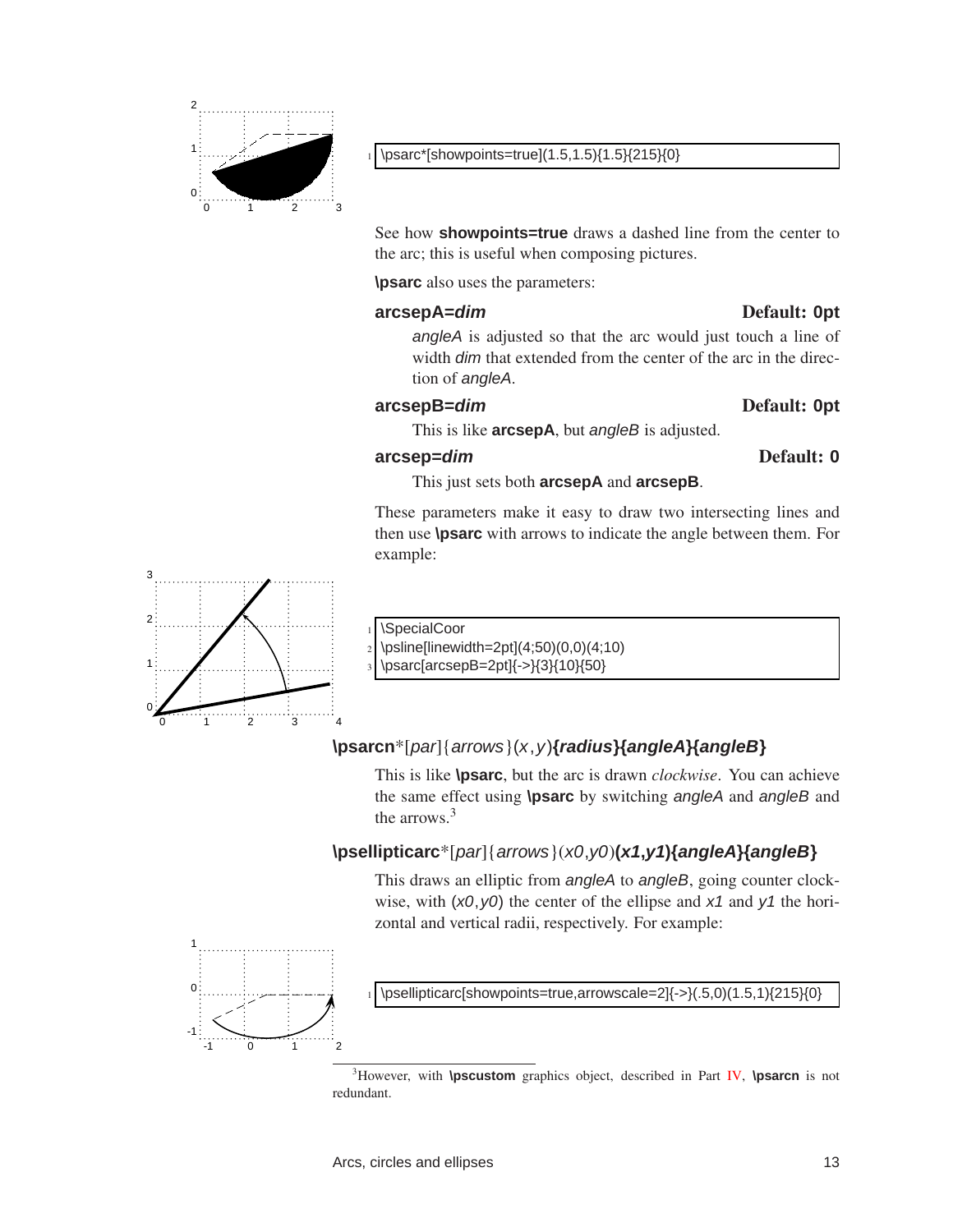See how **showpoints=true** draws a dashed line from the center to the arc; this is useful when composing pictures.

Like **\psarc**, **\psellipticarc** use the **arcsep**/**arcsepA**/**arcsepB** parameters.

Unlike **\psarc**, **\psellipticarc**use the **dimen**=**inner**/**middle**/**outer** parameter.

**\psellipticarcn**\*[par]{arrows}(x0,y0)**(x1,y1){angleA}{angleB}**

<span id="page-17-0"></span>This is like **\psellipticarc**, but the arc is drawn *clockwise*. You can achieve the same effect using **\psellipticarc** by switching angleA and *angleB* and the arrows.<sup>4</sup>

# **8 Curves**

#### **\psbezier**\*[par]{arrows}(x0,y0)**(x1,y1)(x2,y2)(x3,y3)**

**\psbezier** draws a bezier curve with the four control points. The curve starts at the first coordinate, tangent to the line connecting to the second coordinate. It ends at the last coordinate, tangent to the line connecting to the third coordinate. The second and third coordinates, in addition to determining the tangency of the curve at the endpoints, also "pull" the curve towards themselves. For example:



 $\b{psbezier[linewidth=2pt, showpoints=true]{->}(0,0)(1,4)(2,1)(4,3.5)}$ 

**showpoints=true** puts dots in all the control points, and connects them by dashed lines, which is useful when adjusting your bezier curve.

## **\parabola**\*[par]{arrows}**(x0,y0)(x1,y1)**

Starting at (x0,y0), **\parabola** draws the parabola that passes through  $(x0, y0)$  and whose maximum or minimum is  $(x1, y1)$ . For example:

<sup>4</sup>However, with **\pscustom** graphics object, described in Part [IV,](#page-35-0) **\psellipticarcn** is not redundant.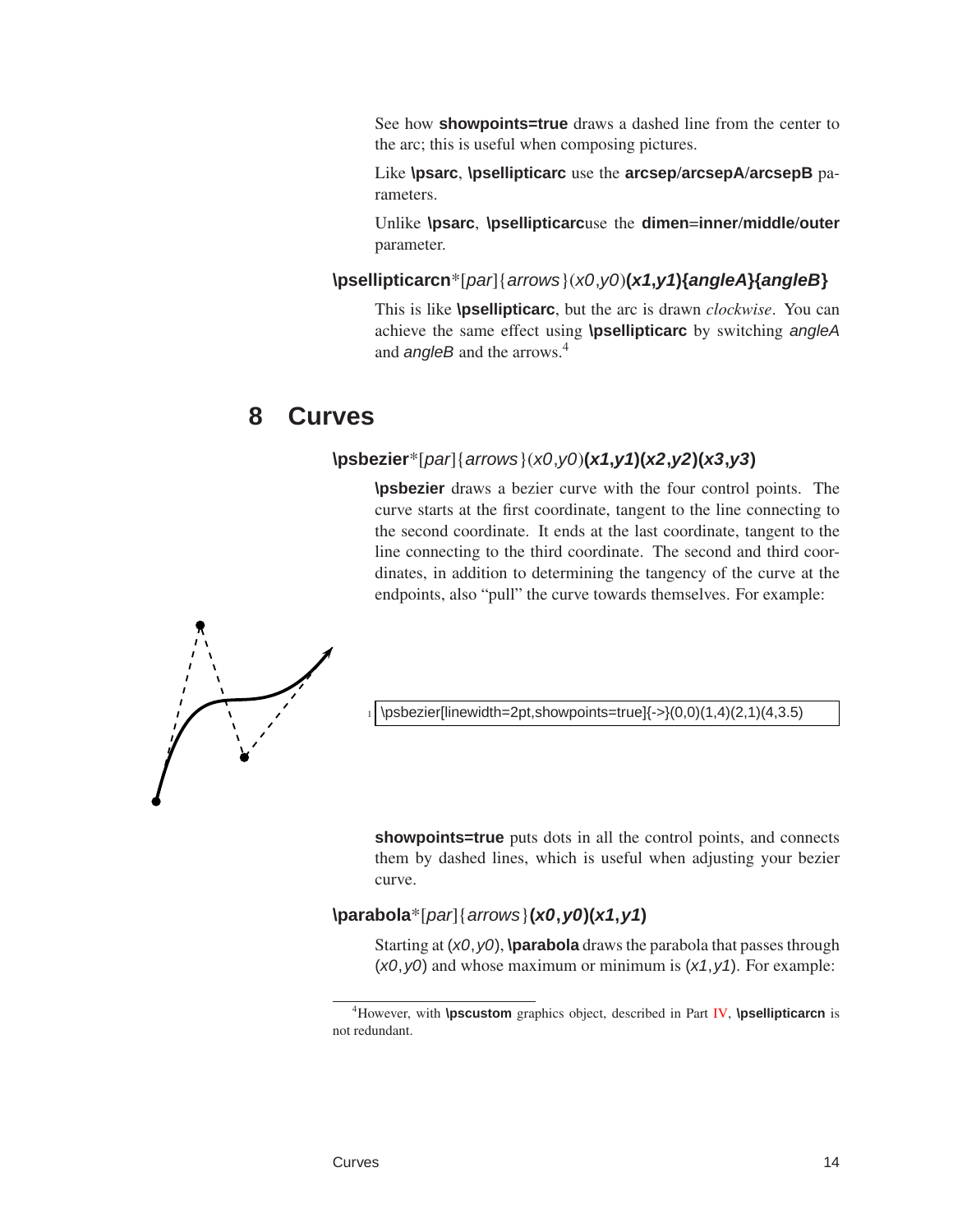

 $\bar{\text{1,1}}(2,3)$  $_2$  \psset{xunit=.01} \parabola{<->}(400,3)(200,0)

The next three graphics objects interpolate an open or closed curve through the given points. The curve at each interior point is perpendicular to the line bisecting the angle ABC, where B is the interior point, and A and C are the neighboring points. Scaling the coordinates *does not* cause the curve to scale proportionately.

The curvature is controlled by the following parameter:

#### **curvature=num1 num2 num3** Default: **1 .1 0**

You have to just play around with this parameter to get what you want. Individual values outside the range -1 to 1 are either ignored or are for entertainment only. Below is an explanation of what each number does. A, B and C refer to three consecutive points.

Lower values of *num1* make the curve tighter.

Lower values of num2 tighten the curve where the angle ABC is greater than 45 degrees, and loosen the curve elsewhere.

num3 determines the slope at each point. If num3=0, then the curve is perpendicular at B to the bisection of ABC. If num3=-1, then the curve at B is parallel to the line AC. With this value (and only this value), scaling the coordinates causes the curve to scale proportionately. However, positive values can look better with irregularly spaced coordinates. Values less than -1 or greater than 2 are converted to -1 and 2, respectively.

Here are the three curve interpolation macros:

## **\pscurve**\*[par]{arrows}**(x1,y1)**… (xn,yn)

This interpolates an open curve through the points. For example:



 $\begin{equation} \frac{1}{8} \exp\{-\frac{1}{8}, 0.1.3(0.7, 1.8)\} \end{equation}$  $(3.3,0.5)(4,1.6)(0.4,0.4)$ 

Note the use of **showpoints=true** to see the points. This is helpful when constructing a curve.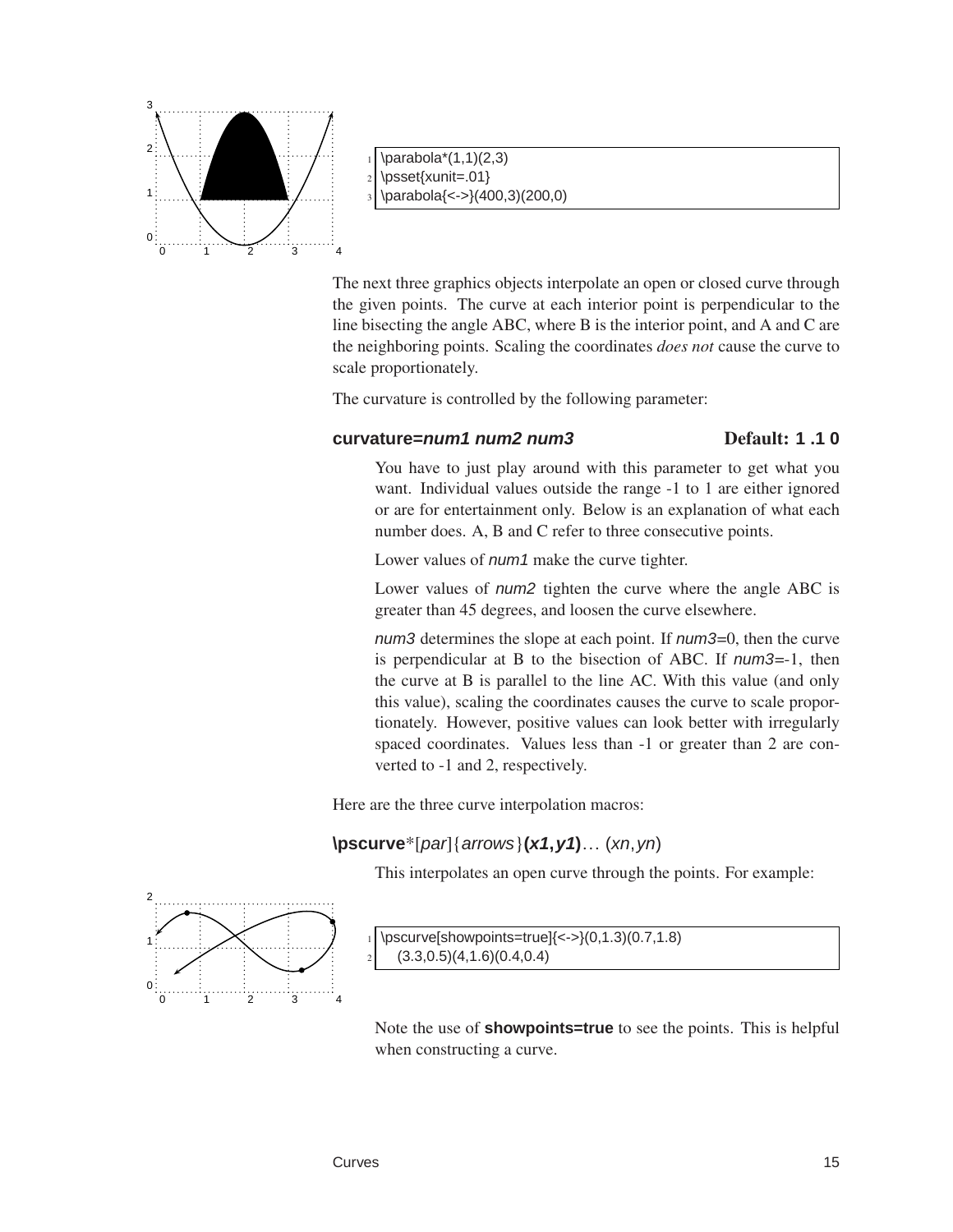## **\psecurve**\*[par]{arrows}**(x1,y1)**… (xn,yn)**]**

This is like **\pscurve**, but the curve is not extended to the first and last points. This gets around the problem of trying to determine how the curve should join the first and last points. The e has something to do with "endpoints". For example:



 $\text{P}\text{S}$  howpoints=true](.125,8)(.25,4)(.5,2)  $(1,1)(2, .5)(4, .25)(8, .125)$ 

## **\psccurve**\*[par]{arrows}**(x1,y1)**… (xn,yn)

This interpolates a closed curve through the points. c stands for "closed". For example:



<span id="page-19-0"></span>\psccurve[showpoints=true]  $(0.5,0)(3.5,1)(3.5,0)(0.5,1)$ 

# **9 Dots**

The graphics objects

$$
\begin{array}{c}\n\text{psdot*}[par](x1,y1) \\
\text{psdot*}[par](x1,y1)(x2,y2)... (xn,yn)\n\end{array}
$$

put a dot at each coordinate.

What a "dot" is depends on the value of the

#### **dotstyle=style** Default: **\***

parameter. This also determines the dots you get when **showpoints=true**.

The dot styles are also pretty intuitive: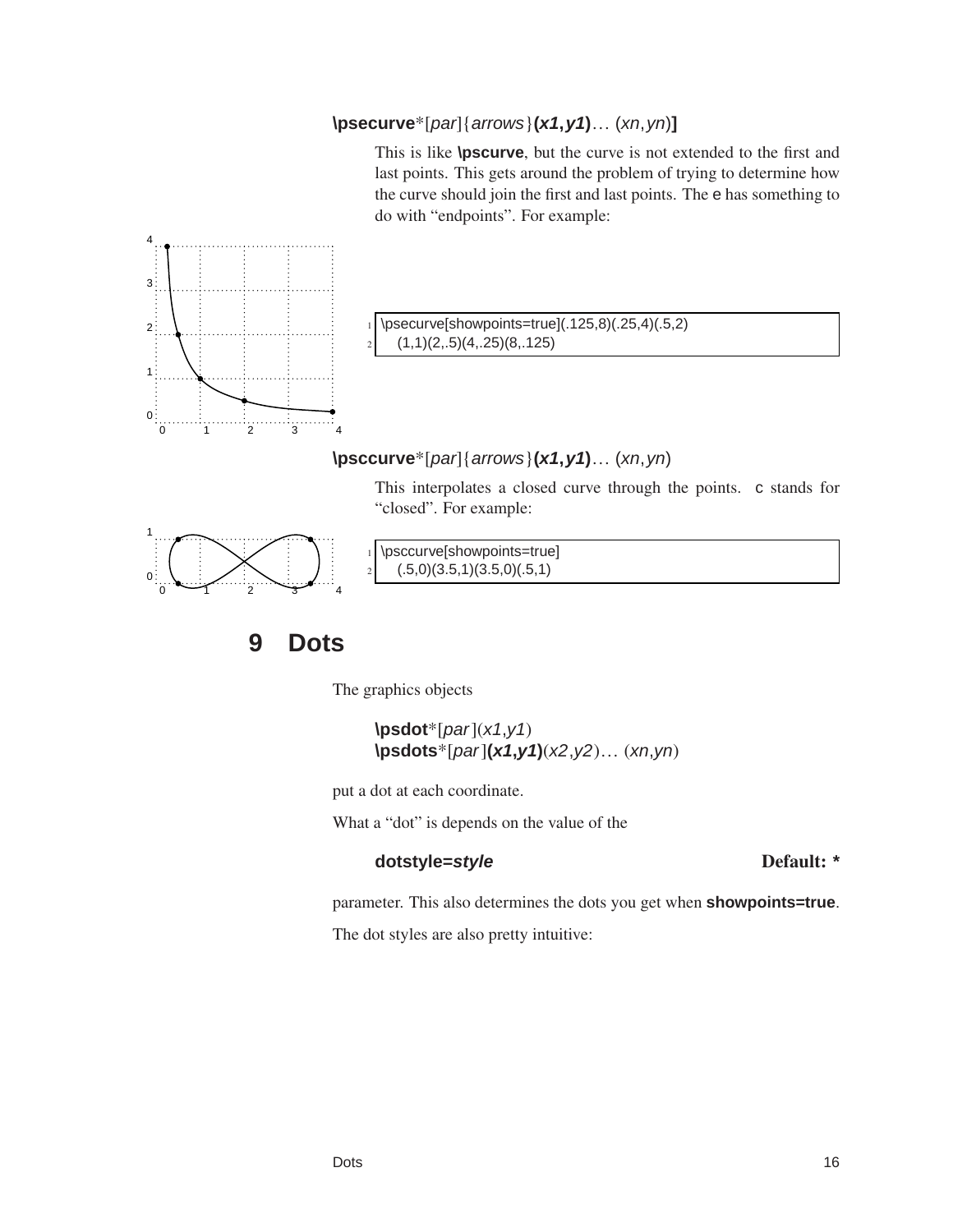| X                                                                                          |        |         |        |                                              |         |       |                  |                                                                                                          |                     |                       |         |  |
|--------------------------------------------------------------------------------------------|--------|---------|--------|----------------------------------------------|---------|-------|------------------|----------------------------------------------------------------------------------------------------------|---------------------|-----------------------|---------|--|
| $\ddot{}$                                                                                  |        |         |        | $+ + + + + +$                                |         |       | diamond          | $\Phi$ $\Phi$ $\Phi$ $\Phi$                                                                              |                     | $\Diamond$ $\Diamond$ |         |  |
|                                                                                            | $+$    |         | $+$    | $+$                                          | $+$     | $+$   | diamond*         |                                                                                                          | $\bullet$ $\bullet$ |                       |         |  |
| B+                                                                                         |        |         |        |                                              |         |       | triangle         | $\begin{array}{cccccccccccccc} \Delta & \Delta & \Delta & \Delta & \Delta \end{array}$                   |                     |                       | - 4     |  |
| asterisk                                                                                   | $\ast$ | $\star$ | $\ast$ | 未                                            | $\star$ |       | <b>Btriangle</b> | $\begin{array}{ccccccccccccccccc} \Delta & \Delta & \Delta & \Delta & \Delta & \Delta \end{array}$       |                     |                       |         |  |
| <b>Basterisk</b>                                                                           | $\ast$ | $\ast$  |        | $\ast$                                       | $\ast$  | $\gg$ |                  |                                                                                                          |                     |                       |         |  |
| oplus                                                                                      |        |         |        |                                              |         |       | triangle*        |                                                                                                          |                     |                       |         |  |
|                                                                                            |        |         |        |                                              |         |       | pentagon         | $\begin{array}{ccccccccccccccccc} \circ & \circ & \circ & \circ & \circ \end{array}$                     |                     | $\bullet$             | 一命      |  |
| otimes                                                                                     |        |         |        |                                              |         |       | <b>Bpentagon</b> | $\begin{array}{ccccccccccccccccc} \bullet & \bullet & \bullet & \bullet & \bullet & \bullet \end{array}$ |                     |                       | $\circ$ |  |
|                                                                                            |        |         |        | $\Gamma = \Gamma = \Gamma = \Gamma = \Gamma$ |         |       | pentagon*        |                                                                                                          |                     |                       |         |  |
| B                                                                                          |        |         |        | $1 - 1 - 1 - 1 - 1$                          |         |       |                  |                                                                                                          |                     |                       |         |  |
| Except for diamond, the center of dot styles with a hollow center is colored<br>fillcolor. |        |         |        |                                              |         |       |                  |                                                                                                          |                     |                       |         |  |
| Here are the parameters for changing the size and orientation of the dots:                 |        |         |        |                                              |         |       |                  |                                                                                                          |                     |                       |         |  |
| dotsize=dim 'num'<br>Default: 2pt 2                                                        |        |         |        |                                              |         |       |                  |                                                                                                          |                     |                       |         |  |

*Style Example* square  $\Box$   $\Box$   $\Box$   $\Box$   $\Box$ Bsquare  $\Box$   $\Box$   $\Box$   $\Box$   $\Box$ square\*  $\blacksquare$   $\blacksquare$   $\blacksquare$   $\blacksquare$   $\blacksquare$ 

*Style Example*

 $\bullet$   $\bullet$ 

Bo **b b b c b** 

bc bc bc bc bc

\*

o

#### The diameter of a circle or disc is dim plus num times **linewidth** (if the optional num is included). The size of the other dots styles is similar (except for the size of the | dot style, which is set by the **tbarsize** parameter described on page ??).

## **dotscale=num1 'num2'** Default: **1**

#### The dots are scaled horizontally by *num1* and vertically by *num2*. If you only include *num1*, the arrows are scaled by *num1* in both directions.

#### **dotangle=angle** Default: 0

#### <span id="page-20-0"></span>After setting the size and scaling the dots, the dots are rotated by angle.

# **10 Grids**

PSTricks has a powerful macro for making grids and graph paper:

## **\psgrid**(x0,y0)(x1,y1)(x2,y2)

**\psgrid** draws a grid with opposing corners  $(x1, y1)$  and  $(x2, y2)$ . The intervals are numbered, with the numbers positioned at  $x0$  and  $y0$ . The coordinates are always interpreted as Cartesian coordinates. For example: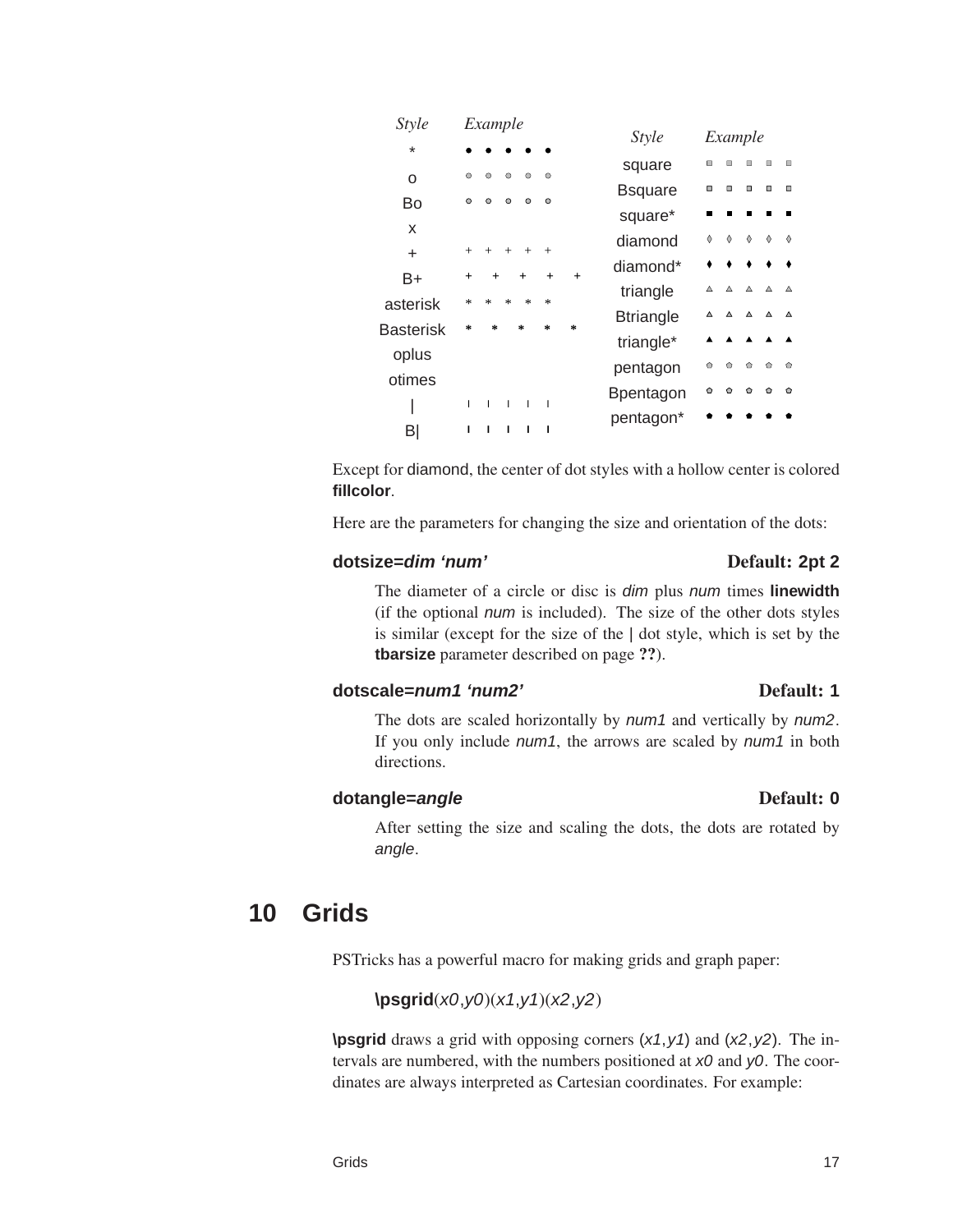

 $\psgrid(0,0)(-1,-1)(3,2)$ 

(Note that the coordinates and label positioning work the same as with **\psaxes**.)

The main grid divisions occur on multiples of **xunit** and **yunit**. Subdivisions are allowed as well. Generally, the coordinates would be given as integers, without units.

If the  $(x0, y0)$  coordinate is omitted,  $(x1, y1)$  is used. The default for  $(x1, y1)$ is (0,0). If you don't give any coordinates at all, then the coordinates of the current **\pspicture** environment are used or a 10x10 grid is drawn. Thus, you can include a **\psgrid** command without coordinates in a **\pspicture** environment to get a grid that will help you position objects in the picture.

The main grid divisions are numbered, with the numbers drawn next to the vertical line at  $x0$  (away from  $x2$ ) and next to the horizontal line at  $x1$ (away from  $y2$ ). (x1, y1) can be any corner of the grid, as long as (x2, y2) is the opposing corner, you can position the labels on any side you want. For example, compare

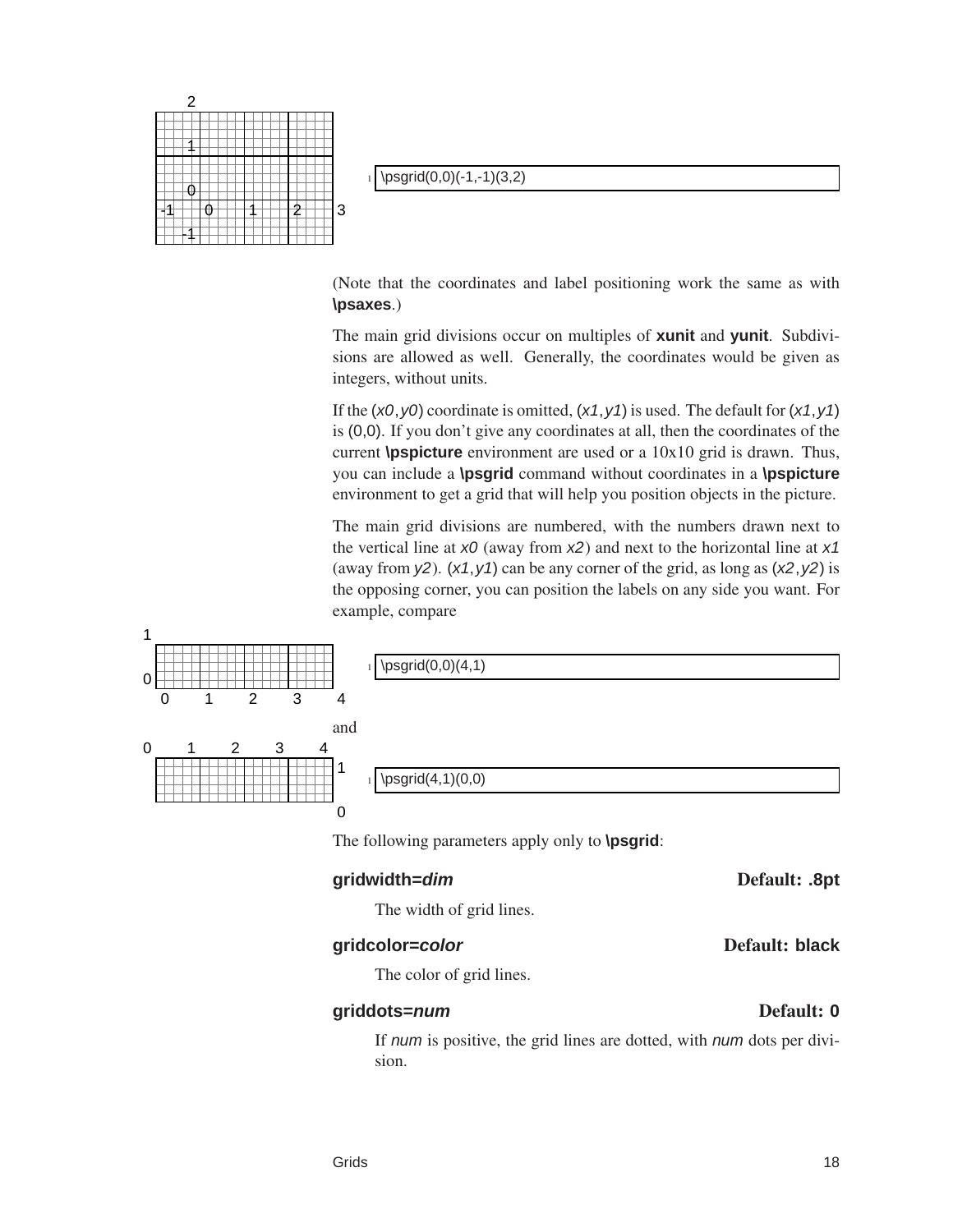| Default: 10pt  | gridlabels=dim                                                            |
|----------------|---------------------------------------------------------------------------|
|                | The size of the numbers used to mark the grid.                            |
| Default: black | gridlabelcolor=color                                                      |
|                | The color of the grid numbers.                                            |
| Default: 5     | subgriddiv=int                                                            |
|                | The number of grid subdivisions.                                          |
| Default: .4pt  | subgridwidth=dim                                                          |
|                | The width of subgrid lines.                                               |
| Default: gray  | subgridcolor=color                                                        |
|                | The color of subgrid lines.                                               |
| Default: 0     | subgriddots=num                                                           |
|                | Like <b>griddots</b> , but for subdivisions.                              |
|                | Here is a familiar looking grid which illustrates some of the parameters: |



\psgrid[subgriddiv=1,griddots=10,gridlabels=7pt](-1,-1)(3,1)

Note that the values of **xunit** and **yunit** are important parameters for **\psgrid**, because they determine the spacing of the divisions. E.g., if the value of these is 1pt, and then you type

 $_1$  \psgrid(0,0)(10in,10in)

you will get a grid with 723 main divisions and 3615 subdivisions! (Actually, **\psgrid** allows at most 500 divisions or subdivisions, to limit the damage done by this kind of mistake.) Probably you want to set **unit** to .5in or 1in, as in

<span id="page-22-0"></span> $_1$  \psgrid[unit=.5in](0,0)(20,20)

# **11 Plots**

The plotting commands described in this part are defined in pst-plot.tex / **pst-plot p**st-plot.sty, which you must load first.

> The **\psdots**, **\psline**, **\pspolygon**, **\pscurve**, **\psecurve** and **\psccurve** graphics objects let you plot data in a variety of ways. However, first you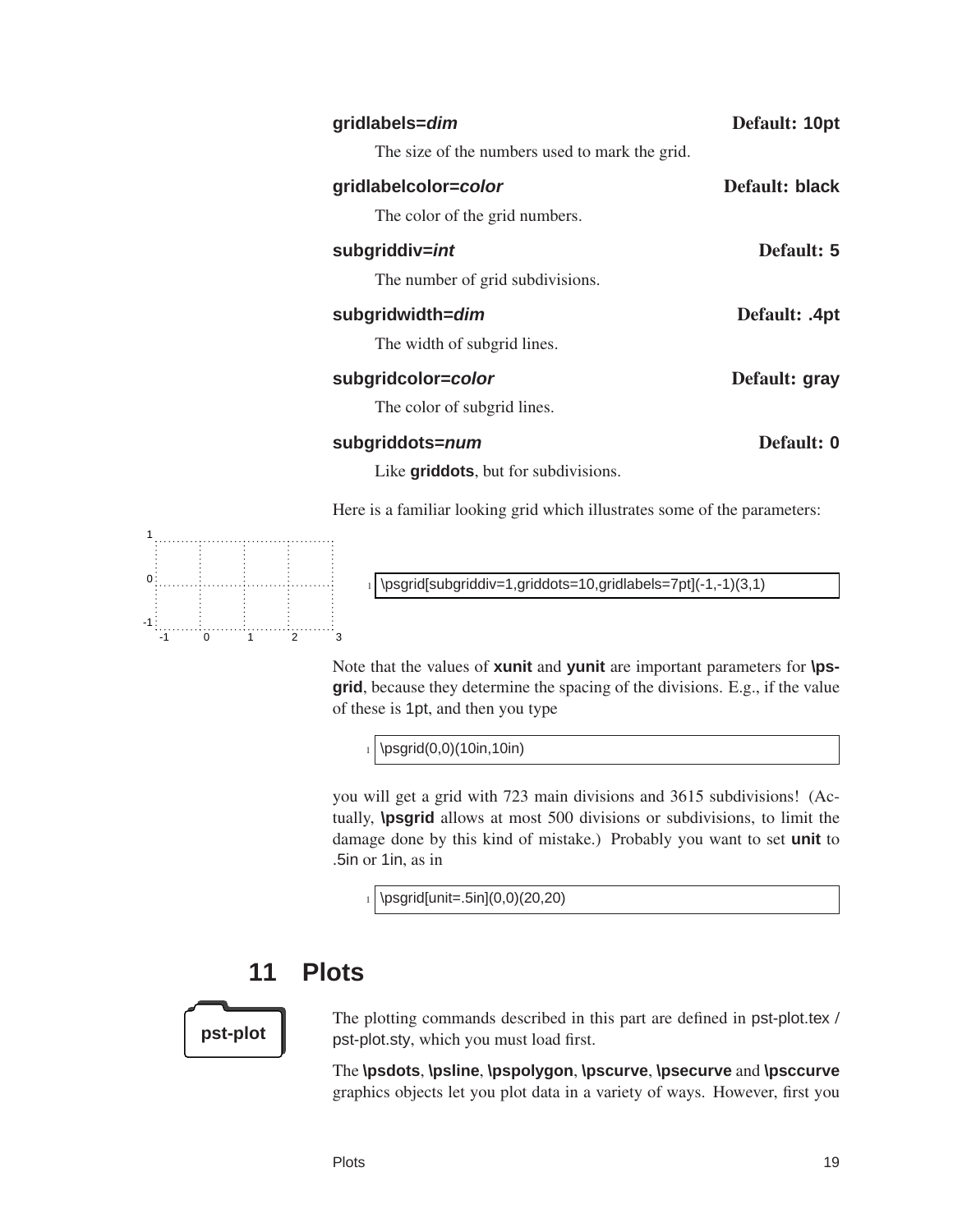have to generate the data and enter it as coordinate pairs  $(x, y)$ . The plotting macros in this section give you other ways to get and use the data. (Section [26](#page-50-0) tells you how to generate axes.)

To parameter

#### **plotstyle=style** Default: line

determines what kind of plot you get. Valid styles are dots, line, polygon, curve, ecurve, ccurve. E.g., if the **plotstyle** is polygon, then the macro becomes a variant of the **\pspolygon** object.

You can use arrows with the plot styles that are open curves, but there is no optional argument for specifying the arrows. You have to use the **arrows** parameter instead.

*Warning:* No PostScript error checking is provided for the data arguments. Read Appendix [C](#page-120-0) before including PostScript code in the arguments.

There are system-dependent limits on the amount of data T<sub>E</sub>X and PostScript can handle. You are much less likely to exceed the PostScript limits when you use the line, polygon or dots plot style, with **showpoints=false**, **linearc=0pt**, and no arrows.

Note that the lists of data generated or used by the plot commands cannot contain units. The values of **\psxunit** and **\psyunit** are used as the unit.

## **\fileplot**\*[par]**{file}**

**\fileplot** is the simplest of the plotting functions to use. You just need a file that contains a list of coordinates (without units), such as generated by Mathematica or other mathematical packages. The data can be delimited by curly braces { }, parentheses ( ), commas, and/or white space. Bracketing all the data with square brackets [ ] will significantly speed up the rate at which the data is read, but there are system-dependent limits on how much data T<sub>E</sub>X can read like this in one chunk. (The [ *must* go at the beginning of a line.) The file should not contain anything else (not even \endinput), except for comments marked with %.

**\fileplot** only recognizes the line, polygon and dots plot styles, and it ignores the **arrows**, **linearc** and **showpoints** parameters. The **\listplot** command, described below, can also plot data from file, without these restrictions and with faster T<sub>EX</sub> processing. However, you are less likely to exceed PostScript's memory or operand stack limits with **\fileplot**.

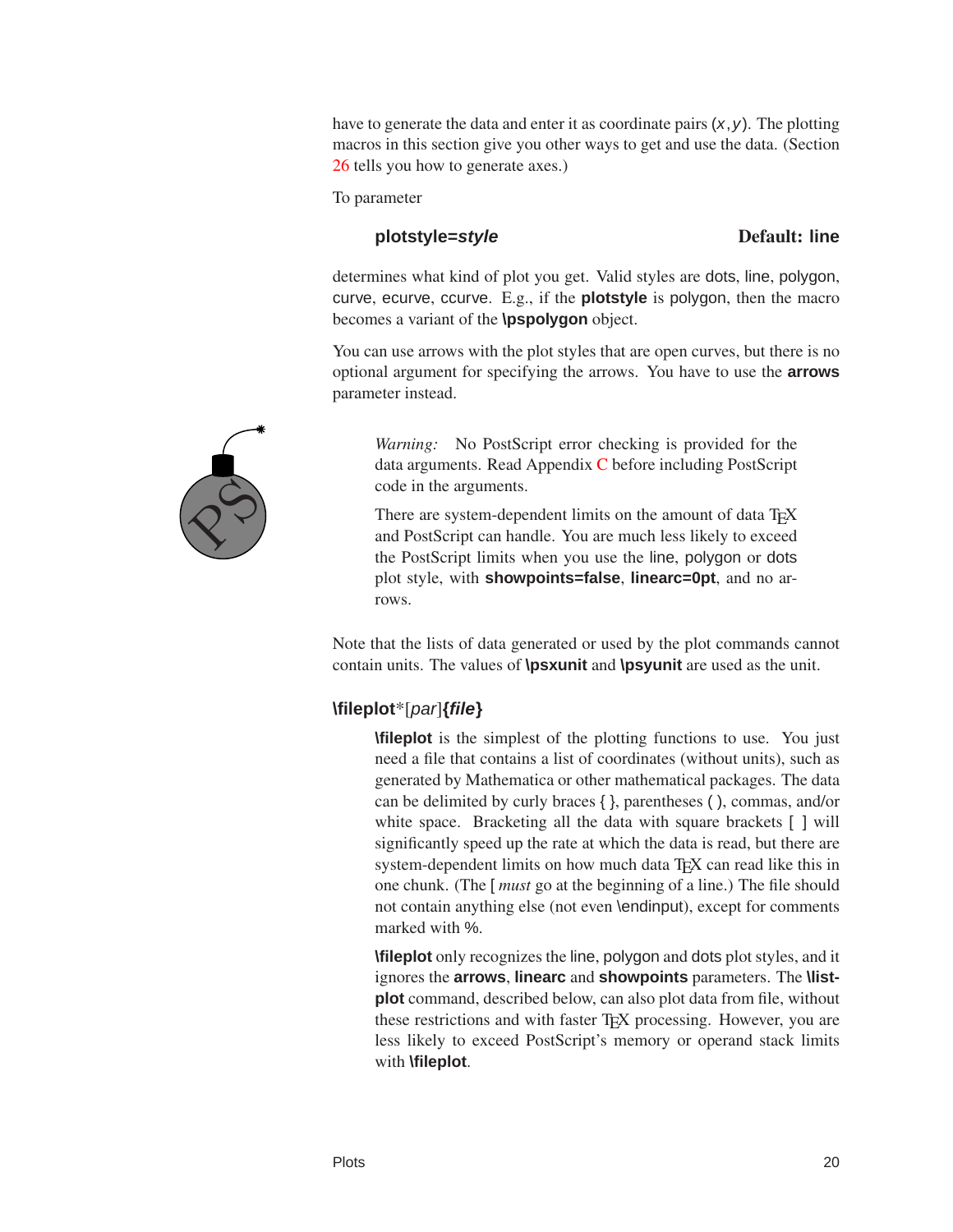If you find that it takes TEX a long time to process your **\fileplot** command, you may want to use the **\PSTtoEPS** command described on page  $112$ . This will also reduce  $T_F X$ 's memory requirements.

#### **\dataplot**\*[par]**{commands}**

**\dataplot** is also for plotting lists of data generated by other programs, but you first have to retrieve the data with one of the following commands:

#### **\savedata{command}[data] \readdata{command}{file}**

data or the data in file should conform to the rules described above for the data in **\fileplot** (with **\savedata**, the data must be delimited by [ ], and with **\readdata**, bracketing the data with [ ] speeds things up). You can concatenate and reuse lists, as in

- \readdata{\foo}{foo.data}
- $_2$  \readdata{\bar}{bar.data}
- 3 \dataplot{\foo\bar}
- $_4$  \dataplot[origin={0,1}]{\bar}

The **\readdata** and **\dataplot** combination is faster than **\fileplot** if you reuse the data. **\fileplot** uses less of T<sub>E</sub>X's memory than **\readdata** and **\dataplot** if you are also use **\PSTtoEPS**.

Here is a plot of  $Integral(sin(x))$ . The data was generated by Mathematica, with

 $1$  Table[{x,N[SinIntegral[x]]}, {x,0,20}]

and then copied to this document.



|                | $_1$ \psset{xunit=.2cm,yunit=1.5cm}                                               |  |
|----------------|-----------------------------------------------------------------------------------|--|
|                | $_2$ \savedata{\mydata}[                                                          |  |
| $\mathcal{R}$  | $\{\{0, 0\}, \{1., 0.946083\}, \{2., 1.60541\}, \{3., 1.84865\}, \{4., 1.7582\}\$ |  |
| 4 <sup>1</sup> | $\{5., 1.54993\}, \{6., 1.42469\}, \{7., 1.4546\}, \{8., 1.57419\},\$             |  |
| $\overline{5}$ | $\{9., 1.66504\}, \{10., 1.65835\}, \{11., 1.57831\}, \{12., 1.50497\},\$         |  |
| -6             | $\{13., 1.49936\}, \{14., 1.55621\}, \{15., 1.61819\}, \{16., 1.6313\},\$         |  |
|                | $\{17., 1.59014\}, \{18., 1.53661\}, \{19., 1.51863\}, \{20., 1.54824\}\}$        |  |
|                | s dataplot [plotstyle=curve, show points=true,                                    |  |
| 9 <sub>1</sub> | dotstyle=triangle]{\mydata}                                                       |  |
|                | $_{10}$ \psline{<->}(0,2)(0,0)(20,0)                                              |  |

#### **\listplot**\*[par]**{list}**

**\listplot** is yet another way of plotting lists of data. This time, list should be a list of data (coordinate pairs), delimited only by white space. *list* is first expanded by T<sub>E</sub>X and then by PostScript. This means that list might be a PostScript program that leaves on the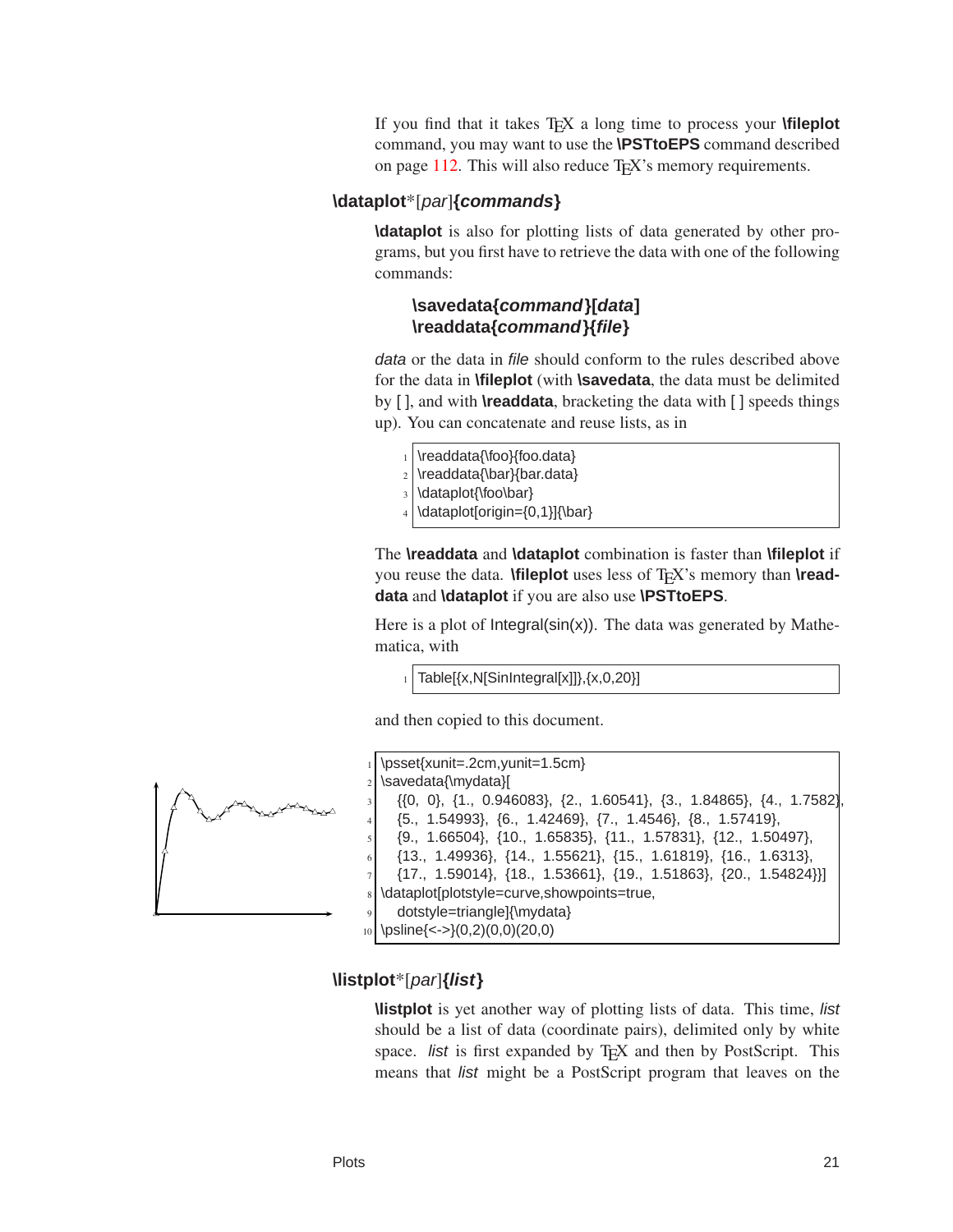stack a list of data, but you can also include data that has been retrieved with **\readdata** and **\dataplot**. However, when using the line, polygon or dots plotstyles with **showpoints=false**, **linearc=0pt** and no arrows, **\dataplot** is much less likely than **\listplot** to exceed PostScript's memory or stack limits. In the preceding example, these restrictions were not satisfied, and so the example is equivalent to when **\listplot** is used:

- <sup>1</sup> ... 2 \listplot[plotstyle=curve,showpoints=true,
	- dotstyle=triangle]{\mydata}
- <sup>4</sup> ...

#### $\Phi$  \psplot<sup>\*</sup>[*par*]{*x*<sub>min</sub>}{*x*<sub>max</sub>}{*function*}

**\psplot** can be used to plot a function  $f(x)$ , if you know a little PostScript. function should be the PostScript code for calculating  $f(x)$ . Note that you must use x as the dependent variable. PostScript is not designed for scientific computation, but **\psplot** is good for graphing simple functions right from within TEX. E.g.,

\psplot[plotpoints=200]{0}{720}{x sin}

plots  $sin(x)$  from 0 to 720 degrees, by calculating  $sin(x)$  roughly every 3.6 degrees and then connecting the points with **\psline**. Here are plots of  $sin(x) cos((x/2)^2)$  and  $sin^2(x)$ :



\psset{xunit=1.2pt} \psplot[linecolor=gray,linewidth=1.5pt,plotstyle=curve]%  ${0}$ {90}{x sin dup mul}  $\psplot[plotpoints=100]{0}{90}(x sin x 2 div 2 exp cos mu)$  $\psi(-,-)(0,-1)(0,1)$ \psline{->}(100,0)

#### \parametricplot<sup>\*</sup>[par]{ $t_{\min}$ }{ $t_{\max}$ }{*function*}

This is for a parametric plot of  $(x(t), y(t))$ . function is the PostScript code for calculating the pair  $x(t)$   $y(t)$ .

For example,



\parametricplot[plotstyle=dots,plotpoints=13]% <sup>2</sup> {-6}{6}{1.2 t exp 1.2 t neg exp}

plots 13 points from the hyperbola  $xy = 1$ , starting with  $(1.2^6, 1.2^6)$ and ending with  $(1.2^6, 1.2^6)$ .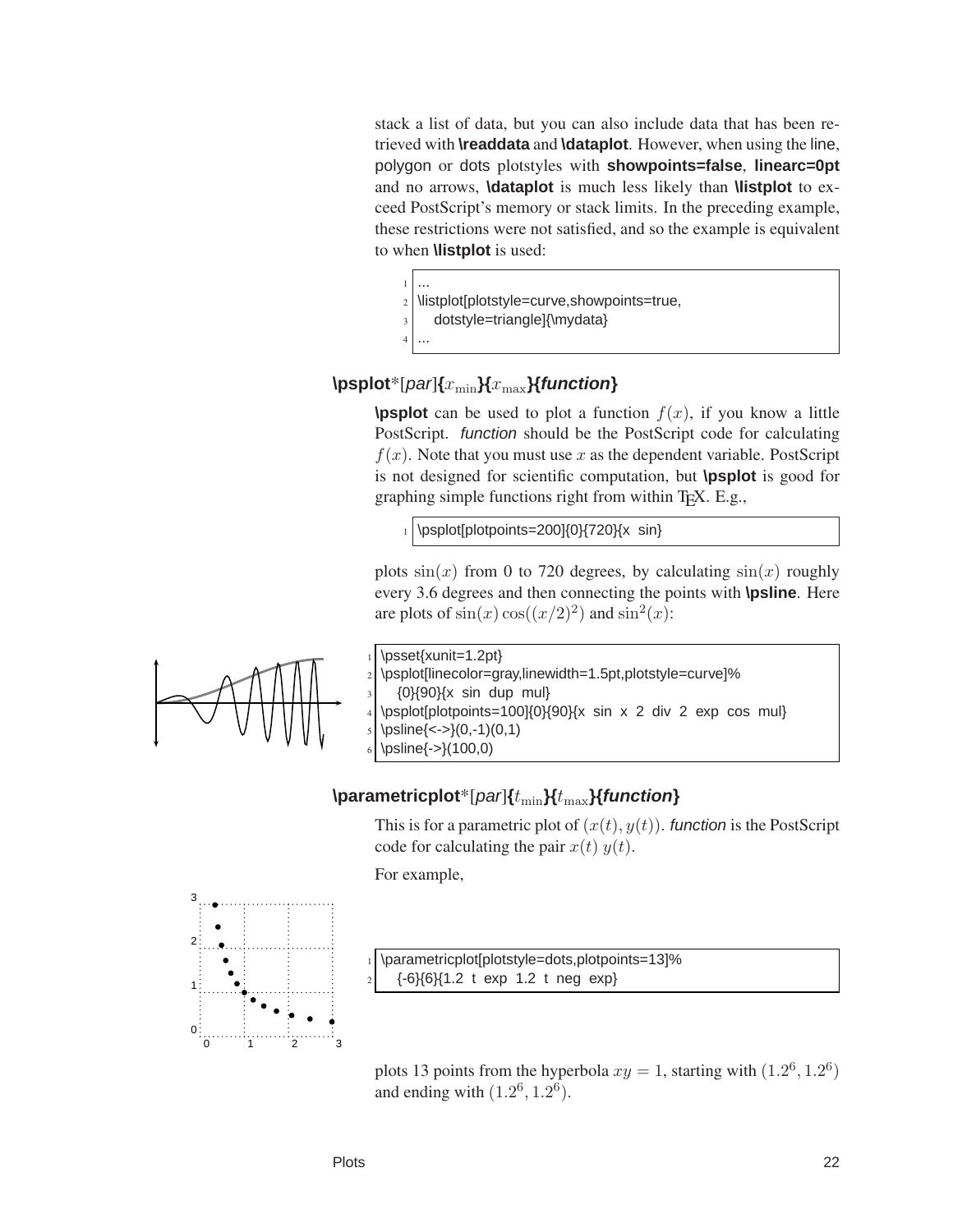



\psset{xunit=1.7cm} \parametricplot[linewidth=1.2pt,plotstyle=ccurve]% <sup>3</sup> {0}{360}{t sin t 2 mul sin}  $\left\{ \ \ \epsilon \right\} (0,-1.2)(0,1.2)$  $\psi(-1.2,0)(1.2,0)$ 

The number of points that the **\psplot** and **\parametricplot** commands calculate is set by the

#### **plotpoints=int** Default: **50**

parameter. Using curve or its variants instead of line and increasing the value of **plotpoints** are two ways to get a smoother curve. Both ways increase the imaging time. Which is better depends on the complexity of the computation. (Note that all PostScript lines are ultimately rendered as a series (perhaps short) line segments.) Mathematica generally uses lineto to connect the points in its plots. The default minimum number of plot points for Mathematica is 25, but unlike **\psplot** and **\parametricplot**, Mathematica increases the sampling frequency on sections of the curve with greater fluctuation.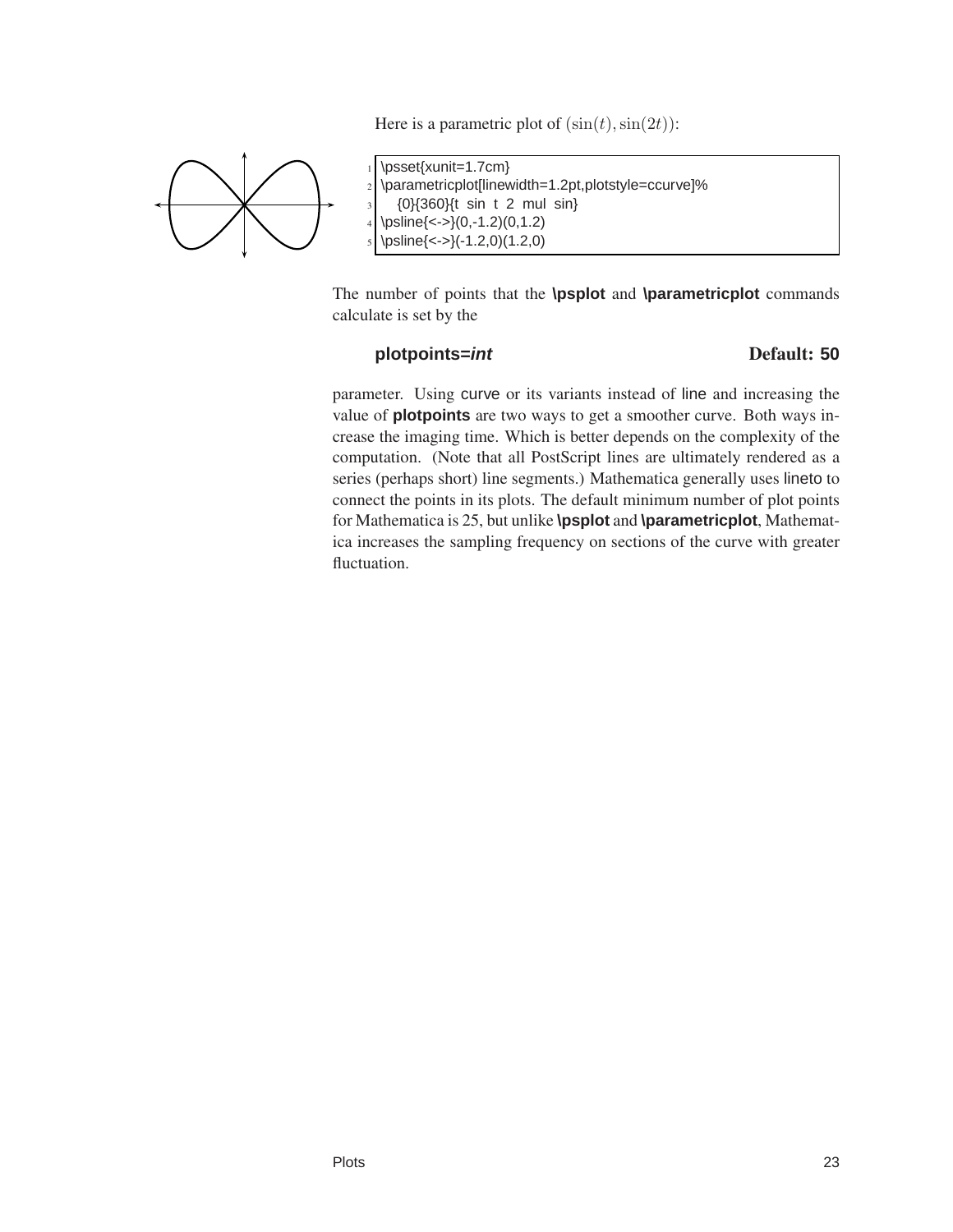<span id="page-27-0"></span>

<span id="page-27-1"></span>The graphics parameters described in this part are common to all or most of the graphics objects.

## **12 Coordinate systems**

The following manipulations of the coordinate system apply only to pure graphics objects.

A simple way to move the origin of the coordinate system to  $(x, y)$  is with the

#### **origin={coor}** Default: **0pt,0pt**

This is the one time that coordinates *must* be enclosed in curly brackets {} rather than parentheses ().

A simple way to switch swap the axes is with the

#### **swapaxes=true** Default: **false**

<span id="page-27-2"></span>parameter. E.g., you might change your mind on the orientation of a plot after generating the data.

# **13 Line styles**

The following graphics parameters (in addition to **linewidth** and **linecolor**) determine how the lines are drawn, whether they be open or closed curves.

#### **linestyle=style** Default: **solid**

Valid styles are none, solid, dashed and dotted.

#### **dash=dim1 dim2** Default: **5pt 3pt**

The black-white dash pattern for the dashed line style. For example: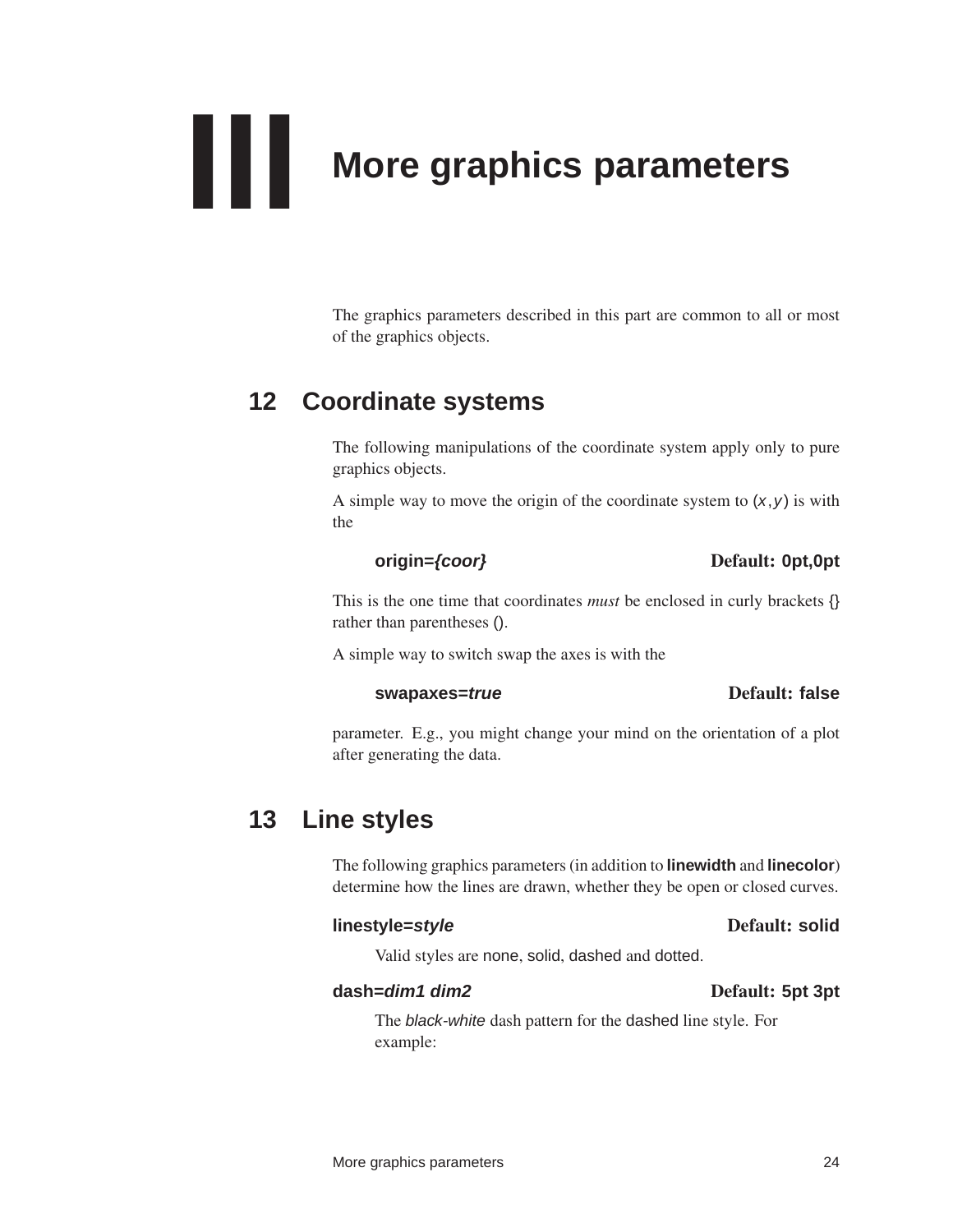

\psellipse[linestyle=dashed,dash=3pt 2pt](2,1)(2,1)

#### **dotsep=dim** Default: **3pt**

The distance between dots in the dotted line style. For example

\psline[linestyle=dotted,dotsep=2pt]{|-»}(4,1)

#### **border=dim** Default: **0pt**

A positive value draws a border of width dim and color **bordercolor** on each side of the curve. This is useful for giving the impression that one line passes on top of another. The value is saved in the dimension register **\psborder**.

#### **bordercolor=color** Default: white

See **border** above.

For example:



- \psline[border=2pt]{\*->}(0,3)(1.8,0)
- \psframe\*[linecolor=gray](2,0)(4,3)
- \psline[linecolor=white,linewidth=1.5pt]{<->}(2.2,0)(3.8,3)
	- \psellipse[linecolor=white,linewidth=1.5pt,
	- <sup>6</sup> bordercolor=gray,border=2pt](3,1.5)(.7,1.4)

## **doubleline=***true/false* Default: false

#### When true, a double line is drawn, separated by a space that is **doublesep** wide and of color **doublecolor**. This doesn't work as expected with the dashed **linestyle**, and some arrows look funny as well.

## **doublesep=dim** Default: **1.25\pslinewidth**

See **doubleline**, above.

#### **doublecolor=color color color Default: white**

#### See **doubleline**, above.

Here is an example of double lines:



#### \psline[doubleline=true,linearc=.5, doublesep= $1.5pt$ ] $\{-\}(0,0)(3,1)(4,0)$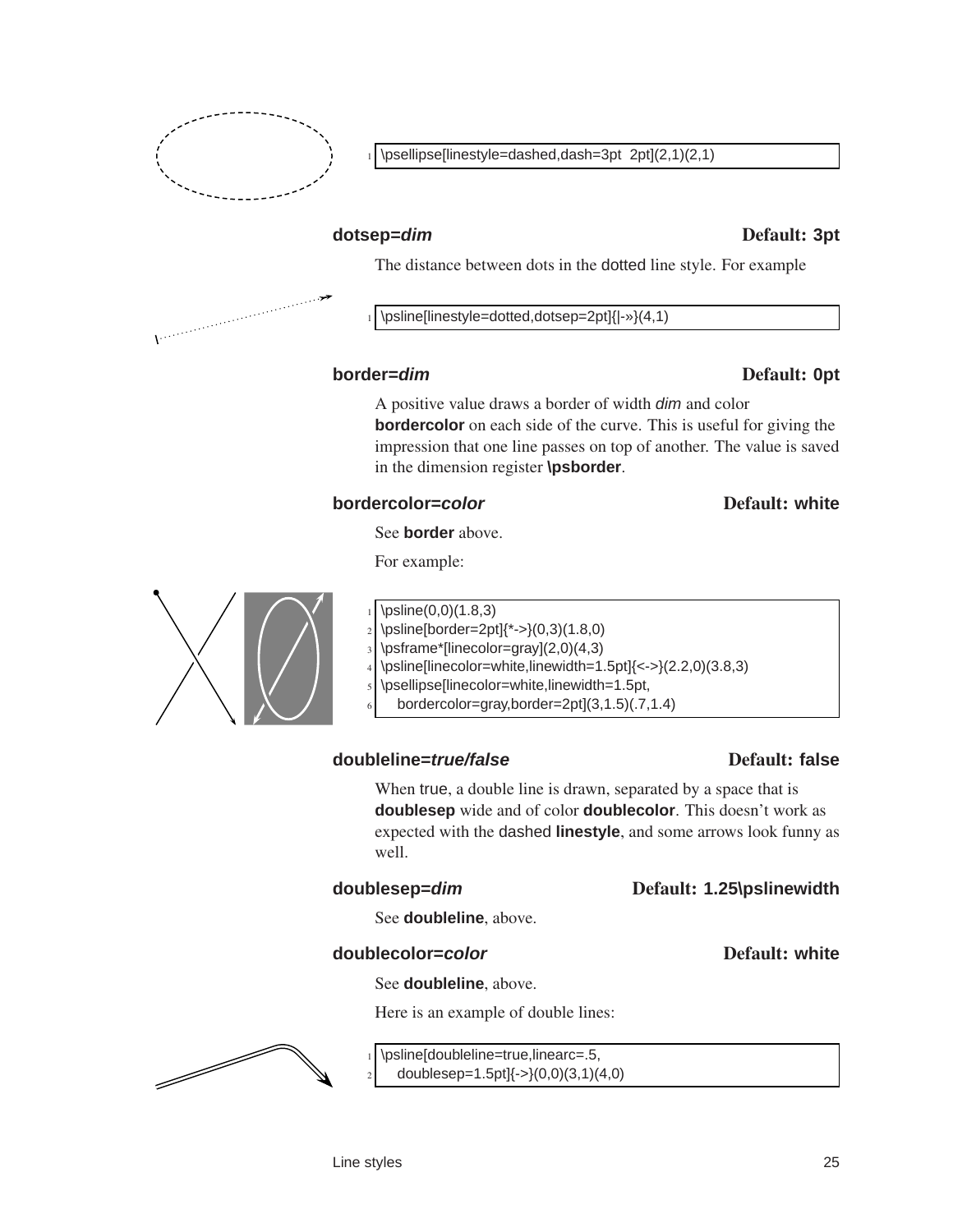#### **shadow=***true/false* Default: false

When true, a shadow is drawn, at a distance **shadowsize** from the original curve, in the direction **shadowangle**, and of color **shadowcolor**.

#### **shadowsize=dim** Default: **3pt**

See **shadow**, above.

#### **shadowangle=angle** Default: -45

See **shadow**, above.

#### **shadowcolor=color** Default: **darkgray**

See **shadow**, above.

Here is an example of the **shadow** feature, which should look familiar:

\pspolygon[linearc=2pt,shadow=true,shadowangle=45,  $|2|$  xunit=1.1](-1,-.55)(-1,.5)(-.8,.5)(-.8,.65)  $3 \mid (-2, .65)(-.2, .5)(1, .5)(1, .55)$ 

> Here is another graphics parameter that is related to lines but that applies only to the closed graphics objects **\psframe**, **\pscircle**, **\psellipse** and **\pswedge**:

#### **dimen=outer/inner/middle** Default: **outer**

It determines whether the dimensions refer to the inside, outside or middle of the boundary. The difference is noticeable when the linewidth is large:



- \psset{linewidth=.25cm}
- $_2$  \psframe[dimen=inner](0,0)(2,1)
	- \psframe[dimen=middle](0,2)(2,3)
- \psframe[dimen=outer](3,0)(4,3)

<span id="page-29-0"></span>With \pswedge, this only affects the radius; the origin always lies in the middle the boundary. The right setting of this parameter depends on how you want to align other objects.

# **14 Fill styles**

The next group of graphics parameters determine how closed regions are filled. Even open curves can be filled; this does not affect how the curve is painted.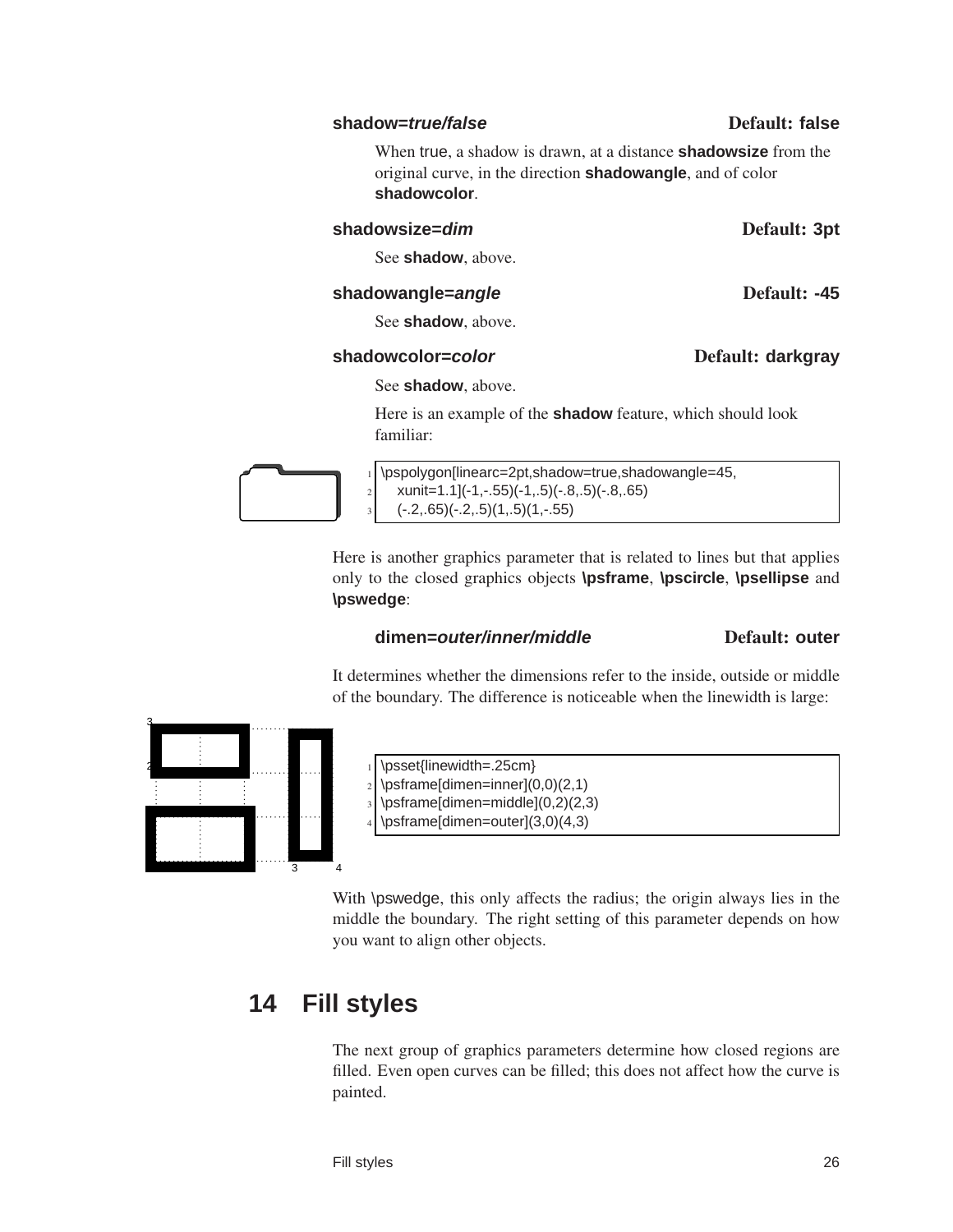Valid styles are

none, solid, vlines, vlines\*, hlines, hlines\*, crosshatch and crosshatch\*.

vlines, hlines and crosshatch draw a pattern of lines, according to the four parameters list below that are prefixed with hatch. The \* versions also fill the background, as in the solid style.

#### **fillcolor=color** Default: **white**

The background color in the solid, vlines\*, hlines\* and crosshatch\* styles.

#### **hatchwidth=dim** Default: **.8pt**

Width of lines.

#### **hatchsep=dim** Default: **4pt**

Width of space between the lines.

#### **hatchcolor=***color* Default: black

Color of lines. Saved in **\pshatchcolor**.

#### **hatchangle=***rot* Default: 45

Rotation of the lines, in degrees. For example, if **hatchangle** is set to 45, the vlines style draws lines that run NW-SE, and the hlines style draws lines that run SW-NE, and the crosshatch style draws both.

Here is an example of the vlines and related fill styles:<sup>5</sup>



- $\pspolyqon[fillstyle=vlines](0,0)(0,3)(4,0)$
- $_2$  \pspolygon[fillstyle=hlines](0,0)(4,3)(4,0)
- \pspolygon[fillstyle=crosshatch\*,fillcolor=black,
- <sup>4</sup> hatchcolor=white,hatchwidth=1.2pt,hatchsep=1.8pt,
	- hatchangle= $0(0,3)(2,1.5)(4,3)$

Each of the pure graphics objects (except those beginning with q) has a starred version that produces a solid object of color **linecolor**. (It automatically sets **linewidth** to zero, **fillcolor** to **linecolor**, **fillstyle** to solid, and **linestyle** to none.)

<sup>&</sup>lt;sup>5</sup>PSTricks adjusts the lines relative to the resolution so that they all have the same width and the same intervening space. Otherwise, the checkered pattern in this example would be noticeably uneven, even on 300 dpi devices. This adjustment is resolution dependent, and may involve adjustments to the **hatchangle** when this is not initially a multiple of 45 degrees.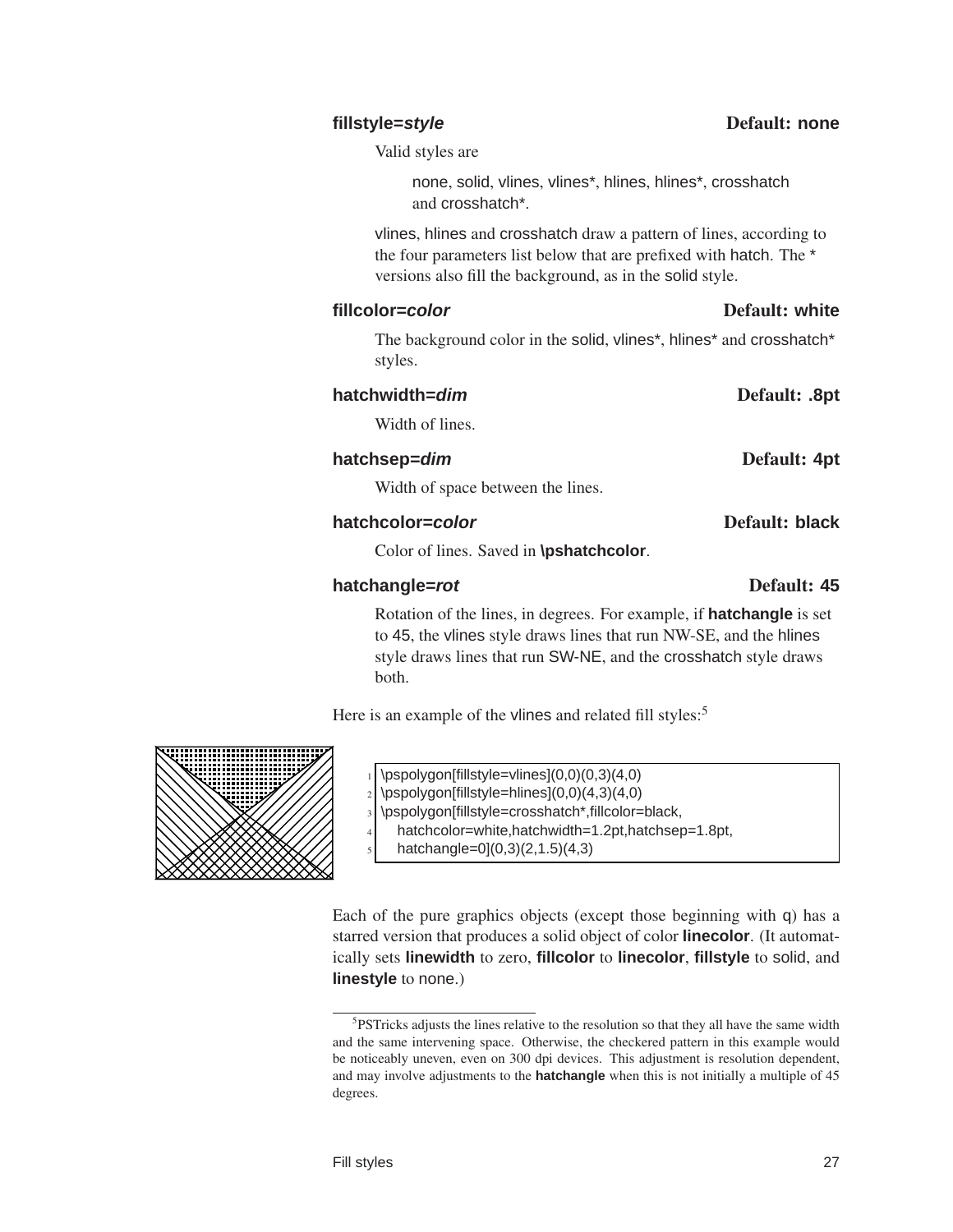# **15 Arrowheads and such**

<span id="page-31-0"></span>Lines and other open curves can be terminated with various arrowheads, t-bars or circles. The

#### **arrows=style** Default: **-**

parameter determines what you get. It can have the following values, which are pretty intuitive:<sup>6</sup>

| Value                               | Example | Name                            |
|-------------------------------------|---------|---------------------------------|
|                                     |         | None                            |
| <->                                 |         | Arrowheads.                     |
| > <                                 |         | Reverse arrowheads.             |
| $\langle \langle - \rangle \rangle$ |         | Double arrowheads.              |
| $\gg -\ll$                          | ↢       | Double reverse arrowheads.      |
| $\vert$ - $\vert$                   |         | T-bars, flush to endpoints.     |
| $ $ *- $ $ *                        |         | T-bars, centered on endpoints.  |
| $\left  < \sup>$                    | ⇥       | T-bars and arrowheads.          |
| $ <^*-> $ *                         | ᅱ       | T-bars and arrowheads, flush.   |
| $\lceil - \rceil$                   | -1      | Square brackets.                |
| $(-)$                               | ⊣       | Rounded brackets.               |
| $O-O$                               | ۰       | Circles, centered on endpoints. |
| $*_{\mathbf{-}}*$                   |         | Disks, centered on endpoints.   |
| $00 - 00$                           | ۰       | Circles, flush to endpoints.    |
| $***$ **                            |         | Disks, flush to endpoints.      |
| $C-C$                               |         | Extended, rounded ends.         |
| CC-CC                               |         | Flush round ends.               |
| C-C                                 |         | Extended, square ends.          |

You can also mix and match. E.g., ->, \*-) and  $\left[-\right]$  are all values of the **arrows** parameter.

Well, perhaps the c, cc and C arrows are not so obvious. c and C correspond to setting PostScript's linecap to 1 and 2, respectively. cc is like c, but adjusted so that the line flush to the endpoint. These arrows styles are noticeable when the **linewidth** is thick:

<sup>&</sup>lt;sup>6</sup>This is TEX's version of WYSIWYG.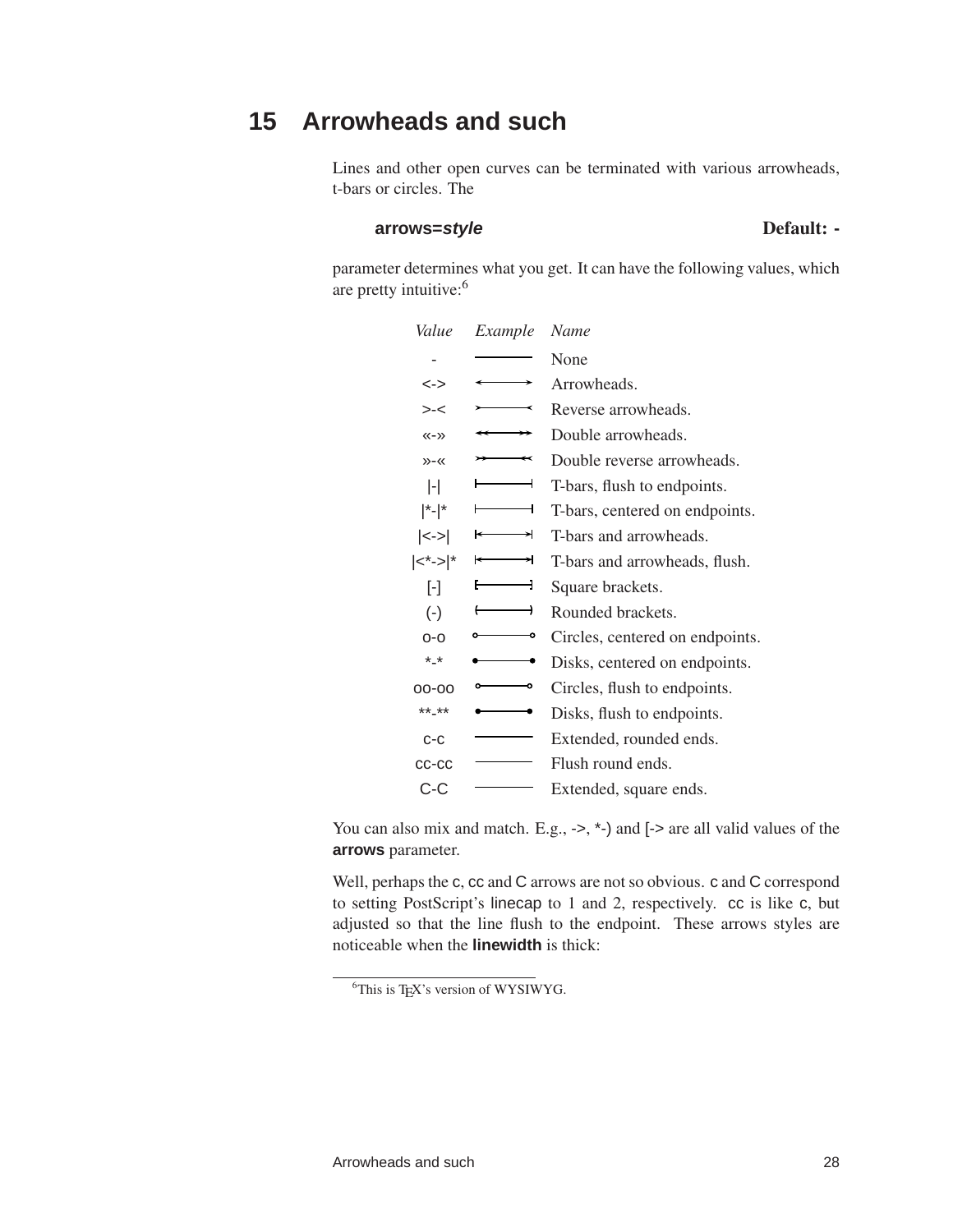

- $\psi(0,0)(0,2)$
- $\psi(1,0)(1,2)$
- $\psi$ sline[linewidth=.5cm]{cc-cc}(2,0)(2,2)
- $\psi$ cosline[linewidth=.5cm]{C-C}(3,0)(3,2)

Almost all the open curves let you include the **arrows** parameters as an optional argument, enclosed in curly braces and before any other arguments (except the optional parameters argument). E.g., instead of

 $_1$  \psline[arrows=<-,linestyle=dotted](3,4)

you can write

 $_1$  \psline[linestyle=dotted] $\leq$ -}(3,4)

The exceptions are a few streamlined macros that do not support the use of arrows (these all begin with q).

The size of these line terminators is controlled by the following parameters. In the description of the parameters, the width always refers to the dimension perpendicular to the line, and length refers to a dimension in the direction of the line.

#### **arrowsize=dim 'num'** Default: **1.5pt 2**

The width of arrowheads is dim plus num times **linewidth** (if the optional 'num' is inclued). See the diagram below.

#### **arrowlength=num** Default: **1.4**

Length of arrowheads, as a fraction of the width, as shown below.

#### **arrowinset=***num* Default: .4

Size of inset for arrowheads, as a fraction of the length, as shown below.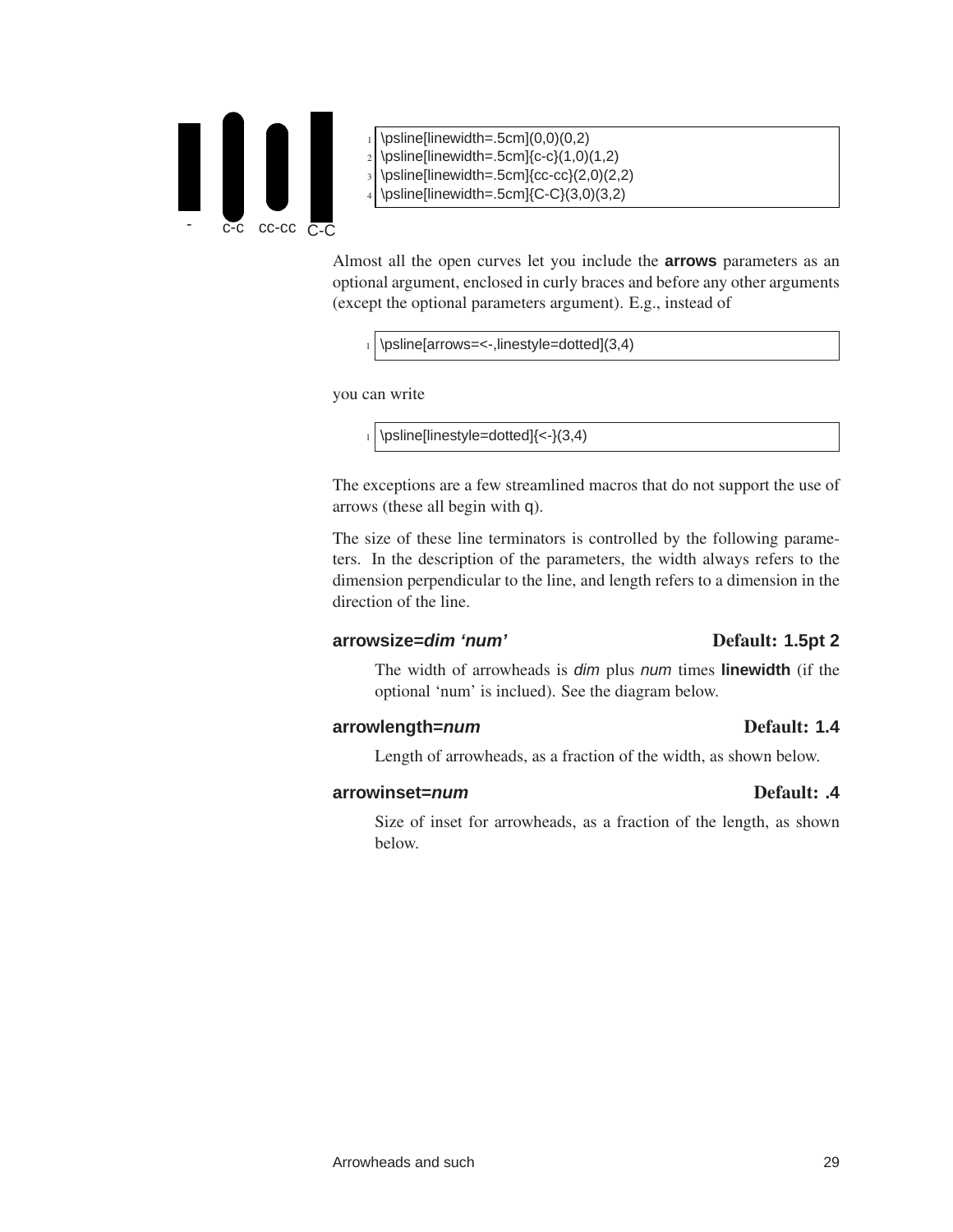# **tbarsize=dim 'num'** Default: **2pt 5**

The width of a t-bar, square bracket or rounded bracket is *dim* plus num times **linewidth** (if the optional 'num' is included). **linewidth**, plus dim.

 $arrowsize = dim num$ 

 $width = num \times linewidth + dim1$ 

## **bracketlength=num** Default: **.15**

The height of a square bracket is *num* times its width.

## **rbracketlength=num** Default: **.15**

The height of a round bracket is *num* times its width.

## **arrowscale=arrowscale=num1 num2** Default: **1**

Imagine that arrows and such point down. This scales the width of the arrows by *num1* and the length (height) by *num2*. If you only include one number, the arrows are scaled the same in both directions. Changing **arrowscale** can give you special effects not possible by changing the parameters described above. E.g., you can change the width of lines used to draw brackets.

<span id="page-33-0"></span>The size of dots is controlled by the **dotsize** parameter.

# **16 Custom styles**

You can define customized versions of any macro that has parameter changes as an optional first argument using the **\newpsobject** command:

## **\newpsobject{name}{object}{par1=value1**,… **}**

as in

# *length*  $\rightarrow$ *width* – *inset*

*length* = **arrowlength** x *width inset* = **arrowinset** x *height*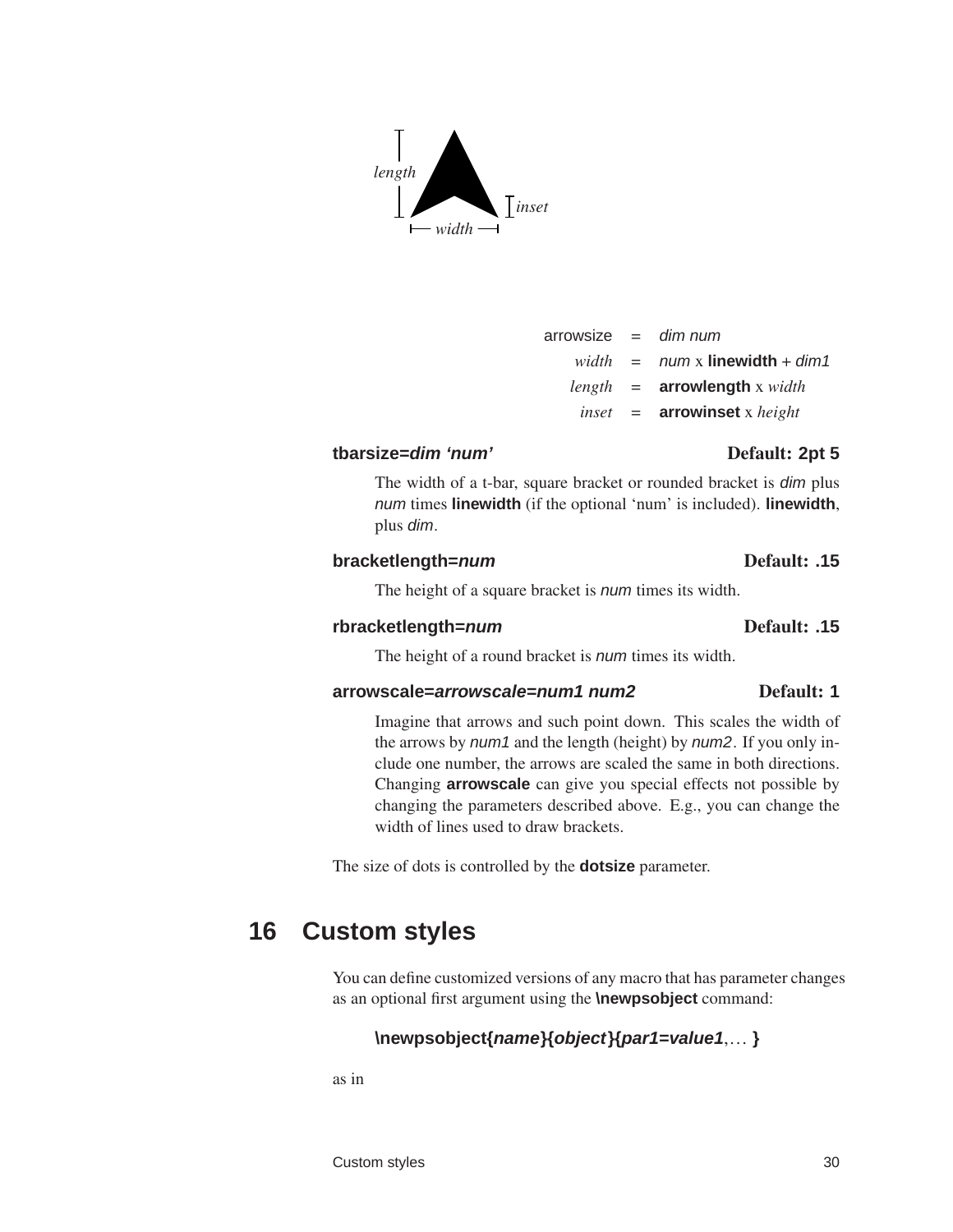\newpsobject{myline}{psline}{linecolor=green,linestyle=dotted} 2 \newpsobject{mygrid}{psgrid}{subgriddiv=1,griddots=10, gridlabels=7pt}

The first argument is the name of the new command you want to define. The second argument is the name of the graphics object. Note that both of these arguments are given without the backslash. The third argument is the special parameter values that you want to set.

With the above examples, the commands \myline and \mygrid work just like the graphics object **\psline** it is based on, and you can even reset the parameters that you set when defining \myline, as in:

 $_1$  \myline[linecolor=gray,dotsep=2pt](5,6)

Another way to define custom graphics parameter configurations is with the

#### **\newpsstyle{name}{par1=value1**,… **}**

command. You can then set the **style** graphics parameter to name, rather than setting the parameters given in the second argument of **\newpsstyle**. For example,

1 \newpsstyle{mystyle}{linecolor=green,linestyle=dotted} \psline[style=mystyle](5,6)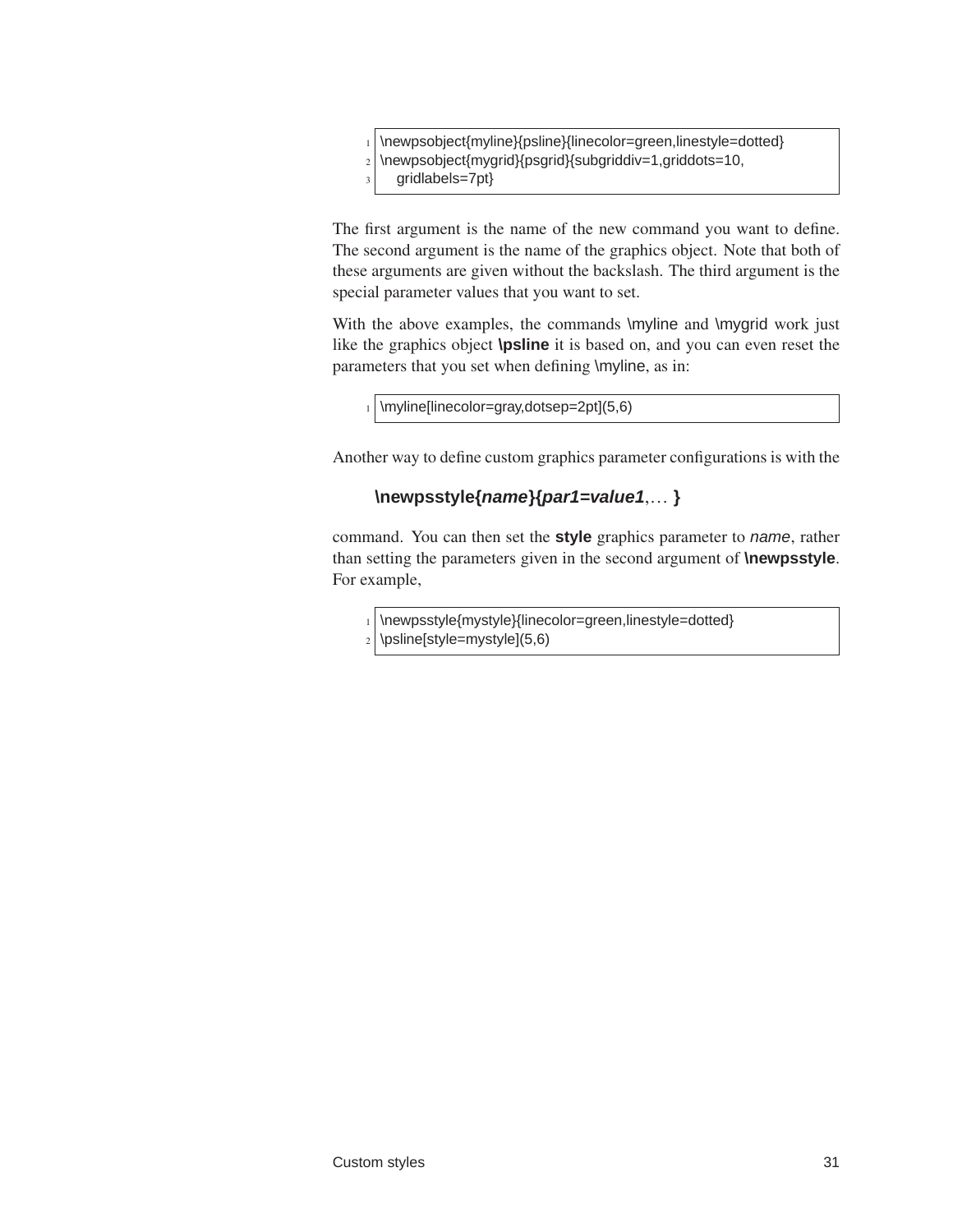# **IV Custom graphics**

# <span id="page-35-0"></span>**17 The basics**

<span id="page-35-1"></span>PSTricks contains a large palette of graphics objects, but sometimes you need something special. For example, you might want to shade the region between two curves. The

## **\pscustom**\*[par]**{commands}**

command lets you "roll you own" graphics object.

Let's review how PostScript handles graphics. A *path* is a line, in the mathematical sense rather than the visual sense. A path can have several disconnected segments, and it can be open or closed. PostScript has various operators for making paths. The end of the path is called the *current point*, but if there is no path then there is no current point. To turn the path into something visual, PostScript can *fill* the region enclosed by the path (that is what **fillstyle** and such are about), and *stroke* the path (that is what **linestyle** and such are about).

At the beginning of **\pscustom**, there is no path. There are various commands that you can use in **\pscustom** for drawing paths. Some of these (the open curves) can also draw arrows. **\pscustom** fills and strokes the path at the end, and for special effects, you can fill and stroke the path along the way using **\fill** and **\stroke** (see below).

Driver notes: **\pscustom** uses**\pstverb** and **\pstunit**. There are system-dependent limits on how long the argument of \special can be. You may run into this limit using **\pscustom** because all the PostScript code accumulated by **\pscustom** is the argument of a single \special command.

# **18 Parameters**

<span id="page-35-2"></span>You need to keep the separation between drawing, stroking and filling paths in mind when setting graphics parameters. The **linewidth** and **linecolor** parameters affect the drawing of arrows, but since the path commands do not stroke or fill the paths, these parameters, and the **linestyle**, **fillstyle** and related parameters, do not have any other effect (except that in some cases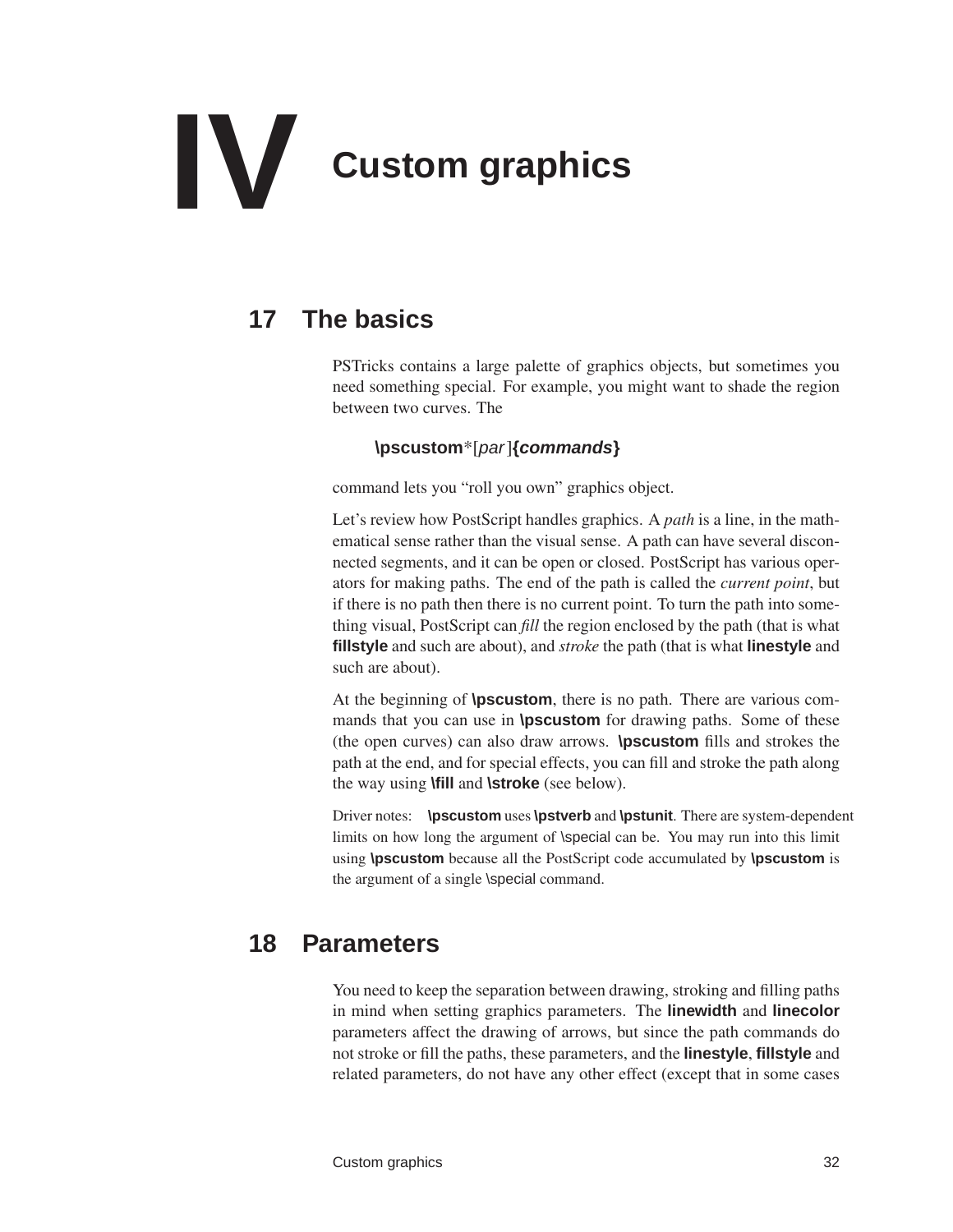**linewidth** is used in some calculations when drawing the path). **\pscustom** and **\fill** make use of **fillstyle** and related parameters, and **\pscustom** and **\stroke** make use of plinestyle and related parameters.

For example, if you include

 $_1$  \psline[linewidth=2pt,linecolor=blue,fillstyle=vlines] $\{<- \}$ (3,3)(4,0)

in **\pscustom**, then the changes to **linewidth** and **linecolor** will affect the size and color of the arrow but not of the line when it is stroked, and the change to **fillstyle** will have no effect at all.

The **shadow**, **border**, **doubleline** and **showpoints** parameters are disabled in **\pscustom**, and the **origin** and **swapaxes** parameters only affect **\pscustom** itself, but there are commands (described below) that let you achieve these special effects.

The **dashed** and **dotted** line styles need to know something about the path in order to adjust the dash or dot pattern appropriately. You can give this information by setting the

#### **linetype=int** Default: **0**

parameter. If the path contains more than one disconnected segment, there is no appropriate way to adjust the dash or dot pattern, and you might as well leave the default value of **linetype**. Here are the values for simple paths:

#### *Value Type of path*

- 0 Open curve without arrows.
- -1 Open curve with an arrow at the beginning.
- -2 Open curve with an arrow at the end.
- -3 Open curve with an arrow at both ends.
- 1 Closed curve with no particular symmetry.
- $n>1$  Closed curve with *n* symmetric segments.

## **19 Graphics objects**

You can use most of the graphics objects in **\pscustom**. These draw paths and making arrows, but do not fill and stroke the paths.

There are three types of graphics objects:

Special Special graphics objects include **\psgrid**, **\psdots**, **\qline** and **\qdisk**. You cannot use special graphics objects in **\pscustom**.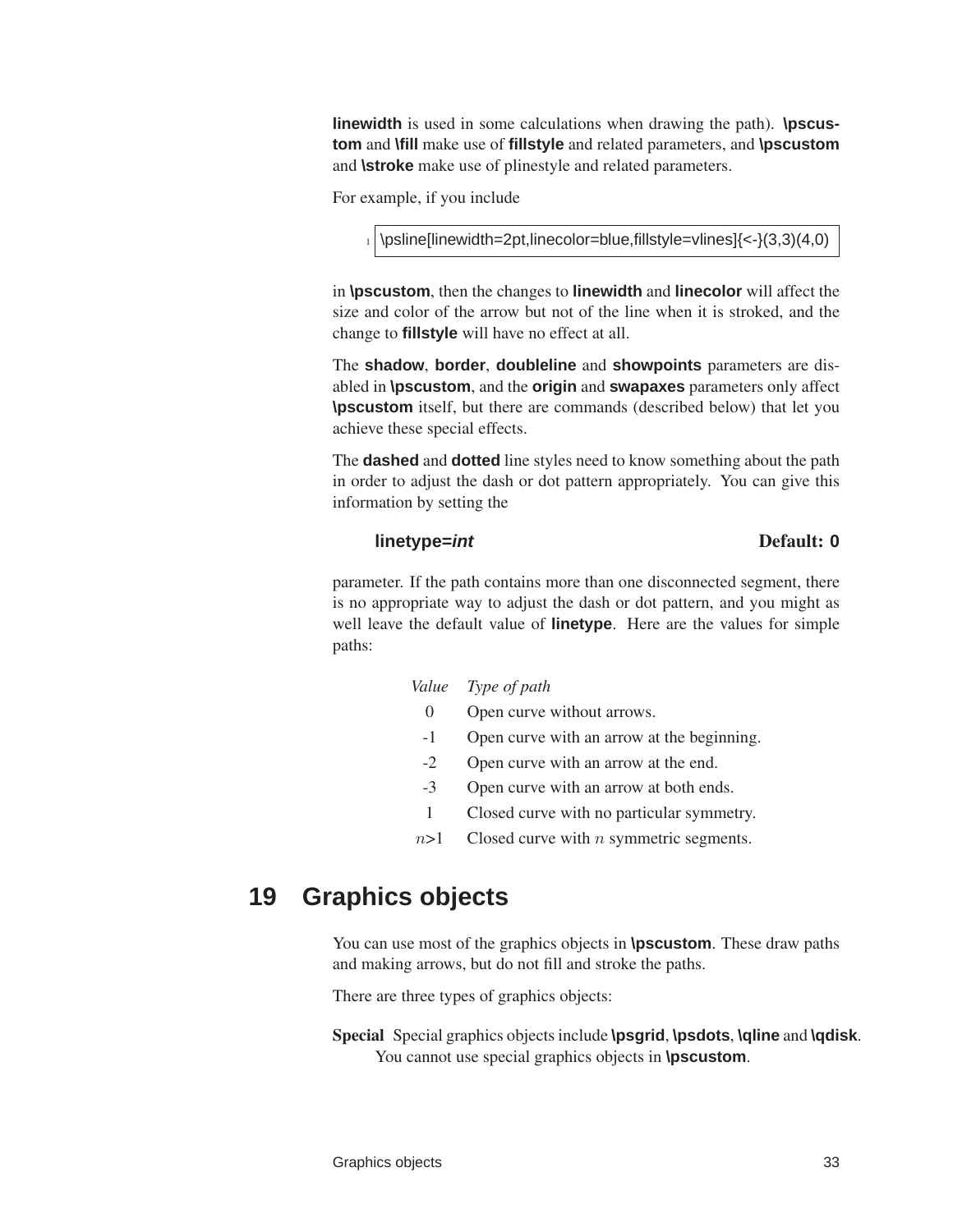- Closed You are allowed to use closed graphics objects in **\pscustom**, but their effect is unpredictable.<sup>7</sup> Usually you would use the open curves plus **\closepath** (see below) to draw closed curves.
- Open The open graphics objects are the most useful commands for drawing paths with **\pscustom**. By piecing together several open curves, you can draw arbitrary paths. The rest of this section pertains to the open graphics objects.

By default, the open curves draw a straight line between the current point, if it exists, and the beginning of the curve, except when the curve begins with an arrow. For example



Also, the following curves make use of the current point, if it exists, as a first coordinate:

#### **\psline** and **\pscurve**.

The plot commands, with the line or curve **plotstyle**. **\psbezier** if you only include three coordinates.

For example:



\pscustom[linewidth=1.5pt]{%  $|2|$  \psplot[plotstyle=curve]{.67}{4}{2 x div}  $\psi(4,3)$ 

We'll see later how to make that one more interesting. Here is another example

 $\alpha$ <sup>7</sup>The closed objects never use the current point as an coordinate, but typically they will close any existing paths, and they might draw a line between the currentpoint and the closed curved.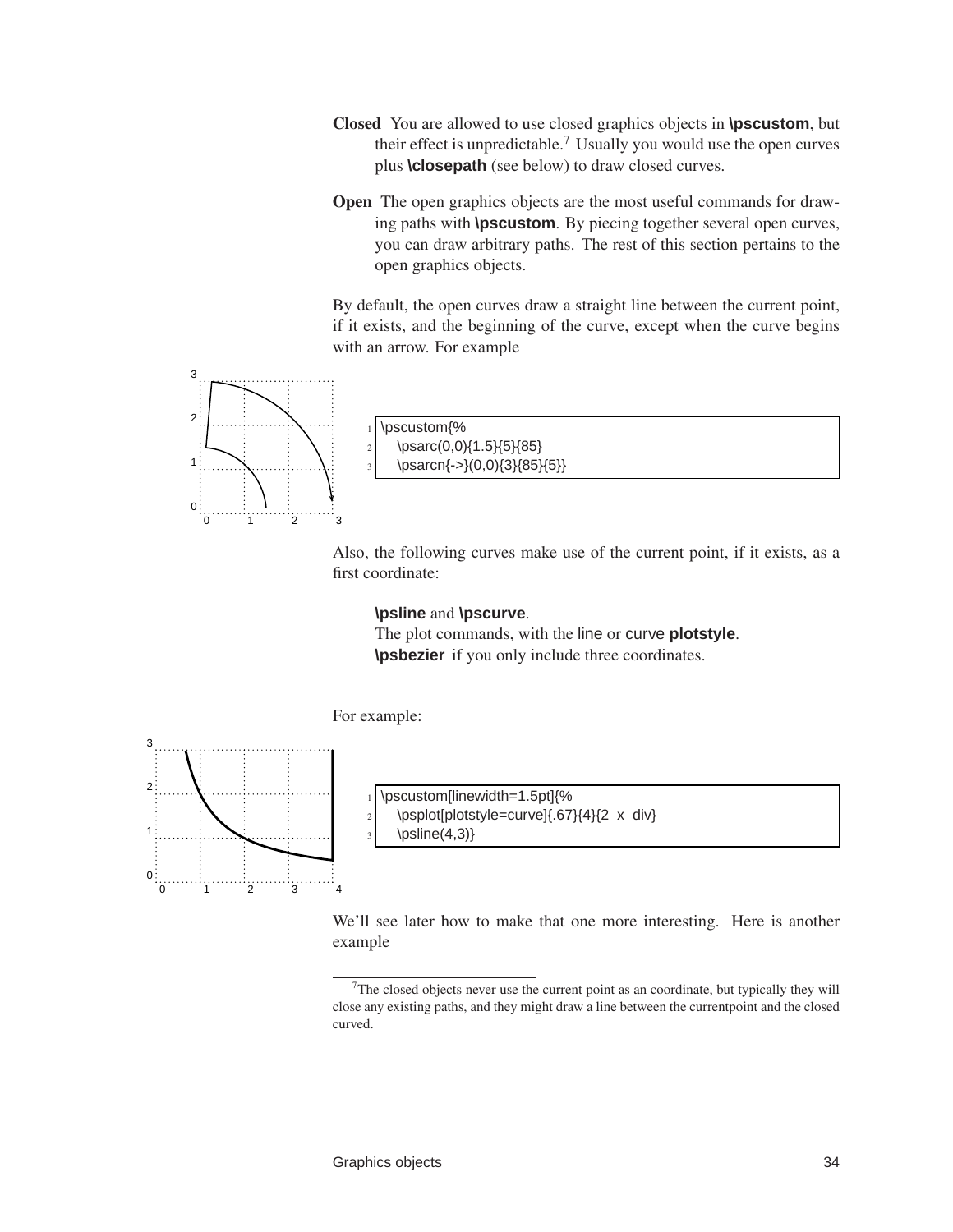

\pscustom{% \psline[linearc=.2]{|-}(0,2)(0,0)(2,2)  $\text{b}\text{s}$ bezier{->}(2,2)(3,3)(1,0)(4,3)}

However, you can control how the open curves treat the current point with the

#### **liftpen=0/1/2** Default: **0**

parameter.

If **liftpen=0**, you get the default behavior described above. For example



<sup>1</sup> \pscustom[linewidth=2pt,fillstyle=solid,fillcolor=gray]{%  $\lvert 2 \rvert$  \pscurve(0,2)(1,2.5)(2,1.5)(4,3)  $\begin{align*}\n\begin{bmatrix}\n3,0.5 \\
2,1 \\
1,0 \\
0,.5\n\end{bmatrix}$ 

If **liftpen=1**, the curves do not use the current point as the first coordinate (except **\psbezier**, but you can avoid this by explicitly including the first coordinate as an argument). For example:



\pscustom[linewidth=2pt,fillstyle=solid,fillcolor=gray]{%  $\lvert_2 \rvert$  \pscurve(0,2)(1,2.5)(2,1.5)(4,3)

\pscurve[liftpen=1](4,1)(3,0.5)(2,1)(1,0)(0,.5)}

If **liftpen=2**, the curves do not use the current point as the first coordinate, and they do not draw a line between the current point and the beginning of the curve. For example



\pscustom[linewidth=2pt,fillstyle=solid,fillcolor=gray]{% \pscurve(0,2)(1,2.5)(2,1.5)(4,3) \pscurve[liftpen=2](4,1)(3,0.5)(2,1)(1,0)(0,.5)}

Later we will use the second example to fill the region between the two curves, and then draw the curves.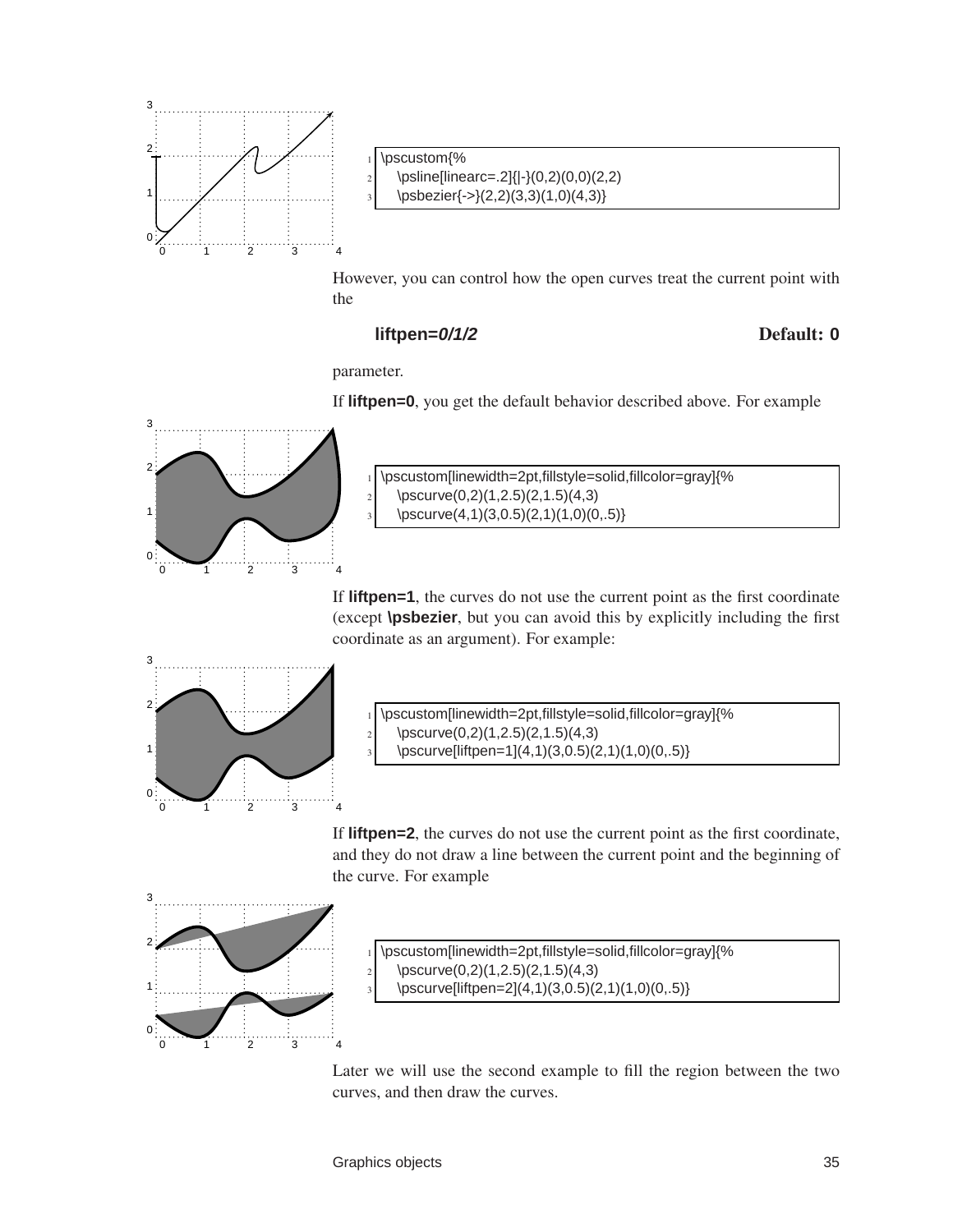# **20 Safe tricks**

The commands described under this heading, which can only be used in **\pscustom**, do not run a risk of PostScript errors (assuming your document compiles without T<sub>E</sub>X errors).

Let's start with some path, fill and stroke commands:

#### **\newpath**

Clear the path and the current point.

#### **\moveto(coor)**

This moves the current point to  $(x, y)$ .

#### **\closepath**

This closes the path, joining the beginning and end of each piece (there may be more than one piece if you use **\moveto**).<sup>8</sup>

#### **\stroke**[par]

This strokes the path (non-destructively). **\pscustom** automatically strokes the path, but you might want to stroke it twice, e.g., to add a border. Here is an example that makes a double line and adds a border (this example is kept so simple that it doesn't need **\pscustom** at all):



 $\psi(0,3)(4,0)$ 

<sup>2</sup> \pscustom[linecolor=white,linewidth=1.5pt]{%

 $\psi(0,0)(4,3)$ 

\stroke[linewidth=5\pslinewidth]

\stroke[linewidth=3\pslinewidth,linecolor=black]}

#### **\fill**[par]

This fills the region (non-destructively). **\pscustom** automatically fills the region as well.

#### **\gsave**

This saves the current graphics state (i.e., the path, color, line width, coordinate system, etc.) **\grestore** restores the graphics state. **\gsave** and **\grestore** must be used in pairs, properly nested with respect to TEX groups. You can have have nested **\gsave**-**\grestore** pairs.

<sup>8</sup>Note that the path is automatically closed when the region is filled. Use **\closepath** if you also want to close the boundary.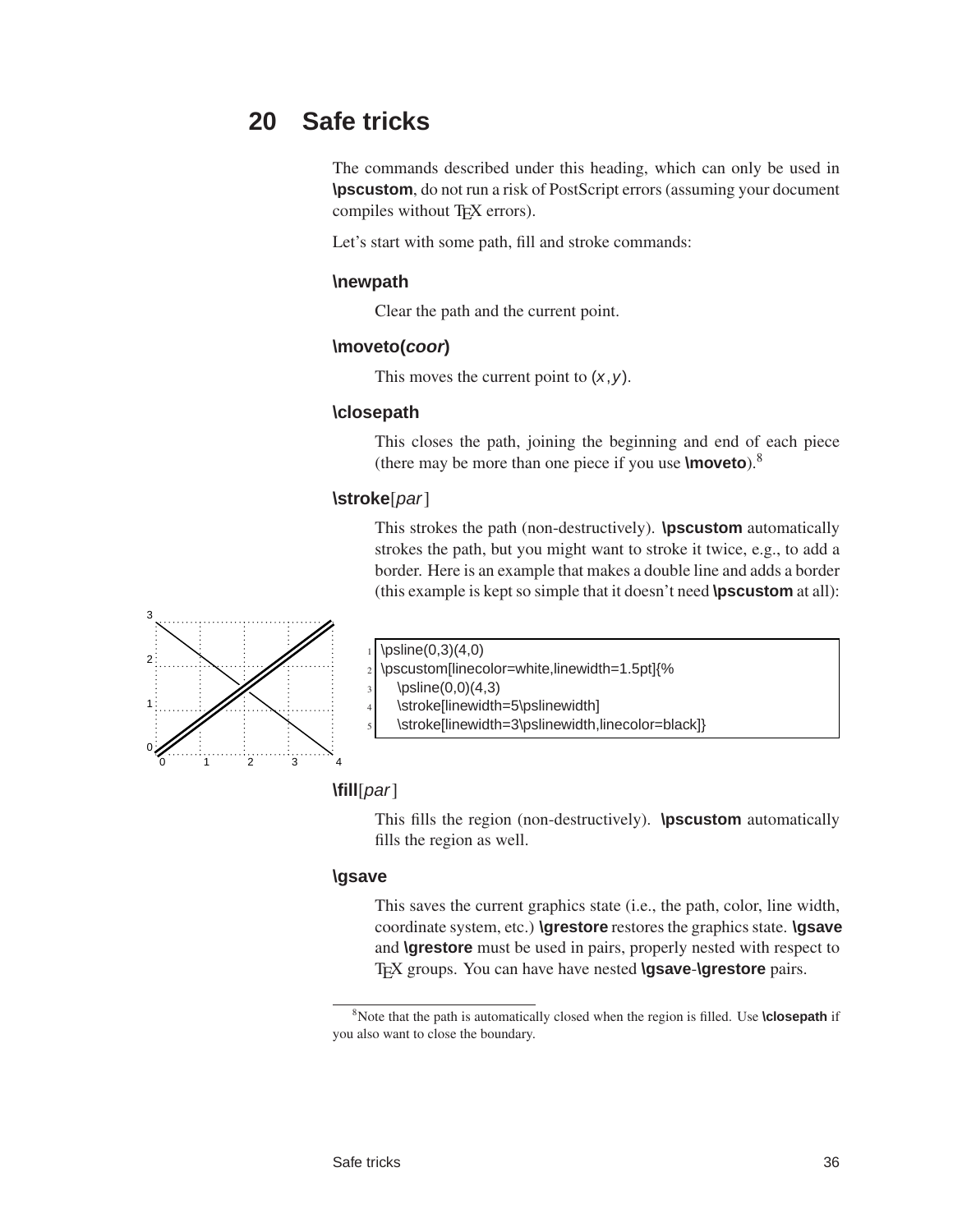#### **\grestore**

See above.

Here is an example that fixes an earlier example, using **\gsave** and **\grestore**:



|               | $\frac{1}{\mathrm{psline}\{->\}(0,3)(0,0)(4,0)}$ |
|---------------|--------------------------------------------------|
|               | 2 \pscustom[linewidth=1.5pt]{                    |
|               | \psplot[plotstyle=curve]{.67}{4}{2 x div}        |
| $\frac{4}{3}$ | \gsave                                           |
| $\mathsf{s}$  | \psline(4,3)                                     |
| 6             | \fill[fillstyle=solid,fillcolor=gray]            |
|               | \grestore}                                       |

Observe how the line added by \psline(4,3) is never stroked, because it is nested in \gsave and \grestore.

Here is another example:



|                | \pscustom[linewidth=1.5pt]{                                         |
|----------------|---------------------------------------------------------------------|
|                | \pscurve $(0,2)(1,2.5)(2,1.5)(4,3)$                                 |
| $\frac{3}{3}$  | \gsave                                                              |
| $\overline{4}$ | \pscurve[liftpen=1](4,1)(3,0.5)(2,1)(1,0)(0,.5)                     |
| $\mathbf{5}$   | \fill[fillstyle=solid,fillcolor=gray]                               |
| 6 I            | \grestore }                                                         |
|                | $\frac{1}{2}$ \pscurve[linewidth=1.5pt](4,1)(3,0.5)(2,1)(1,0)(0,.5) |

Note how I had to repeat the second **\pscurve** (I could have repeated it within **\pscustom**, with **liftpen=2**), because I wanted to draw a line between the two curves to enclose the region but I didn't want this line to be stroked.

The next set of commands modify the coordinate system.

#### **\translate(coor)**

Translate coordinate system by  $(x, y)$ . This shifts everything that comes later by  $(x, y)$ , but doesn't affect what has already been drawn.

#### **\scale{num1** num2**}**

Scale the coordinate system in both directions by *num1*, or horizontally by num1 and vertically by num2.

#### **\rotate{angle}**

Rotate the coordinate system by angle.

#### **\swapaxes**

Switch the x and y coordinates. This is equivalent to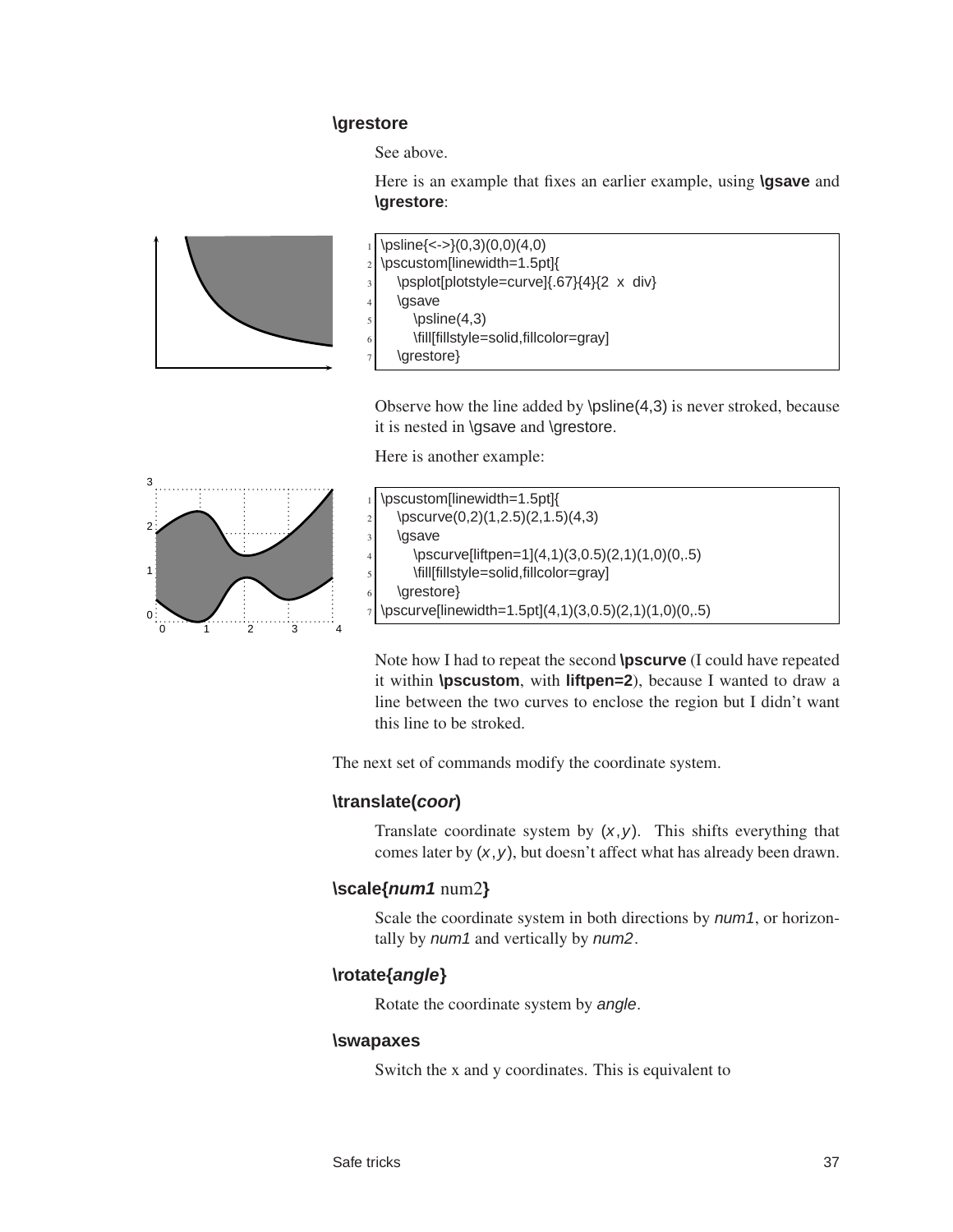| $_1$ \rotate{-90}      |
|------------------------|
| $2$ \scale{-1 1 scale} |

#### **\msave**

Save the current coordinate system. You can then restore it with **\mrestore**. You can have nested **\msave**-**\mrestore** pairs. **\msave** and **\mrestore** do not have to be properly nested with respect to T<sub>E</sub>X groups or **\gsave** and **\grestore**. However, remember that **\gsave** and **\grestore**also affect the coordinate system. **\msave**-**\mrestore** lets you change the coordinate system while drawing part of a path, and then restore the old coordinate system without destroying the path. **\gsave**-**\grestore**, on the other hand, affect the path and all other componments of the graphics state.

#### **\mrestore**

See above.

And now here are a few shadow tricks:

#### **\openshadow**[par]

Strokes a replica of the current path, using the various shadow parameters.

#### **\closedshadow**[par]

Makes a shadow of the region enclosed by the current path as if it were opaque regions.

#### **\movepath(coor)**

Moves the path by  $(x, y)$ . Use **\gsave-\grestore** if you don't want to lose the original path.

## **21 Pretty safe tricks**

The next group of commands are safe, *as long as there is a current point*!

#### **\lineto(coor)**

This is a quick version of \psline(<coor>).

#### **\rlineto(coor)**

This is like **\lineto**, but  $(x, y)$  is interpreted relative to the current point.

#### **\curveto(x1,y1)(x2,y2)(x3,y3)**

This is a quick version of \psbezier( $x1, y1$ )( $x2, y2$ )( $x3, y3$ ).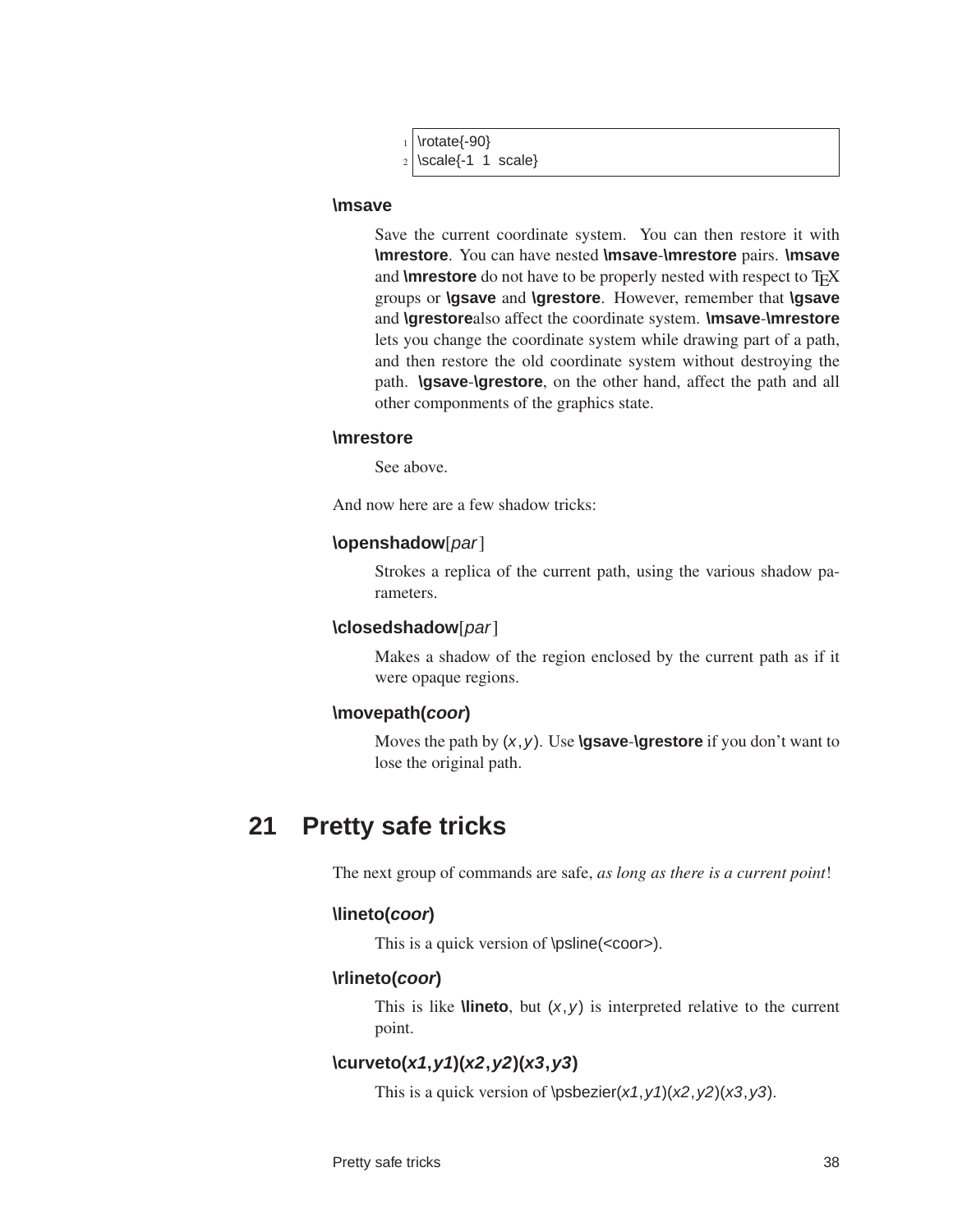### **\rcurveto(x1,y1)(x2,y2)(x3,y3)**

This is like **\curveto**, but  $(x1, y1)$ ,  $(x2, y2)$  and  $(x3, y3)$  are interpreted relative to the current point.

# $\chi^{\circlearrowleft}$

# **22 For hackers only**

For PostScript hackers, there are a few more commands. Be sure to read Appendix [C](#page-120-0) before using these. Needless to say:

*Warning:* Misuse of the commands in this section can cause PostScript errors.

The PostScript environment in effect with **\pscustom** has one unit equal to one T<sub>E</sub>X pt.

#### **\code{code}**

Insert the raw PostScript code.

#### **\dim{dim}**

Convert the PSTricks dimension to the number of pt's, and inserts it in the PostScript code.

#### **\coor(x1,y1)**(x2,y2)...(xn,yn)

Convert one or more PSTricks coordinates to a pair of numbers (using pt units), and insert them in the PostScript code.

#### **\rcoor(x1,y1)**(x2,y2)...(xn,yn)

Like **\coor**, but insert the coordinates in reverse order.

#### **\file{file}**

This is like **\code**, but the raw PostScript is copied verbatim (except comments delimited by %) from file.

#### **\arrows{arrows}**

This defines the PostScript operators ArrowA and ArrowB so that

 $1$  x2 y2 x1 y1 ArrowA  $2$  x2 y2 x1 y1 ArrowB

each draws an arrow(head) with the tip at  $(x1, y1)$  and pointing from (x2,y2). ArrowA leaves the current point at end of the arrowhead, where a connect line should start, and leaves  $(x2, y2)$  on the stack. ArrowB does not change the current point, but leaves

```
1 x2 y2 x1' y1'
```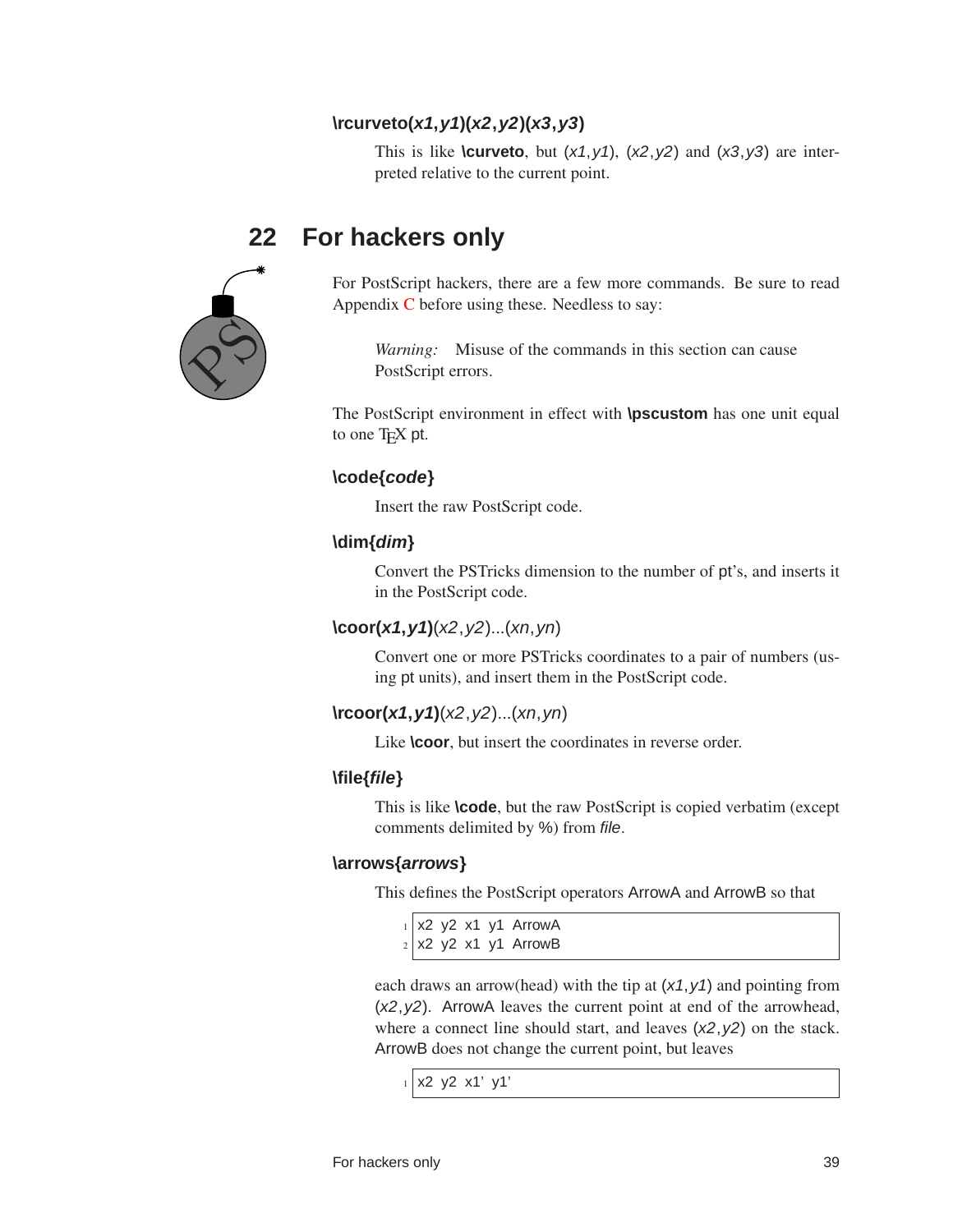on the stack, where  $(x1', y1')$  is the point where a connecting line should join. To give an idea of how this work, the following is roughly how PSTricks draws a bezier curve with arrows at the end:



|               | $1$   \pscustom{             |
|---------------|------------------------------|
|               | \arrows{ ->}<br>$\mathbf{2}$ |
| $\frac{1}{3}$ | \code{                       |
| $\frac{4}{1}$ | 80 140 5 5 ArrowA            |
| 5             | 30 - 30 110 75 ArrowB        |
| 6             | curveto}}                    |

## **\setcolor{color}**

Set the color to color.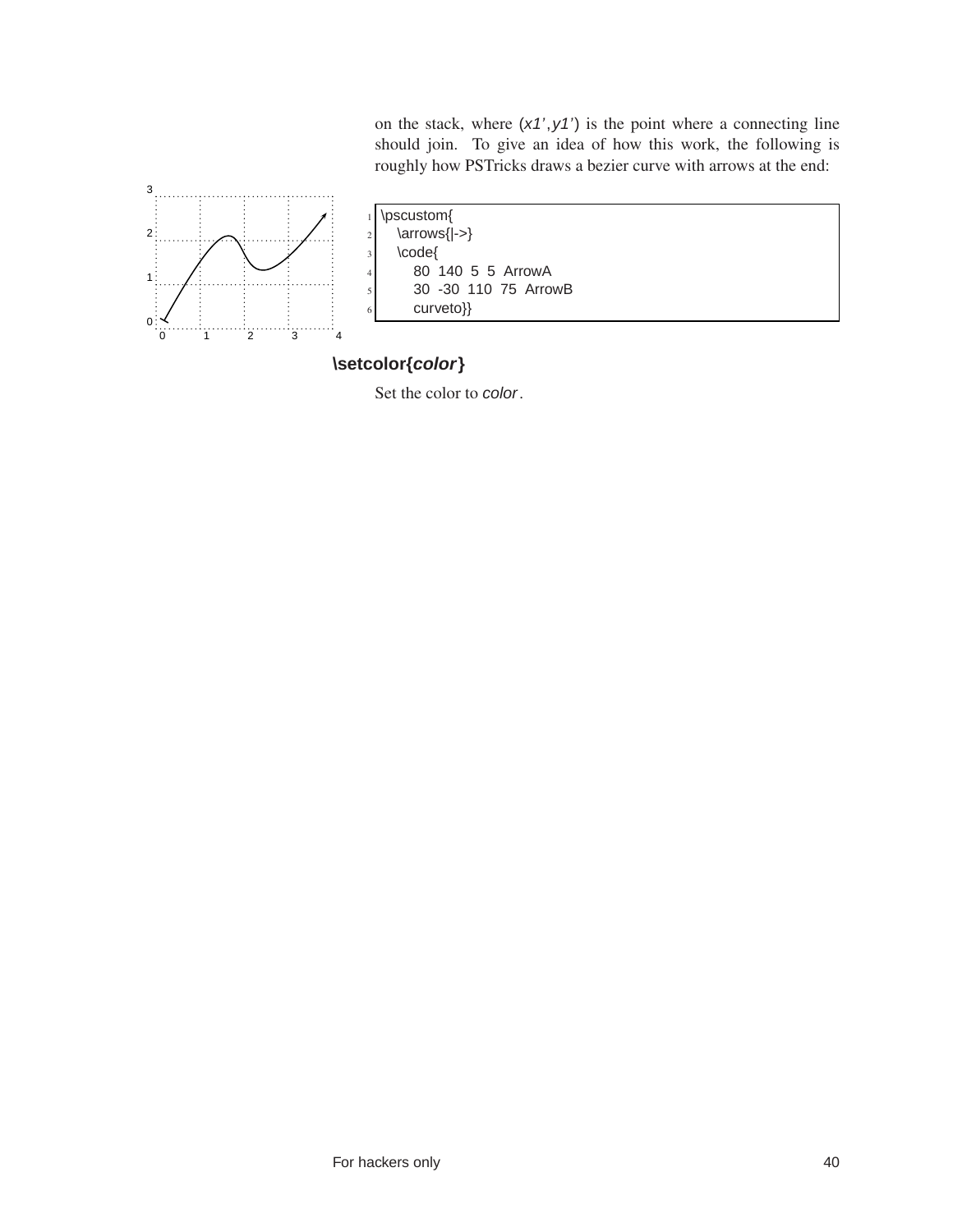# **V Picture Tools**

# **23 Pictures**

The graphics objects and **\rput** and its variants do not change TEX's current point (i.e., they create a 0-dimensional box). If you string several of these together (and any other 0-dimensional objects), they share the same coordinate system, and so you can create a picture. For this reason, these macros are called *picture objects*.

If you create a picture this way, you will probably want to give the whole picture a certain size. You can do this by putting the picture objects in a **pspicture** environment, as in:

**\pspicture**\*[baseline](x0,y0)**(x1,y1)** picture objects **\endpspicture**

The picture objects are put in a box whose lower left-hand corner is at  $(x0, y0)$  (by default,  $(0,0)$ ) and whose upper right-hand corner is at  $(x1, y1)$ .

By default, the baseline is set at the bottom of the box, but the optional argument [<br/>baseline>] sets the baseline fraction baseline from the bottom. Thus, baseline is a number, generally but not necessarily between 0 and 1. If you include this argument but leave it empty ([]), then the baseline passes through the origin.

Normally, the picture objects can extend outside the boundaries of the box. However, if you include the \*, anything outside the boundaries is clipped.

Besides picture objects, you can put anything in a **\pspicture** that does not take up space. E.g., you can put in font declarations and use **\psset**, and you can put in braces for grouping. PSTricks will alert you if you include something that does take up space.<sup>9</sup>

LATEX users can type

<sup>&</sup>lt;sup>9</sup>When PSTricks picture objects are included in a **\pspicture** environment, they gobble up any spaces that follow, and any preceding spaces as well, making it less likely that extraneous space gets inserted. (PSTricks objects always ignore spaces that follow. If you also want them to try to neutralize preceding space when used outside the **\pspicture** environment (e.g., in a L<sub>TE</sub>X picture environment), then use the command **\KillGlue**. The command **\DontKillGlue** turns this behavior back off.)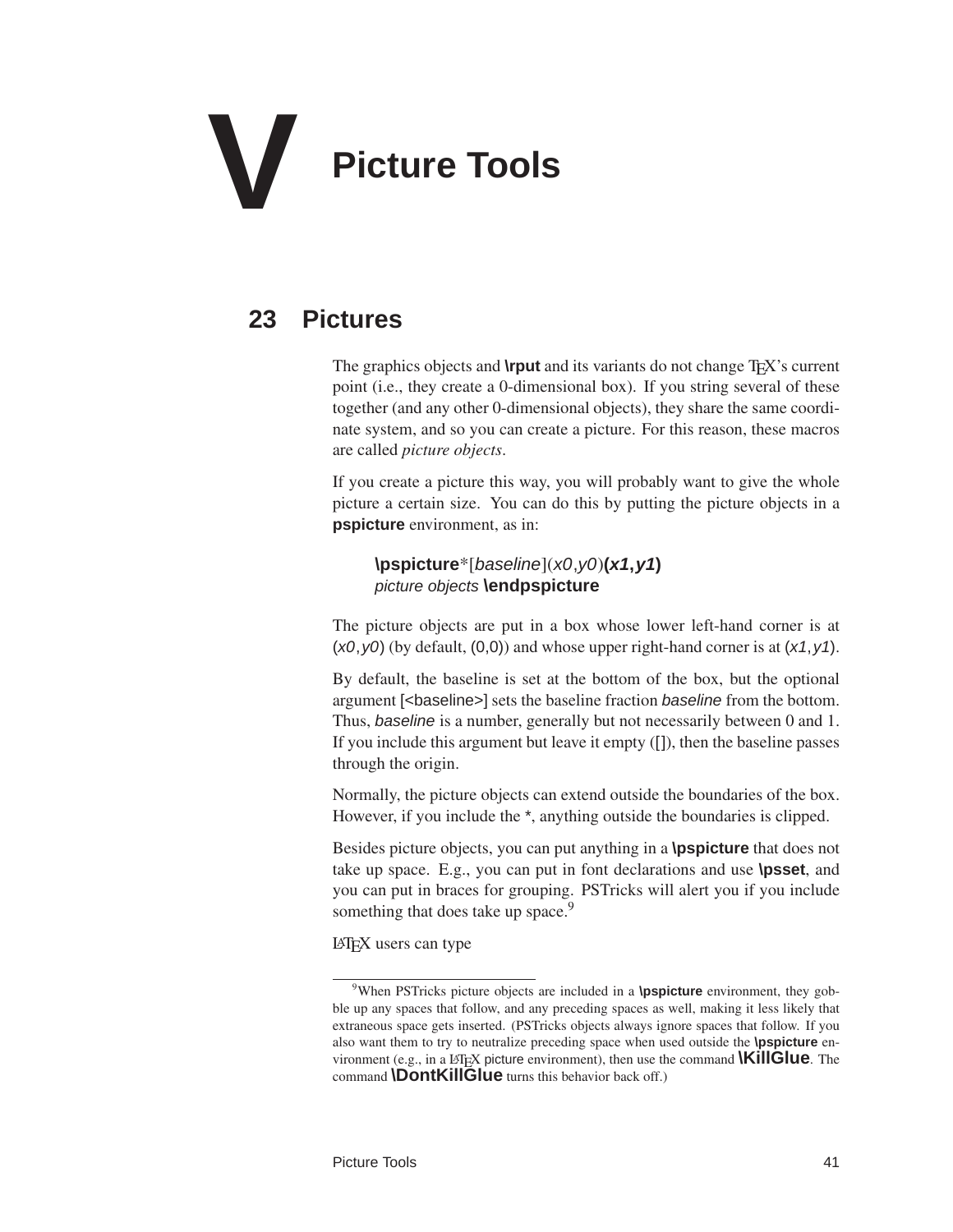\begin{pspicture} … \end{pspicture}

You can use PSTricks picture objects in a LAT<sub>E</sub>X picture environment, and you can use LATEX picture objects in a PSTricks **pspicture** environment. However, the **pspicture** environment makes LAT<sub>E</sub>X's picture environment obsolete, and has a few small advantages over the latter. Note that the arguments of the **pspicture** environment work differently from the arguments of LATEX's picture environment (i.e., the right way versus the wrong way).

Driver notes: The clipping option (\*) uses **\pstVerb** and **\pstverbscale**.

## **24 Placing and rotating whatever**

PSTricks contains several commands for positioning and rotating an HRmode argument. All of these commands end in put, and bear some similarity to LATEX's \put command, but with additional capabilities. Like LATEX's \put and unlike the box rotation macros described in Section [29,](#page-58-0) these commands do not take up any space. They can be used inside and outside **\pspicture** environments.

Most of the PSTricks put commands are of the form:

\put\*arg{<rotation>}(<coor>){<stuff>}

With the optional  $*$  argument, stuff is first put in a

 $_1$  \psframebox\*[boxsep=false]{stuff}

thereby blotting out whatever is behind stuff. This is useful for positioning text on top of something else.

arg refers to other arguments that vary from one put command to another, The optional rotation is the angle by which stuff should be rotated; this arguments works pretty much the same for all put commands and is described further below. The (<coor>) argument is the coordinate for positioning stuff, but what this really means is different for each put command. The (<coor>) argument is shown to be obligatory, but you can actually omit it if you include the rotation argument.

The rotation argument should be an angle, as described in Section [4,](#page-9-0) but the angle can be preceded by an \*. This causes all the rotations (except the box rotations described in Section [29\)](#page-58-0) within which the **\rput** command is be nested to be undone before setting the angle of rotation. This is mainly useful for getting a piece of text right side up when it is nested inside rotations. For example,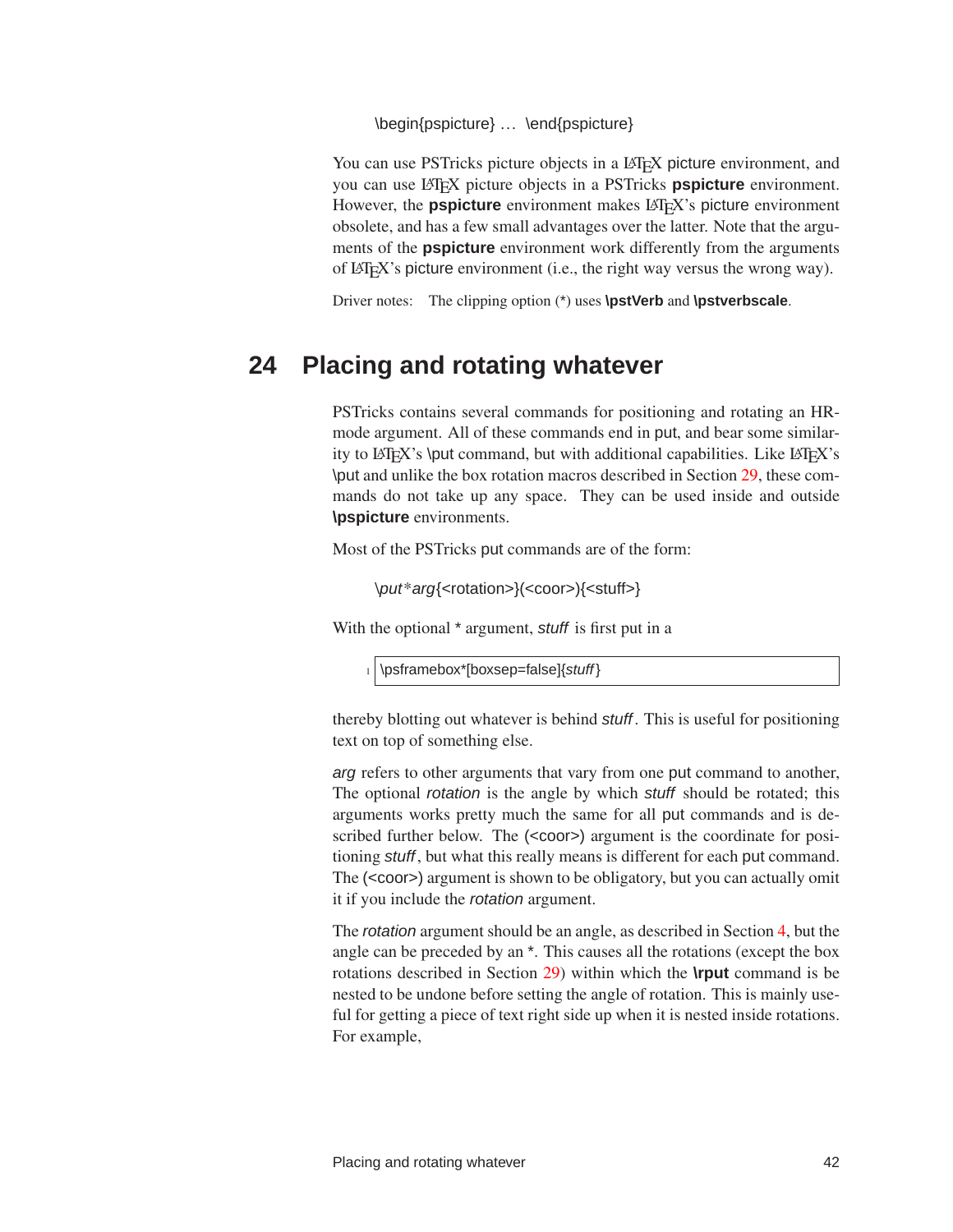

 $2 \times 1,0$  \psframe(-1,0)(2,1)  $\rput[br]\{*0\}(2,1)\{empty]$ 

There are also some letter abbreviations for the command angles. These indicate which way is up:

|    | Letter Short for Equiv. to |          |    | Letter Short for Equiv. to |        |
|----|----------------------------|----------|----|----------------------------|--------|
| U  | $U_{\mathcal{D}}$          | $\theta$ | N  | North                      | $*0$   |
|    | Left                       | 90       | W  | West                       | $*90$  |
| D. | Down                       | 180      | S. | South                      | $*180$ |
| R. | Right                      | 270      | н. | East                       | $*270$ |

This section describes just a two of the PSTricks put commands. The most basic one command is

#### **\rput**\*[refpoint]{rotation}**(x,y){stuff}**

refpoint determines the reference point of stuff, and this reference point is translated to  $(x, y)$ .

By default, the reference point is the center of the box. This can be changed by including one or two of the following in the optional refpoint argument:

| Horizontal |    | Vertical        |
|------------|----|-----------------|
| l Left     |    | t Top           |
| r Right    |    | b Bottom        |
|            | B. | <b>Baseline</b> |

Visually, here is where the reference point is set of the various combinations (the dashed line is the baseline):



There are numerous examples of **\rput** in this documentation, but for now here is a simple one:

 $1$  \rput[b]{90}(-1,0){Here is a marginal note.}

Here is a marginal note. Here is a marginal note.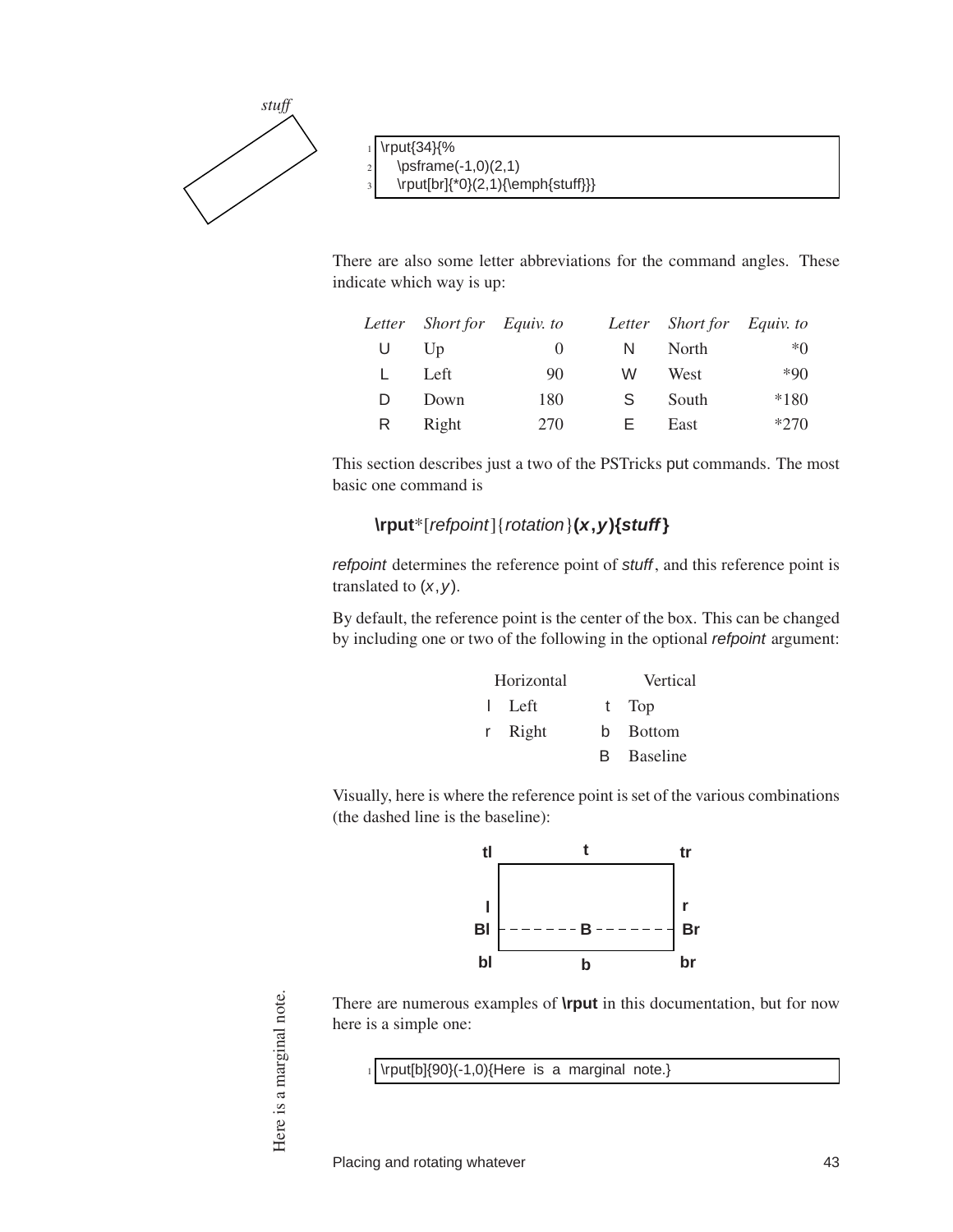One common use of a macro such as **\rput** is to put labels on things. PSTricks has a variant of **\rput** that is especially designed for labels:

#### **\uput**\*{labelsep}**[refangle]**{rotation}(x,y)**{stuff}**

This places stuff distance *labelsep* from  $(x, y)$ , in the direction *refangle*.

The default value of *labelsep* is the dimension register

#### **\pslabelsep**

You can also change this be setting the

#### **labelsep=dim** Default: **5pt**

parameter (but remember that **\uput** does have an optional argument for setting parameters).

Here is a simple example:

 $(1,1)$ 

| $_1$ \qdisk(1,1){1pt}                         |
|-----------------------------------------------|
| $\left  \text{uput}[45](1,1)\{(1,1)\}\right $ |

Here is a more interesting example where **\uput** is used to make a pie chart:

|                | \psset{unit=1.2cm}                                        |
|----------------|-----------------------------------------------------------|
|                |                                                           |
| $\overline{c}$ | \pspicture(-2.2,-2.2)(2.2,2.2)                            |
| 3              | \pswedge[fillstyle=solid,fillcolor=gray]{2}{0}{70}        |
| 4              | \pswedge[fillstyle=solid,fillcolor=lightgray]{2}{70}{200} |
| 5              | \pswedge[fillstyle=solid,fillcolor=darkgray]{2}{200}{360} |
| 6              | \SpecialCoor                                              |
| 7              | \psset{framesep=1.5pt}                                    |
| 8              | \rput(1.2;35){\psframebox*{\small\\$9.0M}}                |
| 9              | \uput{2.2}[45](0,0){Oreos}                                |
| 10             | \rput(1.2;135){\psframebox*{\small\\$16.7M}}              |
| 11             | \uput{2.2}[135](0,0){Heath}                               |
| 12             | \rput(1.2;280){\psframebox*{\small\\$23.1M}}              |
| 13             | \uput{2.2}[280](0,0){M\&M}                                |
| 14             | \endpspicture                                             |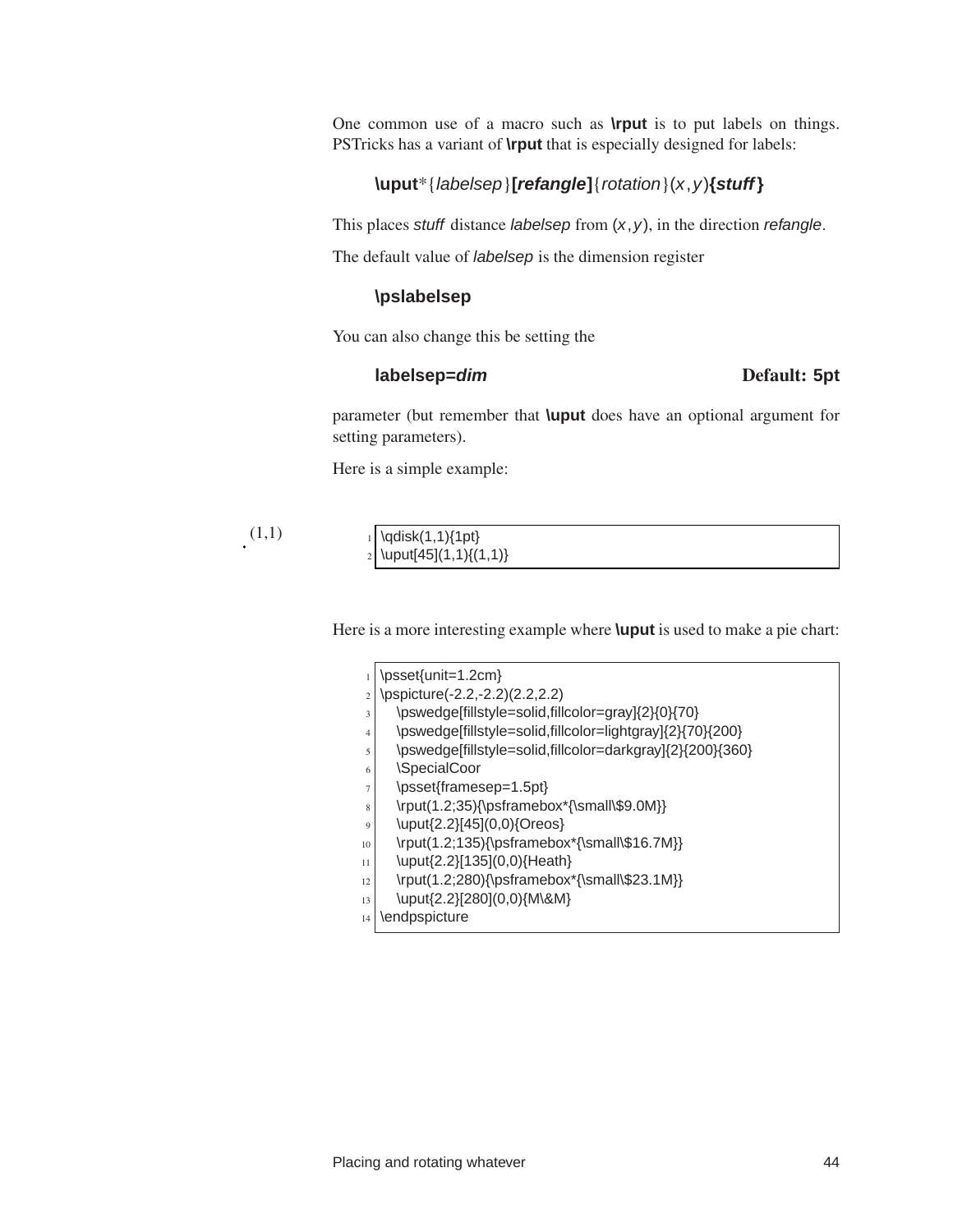

You can use the following abbreviations for refangle, which indicate the direction the angle points:<sup>1011</sup>

| Letter | <i>Short for</i> | Equiv. to |    | Letter Short for | Equiv. to |
|--------|------------------|-----------|----|------------------|-----------|
| r      | right            | $\theta$  | ur | up-right         | 45        |
| u      | up               | 90        | ul | up-left          | 135       |
|        | left             | 180       | dl | down-left        | 225       |
| d      | down             | 270       | dr | down-right       | 315       |

The first example could thus have been written:

(1,1) <sup>1</sup> \qdisk(1,1){1pt}  $\frac{1}{2} \begin{pmatrix} \frac{1}{1} & 1 \end{pmatrix}$ 

Driver notes: The rotation macros use **\pstVerb** and **\pstrotate**.

# **25 Repetition**

The macro

<sup>&</sup>lt;sup>11</sup>There is an obsolete command **\Rput** that has the same syntax as **\uput** and that works almost the same way, except the refangle argument has the syntax of **\rput**'s refpoint argument, and it gives the point in *stuff* that should be aligned with  $(x, y)$ . E.g.,

| $\qquad(4,0)\{2pt\}$               |        |
|------------------------------------|--------|
| $\Re\text{put}[t](4,0)\{\$(x,y)\$$ | (x, y) |

Here is the equivalence between **\uput**'s refangle abbreviations and **\Rput**'s refpoint abbreviations:

| <b>\uput</b> r u I d ur ul dr dl |  |  |  |  |
|----------------------------------|--|--|--|--|
| <b>\Rput</b> I b r t bl br tr rl |  |  |  |  |

Some people prefer **\Rput**'s convention for specifying the position of stuff over **\uput**'s.

 $10$ Using the abbreviations when applicable is more efficient.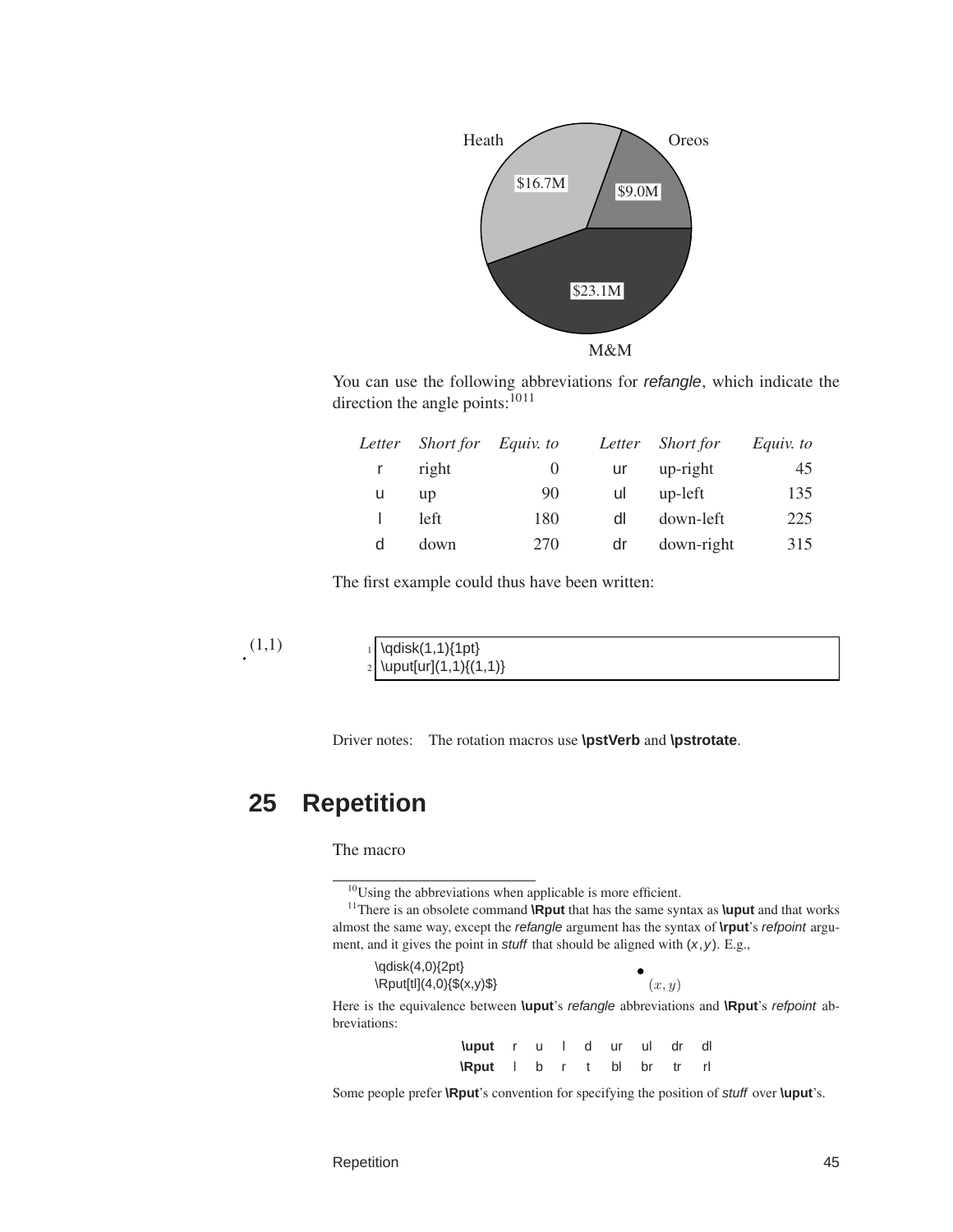## **\multirput**\*[refpoint]{angle}(x0,y0)**(x1,y1){int}{stuff}**

is a variant of **\rput** that puts down int copies, starting at (x0,y0) and advancing by  $(x1, y1)$  each time.  $(x0, y0)$  and  $(x1, y1)$  are always interpreted as Cartesian coordinates. For example:

\multirput(.5,0)(.3,.1){12}{\*}

If you want copies of pure graphics, it is more efficient to use

### **\multips**{angle}(x0,y0)**(x1,y1){int}{graphics}**

graphics can be one or more of the pure graphics objects described in Part [II,](#page-13-0) or **\pscustom**. Note that **\multips** has the same syntax as **\multirput**, except that there is no refpoint argument (since the graphics are zero dimensional anyway). Also, unlike **\multirput**, the coordinates can be of any type. An Overfull \hbox warning indicates that the graphics argument contains extraneous output or space. For example:

\* \* \* \* \* \* \* \* \* \* \*

\*

 $\def\zigzag{\psi(0,0)(.5,1)(1.5,-1)(2,0)}\%$  $_2$  \psset{unit=.25,linewidth=1.5pt}  $\mbox{10,0}(2,0)$ {8}{\zigzag}

PSTricks can heavily benefit of a much more general loop macro, called **\multido**. You must input the file multido.tex or multido.sty. See the docu**multido** mentation multido.doc for details. Here is a sample of what you can do:

> \begin{pspicture}(-3.4,-3.4)(3.4,3.4)  $2 \times 2$  \newgray{mygray}{0} % Initialize 'mygray' for benefit  $3$  \psset{fillstyle=solid,fillcolor=mygray} % of this line. 4 \SpecialCoor  $5$  \degrees[1.1]  $6$  \multido{\n=0.0+.1}{11}{%  $7$  \newgray{mygray}{\n}  $|$  \psset{fillcolor=mygray}%

- $9$  \rput{\n}{\pswedge{3}{-.05}{.05}}
- $_{10}$  \uput{3.2}[\n](0,0){\small\n}}
- 11 | \end{pspicture}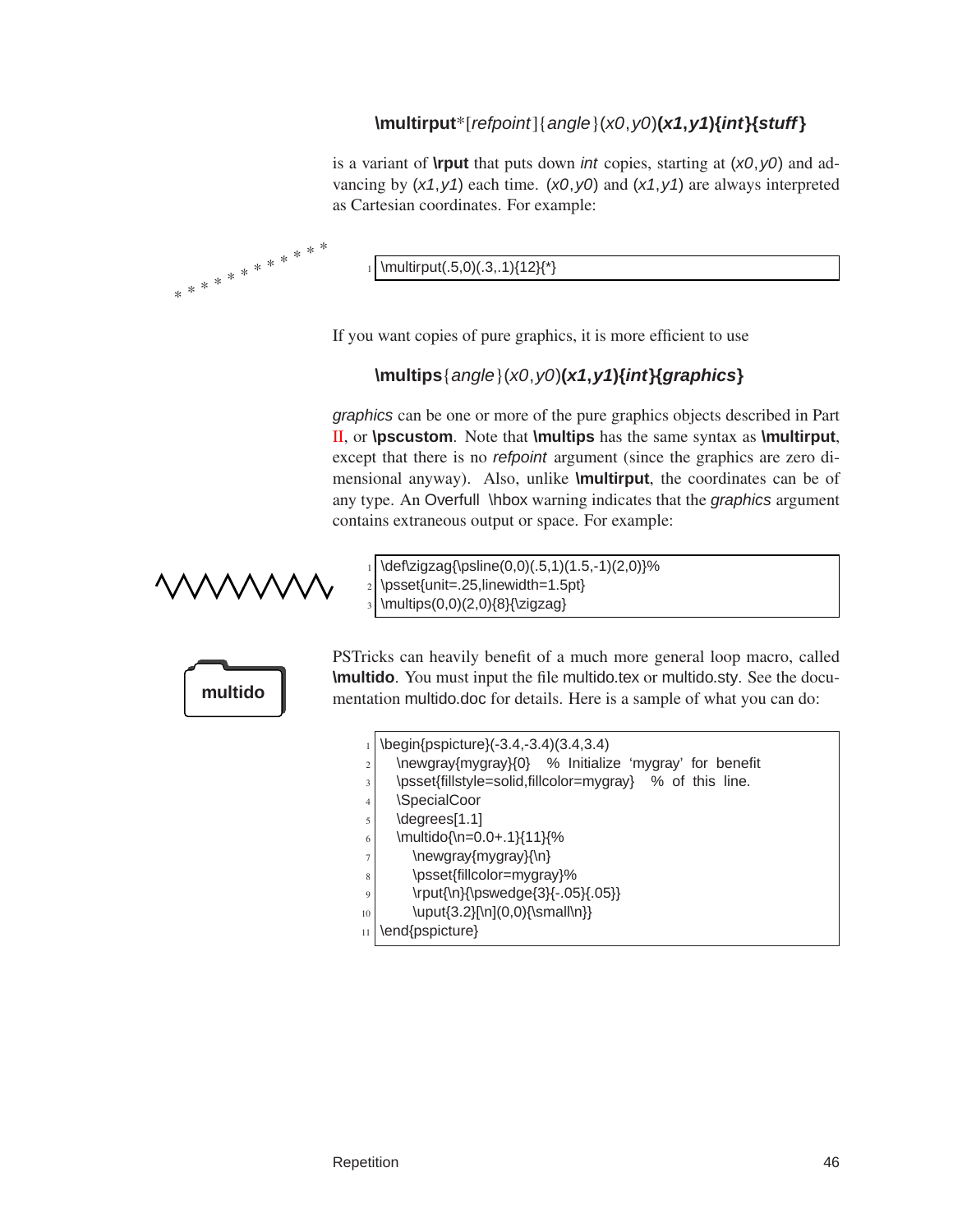

All of these loop macros can be nested.

# **26 Axes**

The axes command described in this section is defined in pst-plot.tex / **pst-plot** pst-plot.sty, which you must input first. pst-plot.tex, in turn, will automatically input multido.tex, which is used for putting the labels on the axes.

The macro for making axes is:

### **\psaxes**\*[par]{arrows}(x0,y0)(x1,y1)**(x2,y2)**

The coordinates must be Cartesian coordinates. They work the same way as with **\psgrid**. That is, if we imagine that the axes are enclosed in a rectangle,  $(x1, y1)$  and  $(x2, y2)$  are opposing corners of the rectangle. (I.e., the x-axis extends from  $x1$  to  $x2$  and the y-axis extends from  $y1$  to  $y2$ .) The axes intersect at  $(x0, y0)$ . For example:



\psaxes[linewidth=1.2pt,labels=none, ticks=none] $\{<- \} (2,1)(0,0)(4,3)$ 

If  $(x0, y0)$  is omitted, then the origin is  $(x1, y1)$ . If both  $(x0, y0)$  and  $(x1, y1)$ are omitted, (0,0) is used as the default. For example, when the axes enclose a single orthont, only  $(x2, y2)$  is needed: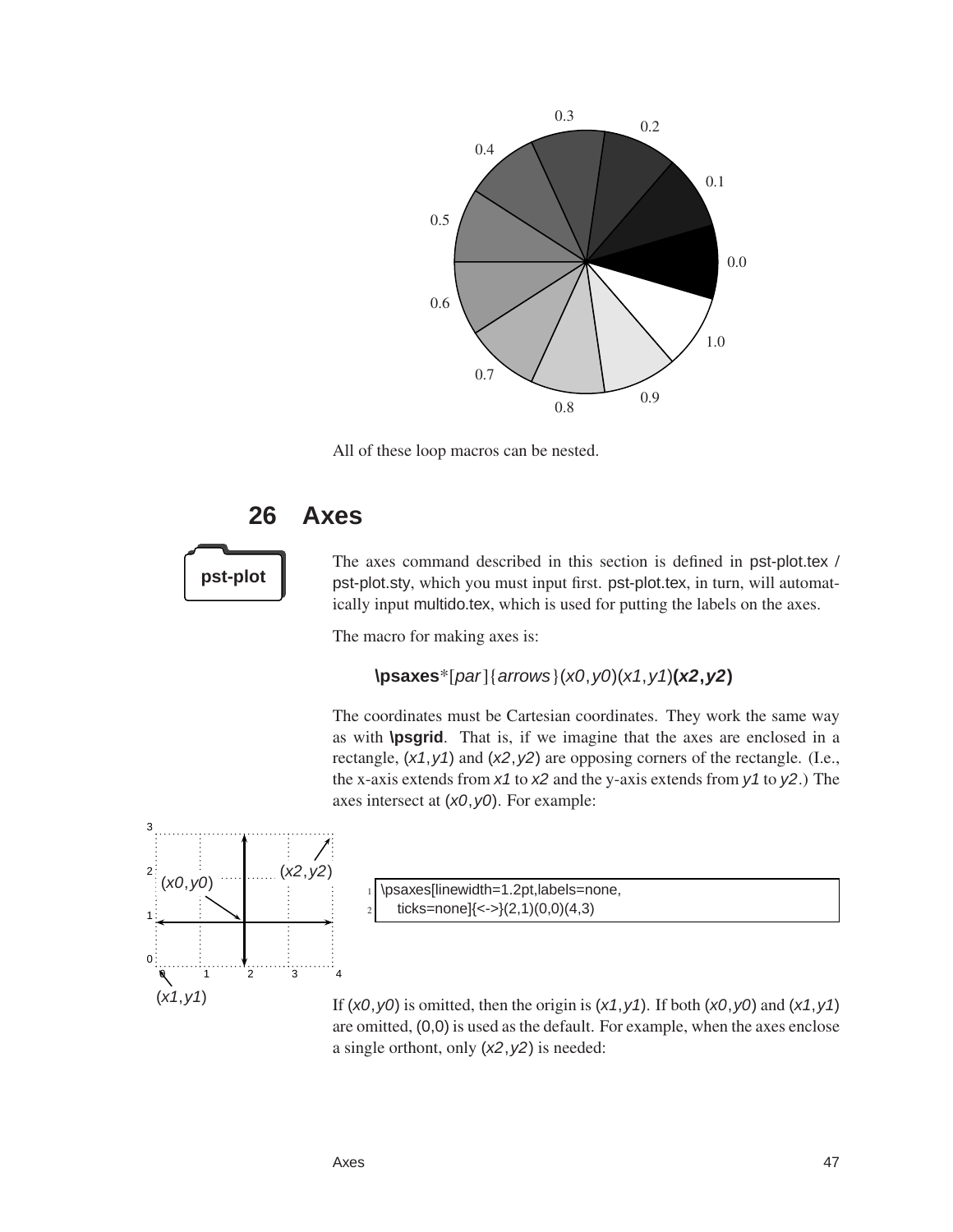

Labels (numbers) are put next to the axes, on the same side as  $x1$  and  $y1$ . Thus, if we enclose a different orthont, the numbers end up in the right place:



0 1 2 3

0

1

 $\begin{subarray}{l} \text{1} \\ \text{1} \\ \text{2} \end{subarray}$ 

Also, if you set the **arrows** parameter, the first arrow is used for the tips at  $x_1$  and  $y_1$ , while the second arrow is used for the tips at  $x_2$  and  $y_2$ . Thus, in the preceding examples, the arrowheads ended up in the right place too.<sup>12</sup>

When the axes don't just enclose an orthont, that is, when the origin is not at a corner, there is some discretion as to where the numbers should go. The rules for positioning the numbers and arrows described above still apply, and so you can position the numbers as you please by switching  $y_1$  and  $y_2$ , or x1 and x2. For example, compare



**\psaxes** puts the ticks and numbers on the axes at regular intervals, using the following parameters:



<sup>&</sup>lt;sup>12</sup>Including a first arrow in these examples would have had no effect because arrows are never drawn at the origin.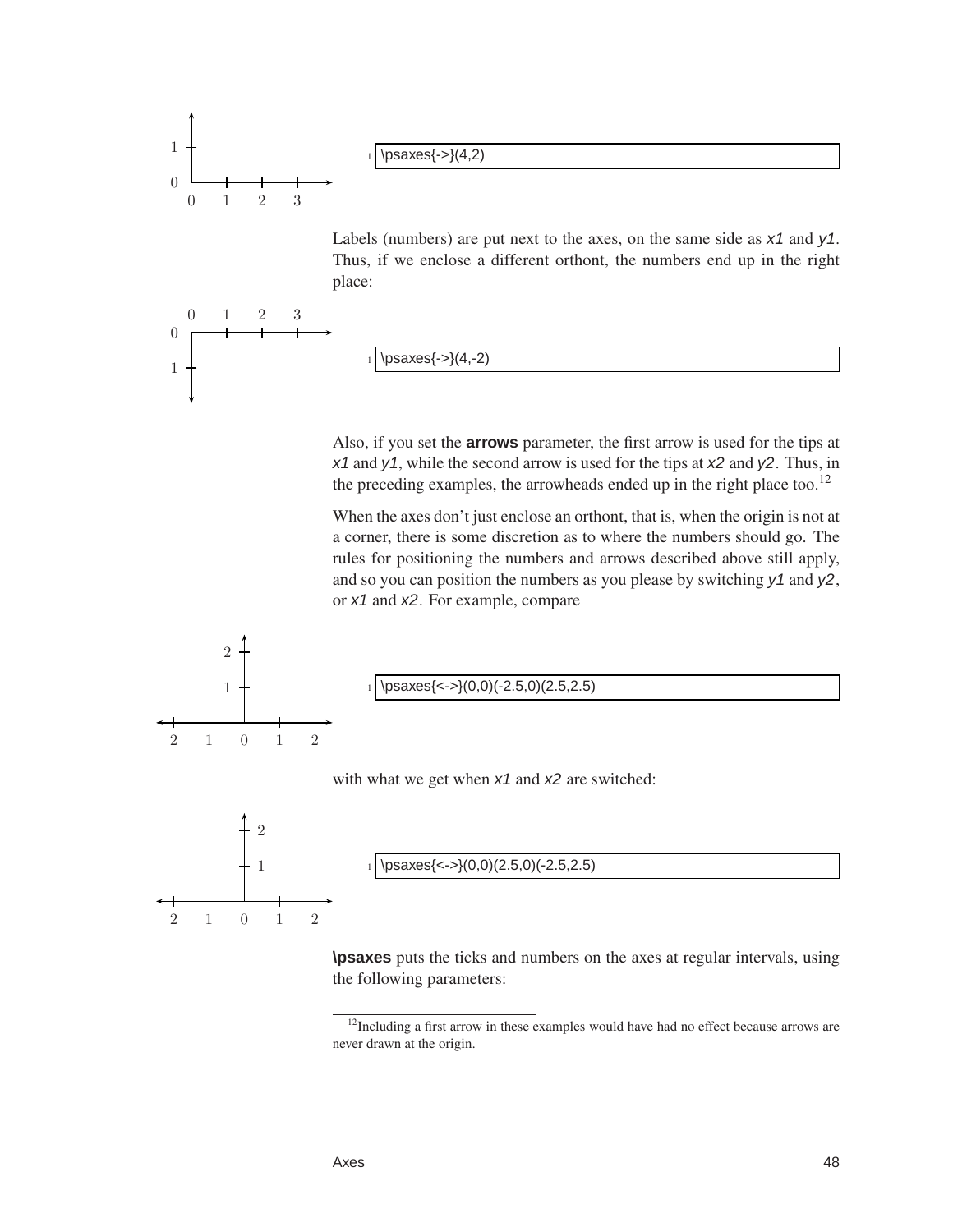| Horitontal | Vertical   |                 | $DBt$ Description |
|------------|------------|-----------------|-------------------|
| Ox=num     | Oy=num     | 0               | Label at origin.  |
| Dx=num     | Dy=num     | $\mathbf{1}$    | Label increment.  |
| $dx = dim$ | $dy = dim$ | 0 <sub>pt</sub> | Dist btwn labels. |

When **dx** is 0, Dx\psxunit is used instead, and similarly for **dy**. Hence, the default values of 0pt for **dx** and **dy** are not as peculiar as they seem.

You have to be very careful when setting **Ox**, **Dx**, **Oy** and **Dy** to non-integer values. multido.tex increments the labels using rudimentary fixed-point arithmetic, and it will come up with the wrong answer unless **Ox** and **Dx**, or **Oy** and **Dy**, have the same number of digits to the right of the decimal. The only exception is that **Ox** or **Oy** can always be an integer, even if **Dx** or **Dy** is not. (The converse does not work, however.)<sup>13</sup>

Note that **\psaxes**'s first coordinate argument determines the physical position of the origin, but it doesn't affect the label at the origin. E.g., if the origin is at (1,1), the origin is still labeled 0 along each axis, unless you explicitly change **Ox** and **Oy**. For example:



The ticks and labels use a few other parameters as well:

#### **labels=all/x/y/none** Default: **all**

2 1 0 1 2

0

1

2

3

#### To specify whether labels appear on both axes, the x-axis, the y-axis, or neither.

### **showorigin=***true/false* Default: true

If true, then labels are placed at the origin, as long as the label doesn't end up on one of the axes. If false, the labels are never placed at the origin.

## **ticks=all/x/y/none** Default: **all**

To specify whether ticks appear on both axes, the x-axis, the y-axis, or neither.

<sup>13</sup>For example, **Ox=1.0** and **Dx=1.4** is okay, as is **Ox=1** and **Dx=1.4**, but **Ox=1.4** and **Dx=1**, or **Ox=1.4** and **Dx=1.15**, is not okay. If you get this wrong, PSTricks won't complain, but you won't get the right labels either.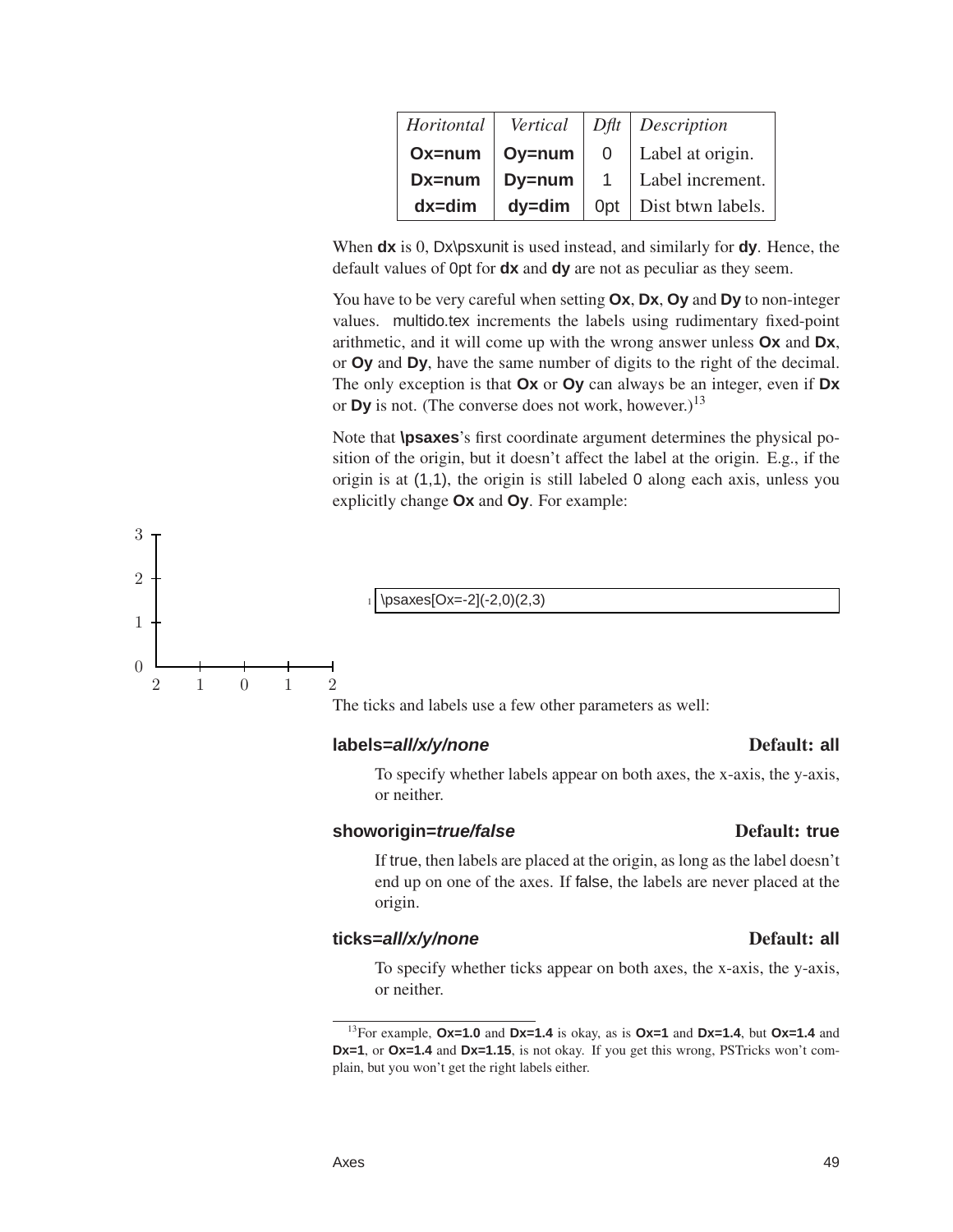#### **tickstyle=full/top/bottom** Default: **full**

For example, if **tickstyle=top**, then the ticks are only on the side of the axes away from the labels. If **tickstyle=bottom**, the ticks are on the same side as the labels. full gives ticks extending on both sides.

#### **ticksize=dim** Default: **3pt**

Ticks extend dim above and/or below the axis.

The distance between ticks and labels is**\pslabelsep**, which you can change with the **labelsep** parameter.

The labels are set in the current font (ome of the examples above were preceded by \small so that the labels would be smaller). You can do fancy things with the labels by redefining the commands:

#### **\pshlabel \psvlabel**

E.g., if you want change the font of the horizontal labels, but not the vertical labels, try something like

\def\pshlabel#1{\small #1}

You can choose to have a frame instead of axes, or no axes at all (but you still get the ticks and labels), with the parameter:

#### **axesstyle=axes/frame/none** Default: **axes**

The usual **linestyle**, **fillstyle** and related paremeters apply.

For example:



The **\psaxes** macro is pretty flexible, but PSTricks contains some other tools for making axes from scratch. E.g., you can use **\psline** and **\psframe** to draw axes and frames, respectively, **\multido** to generate labels (see the documentation for multido.tex), and **\multips** to make ticks.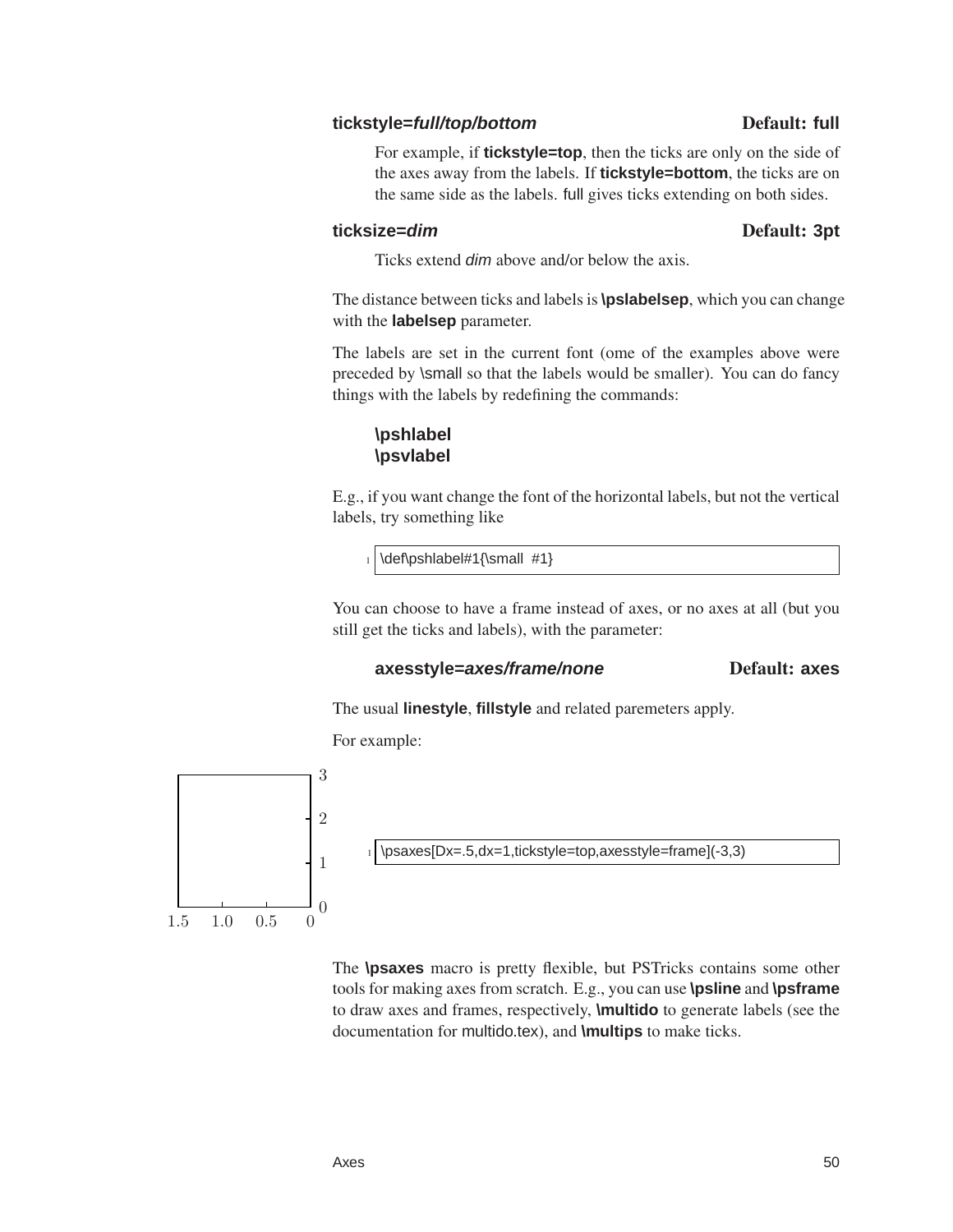# **VI Text Tricks**

# **27 Framed boxes**

The macros for framing boxes take their argument, put it in an \hbox, and put a PostScript frame around it. (They are analogous to LATEX's \fbox). Thus, they are composite objects rather than pure graphics objects. In addition to the graphics parameters for **\psframe**, these macros use the following parameters:

#### **framesep=dim** Default: **3pt**

Distance between each side of a frame and the enclosed box.

#### **boxsep=***true/false* Default: true

When true, the box that is produced is the size of the frame or whatever that is drawn around the object. When false, the box that is produced is the size of whatever is inside, and so the frame is "transparent" to T<sub>E</sub>X. This parameter only applies to **\psframebox**, **\pscirclebox**, and **\psovalbox**.

Here are the three box-framing macros:

### **\psframebox**\*[par]**{stuff}**

A simple frame (perhaps with rounded corners) is drawn using **\psframe**. The \* option is of particular interest. It generates a solid frame whose color is **fillcolor** (rather than **linecolor**, as with the closed graphics objects). Recall that the default value of **fillcolor** is white, and so this has the effect of blotting out whatever is behind the box. For example,



\pspolygon[fillcolor=gray,fillstyle=crosshatch\*](0,0)(3,0)

 $2 \mid (3,2)(2,2)$ 

<sup>3</sup> \rput(2,1){\psframebox\*[framearc=.3]{Label}}

## **\psdblframebox**\*[par]**{stuff}**

This draws a double frame. It is just a variant of **\psframebox**, defined by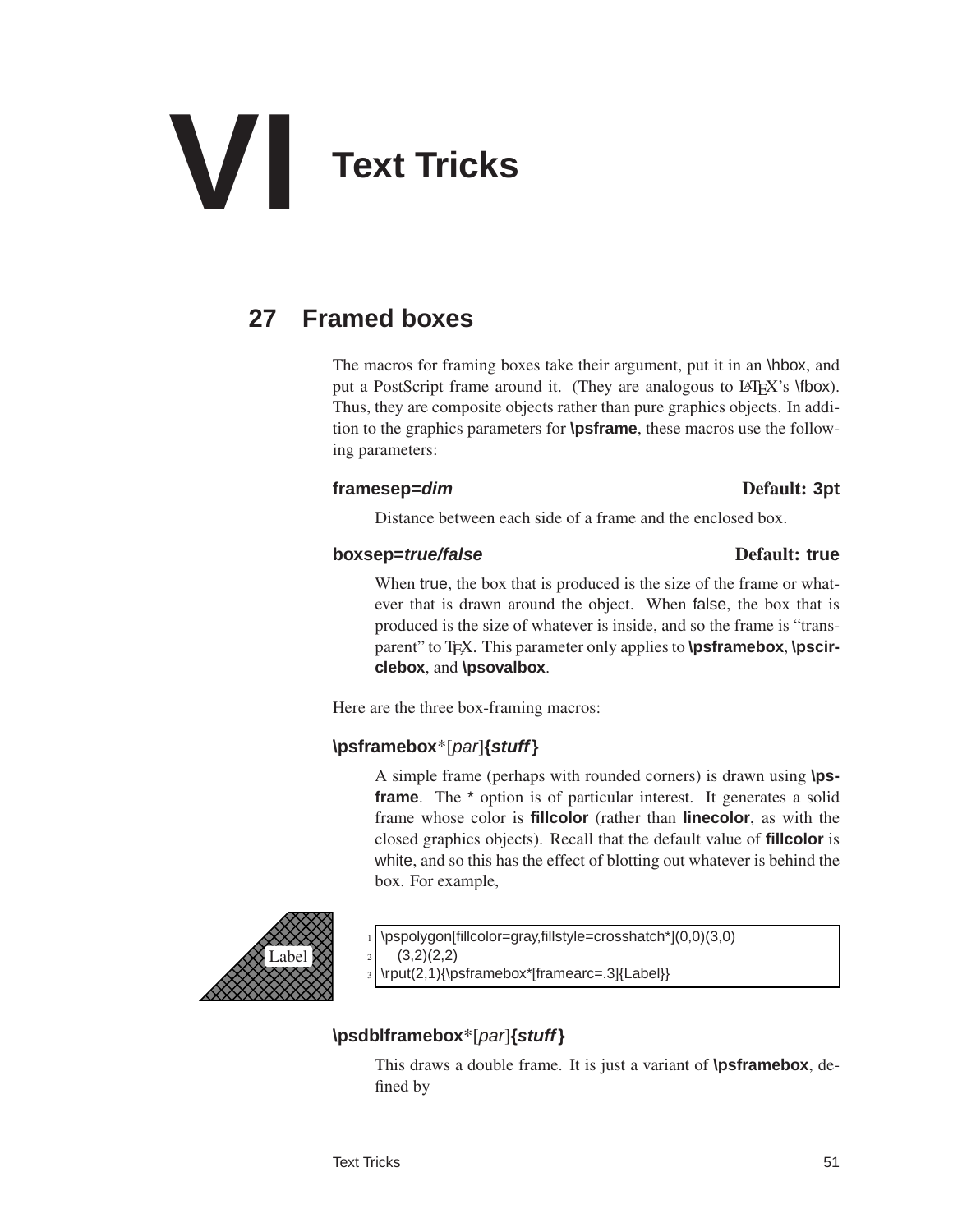\newpsobject{psdblframebox}{psframebox}{doublesep=\pslinewidth}

For example,

- <sup>1</sup> \psdblframebox[linewidth=1.5pt]{%
- $2$  \parbox[c]{6cm}{\raggedright A double frame is drawn
	- with the gap between lines equal to \texttt{doublesep}}}

A double frame is drawn with the gap between lines equal to doublesep

#### **\psshadowbox**\*[par]**{stuff}**

This draws a single frame, with a shadow.

Great Idea!!  $\|\$  \psshadowbox{\textbf{Great Idea!!}}

You can get the shadow with **\psframebox** just be setting the **shadowsize** parameter, but with **\psframebox** the dimensions of the box won't reflect the shadow (which may be what you want!).

## **\pscirclebox**\*[par]**{stuff}**

This draws a circle. With **boxsep=true**, the size of the box is close to but may be larger than the size of the circle. For example:

You are here

\pscirclebox{\begin{tabular}{c} You are \\ here \end{tabular}}

is distributed with

## **\cput**\*[par]**{angle}(x,y){stuff}**

This combines the functions of **\pscirclebox** and **\rput**. It is like

1 \rput{angle}(x0,y0){\pscirclebox\*[par]{stuff}}

but it is more efficient. Unlike the **\rput** command, there is no argument for changing the reference point; it is always the center of the box. Instead, there is an optional argument for changing graphics parameters. For example



\cput[doubleline=true](1,.5){\large \$K\_1\$}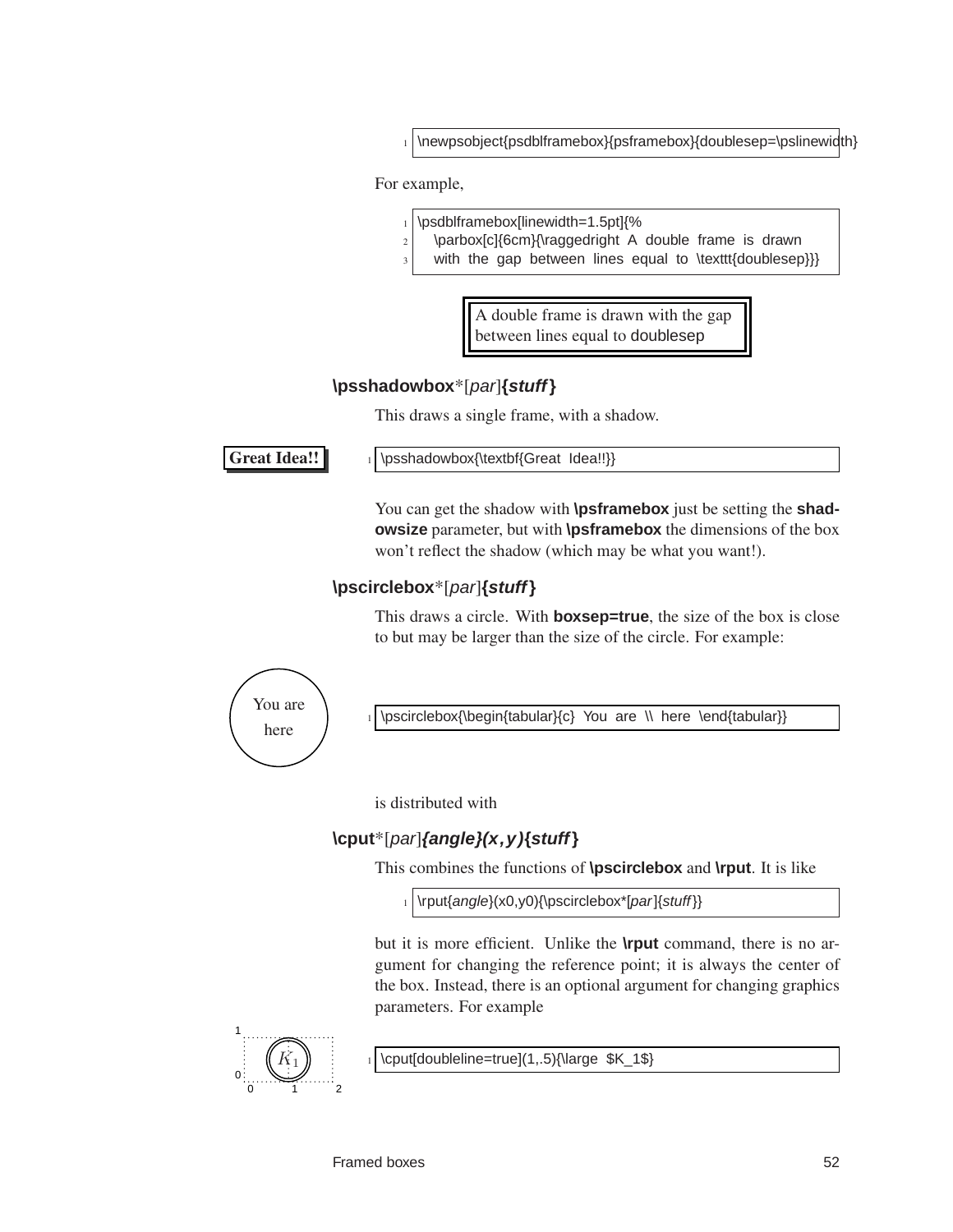#### **\psovalbox**\*[par]**{stuff}**

This draws an ellipse. If you want an oval with square sides and rounded corners, then use **\psframebox** with a positive value for **rectarc** or **linearc** (depending on whether **cornersize** is relative or absolute). Here is an example that uses **boxsep=false**:

At the introductory price  $(f \$13.99)$ ,  $\mu$  pays to act now!

 $1$  At the introductory price of 2 \psovalbox[boxsep=false,linecolor=darkgray]{\\$13.99}, it pays to act now!

#### **\psdiabox**\*[par]**{stuff}**

**\psdiabox** draws a diamond.



Happy? 1 \psdiabox[shadow=true]{\Large\textbf{Happy?}}

**\pstribox**\*[par]**{stuff}**

**\pstribox** draws a triangle.



Begin 1 \pstribox[trimode=R,framesep=5pt]{\Large\textbf{Begin}}

The triangle points in the direction:

#### **trimode=\*U/D/R/L** Default: **U**

If you include the optional \*, then an equilateral triangle is drawn, otherwise, you get the minimum-area isosceles triangle.

Begin

\pstribox[trimode=\*U]{\Huge Begin}

You can define variants of these box framing macros using the **\newpsobject** command.

If you want to control the final size of the frame, independently of the material inside, nest stuff in something like LAT<sub>EX</sub>'s \makebox command.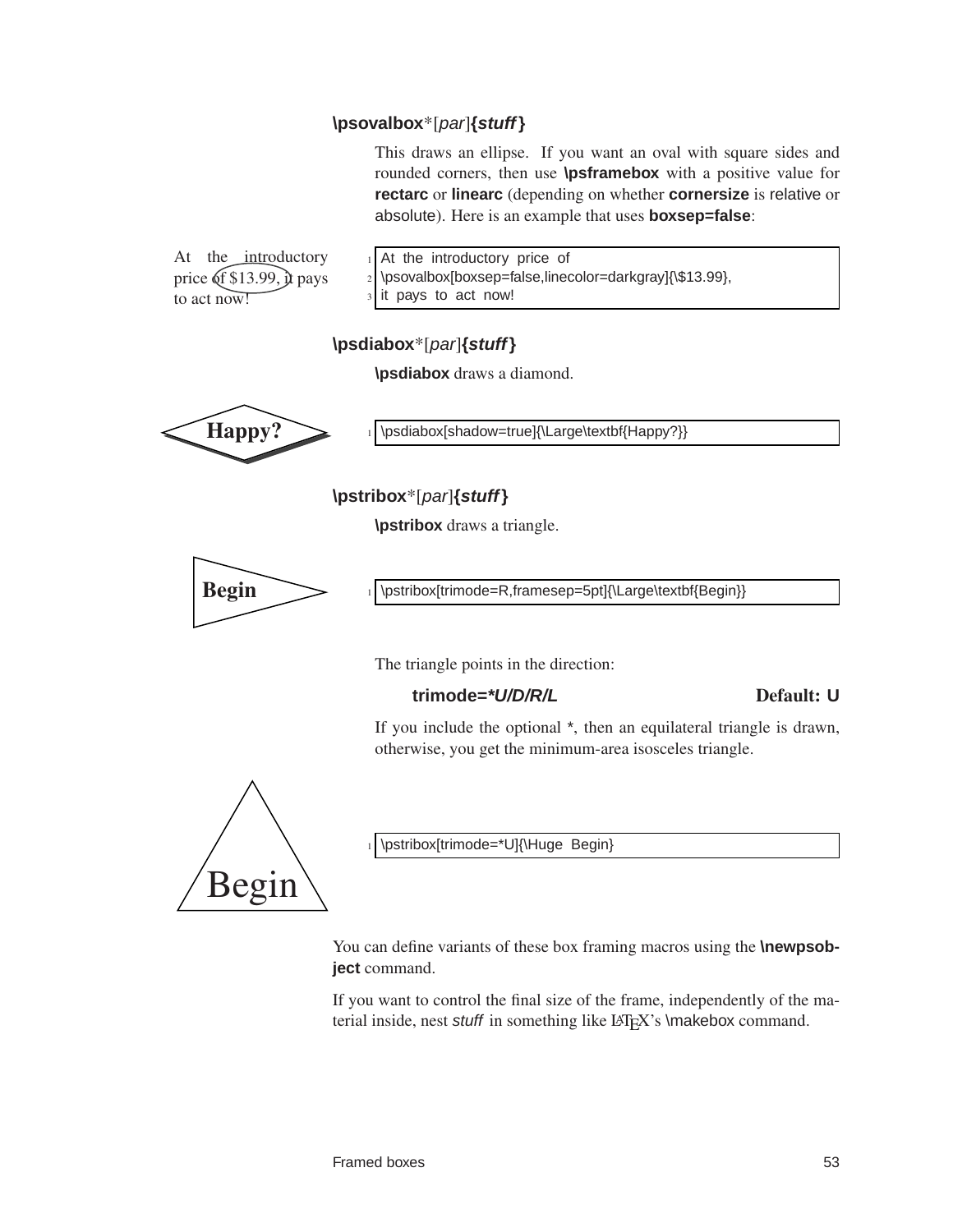# **28 Clipping**

The command

### **\clipbox**[dim]**{stuff}**

puts stuff in an \hbox and then clips around the boundary of the box, at a distance dim from the box (the default is 0pt).

The **\pspicture** environment also lets you clip the picture to the boundary.

The command

### **\psclip{graphics}** … **\endpsclip**

sets the clipping path to the path drawn by the graphics object(s), until the **\endpsclip** command is reached. **\psclip** and **\endpsclip** must be properly nested with respect to T<sub>E</sub>X grouping. Only pure graphics (those described in Part [II](#page-13-0) and **\pscustom**) are permitted. An Overfull \hbox warning indicates that the graphics argument contains extraneous output or space. Note that the graphics objects otherwise act as usual, and the **\psclip** does not otherwise affect the surrounded text. Here is an example:

"One of the best new plays I have seen all year: cool, poetic, ironic … " proclaimed *The Guardian* upon the London pre-<sup>c</sup>this extraording

|                | $_1$ \parbox{4.5cm}{%                                          |
|----------------|----------------------------------------------------------------|
|                | 2 \psclip{\psccurve[linestyle=none](-3,-2)                     |
| $\overline{3}$ | $(0.3,-1.5)(2.3,-2)(4.3,-1.5)(6.3,-2)(8,-1.5)(8,2)(-3,2)$      |
| 4 <sup>1</sup> | "One of the best new plays I have seen all year: cool, poetic, |
| 5 <sup>1</sup> | ironic \ldots" proclaimed \emph{The Guardian} upon the London  |
| 6 <sup>1</sup> | premiere of this extraordinary play about a Czech director and |
| 7 <sup>1</sup> | his actress wife, confronting exile in America.\vspace{-1cm}   |
| $\mathbf{8}$   | \endpsclip}                                                    |

If you don't want the outline to be painted, you need to include **linestyle=none** in the parameter changes. You can actually include more than one graphics object in the argument, in which case the clipping path is set to the intersection of the paths.

**\psclip** can be a useful tool in picture environments. For example, here it is used to shade the region between two curves: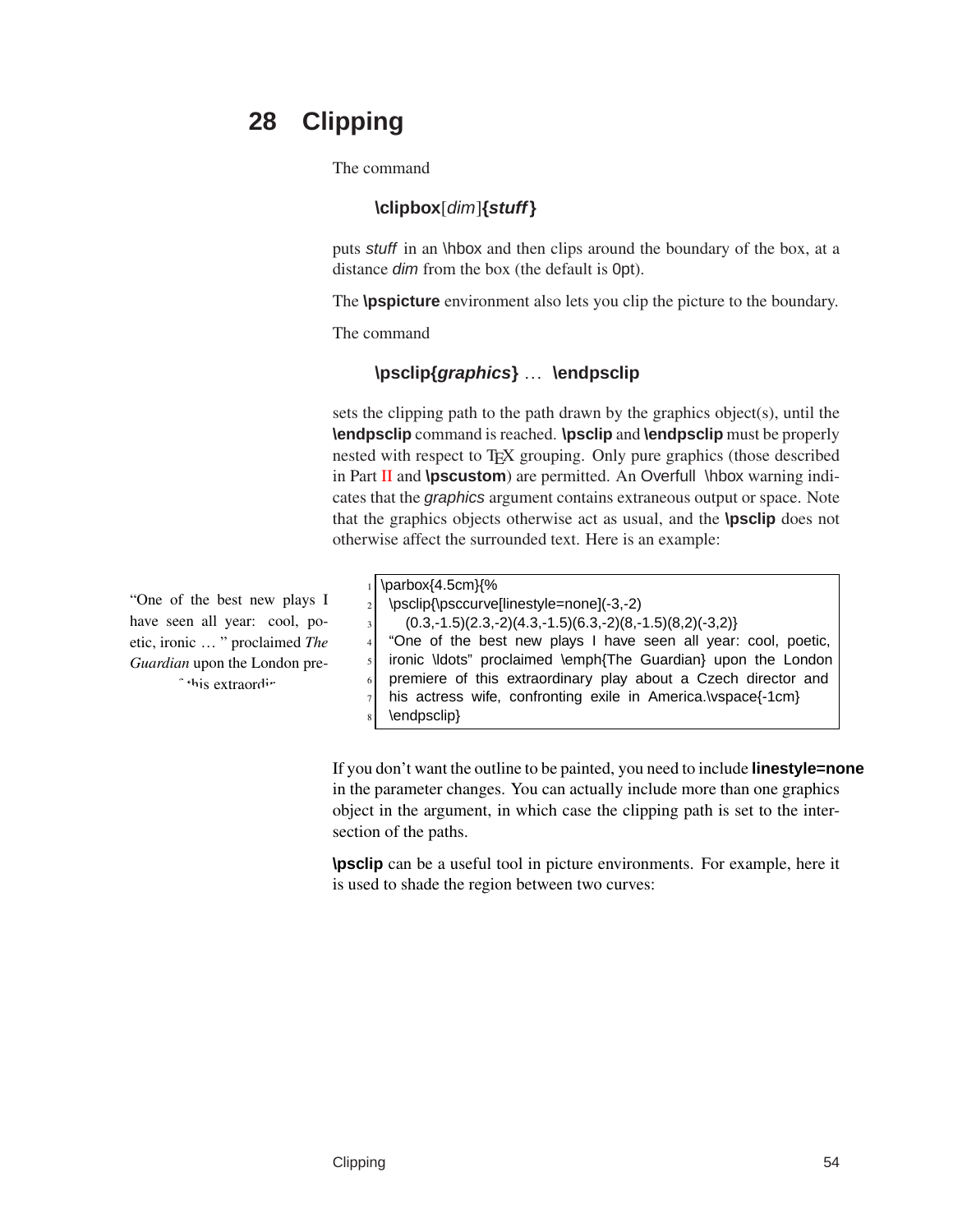

Driver notes: The clipping macros use **\pstverbscale** and **\pstVerb**. Don't be surprised if PSTricks's clipping does not work or causes problem—it is never robust. \endpsclip uses initclip. This can interfere with other clipping operations, and especially if the TEX document is converted to an Encapsulated PostScript file. The command **\AltClipMode** causes **\psclip** and **\endpsclip** to use gsave and grestore instead. This bothers some drivers, especially if **\psclip** and **\endpsclip** do not end up on the same page.

# **29 Rotation and scaling boxes**

<span id="page-58-0"></span>There are versions of the standard box rotation macros:

#### **\rotateleft{stuff} \rotateright{stuff} \rotatedown{stuff}**

stuff is put in an \hbox and then rotated or scaled, leaving the appropriate amount of spaces. Here are a few uninteresting examples:



\Large\bfseries \rotateleft{Left} \rotatedown{Down} \rotateright{Right}

There are also two box scaling macros:

#### **\psscalebox{num1** num2**}{stuff}**

If you give two numbers in the first argument, num1 is used to scale horizontally and num2 is used to scale vertically. If you give just one number, the box is scaled by the same in both directions. You can't scale by zero, but negative numbers are OK, and have the effect of flipping the box around the axis. You never know when you need to do something like  $\sinh(\text{DSScalebox} - 1 \cdot 1}{\text{this})$ .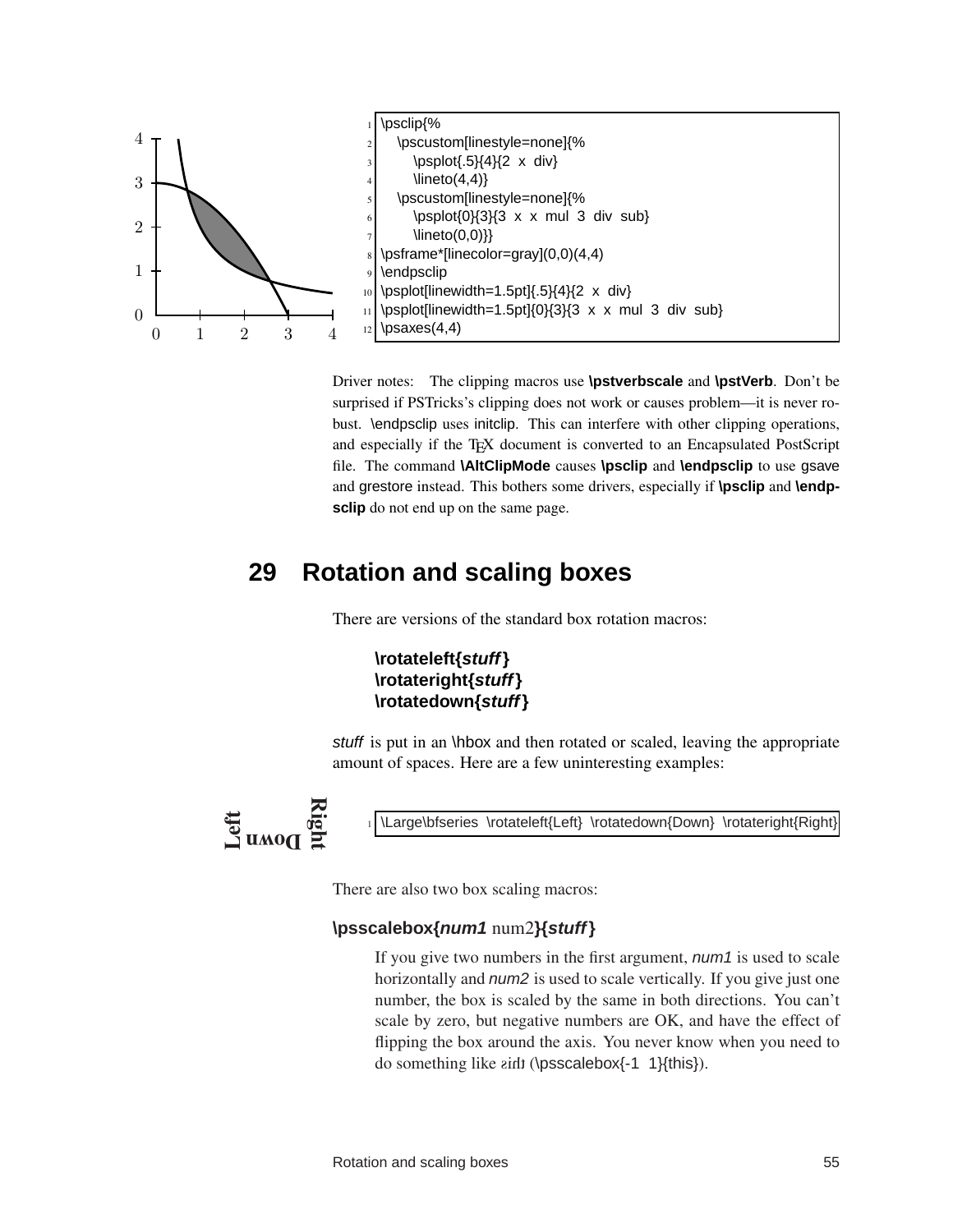#### **\psscaleboxto(x,y){stuff}**

This time, the first argument is a (Cartesian) coordinate, and the box is scaled to have width  $x$  and height (plus depth)  $y$ . If one of the dimensions is 0, the box is scaled by the same amount in both directions. For example:

 $\lim_{\epsilon \to 0} \lim_{\epsilon \to 0}$  1 \psscaleboxto(4,2){Big and long}

PSTricks defines LR-box environments for all these box rotation and scaling commands:

- \pslongbox{Rotateleft}{\rotateleft}
- 2 \pslongbox{Rotateright}{\rotateright}
- 3 \pslongbox{Rotatedown}{\rotatedown}
- <sup>4</sup> \pslongbox{Scalebox}{\psscalebox}
- \pslongbox{Scaleboxto}{\psscaleboxto}

Here is an example where we **\Rotatedown** for the answers to exercises:

| Question: How do             | 1 Question: How do Democrats organize a firing squad?            |
|------------------------------|------------------------------------------------------------------|
| Democrats organize a         |                                                                  |
| firing squad?                | 3 \begin{Rotatedown}                                             |
| $a$ circle, $\ldots$         | \parbox{\hsize}{Answer: First they get in a circle, \ldots\hss}% |
| Answer: $H_1$ is the year in | s   \end{Rotatedown}                                             |

See the documentation of the fancybox package for tips on rotating a LATEX table or figure environment, and other boxes.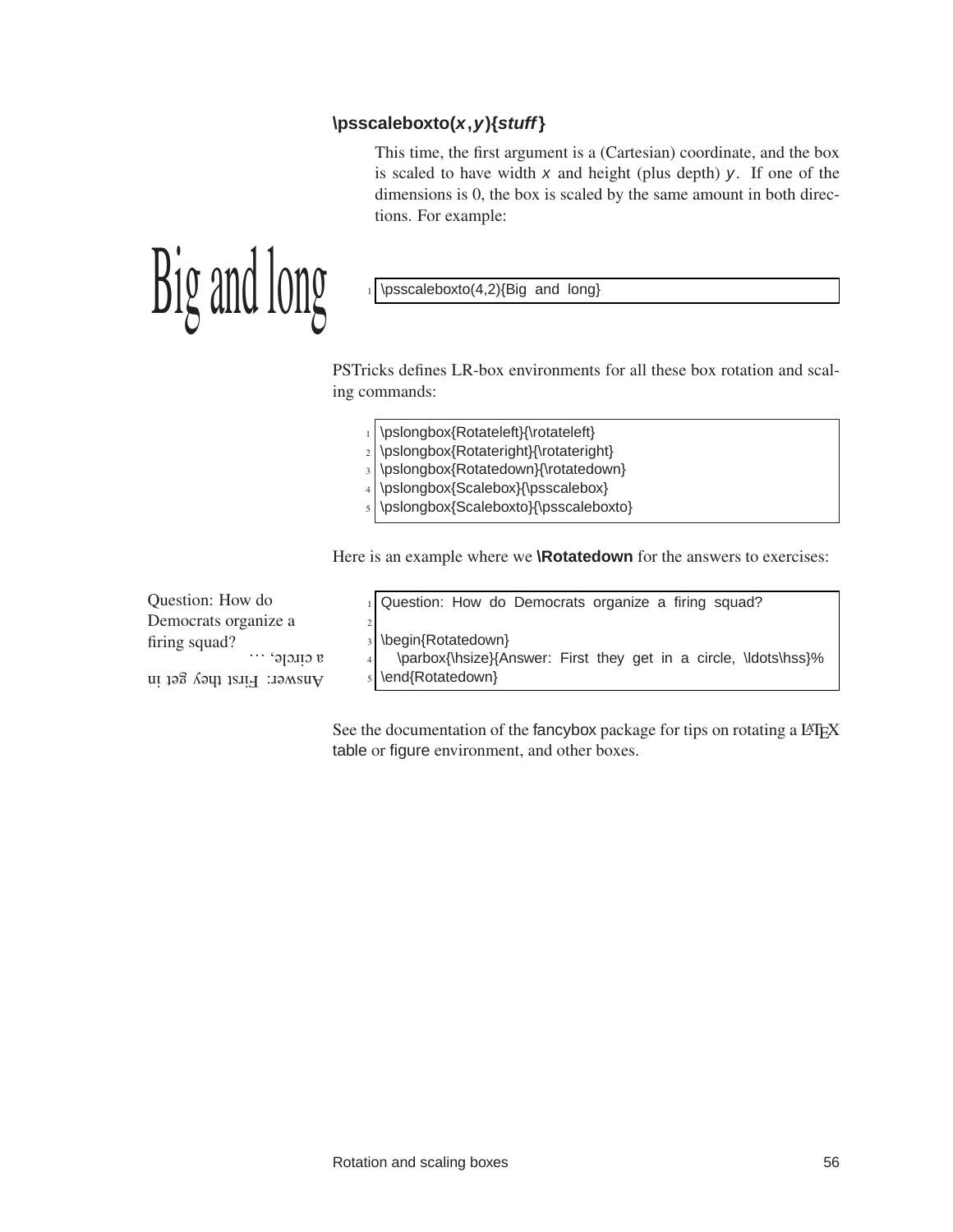# **VII Nodes and Node Connections**



All the commands described in this part are contained in the file pst-node.tex **pst-node** / pst-node.sty.

> The node and node connection macros let you connect information and place labels, without knowing the exact position of what you are connecting or of where the lines should connect. These macros are useful for making graphs and trees, mathematical diagrams, linguistic syntax diagrams, and connecting ideas of any kind. They are the trickiest tricks in PSTricks!

> The node and node connection macros let you connect information and place labels, without knowing the exact position of what you are connecting or where the lines should connect. These macros are useful for making graphs and trees, mathematical diagrams, linguistic syntax diagrams, and connecting ideas of any kind. They are the trickiest tricks in PSTricks!

There are three components to the node macros:

- Node definitions The node definitions let you assign a name and shape to an object. See Section [30.](#page-61-0)
- Node connections The node connections connect two nodes, identified by their names. See Section [31.](#page-63-0)
- Node labels The node label commands let you affix labels to the node connections. See Section [32.](#page-72-0)

You can use these macros just about anywhere. The best way to position them depends on the application. For greatest flexibility, you can use the nodes in a **\pspicture**, positioning and rotating them with **\rput**. You can also use them in alignment environments. pst-node.tex contains a special alignment environment, **\psmatrix**, which is designed for positioning nodes in a grid, such as in mathematical diagrams and some graphs. **\psmatrix** is described in Section [35.](#page-78-0) pst-node.tex also contains high-level macros for trees. These are described in Part [VIII.](#page-85-0)

But don't restrict yourself to these more obvious uses. For example: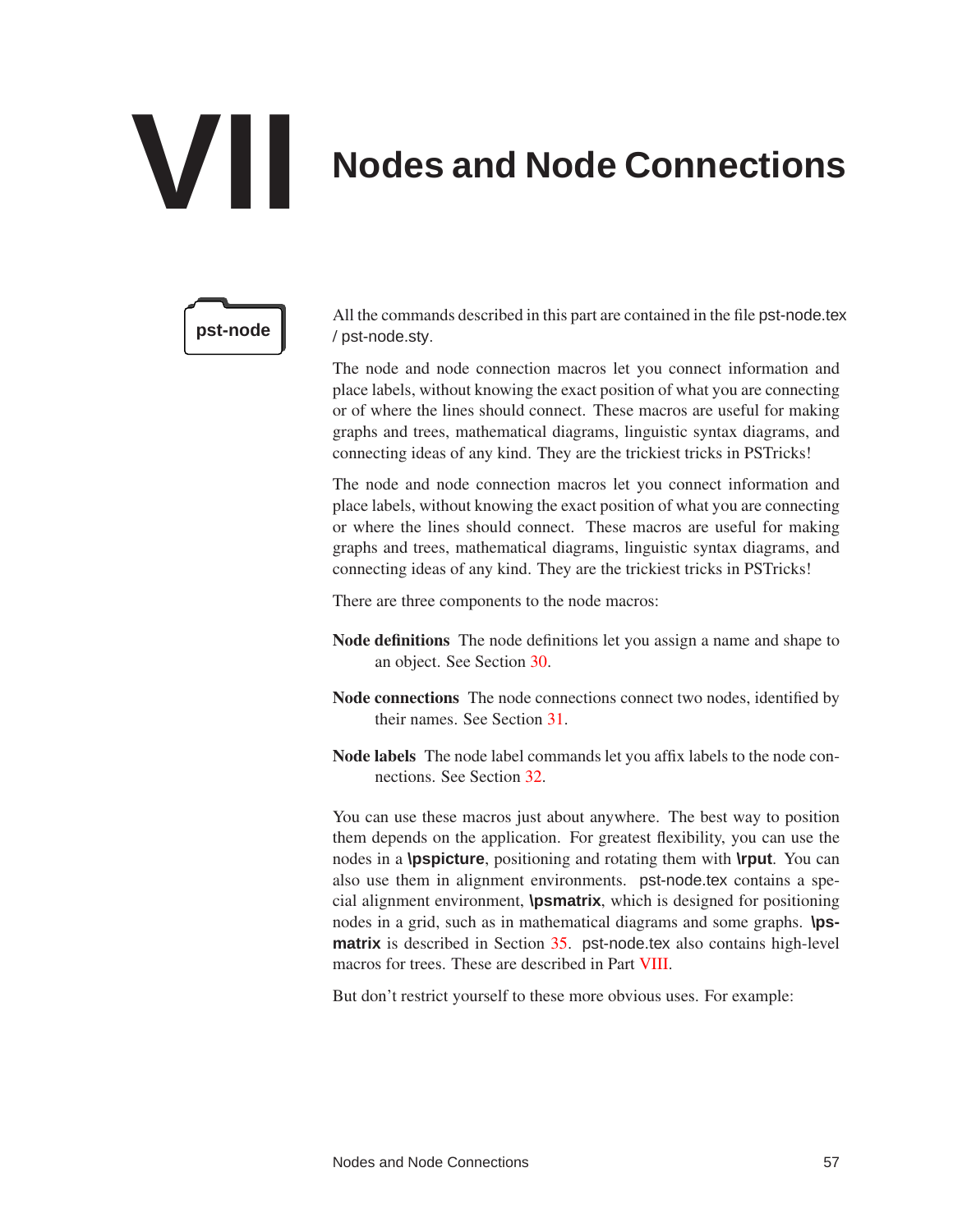I made the file symbol a node. Now I can draw an arrow so that you know what I am talking about.

#### \rnode{A}{%

- \parbox{4cm}{\raggedright
- I made the file symbol a node. Now I can draw an
- arrow so that you know what I am talking about.}}
- <span id="page-61-0"></span>\ncarc[nodesep=8pt]{->}{A}{file}

# **30 Nodes**

 $\chi^2$ 

Nodes have a name. a boundary and a center.

*Warning:* The name is for refering to the node when making node connections and labels. You specify the name as an argument to the node commands. The name must contain only letters and numbers, and must begin with a letter. Bad node names can cause PostScript errors.

The center of a node is where node connections point to. The boundary is for determining where to connect a node connection. The various nodes differ in how they determine the center and boundary. They also differ in what kind of visable object they create.

Here are the nodes:

#### **\rnode**[refpoint]**{name}{stuff}**

**\rnode** puts stuff in a box. The center of the node is refpoint, which you can specify the same way as for **\rput**.

#### **\Rnode**\*[par]**{name}{stuff}**

**\Rnode** also makes a box, but the center is set differently. If you align **\rnode**'s by their baseline, differences in the height and depth of the nodes can cause connecting lines to be not quite parallel, such as in the following example:



**\Large** \rnode{A}{sp} \hskip 2cm \rnode{B}{Bit} \ncline{A}{B}

With **\Rnode**, the center is determined relative to the baseline:



**\Large** \Rnode{A}{sp} \hskip 2cm \Rnode{B}{Bit} \ncline{A}{B}

You can usually get by without fiddling with the center of the node, but to modify it you set the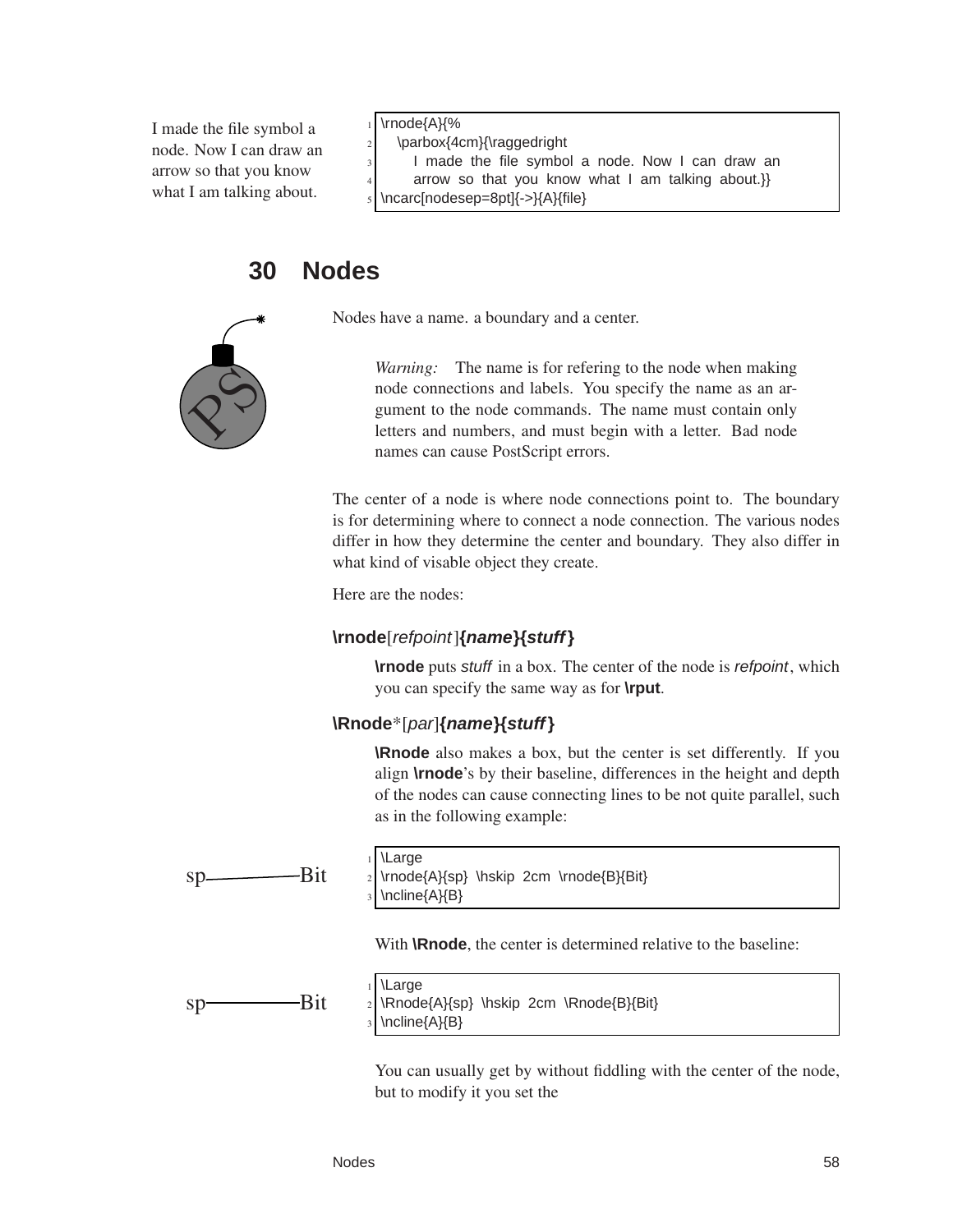parameters. In the horizontal direction, the center is located fraction **href** from the center to the edge. E.g, if **href=-1**, the center is on the left edge of the box. In the vertical direction, the center is located distance **vref** from the baseline. The **vref** parameter is evaluated each time **\Rnode** is used, so that you can use ex units to have the distance adjust itself to the size of the current font (but without being sensitive to differences in the size of letters within the current font).

## **\pnode**(x,y)**{name}**

This creates a zero dimensional node at  $(x, y)$ .

## **\cnode**\*[par](x,y)**{radius}{name}**

This draws a circle. Here is an example with **\pnode** and **\cnode**:



 $\cnode(0,1)\{.25\}$ A}  $\pmod{(3,0)}$ \ncline{<-}{A}{B}

## **\Cnode**\*[par](x,y)**{name}**

This is like **\cnode**, but the radius is the value of

#### **radius=dim** Default: **.25cm**

This is convenient when you want many circle nodes of the same radius.

### **\circlenode**\*[par]**{name}{stuff}**

This is a variant of **\pscirclebox** that gives the node the shape of the circle.

## **\cnodeput**\*[par]{angle}(x,y)**{name}{stuff}**

This is a variant of **\cput** that gives the node the shape of the circle. That is, it is like

 $_1$  \rput{angle}(x,y){\circlenode{name}{stuff}}

## **\ovalnode**\*[par]**{name}{stuff}**

This is a variant of **\psovalbox** that gives the node the shape of an ellipse. Here is an example with **\circlenode** and **\ovalnode**:



 $Circle$  and  $\overline{Oval}$  1 \circlenode{A}{Circle} and \ovalnode{B}{Oval} \ncbar[angle=90]{A}{B}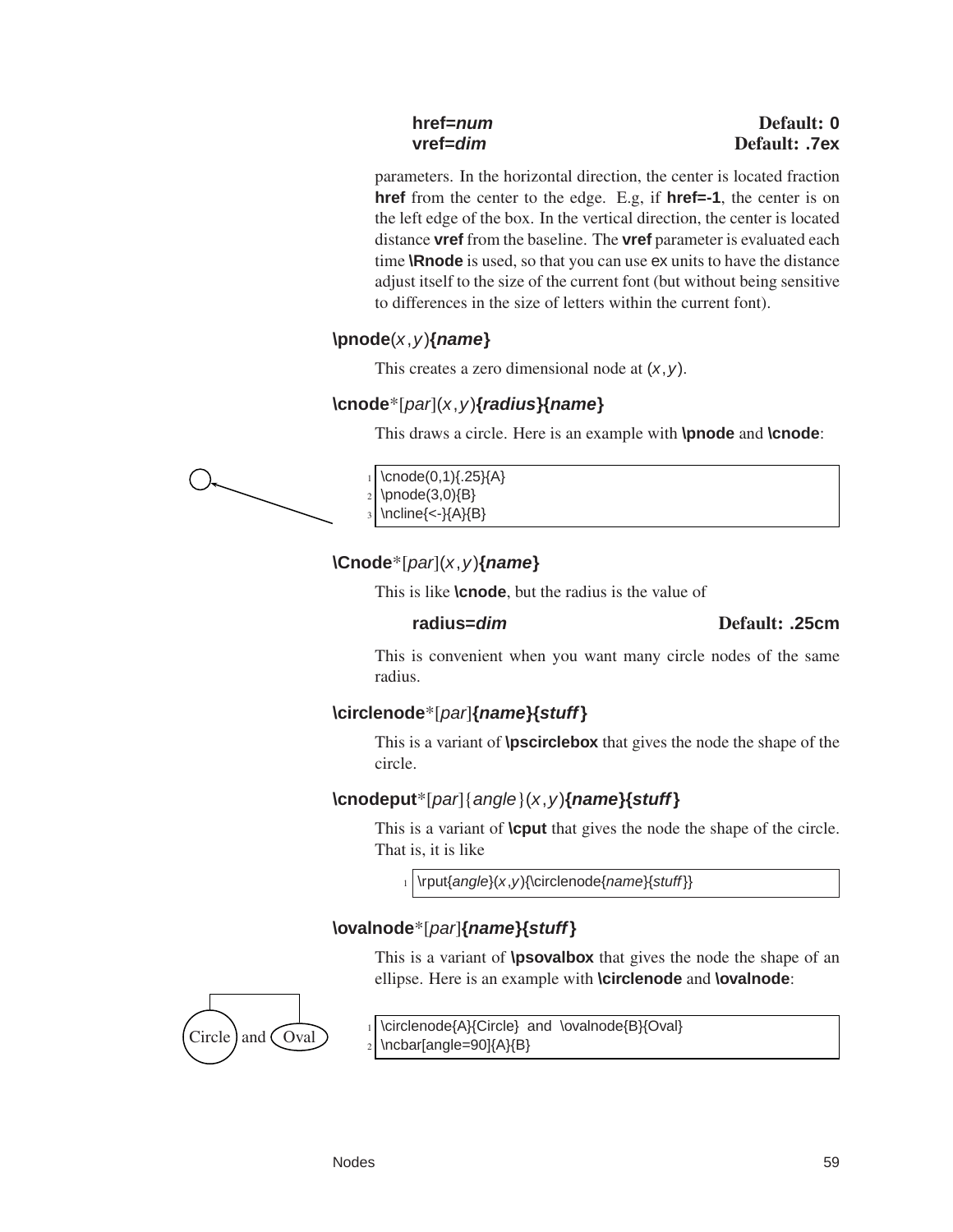#### **\dianode**\*[par]**{name}{stuff}**

This is like **\diabox**.

#### **\trinode**\*[par]**{name}{stuff}**

This is like **\tribox**.



- \rput[tl](0,3){\dianode{A}{Diamond}}
- \rput[br](4,0){\trinode[trimode=L]{B}{Triangle}}
- \nccurve[angleA=-135,angleB=90]{A}{B}

#### **\dotnode**\*[par](x,y)**{name}**

This is a variant of **\psdot**. For example:



\dotnode[dotstyle=triangle\*,dotscale=2 1](0,0){A} \dotnode[dotstyle=+](3,2){B} \ncline[nodesep=3pt]{A}{B}

## **\fnode**\*[par](x,y)**{name}**

The f stands for "frame". This is like, but easier than, putting a **\psframe** in an **\rnode**.



\fnode{A}

 $\frac{\frac{2}{3}}{B}$ 

\ncline[nodesep=3pt]{A}{B}

There are two differences between **\fnode** and **\psframe**:

- There is a single (optional) coordinate argument, that gives the *center* of the frame.
- The width and height of the frame are set by the

### **framesize=dim1 'dim2'** Default: **10pt**

<span id="page-63-0"></span>parameter. If you omit dim2, you get a square frame.

# **31 Node connections**

All the node connection commands begin with nc, and they all have the same syntax:<sup>14,15</sup>

<sup>&</sup>lt;sup>14</sup>The node connections can be used with **\pscustom**. The beginning of the node connection is attached to the current point by a straight line, as with **\psarc**.

<sup>&</sup>lt;sup>15</sup>See page [104](#page-107-0) if you want to use the nodes as coordinates in other PSTricks macros.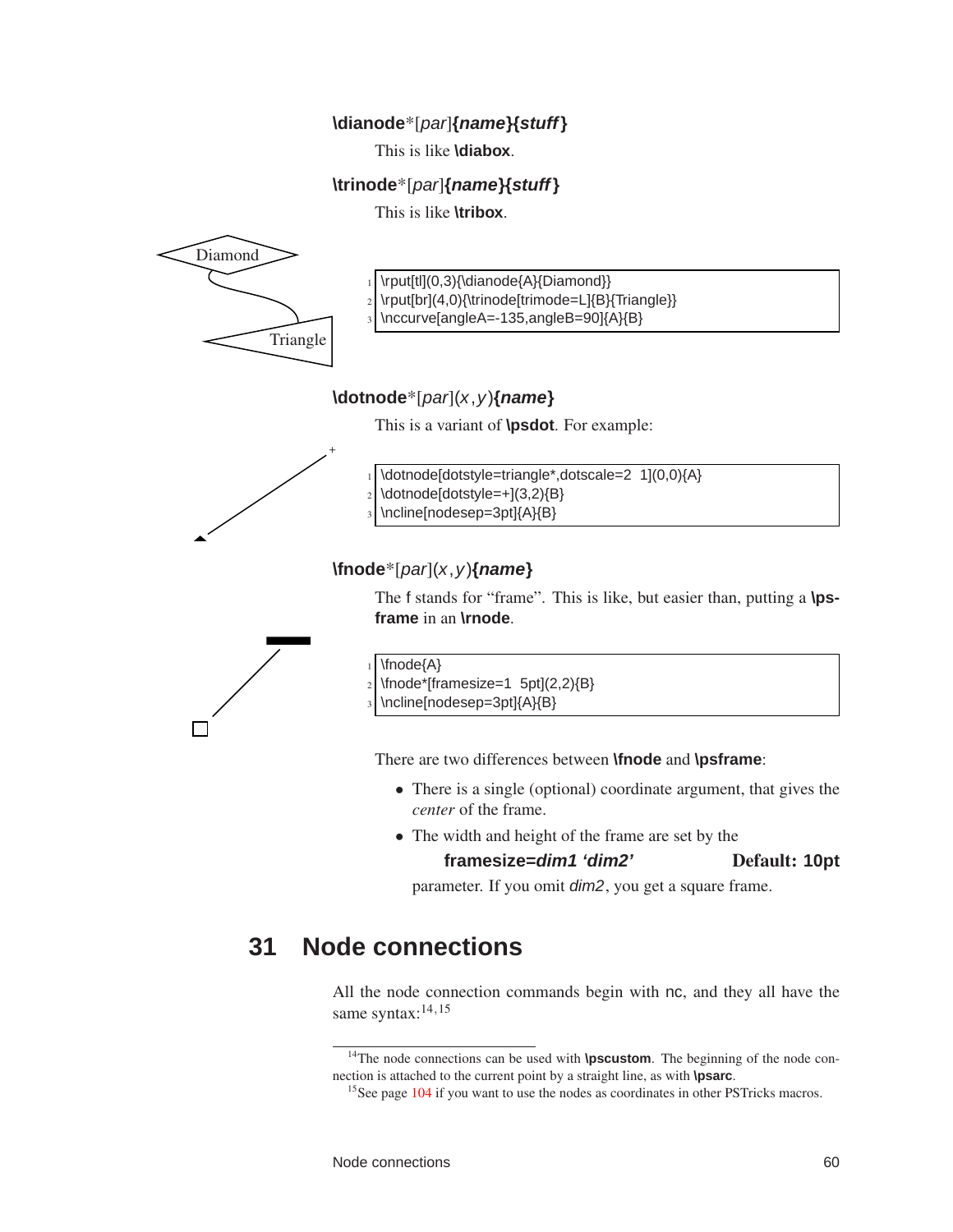#### \nodeconnection[par]{arrows}{nodeA}{nodeB}

A line of some sort is drawn from nodeA to nodeB. Some of the node connection commands are a little confusing, but with a little experimentation you will figure them out, and you will be amazed at the things you can do. When we refer to the A and B nodes below, we are referring only to the order in which the names are given as arguments to the node connection macros.<sup>16</sup>

The node connections use many of the usual graphics parameters, plus a few special ones. Let's start with one that applies to all the node connections:

#### **nodesep=dim** Default: **0pt**

**nodesep** is the border around the nodes that is added for the purpose of determining where to connect the lines.

For this and other node connection parameters, you can set different values for the two ends of the node connection. Set the parameter **nodesepA** for the first node, and set **nodesepB** for the second node.

The first two node connections draw a line or arc directly between the two nodes:

#### **\ncline**\*[par]{arrows}**{nodeA}{nodeB}**

 $\rput[b][(0,0)\{\rnot[k]\}]$  $\rput[tr](4,3){\rnode{B}}ldea 2}$ \ncline[nodesep=3pt]{<->}{A}{B}

This draws a straight line between the nodes. For example:



**\ncarc**\*[par]{arrows}**{nodeA}{nodeB}**

This connects the two nodes with an arc.





<sup>&</sup>lt;sup>16</sup>When a node name cannot be found on the same page as the node connection command, you get either no node connection or a nonsense node connection. However, T<sub>E</sub>X will not report any errors.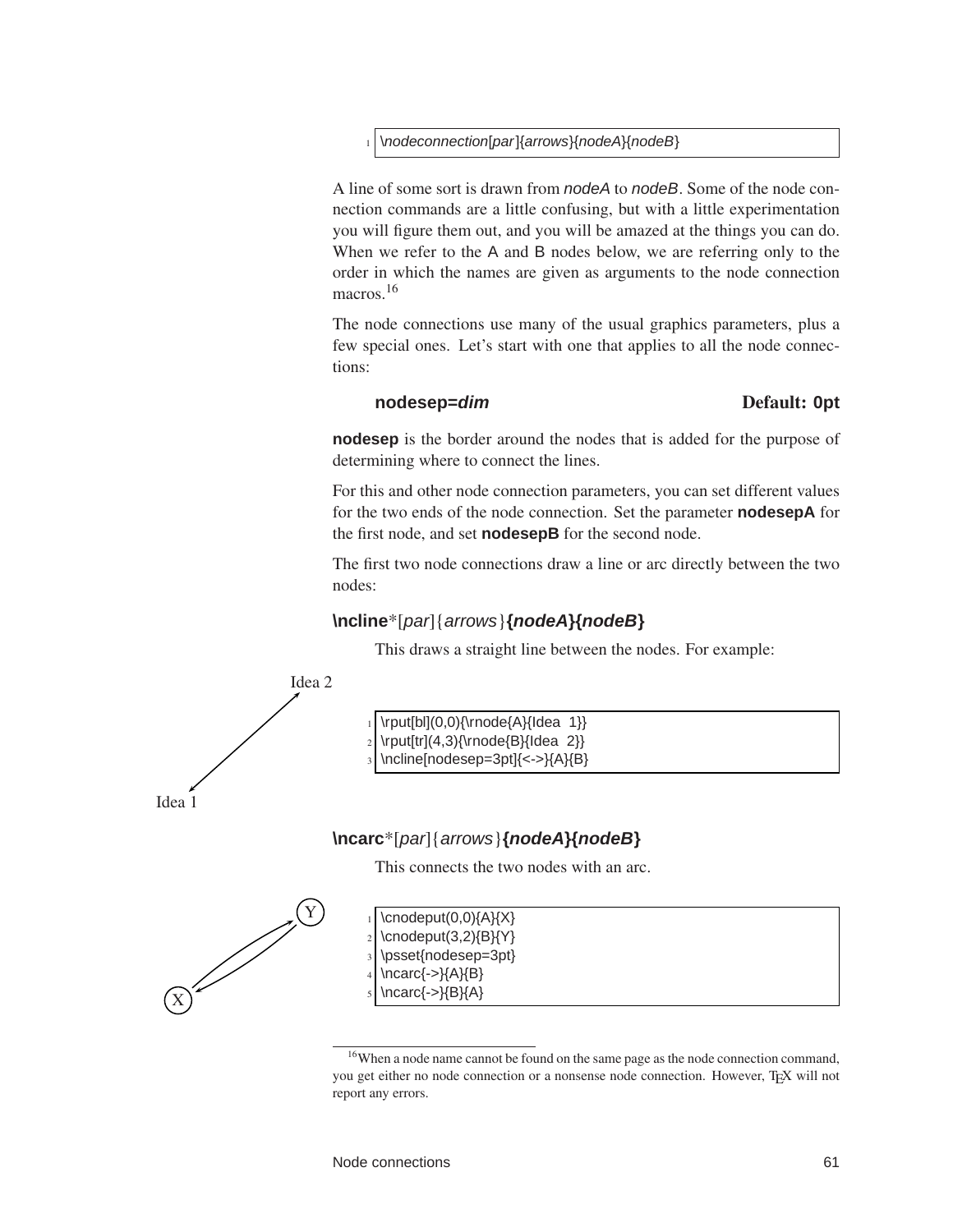The angle between the arc and the line between the two nodes is  $17$ 

#### **arcangle=angle** Default: **8**

**\ncline** and **\ncarc** both determine the angle at which the node connections join by the relative position of the two nodes. With the next group of node connections, you specify one or both of the angles in absolute terms, by setting the

#### **angle=angle** Default: **0**

(and **angleA** and **angleB**) parameter.

You also specify the length of the line segment where the node connection joins at one or both of the ends (the "arms") by setting the

#### **arm=dim** Default: **10pt**

#### (and **armA** and **armB**) parameter.

These node connections all consist of several line segments, including the arms. The value of **linearc** is used for rounding the corners.

Here they are, starting with the simplest one:

#### **\ncdiag**\*[par]{arrows}**{nodeA}{nodeB}**

An arm is drawn at each node, joining at angle **angleA** or **angleB**, and with a length of **armA** or **armB**. Then the two arms are connected by a straight line, so that the whole line has three line segments. For example:



\rput[tl](0,3){\rnode{A}{\psframebox{Node A}}}  $\rput[br](4,0){\normal\dnode{B}}\Node B\}$ 

\ncdiag[angleA=-90, angleB=90, arm=.5, linearc=.2]{A}{B}

You can also set one or both of the arms to zero length. For example, if you set **arm=0**, the nodes are connected by a straight line, but you get to determine where the line connects (whereas the connection point is determined automatically by **\ncline**). Compare this use of **\ncdiag** with **\ncline** in the following example:

<sup>&</sup>lt;sup>17</sup>Rather than using a true arc, **\ncarc** actually draws a bezier curve. When connecting two circular nodes using the default parameter values, the curve will be indistinguishable from a true arc. However, **\ncarc** is more flexible than an arc, and works right connecting nodes of different shapes and sizes. You can set **arcangleA** and **arcangleB** separately, and you can control the curvature with the **ncurv** parameter, which is described on page ??.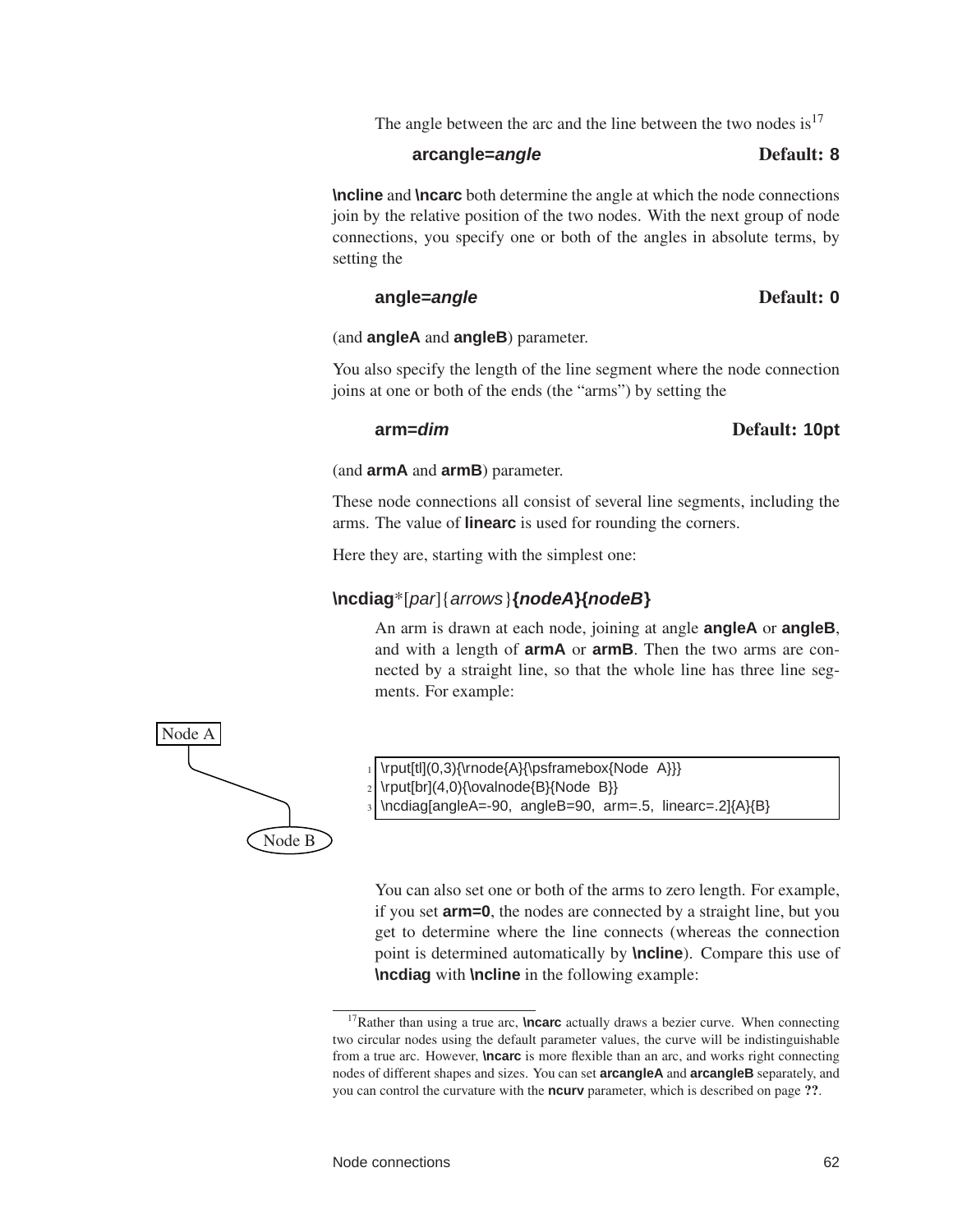

(Note that in this example, the default value **angleA=0** is used.)

## **\ncdiagg**\*[par]{arrows}**{nodeA}{nodeB}**

**\ncdiagg** is similar to **\ncdiag**, but only the arm for node A is drawn. The end of this arm is then connected directly to node B. Compare **\ncdiagg** with **\ncdiag** when **armB=0**:



\cnode(0,0){12pt}{a}  $\rput[1](3,1)\{\rnot\in\Bbb{N}_{H}\}$  $\rput[1](3,-1){\rnode{c}{T}}$ \ncdiagg[angleA=180, armA=1.5, nodesepA=3pt]{b}{a} \ncdiag[angleA=180, armA=1.5, armB=0, nodesepA=3pt]{c}{a}

You can use **\ncdiagg** with **armA=0** if you want a straight line that joins to node A at the angle you specify, and to node B at an angle that is determined automatically.

### **\ncbar**\*[par]{arrows}**{nodeA}{nodeB}**

This node connection consists of a line with arms dropping "down", at right angles, to meet two nodes at an angle **angleA**. Each arm is at least of length **armA** or **armB**, but one may be need to be longer.



\rnode{A}{Connect} some \rnode{B}{words}! \ncbar[nodesep=3pt,angle=-90]{<-\*\*}{A}{B} \ncbar[nodesep=3pt,angle=70]{A}{B}

Generally, the whole line has three straight segments.

### **\ncangle**\*[par]{arrows}**{nodeA}{nodeB}**

Now we get to a more complicated node connection. **\ncangle** typically draws three line segments, like **\ncdiag**. However, rather than fixing the length of arm A, we adjust arm A so that the line joining the two arms meets arm A at a right angle. For example:



 $\rput[tl](0,3)\{\rnot{A}\}\psfrank{Inde}\snot{A}\$ 

- \rput[br](4,0){\ovalnode{B}{Node B}}
- \ncangle[angleA=-90,angleB=90,armB=1cm]{A}{B}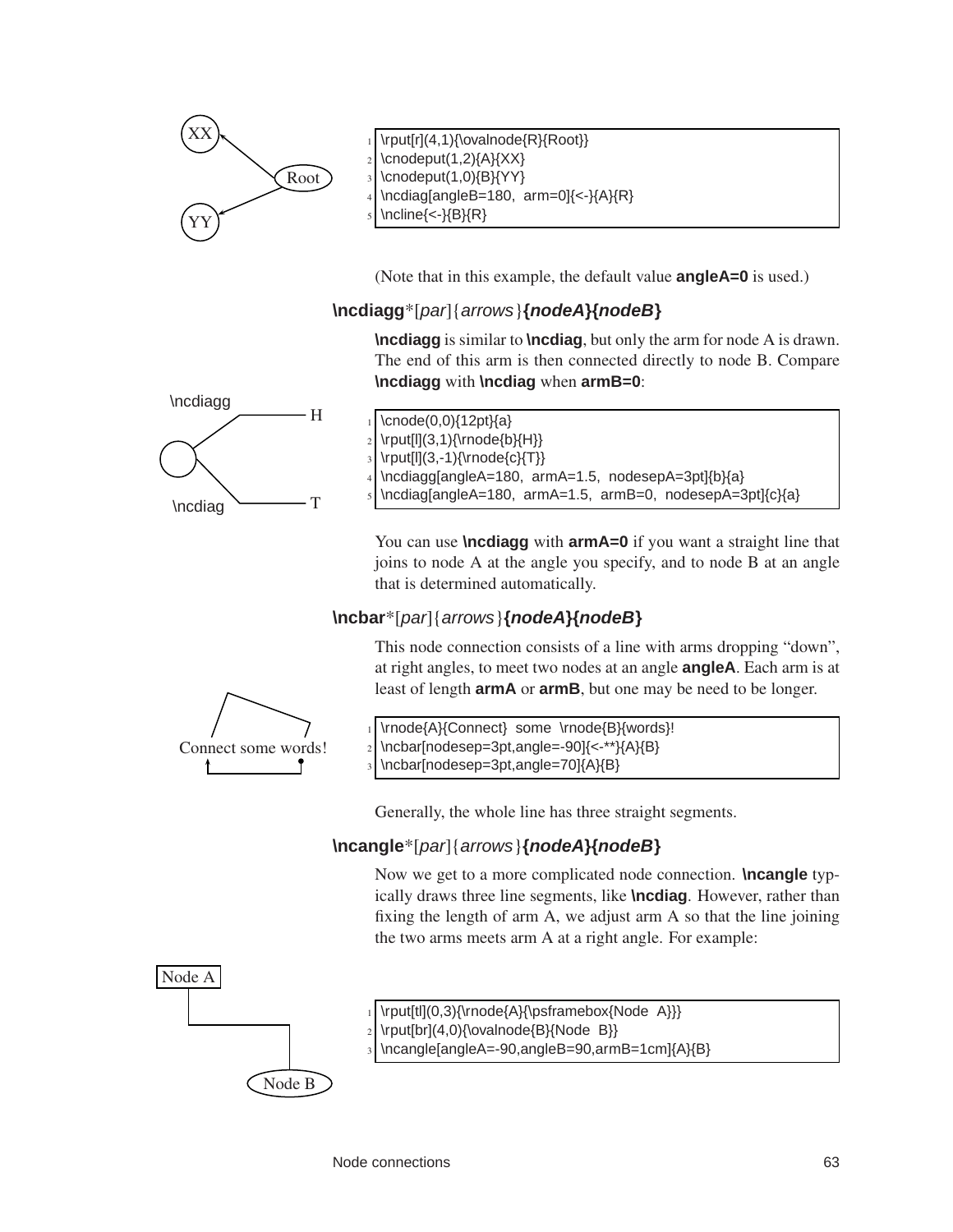Now watch what happens when we change **angleA**:



### **\ncangles**\*[par]{arrows}**{nodeA}{nodeB}**

**\ncangles** is similar to **\ncangle**, but the length of arm A is fixed by he **armA** parameter. Arm A is connected to arm B by two line segments that eet arm A and each other at right angles. The angle at which they join arm B, and the length of the connecting segments, depends on the positions of the two arms. **\ncangles** generally draws a total of four line segments.<sup>18</sup> For example:



Let's see what happens to the previous example when we change **angleB**:

<sup>18</sup>Hence there is one more angle than **\ncangle**, and hence the s in **\ncangles**.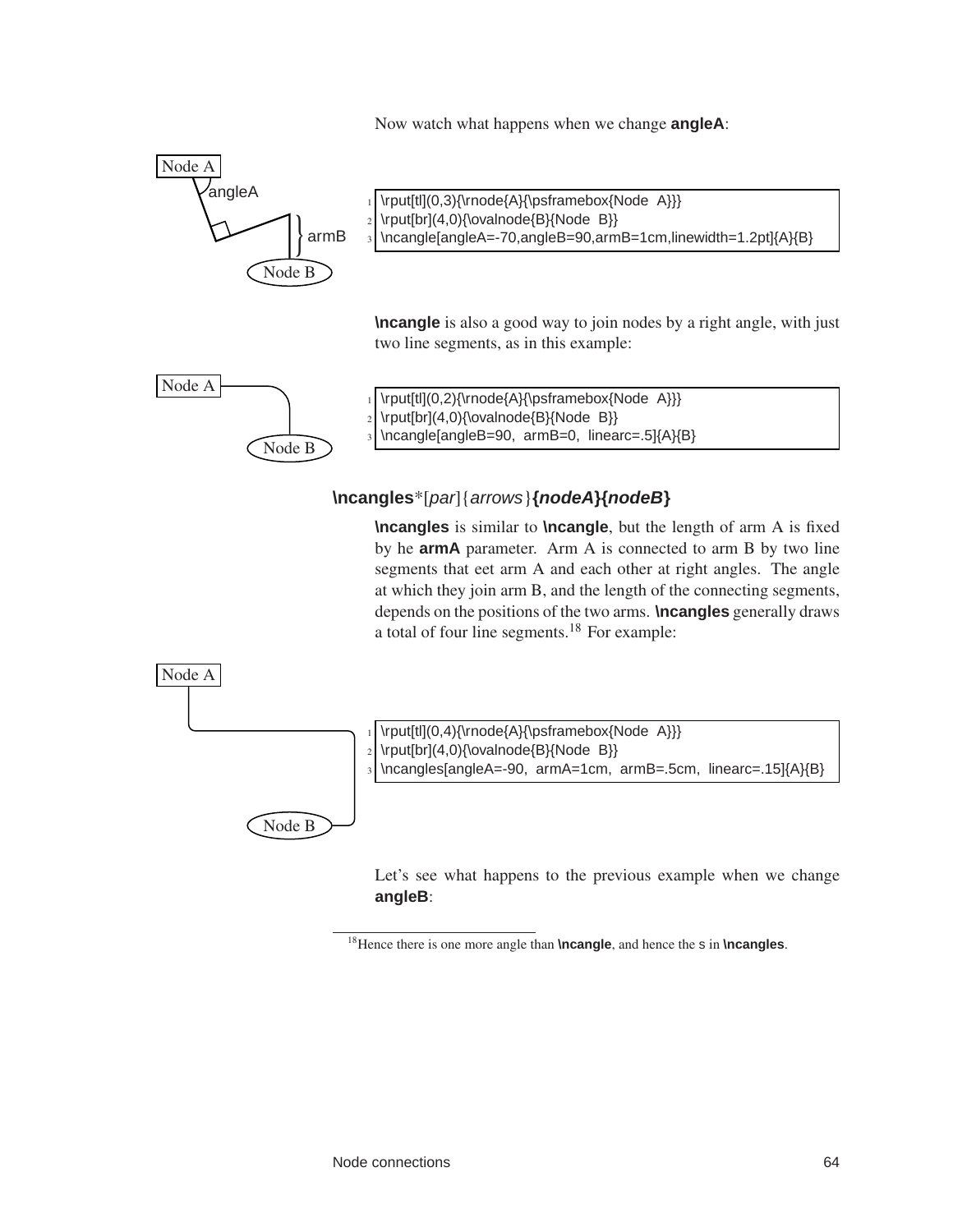

- \rput[tl](0,4){\rnode{A}{\psframebox{Node A}}}
- $\rvert\$ [br](4,0){\ovalnode{B}{Node B}}
- \ncangles[angleA=-90, angleB=135, armA=1cm, armB=.5cm,
	- $linear = .15$  ${A}$  ${B}$

## **\ncloop**\*[par]{arrows}**{nodeA}{nodeB}**

**\ncloop** is also in the same family as **\ncangle** and **\ncangles**, but now typically 5 line segments are drawn. Hence, **\ncloop** can reach around to opposite sides of the nodes. The lengths of the arms are fixed by **armA** and **armB**. Starting at arm A, **\ncloop** makes a 90 degree turn to the left, drawing a segment of length

#### **loopsize=***dim* Default: 1cm

This segment connects to arm B the way arm A connects to arm B with **\ncline**; that is, two more segments are drawn, which join the first segment and each other at right angles, and then join arm B. For example:



 $\overline{\text{A loop}}$   $\overline{\text{1-loop}}$   $\overline{\text{1-loop}}$   $\overline{\text{1-loop}}$  \ncloop[angleB=180,loopsize=1,arm=.5,linearc=.2]{->}{a}{a}

In this example, node A and node B are the same node! You can do this with all the node connections (but it doesn't always make sense).

Here is an example where **\ncloop** connects two different nodes:





- \rnode{B}{\psframebox{\large\textbf{End}}}
- \ncloop[angleA=180,loopsize=.9,arm=.5,linearc=.2]{->}{A}{B}}

The next two node connections are a little different from the rest.

## **\nccurve**\*[par]{arrows}**{nodeA}{nodeB}**

**\nccurve** draws a bezier curve between the nodes.

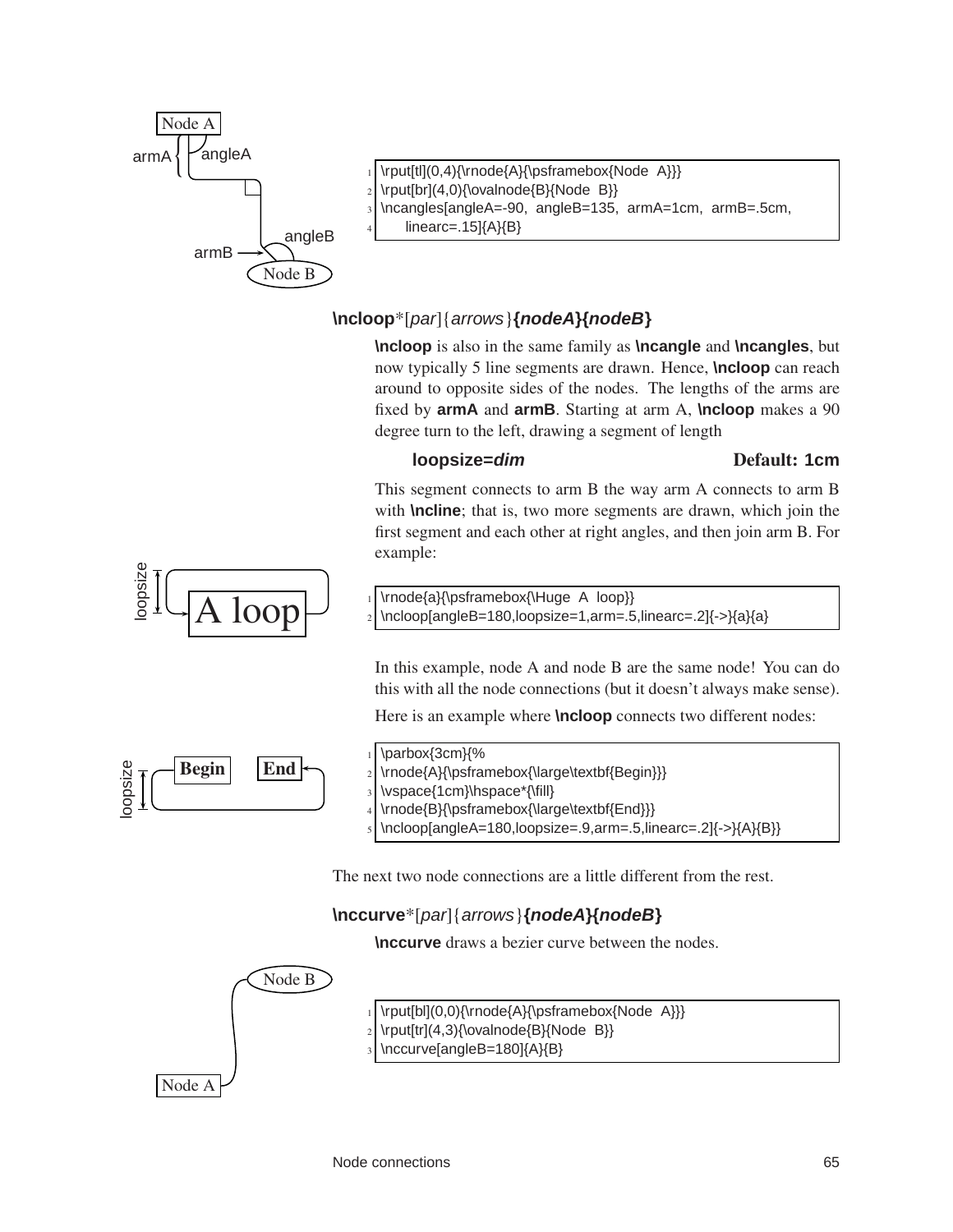You specify the angle at which the curve joins the nodes by setting the **angle** (and **angleA** and **angleB**) parameter. The distance to the control points is set with the

#### **ncurv=num** Default: **.67**

(and **ncurvA** and **ncurvB**) parameter. A lower number gives a tighter curve. (The distance between the beginning of the arc and the first control point is one-half **ncurvA** times the distance between the two endpoints.)

#### **\nccircle**\*[par]{arrows}**{node}{radius}**

**\nccircle** draws a circle, or part of a circle, that, if complete, would pass through the center of the node counterclockwise, at an angle of **angleA**.



\rnode{A}{\textbf{back}}

\nccircle[nodesep=3pt]{->}{A}{.7cm}

\kern 5pt

**\nccircle** can only connect a node to itself; it is the only node connection with this property. **\nccircle** is also special because it has an additional argument, for specifying the radius of the circle.

The last two node connections are also special. Rather than connecting the nodes with an open curve, they enclose the nodes in a box or curved box. You can think of them as variants of **\ncline** and **\ncarc**. In both cases, the half the width of the box is

#### **boxsize=***dim* Default: **.4cm**

You have to set this yourself to the right size, so that the nodes fit inside the box. The **boxsize** parameter actually sets the **boxheight** and **boxdepth** parameters. The ends of the boxes extend beyond the nodes by **nodesepA** and **nodesepB**.

### **\ncbox**\*[par]**{nodeA}{nodeB}**

**\ncbox** encloses the nodes in a box with straight sides. For example:



- \rput[bl] $(.5,0)\{\$ rnode ${A}{\ldots 1}\}$
- \rput[tr](3.5,2){\rnode{B}{Idea 2}}
- \ncbox[nodesep=.5cm,boxsize=.6,linearc=.2,
- linestyle=dashed]{A}{B}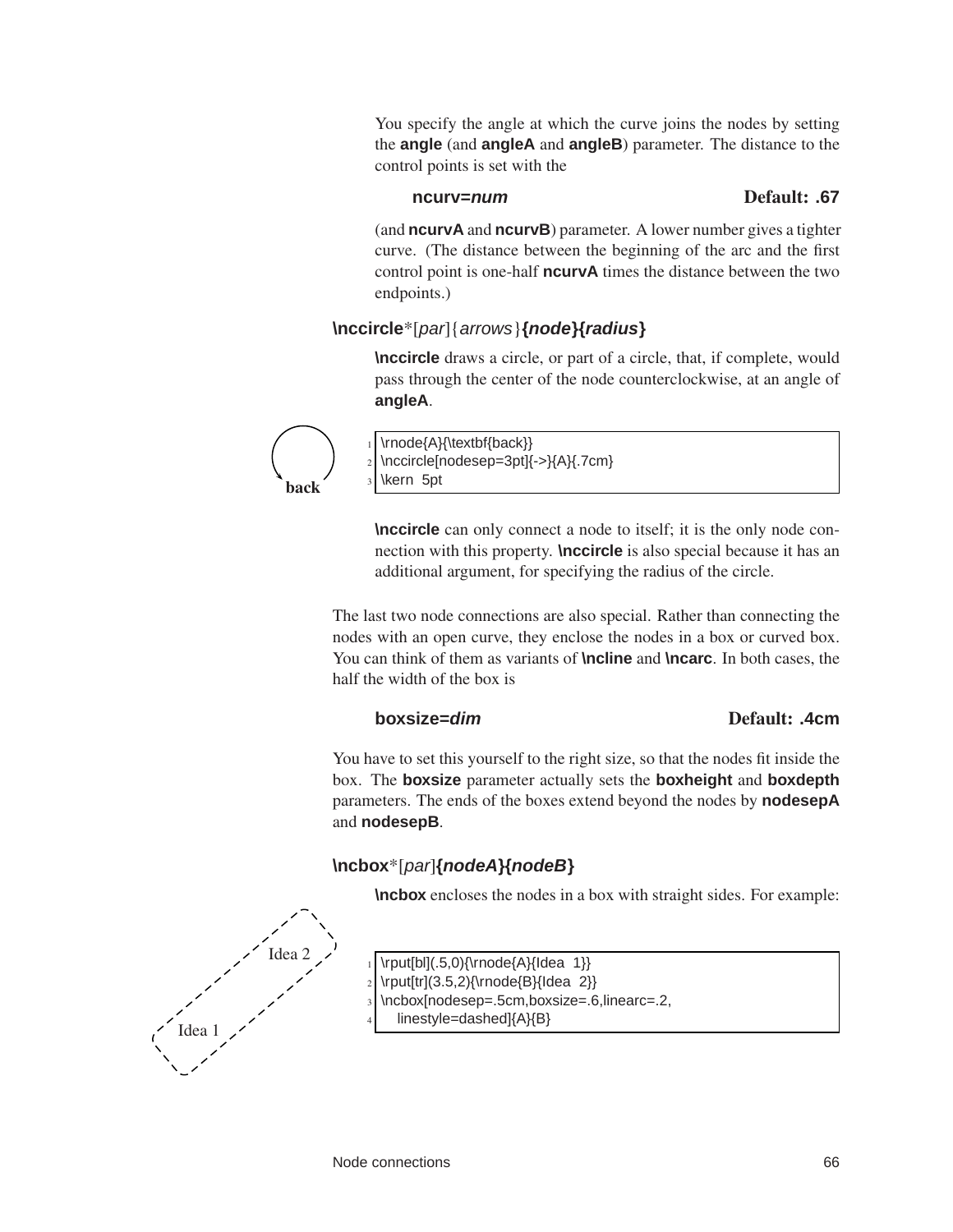#### **\ncarcbox**\*[par]**{nodeA}{nodeB}**

**\ncarcbox** encloses the nodes in a curved box that is **arcangleA** away from the line connecting the two nodes.



 $\rput[b][.5,0){\rnode{A}{1}}$  $\rput[tr](3.5,2)\{\rrnode{B}{2}\}$ 

\ncarcbox[nodesep=.2cm,boxsize=.4,linearc=.4,

 $arcangle=50$ ] $\{<- \} \{A\} \{B\}$ 

The arc is drawn counterclockwise from node A to node B.

There is one other node connection parameter that applies to all the node connections, except **\ncarcbox**:

#### **offset=dim** Default: **0pt**

(You can also set **offsetA** and **offsetB** independently.) This shifts the point where the connection joins up by *dim* (given the convention that connections go from left to right).

There are two main uses for this parameter. First, it lets you make two parallel lines with **\ncline**, as in the following example:



 $Y$  1 \cnodeput(0,0){A}{X}  $\c{nondeput}(3,2)\$ B $\Y$ <sup>3</sup> \psset{nodesep=3pt,offset=4pt,arrows=->} \ncline{A}{B} \ncline{B}{A}

Second, it lets you join a node connection to a rectangular node at a right angle, without limiting yourself to positions that lie directly above, below, or to either side of the center of the node. This is useful, for example, if you are making several connections to the same node, as in the following example:

Word1 and Word2 and Word3

 $_1$  \rnode{A}{Word1} and \rnode{B}{Word2} and \rnode{C}{Word3} <sup>2</sup> \ncbar[offsetB=4pt,angleA=-90,nodesep=3pt]{->}{A}{B} \ncbar[offsetA=4pt,angleA=-90,nodesep=3pt]{->}{B}{C}

Sometimes you might be aligning several nodes, such as in a tree, and you want to ends or the arms of the node connections to line up. This won't happen naturally if the nodes are of different size, as you can see in this example: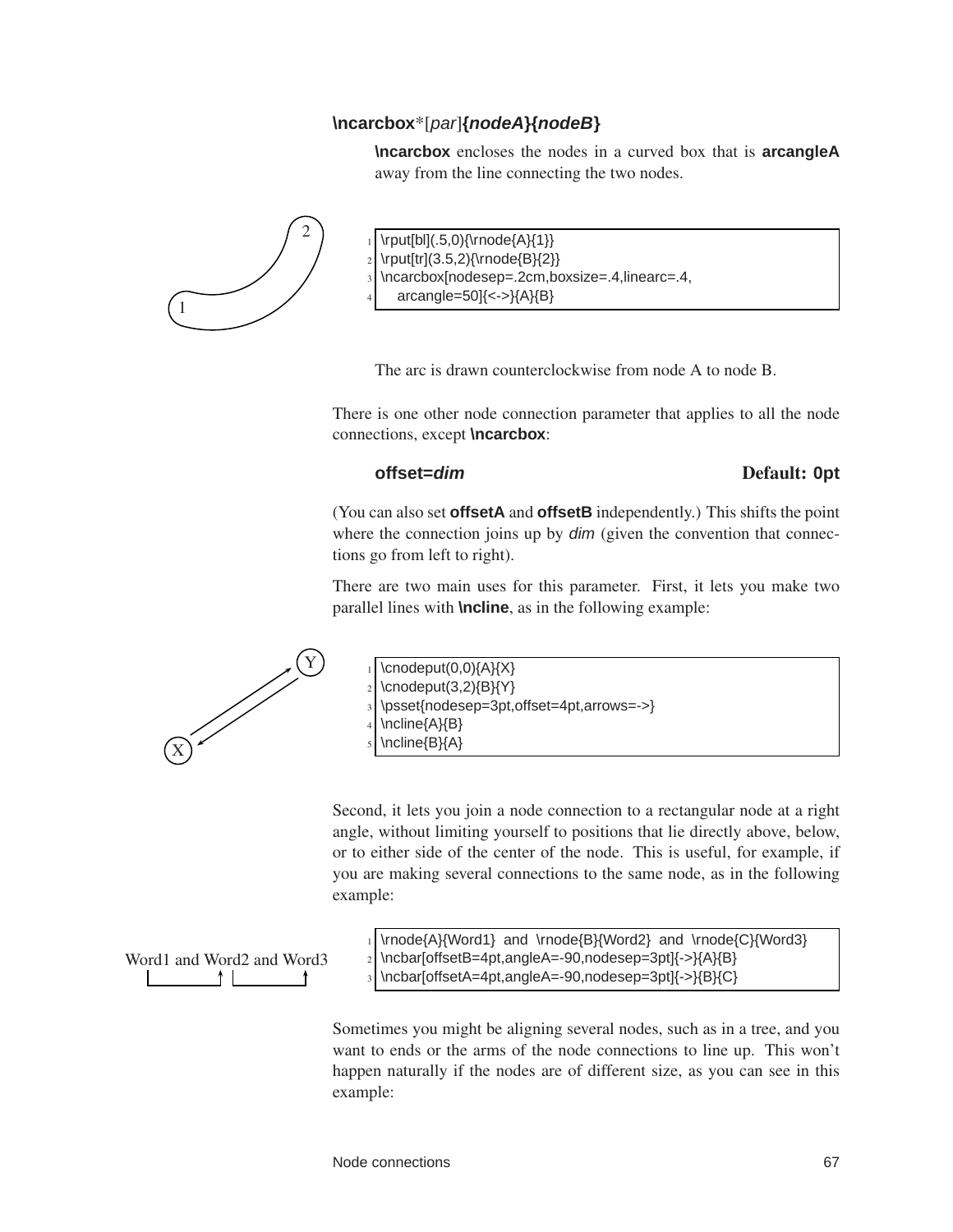



If you set the **nodesep** or **arm** parameter to a negative value, PSTricks will measure the distance to the beginning of the node connection or to the end of the arm relative to the center of the node, rather than relative to the boundary of the node or the beginning of the arm. Here is how we fix the previous example:



| $1$ Huge                                                                                                                |
|-------------------------------------------------------------------------------------------------------------------------|
| $\frac{1}{2} \cdot (1,3)\{4pt\}\{a\}$                                                                                   |
|                                                                                                                         |
|                                                                                                                         |
| 3<br> \rput[B](0,0){\Rnode{b}{H}}<br> <br> rput[B](2,0){\Rnode{c}{a}}<br> s<br> \psset{angleA=90,armA=1,YnodesepA=12pt} |
| $6$ \ncdiagg{b}{a}                                                                                                      |
| $7$ \ncdiagg{c}{a}                                                                                                      |
|                                                                                                                         |

Note also the use of **\Rnode**.

One more parameter trick: By using the **border** parameter, you can create the impression that one node connection passes over another.

The node connection commands make interesting drawing tools as well, as an alternative to **\psline** for connecting two points. There are variants of the node connection commands for this purpose. Each begins with pc (for "point connection") rather than nc. E.g.,

```
_1 \pcarc{<->}(3,4)(6,9)
```
gives the same result as

| $\begin{array}{c}\n \downarrow \text{}\text{pnode}(3,4)\{A\} \\  \downarrow \text{pnode}(6,9)\{B\} \\  \downarrow \text{pcare}\{\texttt{>}\{A\}\{B\}\}\n\end{array}$ |
|----------------------------------------------------------------------------------------------------------------------------------------------------------------------|

Only **\nccircle** does not have a pc variant: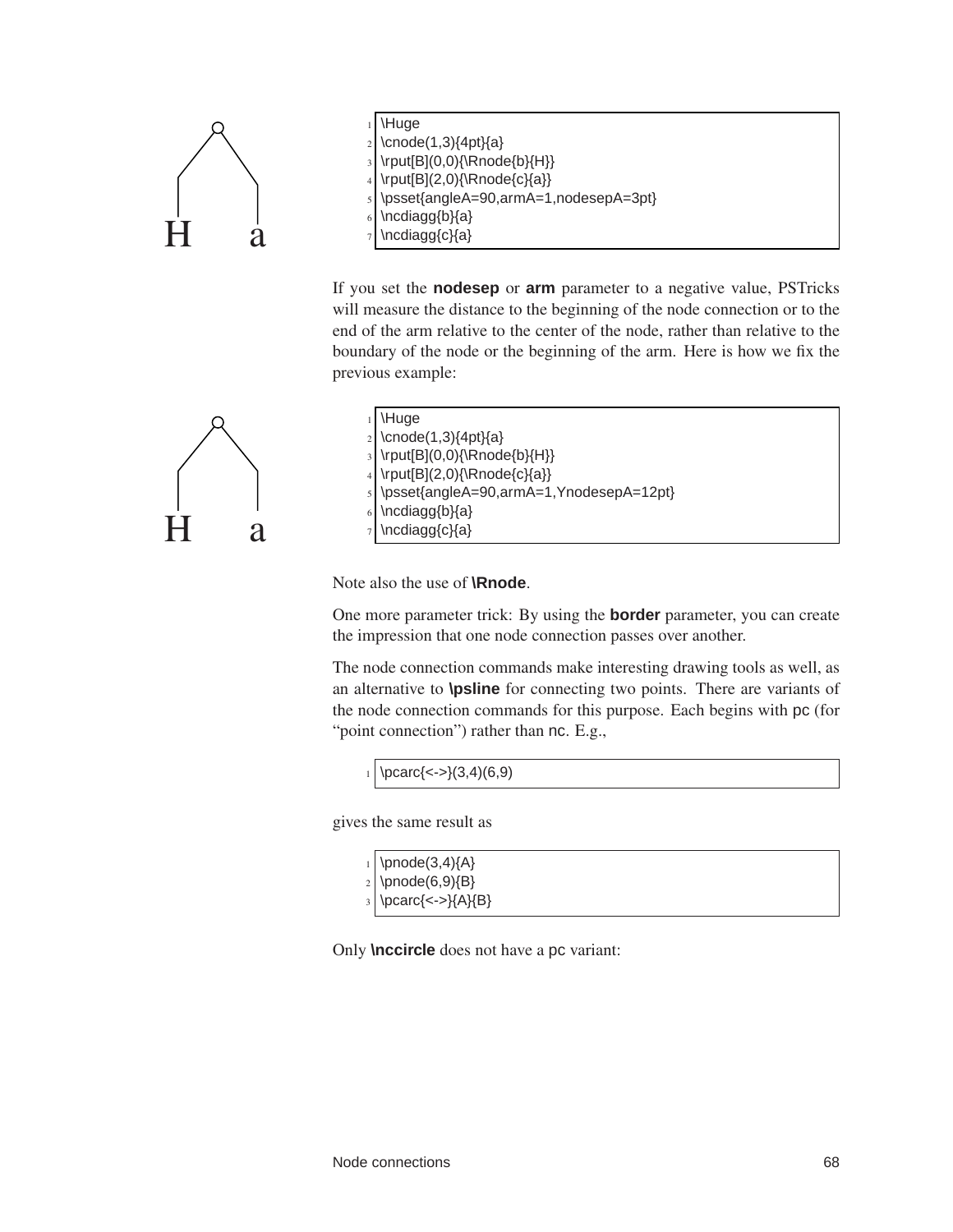| Command                                                                                      | Corresponds to:  |
|----------------------------------------------------------------------------------------------|------------------|
| \pcline { $arrows$ } $(x1, y1)$ $(x2, y2)$                                                   | <b>\ncline</b>   |
| $\text{locurve}\{arrows\} (x1, y1)(x2, y2)$                                                  | <b>Inccurve</b>  |
| $\frac{arrows}{x1, y1)(x2, y2)}$                                                             | <b>\ncarc</b>    |
| $\beta \frac{arrows}{x1, y1)(x2, y2)}$                                                       | <b>\ncbar</b>    |
| $\boldsymbol{\alpha} \{ \text{arrows} \} (x1, y1) (x2, y2)$                                  | <b>Incdiag</b>   |
| $\boldsymbol{\omega}(x_1, y_1)(x_2, y_2)$                                                    | <b>Incdiagg</b>  |
| $\begin{bmatrix} \frac{3}{2} \\ \frac{3}{2} \end{bmatrix}$                                   | <b>Incangle</b>  |
| \pcangles{ $arrows$ }( $x1, y1$ )( $x2, y2$ )                                                | <b>Incangles</b> |
| $\boldsymbol{\mathsf{por}(\mathsf{arrows}(\mathsf{x1},\mathsf{y1})(\mathsf{x2},\mathsf{y2})$ | <b>Incloop</b>   |
| $\text{pcbox}(x1, y1)(x2, y2)$                                                               | <b>Inchox</b>    |
| $\frac{xy}{x^2, y^2}$                                                                        | <b>\ncarcbox</b> |

# **32 Node connections labels: I**

Now we come to the commands for attaching labels to the node connections. The label command must come right after the node connection to which the label is to be attached. You can attach more than one label to a node connection, and a label can include more nodes.

The node label commands must end up on the same T<sub>E</sub>X page as the node connection to which the label corresponds.

There are two groups of connection labels, which differ in how they select the point on the node connection. In this section we describe the first group:

```
\ncput*[par]{stuff}
\naput*[par]{stuff}
\nbput*[par]{stuff}
```
These three command differ in where the labels end up with respect to the line:

| <b>\ncput</b> | on the line                         |
|---------------|-------------------------------------|
|               | <b>\naput</b> <i>above</i> the line |
|               | <b>\nbput</b> <i>below</i> the line |

(using the convention that node connections go from left to right).

Here is an example: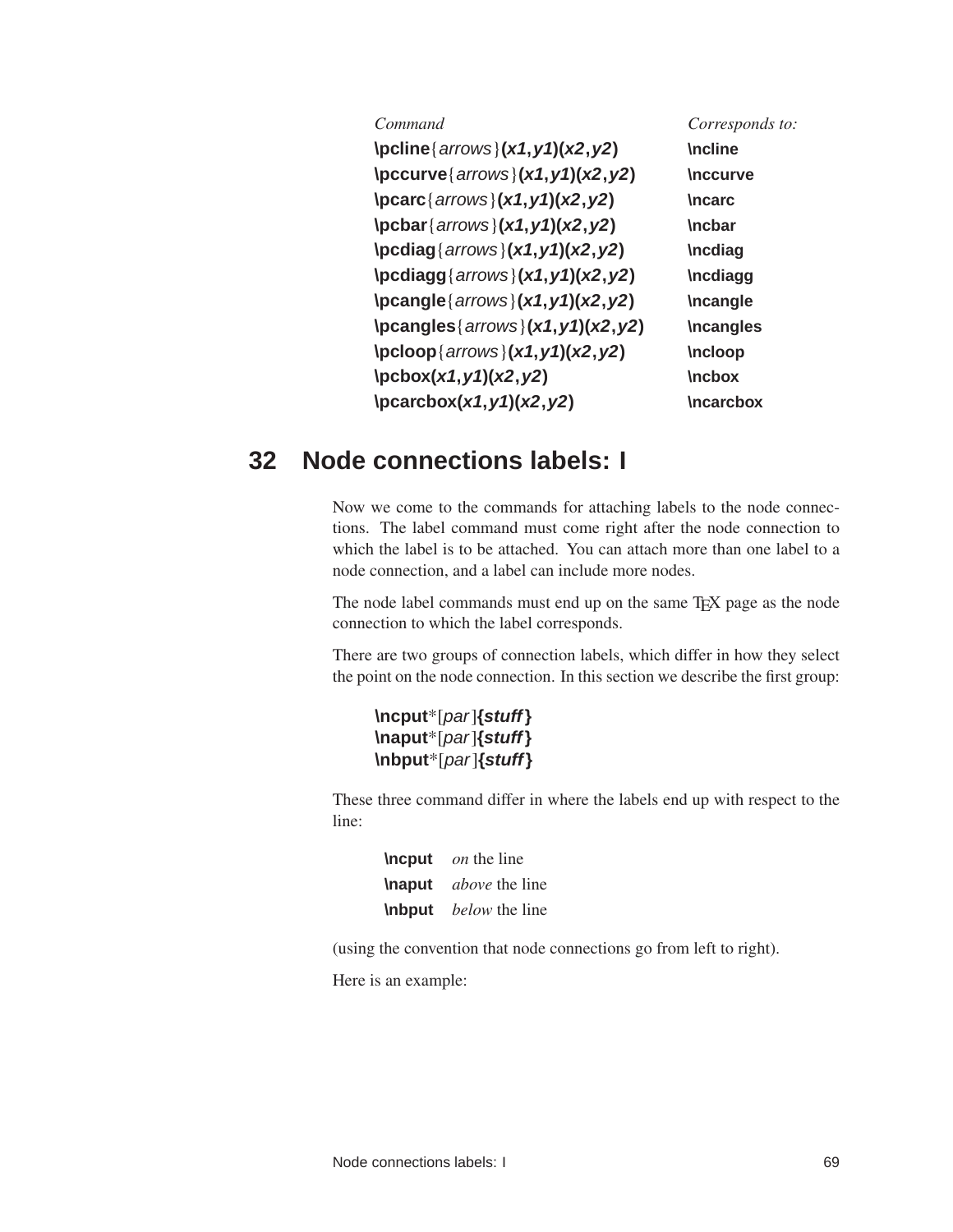

**\naput** and **\nbput** use the same algorithm as **\uput** for displacing the labels, and the distance beteen the line and labels is **labelsep** (at least if the lines are straight).

**\ncput** uses the same system as **\rput** for setting the reference point. You change the reference point by setting the

**ref=ref** Default: **c**

parameter.

Rotation is also controlled by a graphics parameter:

## **nrot=rot** Default: **0**

rot can be in any of the forms suitable for **\rput**, and you can also use the form

 $_1$  {: angle}

The angle is then measured with respect to the node connection. E.g., if the angle is {:U}, then the label runs parallel to the node connection. Since the label can include other put commands, you really have a lot of control over the label position.

The next example illustrates the use {:<angle>}, the **offset** parameter, and **\pcline**:



 $\pspolygon(0,0)(4,2)(4,0)$ 

- $_2$  \pcline[offset=12pt]{|-|}(0,0)(4,2)
- \ncput\*[nrot=:U]{Length}

Here is a repeat of an earlier example, now using  $\{:\text{angle}\}$ :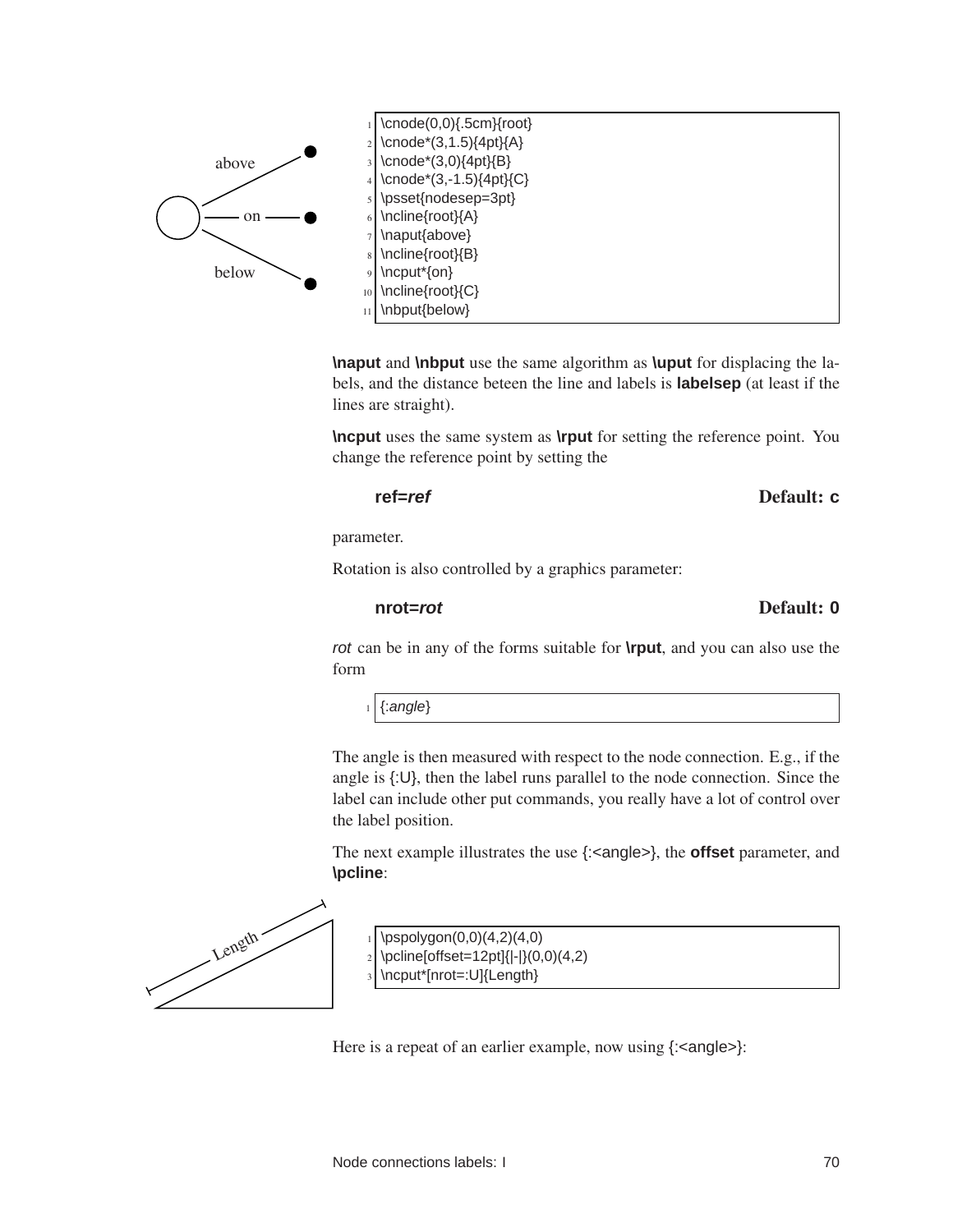

The position on the node connection is set by the

### **npos=num** Default:

parameter, roughly according to the following scheme: Each node connection has potentially one or more segments, including the arms and connecting lines. A number **npos** between 0 and 1 picks a point on the first segment from node A to B (fraction **npos** from the beginning to the end of the segment), a number between 1 and 2 picks a number on the second segment, and so on.

Each node connection has its own default value of **npos**. If you leave the **npos** parameter value empty (e.g., [npos=]), then the default is substituted. This is the default mode.

Here are the details for each node connection:

| Connection       | <b>Segments</b> | Range               | Default |
|------------------|-----------------|---------------------|---------|
| <b>\ncline</b>   | 1               | $0 \leq pos \leq 1$ | 0.5     |
| <b>\nccurve</b>  | 1               | $0 \leq pos \leq 1$ | 0.5     |
| <b>\ncarc</b>    | 1               | $0 \leq pos \leq 1$ | 0.5     |
| <b>\ncbar</b>    | 3               | $0 \leq pos \leq 3$ | 1.5     |
| <b>Incdiag</b>   | 3               | $0 \leq pos \leq 3$ | 1.5     |
| <b>Incdiagg</b>  | 2               | $0 \leq pos \leq 2$ | 0.5     |
| <b>\ncangle</b>  | 3               | $0 \leq pos \leq 3$ | 1.5     |
| <b>Incangles</b> | 4               | $0 \leq pos \leq 4$ | 1.5     |
| <b>Incloop</b>   | 5               | $0 \leq pos \leq 5$ | 2.5     |
| <b>Inccircle</b> | 1               | $0 \leq pos \leq 1$ | 0.5     |
| <b>\ncbox</b>    | 4               | $0 \leq pos \leq 4$ | 0.5     |
| <b>\ncarcbox</b> | 4               | $0 \leq pos \leq 4$ | 0.5     |

Here is an example: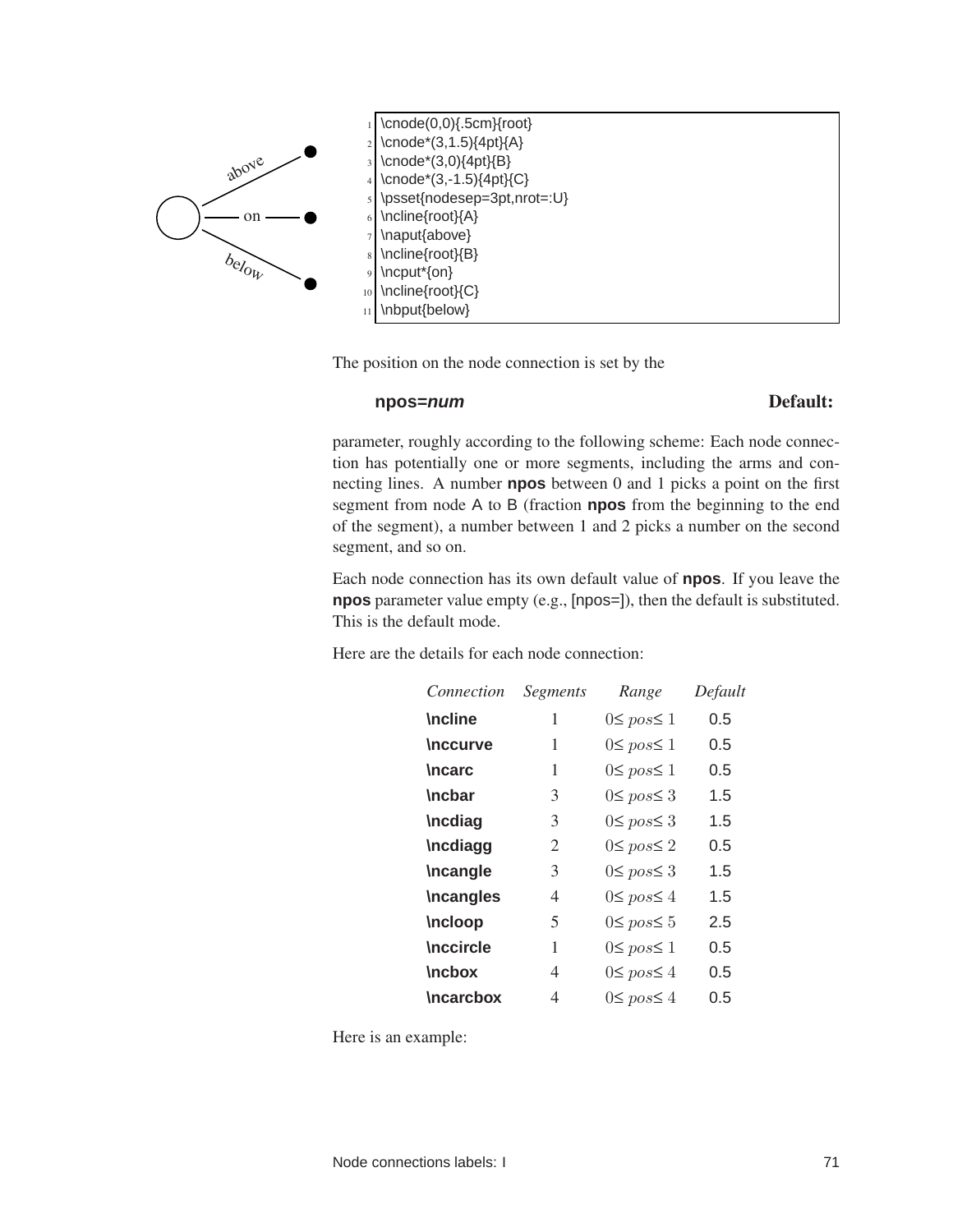

With **\ncbox** and **\ncarcbox**, the segments run counterclockwise, starting with the lower side of the box. Hence, with **\nbput** the label ends up outside the box, and with **\naput** the label ends up inside the box.



 $\prod_{r \in \Lambda} \frac{1}{\text{b}!(.5,0)\{\text{mode}\{A\}}\}$ \rput[tr](3.5,2){\rnode{B}{2}} \ncarcbox[nodesep=.2cm,boxsize=.4,linearc=.4, <sup>4</sup> arcangle=50,linestyle=dashed]{<->}{A}{B} \nbput[nrot=:U]{set} \nbput[npos=2]{II}

If you set the parameter

## **shortput=none/nab/tablr/tab** Default: **none**

to nab, then immediately following a node connection or another node connection label you can use ^ instead of **\naput** and \_ instead of **\nbput**.



 $\c{0,0}$ {.5cm}{root} \cnode\*(3,1.5){4pt}{A} \cnode\*(3,-1.5){4pt}{C} \psset{nodesep=3pt,shortput=nab} \ncline{root}{A}^{\$x\$} \ncline{root}{C}\_{\$y\$}

You can still have parameter changes with the short  $\wedge$  and \_ forms. Another example is given on page [76.](#page-78-0)

If you have set **shortput=nab**, and then you want to use a true  $\wedge$  or  $\overline{\phantom{a}}$ character right after a node connection, you must precede the  $\wedge$  or by  $\{\}$ so that PSTricks does not convert it to \naput or \nbput.

You can change the characters that you use for the short form with the

## **\MakeShortNab{char1}{char2}**

command.<sup>19</sup>

<sup>&</sup>lt;sup>19</sup>You can also use **\MakeShortNab** if you want to use  $\wedge$  and \_ with non-standard category codes. Just invoke the command after you have made your \catcode changes.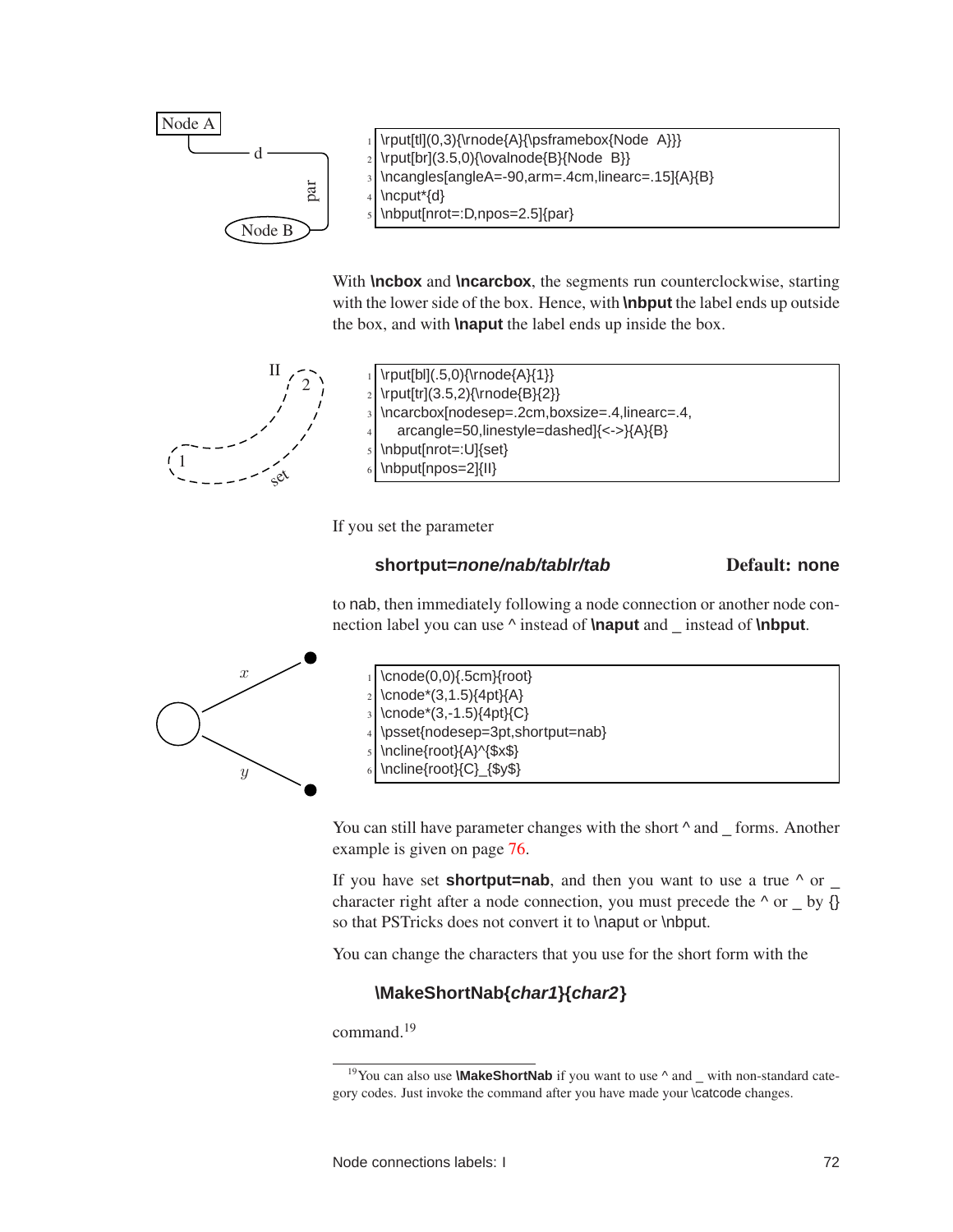<span id="page-76-0"></span>The **shortput=tablr** and **shortput=tab** options are described on pages [74](#page-76-0) and ??, respectively.

# **33 Node connection labels: II**

Now the second group of node connections:

**\tvput**\*[par]**{stuff} \tlput**\*[par]**{stuff} \trput**\*[par]**{stuff} \thput**\*[par]**{stuff} \taput**\*[par]**{stuff} \tbput**\*[par]**{stuff}**

The difference between these commands and the \n\*put commands is that these find the position as an intermediate point between the centers of the nodes, either in the horizontal or vertical direction. These are good for trees and mathematical diagrams, where it can sometimes be nice to have the labels be horizontally or vertically aligned. The t stands for "tree".

You specify the position by setting the

## **tpos=num** Default: **.5**

parameter.

**\tvput**, **\tlput** and **\trput** find the position that lies fraction tpos in the *vertical* direction from the upper node to the lower node. **\thput**, **\taput** and **\tbput** find the position that lies fraction tpos in the *horizontal* direction from the left node to the right node. Then the commands put the label on or next to the line, as follows:

| Command       | Direction  | Placement |
|---------------|------------|-----------|
| <b>\typut</b> | vertical   | middle    |
| <b>\tlput</b> | vertical   | left      |
| <b>\trput</b> | vertical   | right     |
| <b>\thput</b> | horizontal | middle    |
| <b>\taput</b> | horizontal | above     |
| <b>\tbput</b> | horizontal | helow     |

Here is an example:

|   | $1$   $\sqrt{}$ |                                 |
|---|-----------------|---------------------------------|
| 2 |                 | \setlength{\arraycolsep}{1.1cm} |

```
3 \begin{array}{cc}
```

```
4 \Rnode{a}{(X-A)} & \Rnode{b}{A} \\[1.5cm]
```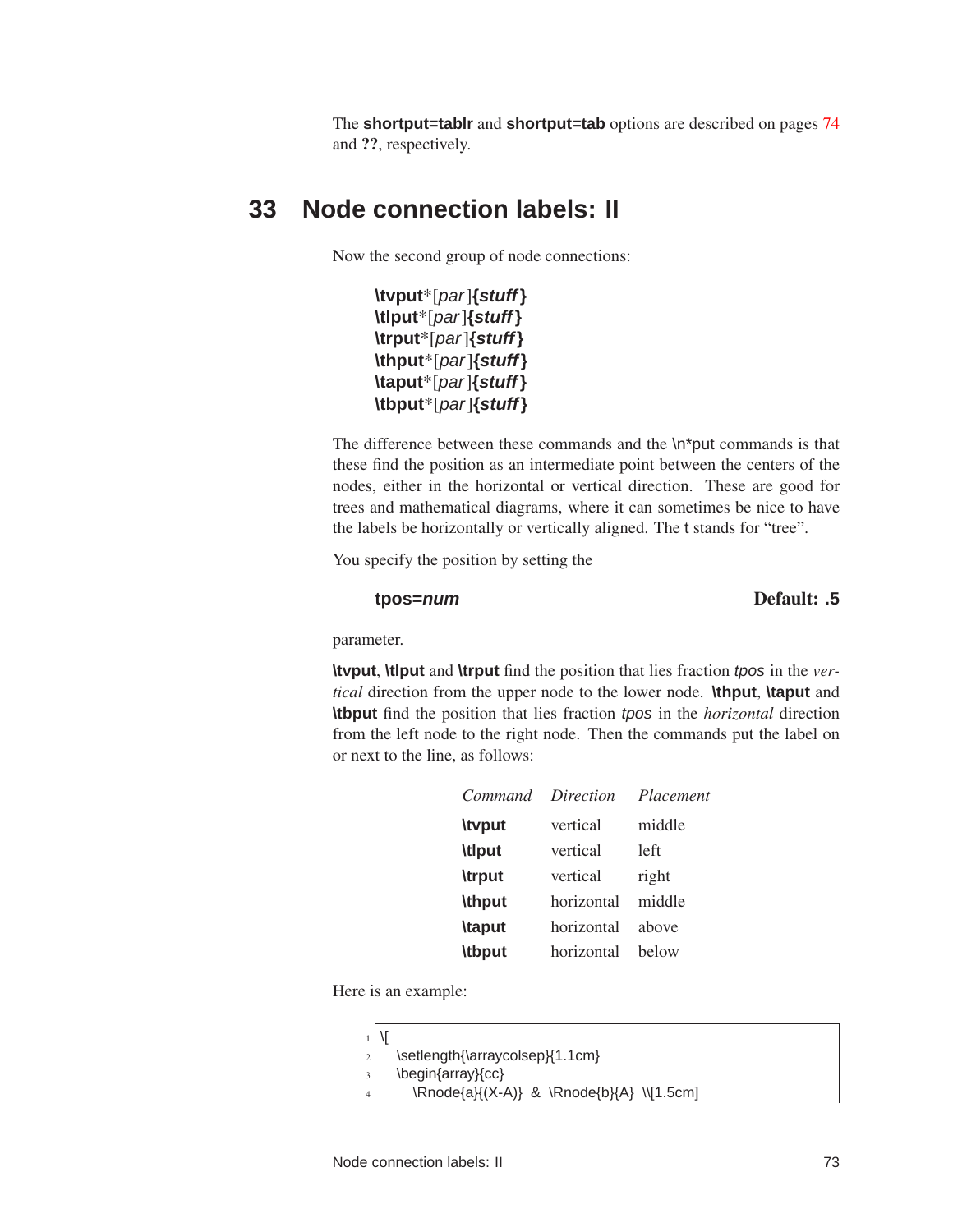



On the left is the diagram with **\tlput**, **\trput \tbput** and **\Rnode**, as shown in the code. On the right is the same diagram, but with **\naput \nbput** and **\rnode**.

These do not have a rotation argument or parameter. However, you can rotate stuff in 90 degree increments using box rotations (e.g., **\rotateleft**).

If you set **shortput=tablr**, then you can use the following single-character abbreviations for the t put commands:

| Char. | Short for:    |
|-------|---------------|
| Λ     | <b>\taput</b> |
|       | <b>\tbput</b> |
| <     | <b>\tlput</b> |
|       | <b>\trput</b> |

You can change the character abbreviations with

## **\MakeShortTablr{char1}{char2}{char3}{char4}**

The t put commands, including an example of **shortput=tablr**, will be shown further when we get to mathematical diagrams and trees.

Driver notes: The node macros use **\pstVerb** and **\pstverbscale**.

# **34 Attaching labels to nodes**

The command

# **\nput**\*[par]**{refangle}{name}{stuff}**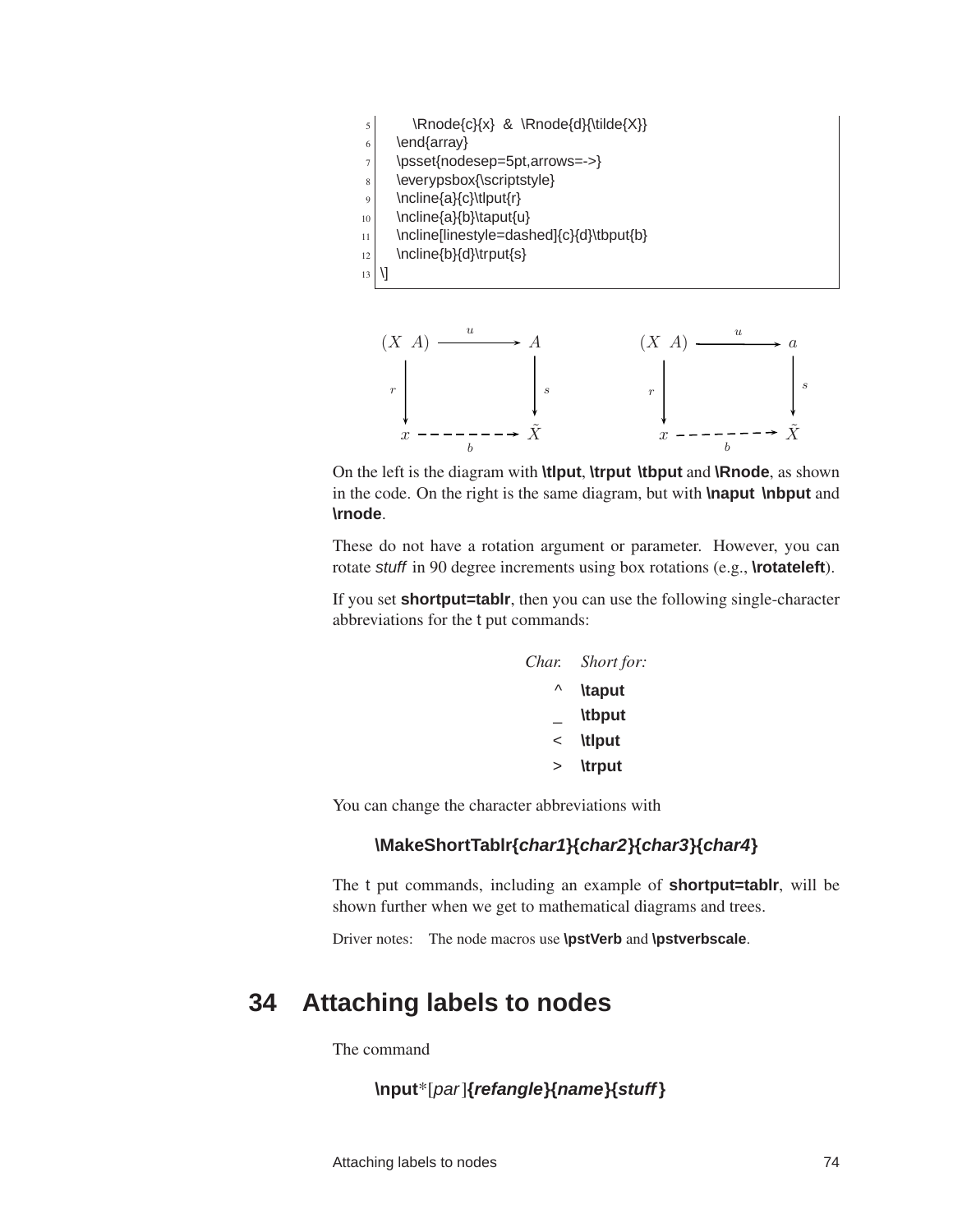affixes stuff to node name. It is positioned distance **labelsep** from the node, in the direction refangle from the center of the node. The algorithm is the same as for **\uput**. If you want to rotate the node, set the

### **rot=rot** Default: **0**

parameter, where rot is a rotation that would be valid for **\rput**. <sup>20</sup> The position of the label also takes into account the **offsetA** parameter. If **labelsep** is negative, then the distance is from the center of the node rather than from the boundary, as with **nodesep**.

Here is how I used **\nput** to mark an angle in a previous example:



# **35 Mathematical diagrams and graphs**

<span id="page-78-0"></span>For some applications, such as mathematical diagrams and graphs, it is useful to arrange nodes on a grid. You can do this with alignment environments, such as T<sub>E</sub>X's \halignprimitive, LAT<sub>E</sub>X's tabular environment, and AMS-TEX's \matrix, but PSTricks contains its own alignment environment that is especially adapted for this purpose:

## **\psmatrix{} ... \endpsmatrix**

Here is an example

|   |   |               | J                                  |
|---|---|---------------|------------------------------------|
|   |   |               | 2 \psmatrix[colsep=1cm,rowsep=1cm] |
|   |   |               | & A \\                             |
| B | E | $\mathcal{C}$ | <b>B &amp; E &amp; C \\</b>        |
|   |   |               | & D &                              |
|   |   |               | \endpsmatrix                       |
|   |   |               | J                                  |
|   |   |               |                                    |

As an alignment environment, **\psmatrix** is similar to AMS-T<sub>E</sub>X's \matrix. There is no argument for specifying the columns. Instead, you can just use as many columns as you need. The entries are horizontally centered. Rows are ended by \\. **\psmatrix** can be used in or out of math mode.

 $20$ Not to be confused with the nput parameter.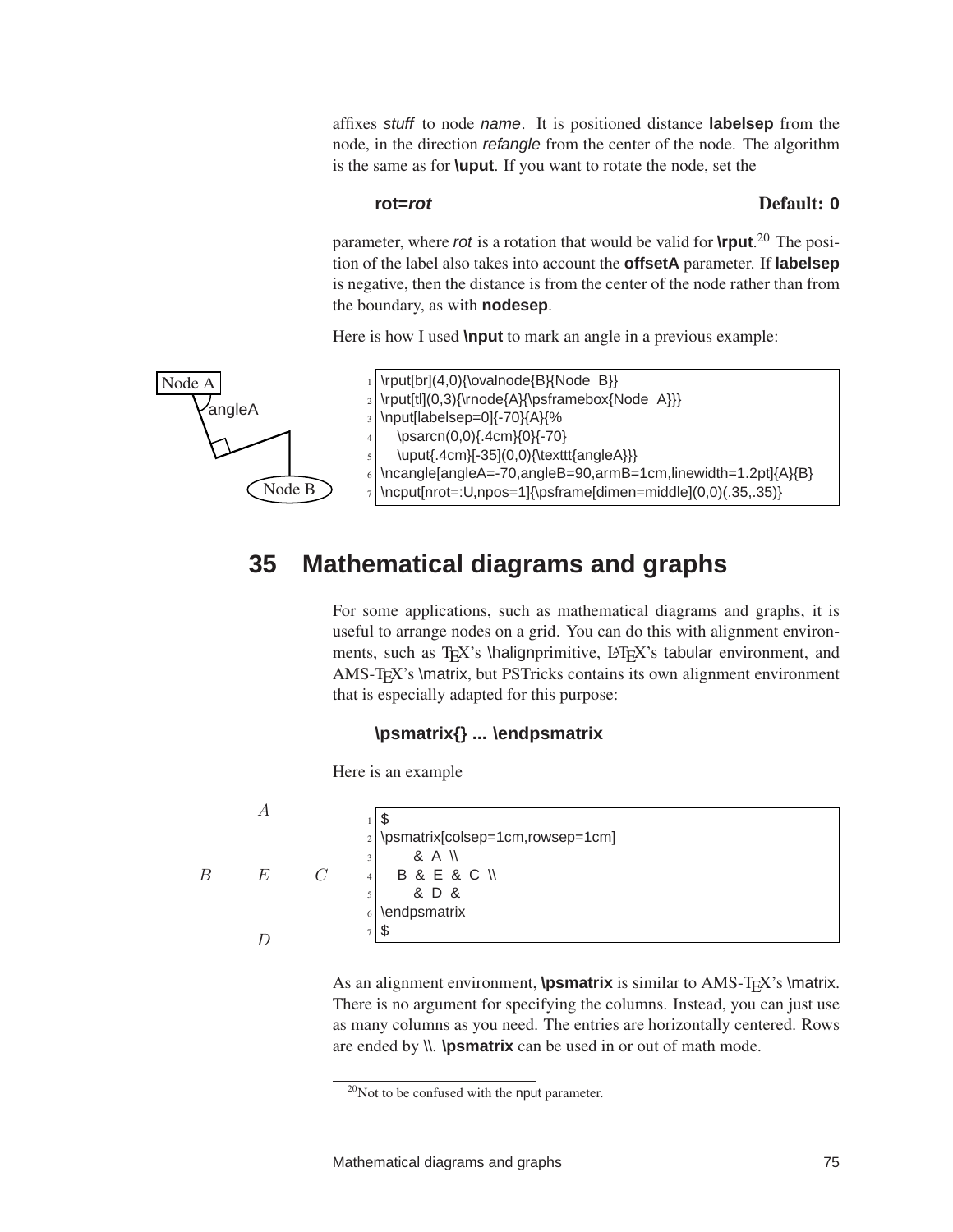Our first example wasn't very interesting, because we didn't make use of the nodes. Actually, each entry is a node. The name of the node in row row and column col is {<row>,<col>}, with no spaces. Let's see some node connections:



You can include the node connections inside the **\psmatrix**, in the last entry and right before **\endpsmatrix**. One advantage to doing this is that **shortput=tab** is the default within a **\psmatrix**.



You can change the kind of nodes that are made by setting the

## **mnode=***type* Default: **R**

parameter. Valid types are R, r, C, f, p, circle, oval, dia, tri, dot and none, standing for **\Rnode**, **\rnode**, **\Cnode**, **\fnode**, **\pnode**, **\circlenode**, **\ovalnode**, **\dotnode** and no node, respectively. Note that for circles, you use **mnode=C** and set the radius with the **radius** parameter.

For example: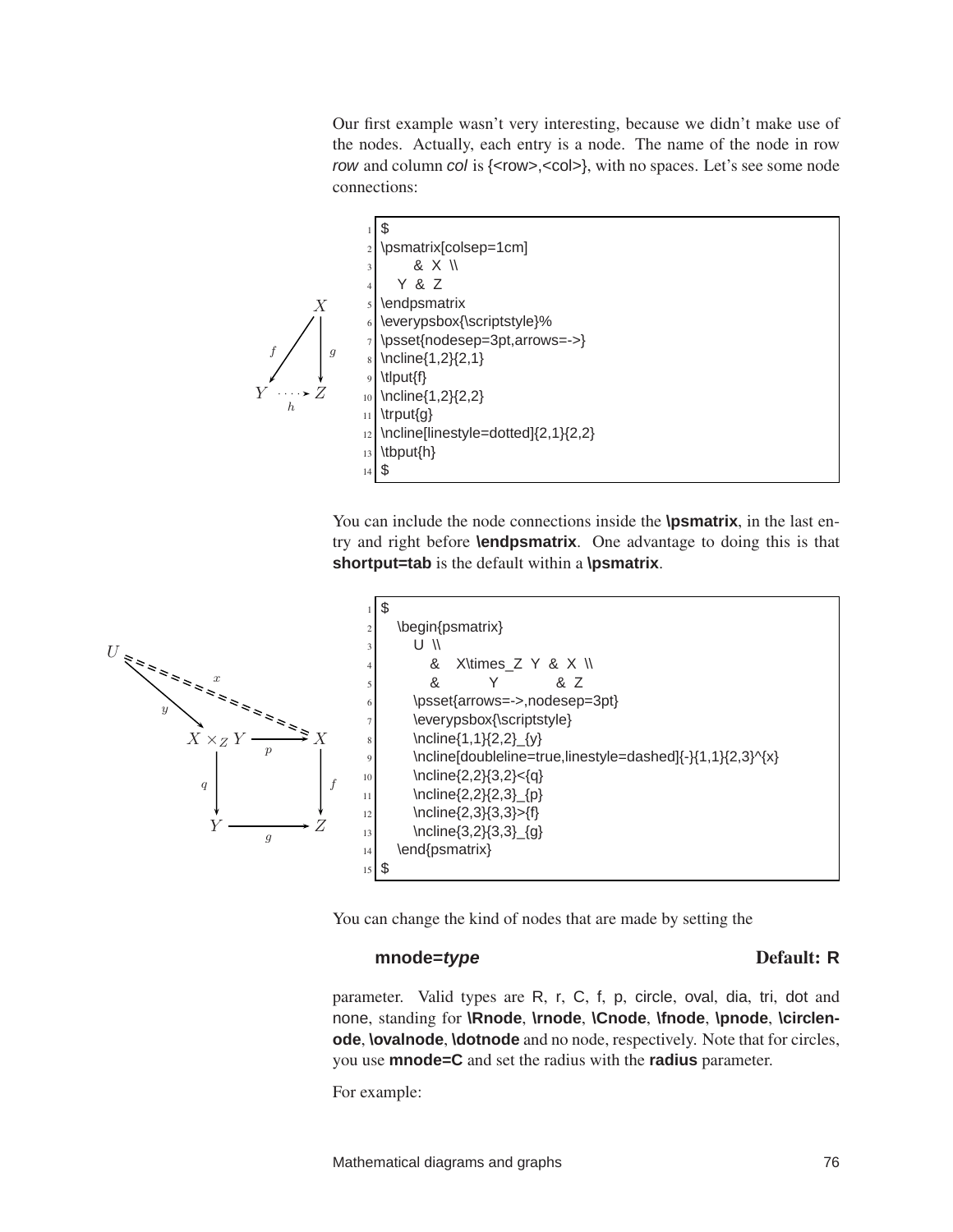

\psmatrix[mnode=circle,colsep=1]  $8A \vee$ <sup>3</sup> B & E & C \\ <sup>4</sup> & D & \endpsmatrix \psset{shortput=nab,arrows=->,labelsep=3pt} \small \ncline{2,2}{2,3}^[npos=.75]{a} \ncline{2,2}{2,1}^{b} 10 \ncline{3,2}{2,1}^{c}  $_{11}$  \ncarc[arcangle=-40,border=3pt]{3,2}{1,2}  $_{12}$  \_[npos=.3]{d}^[npos=.7]{e}  $_{13}$  \ncarc[arcangle=12]{1,2}{2,1}^{f}  $_{14}$  \ncarc[arcangle=12]{2,1}{1,2}^{g}

Note that a node is made only for the non-empty entries. You can also specify a node for the empty entries by setting the

### **emnode=***type* Default: none

parameter.

You can change parameters for a single entry by starting this entry with the parameter changes, enclosed in square brackets. Note that the changes affect the way the node is made, but not contents of the entry (use **\psset** for this purpose). For example:



If you want your entry to begin with a [ that is not meant to indicate parameter changes, the precede it by {}.

You can assign your own name to a node by setting the

### **name=***name* Default:

parameter at the beginning of the entry, as described above. You can still refer to the node by {<row>,<col>}, but here are a few reasons for giving your own name to a node:

• The name may be easier to keep track of;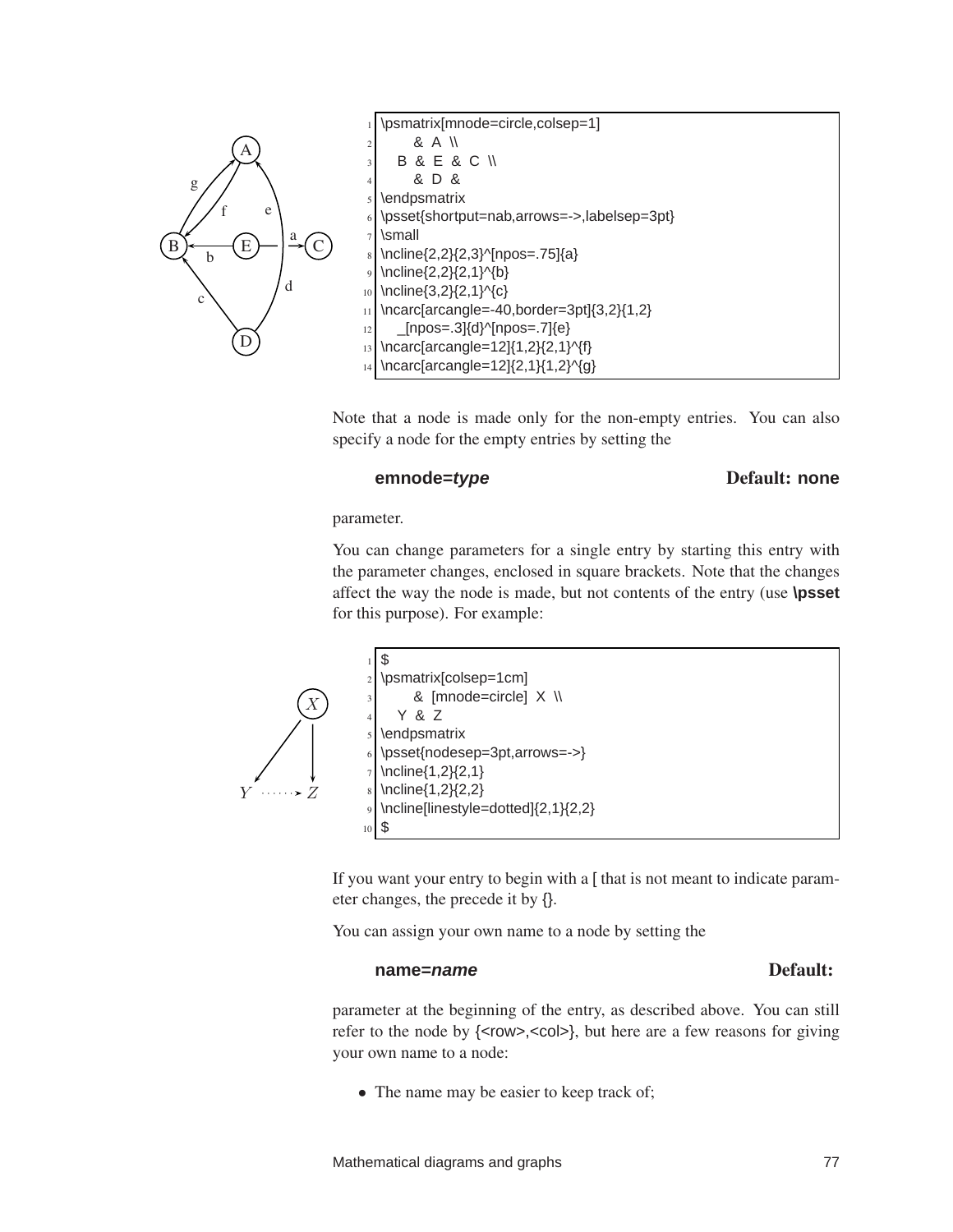- Unlike the {<row>,<col>} names, the names you give remain valid even when you add extra rows or columns to your matrix.
- The names remain valid even when you start a new **\psmatrix** that reuses the {<row>,<col>} names.

Here a few more things you should know:

• The baselines of the nodes pass through the centers of the nodes. **\psmatrix** achieves this by setting the

### **nodealign=***true/false* Default: false

parameter to true. You can also set this parameter outside of **\psmatrix** when you want this kind of alignment.

• You can left or right-justify the nodes by setting the

### **mcol=l/r/c** Default: **c**

parameter. l, r and c stand for left, right and center, respectively.

• The space between rows and columns is set by the

| rowsep=dim | Default: 1.5cm |
|------------|----------------|
| colsep=dim | Default: 1.5cm |

parameters.

• If you want all the nodes to have a fixed width, set

### **mnodesize=dim** Default: **-1pt**

to a positive value.

- If **\psmatrix** is used in math mode, all the entries are set in math mode, but you can switch a single entry out of math mode by starting and ending the entry with \$.
- The radius of the c **mnode** (corresponding to **\cnode**) is set by the **radius** parameter.
- Like in LAT<sub>E</sub>X, you can end a row with \\[<dim>] to insert an extra space dim between rows.
- The command \psrowhookii is executed, if defined, at the beginning of every entry in row ii (row 2), and the command \pscolhookv is executed at athe beginning of every entry in column v (etc.). You can use these hooks, for example, to change the spacing between two columns, or to use a special **mnode** for all the entries in a particular row.
- An entry can itself be a node. You might do this if you want an entry to have two shapes.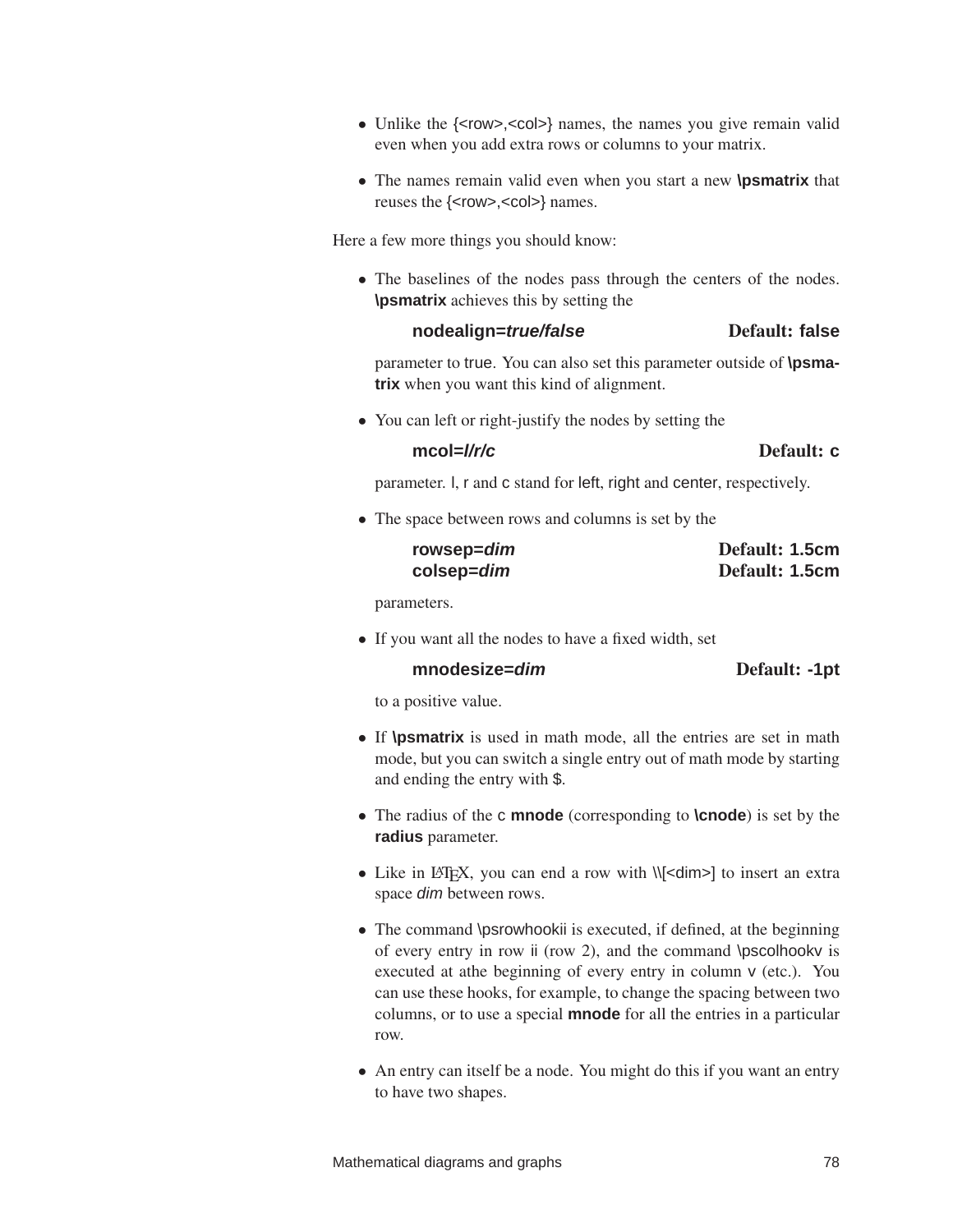• If you want an entry to stretch across several *(int)* columns, use the

## **\psspan{int}**

*at the end of the entry*. This is like Plain TEX's **\multispan**, or LATEX's **\multicolumn**, but the template for the current column (the first column that is spanned) is still used. If you want wipe out the template as well, use \multispan{<int>} *at the beginning of the entry* instead. If you just want to wipe out the template, use \omit before the entry.

• **\psmatrix** can be nested, but then all node connections and other references to the nodes in the {<row>,<col>} form for the nested matrix *must go inside* the **\psmatrix**. This is how PSTricks decides which matrix you are referring to. It is still neatest to put all the node connections towards the end; just be sure to put them before **\endpsmatrix**. Be careful also not to refer to a node until it actually appears. The whole matrix can itself go inside a node, and node connections can be made as usual. This is not the same as connecting nodes from two different **\psmatrix**'s. To do this, you must give the nodes names and refer to them by these names.

# **36 Obsolete put commands**

This is old documentation, but these commands will continue to be supported.

There is also an obsolete command **\Lput** for putting labels next to node connections. The syntax is

1 \\Lput{labelsep}[refpoint]{rotation}(pos){stuff}

It is a combination of **\Rput** and **\lput**, equivalent to

1 \lput(pos){\Rput{labelsep}[refpoint]{rotation}(0,0){stuff}}

**\Mput** is a short version of **\Lput** with no {<rotation>} or (<pos>) argument. **\Lput** and **\Mput** remain part of PSTricks only for backwards compatibility.

Here are the node label commands:

**\lput**\*[refpoint]{rotation}**(pos){stuff}**

The l stands for "label". Here is an example illustrating the use of the optional star and :<angle> with **\lput**, as well as the use of the **offset** parameter with **\pcline**: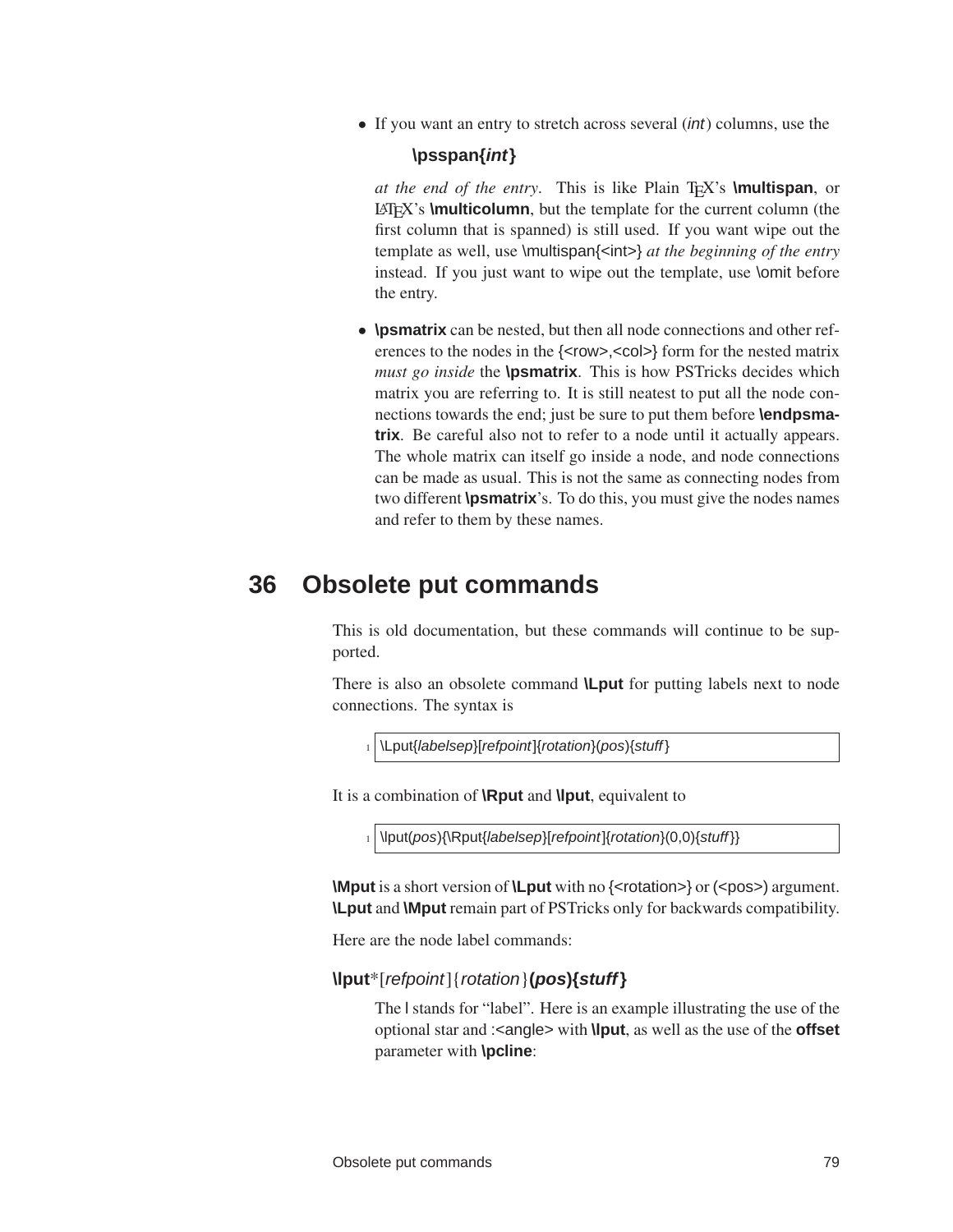

 $\pspolygon(0,0)(4,2)(4,0)$  $_2$  \pcline[offset=12pt]{|-|}(0,0)(4,2)  $_3$  \lput\*{:U}{Length}

(Remember that with the put commands, you can omit the coordinate if you include the angle of rotation. You are likely to use this feature with the node label commands.)

With **\lput** and **\rput**, you have a lot of control over the position of the label. E.g.,



\lput{:U}{\rput[r]{N}(0,.4){label}}

puts the label upright on the page, with right side located .4 centimeters "above" the position .5 of the node connection (above if the node connection points to the right). However, the **\aput** and **\bput** commands described below handle the most common cases without **\rput**. 21

# **\aput**\*[labelsep]{angle}**(pos){stuff}**

stuff is positioned distance **\pslabelsep** *above* the node connection, given the convention that node connections point to the right. \aput is a node-connection variant of **\uput**. For example:



 $\pspolygon(0,0)(4,2)(4,0)$ 

\aput{:U}{Hypotenuse}

# **\bput**\*[labelsep]{angle}**(pos){stuff}**

This is like **\aput**, but stuff is positioned *below* the node connection.

- 1 \Lput{labelsep}[refpoint]{rotation}(pos){stuff}
- It is a combination of **\Rput** and **\lput**, equivalent to
	- 1 \lput(pos){\Rput{labelsep}[refpoint]{rotation}(0,0){stuff}}

**\Mput** is a short version of **\Lput** with no {<rotation>} or (<pos>) argument. **\Lput** and **\Mput** remain part of PSTricks only for backwards compatibility.

 $_2 \rightarrow$  \pcline[linestyle=none](0,0)(4,2)

<sup>21</sup>There is also an obsolete command **\Lput** for putting labels next to node connections. The syntax is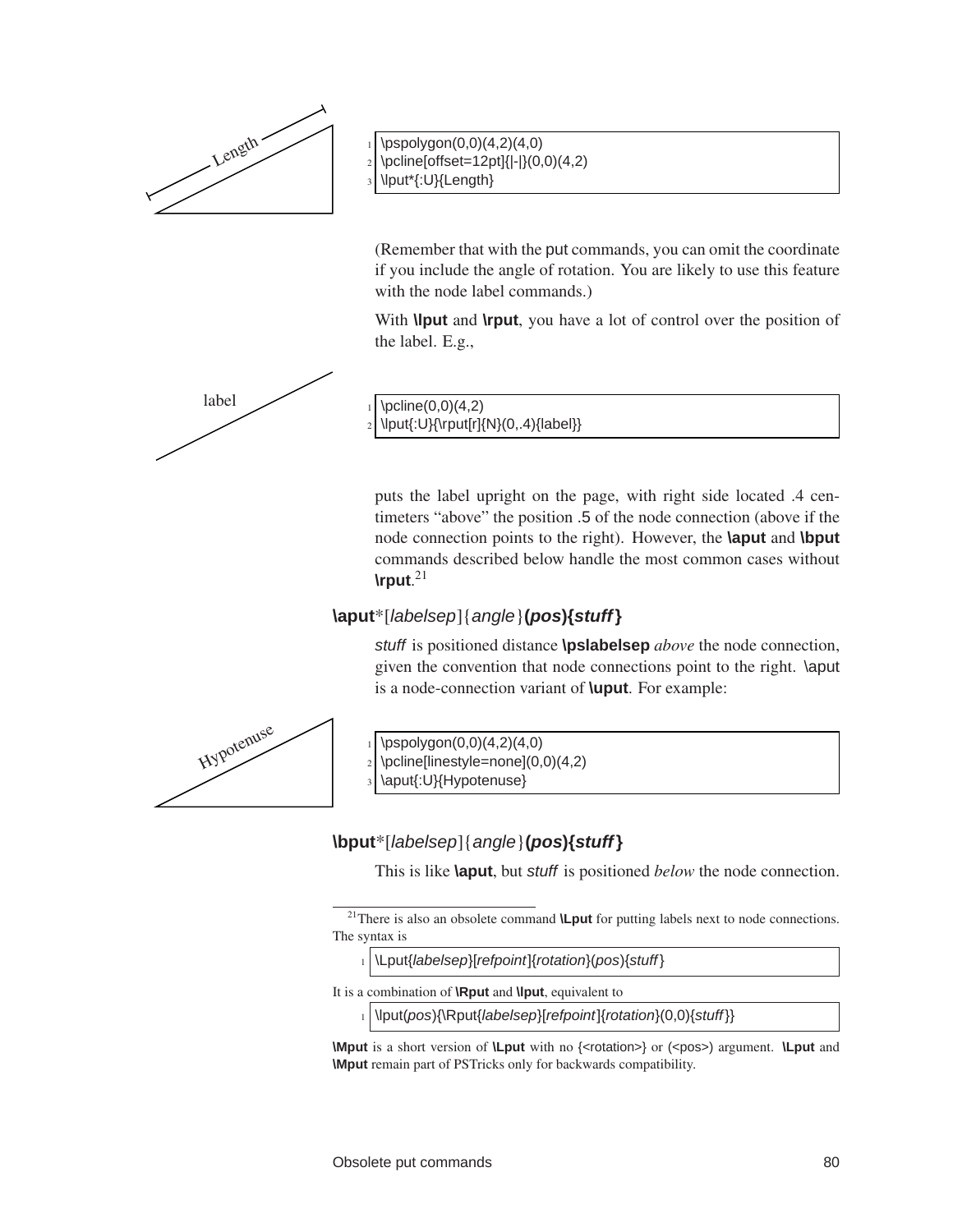It is fairly common to want to use the default position and rotation with these node connections, but you have to include at least one of these arguments. Therefore, PSTricks contains some variants:

```
\mput*[refpoint]{stuff}
\Aput*[labelsep]{stuff}
\Bput*[labelsep]{stuff}
```
of **\lput**, **\aput** and **\bput**, respectively, that have no angle or positioning argument. For example:

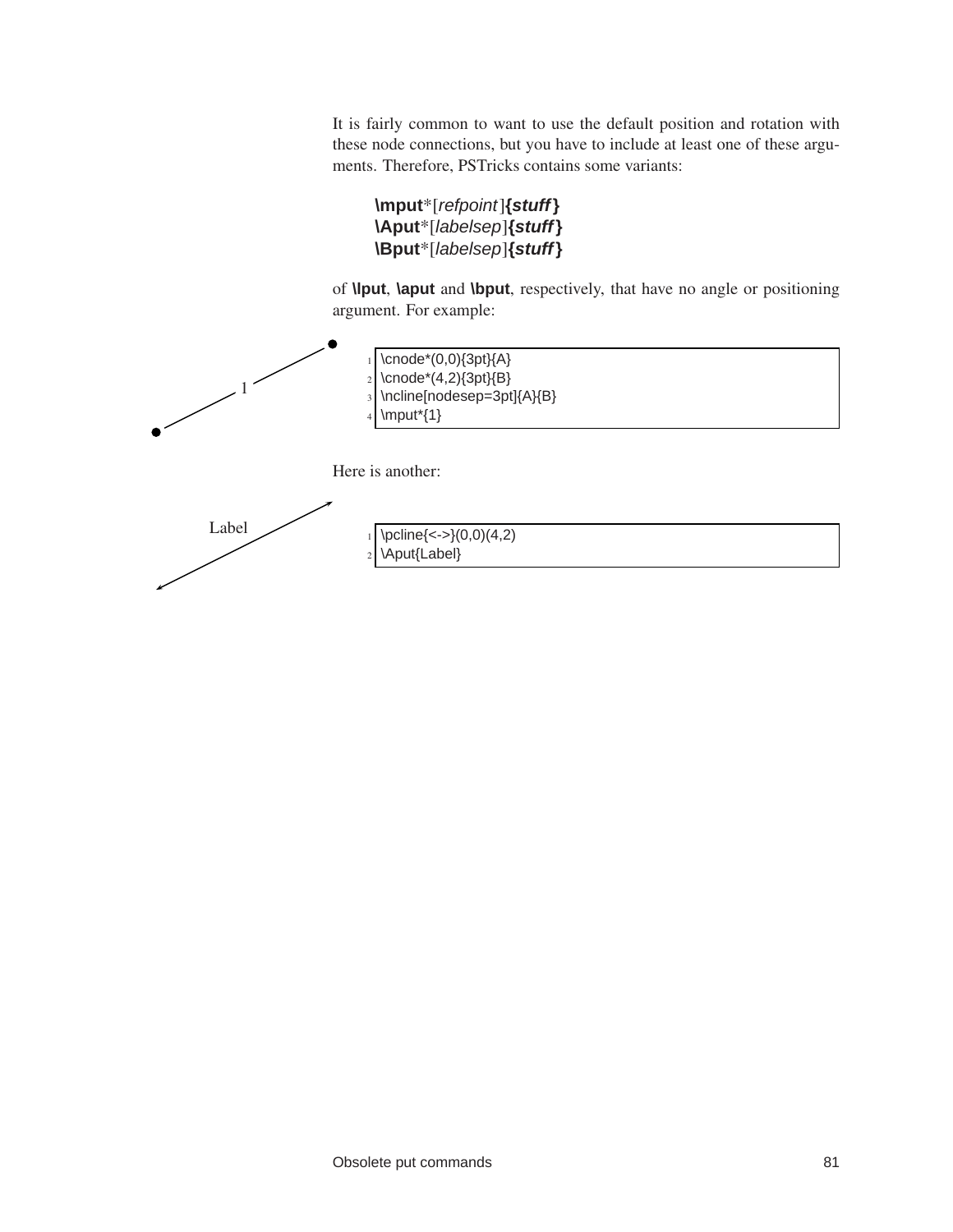

# **37 Overview**

The node and node connections are perfect tools for making trees, but posi**pst-tree** tioning the nodes using \rput would be rather tedious.<sup>22</sup> The file pstree.tex / pstree.sty contains a high-level interface for making trees.

The tree commands are

## **\pstree{root}{successors} \psTree{root} successors \endpsTree**

These do the same thing, but just have different syntax. \psTree is the "long" version.<sup>23</sup> These macros make a box that encloses all the nodes, and whose baseline passes through the center of the root.

Most of the nodes described in Section [30](#page-61-0) has a variant for use within a tree. These variants are called tree nodes, and are described in Section ??.

Trees and tree nodes are called *tree objects*. The root of a tree should be a single tree object, and the successors should be one or more tree objects. Here is an example with only nodes:



\pstree[radius=3pt]{\Toval{root}}{\TC\* \TC\* \TC\* \TC\*}

There is no difference between a terminal node and a root node, other than their position in the **\pstree** command.

Here is an example where a tree is included in the list of successors, and hence becomes subtree:

<sup>&</sup>lt;sup>22</sup>Unless you have a computer program that generates the coordinates.

<sup>&</sup>lt;sup>23</sup>LAT<sub>EX</sub> purists can write \begin{psTree} and \end{psTree} instead.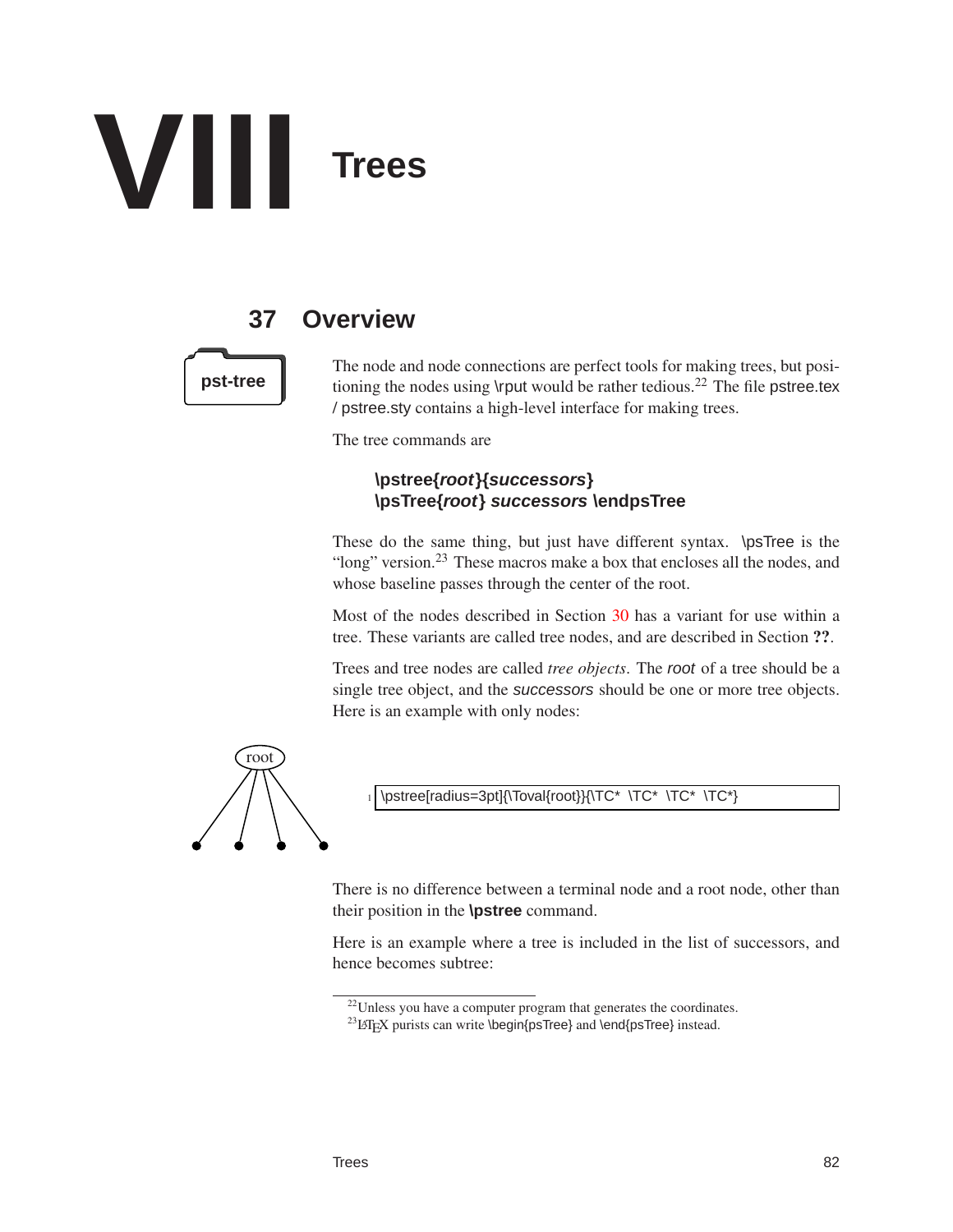

# **38 Tree Nodes**

For most nodes described in Section [30,](#page-61-0) there is a variant for use in trees, called a tree node. In each case, the name of the tree node is formed by omitting node from the end of the name and adding T at the beginning. For example, \ovalnode becomes \Toval. Here is the list of such tree nodes:

```
\Tp*[par]
\Tc*[par]{dim}
\TC*[par]
\Tf*[par]
\Tdot*[par]
\Tr*[par]{stuff}
\TR*[par]{stuff}
\Tcircle*[par]{stuff}
\TCircle*[par]{stuff}
\Toval*[par]{stuff}
\Tdia*[par]{stuff}
\Ttri*[par]{stuff}
```
The syntax of a tree node is the same as of its corresponding "normal" node, except that:

- There is always an optional argument for setting graphics parameters, even if the original node did not have one;
- There is no argument for specifying the name of the node;
- There is never a coordinate argument for positioning the node; and
- To set the reference point with **\Tr**, set the **ref** parameter.

Figure [1](#page-87-0) gives a reminder of what the nodes look like.

The difference between \Tr and \TR (variants of \rnode and \Rnode, respectively) is important with trees. Usually, you want to use \TR with vertical trees because the baselines of the text in the nodes line up horizontally. For example: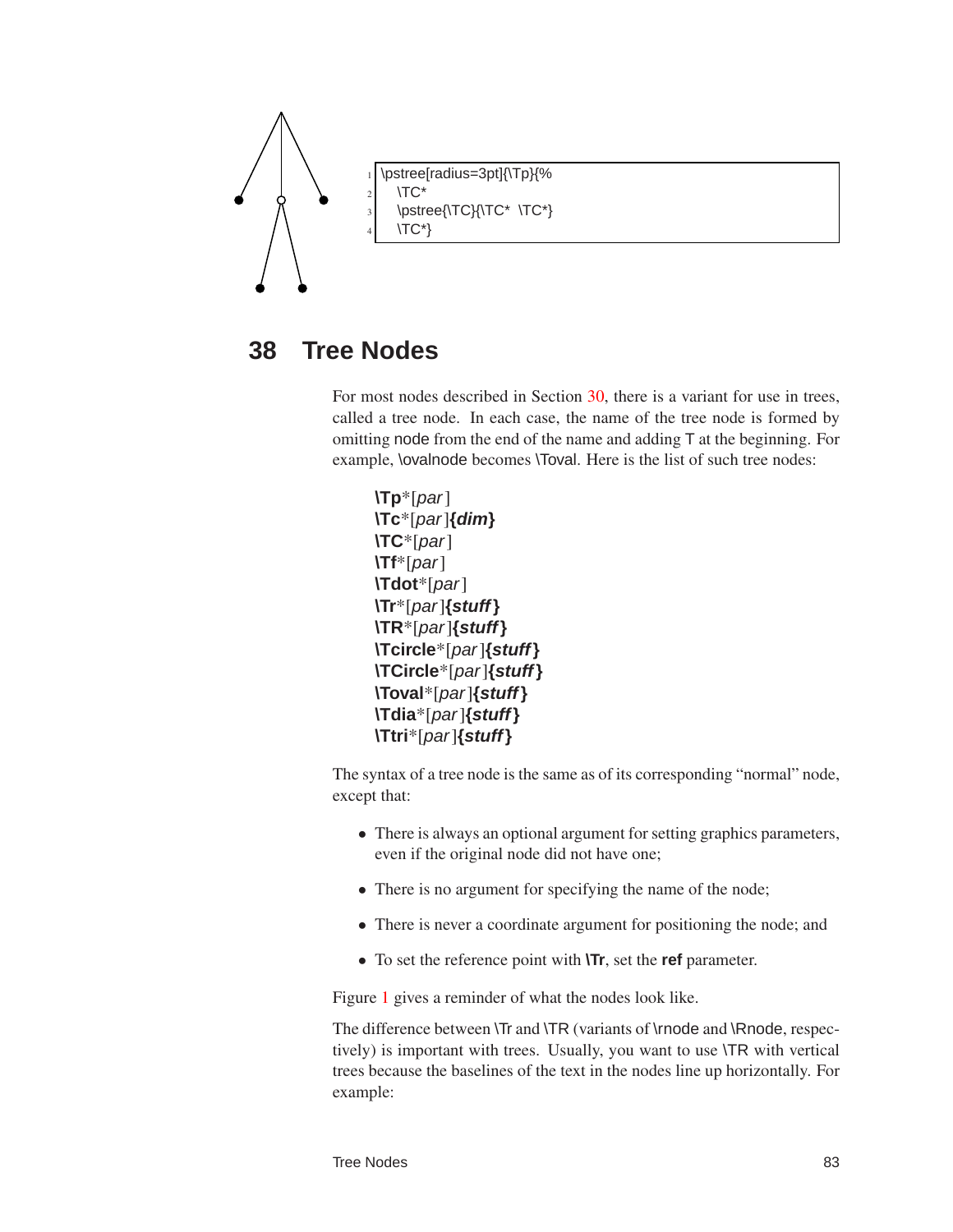- $_1$  \small
- <sup>2</sup> \psset{armB=1cm, levelsep=3cm, treesep=-3mm,
- $3$  angleB=-90, angleA=90, nodesepA=3pt}
- $_4$  \def\s#1{#1~{\tt\string#1}}
- $5 \text{b}$ #1{#1{\tt\string#1}}
- 6 \def\psedge#1#2{\ncangle{#2}{#1}}
- <sup>7</sup> \psTree[treenodesize=1cm]{\Toval{Tree nodes}}
- $8$  \s\Tp
- $9 \mid \text{Tc{.5}-{\ttt\scriptsize\textsf{tring}}}\$
- $10$  \s\TC
- $11$  \psTree[levelsep=4cm,armB=2cm]{\Tp[edge=\ncline]}
- $|12$  \b\Tcircle
- $|13$  \s\Tdot
- $\left| \right\rangle$  \TCircle[radius=1.2]{\tt\string\TCircle}
- $15$  \Tn
- $16$  \b\Toval
- $17$  \b\Ttri
- $18$  \b\Tdia
- 19 \endpsTree
- $20 \mid \quad$ \s\Tf
- $21$  \b\Tr
- $22$  \b\TR
- $23$  \endpsTree



<span id="page-87-0"></span>Figure 1: The tree nodes.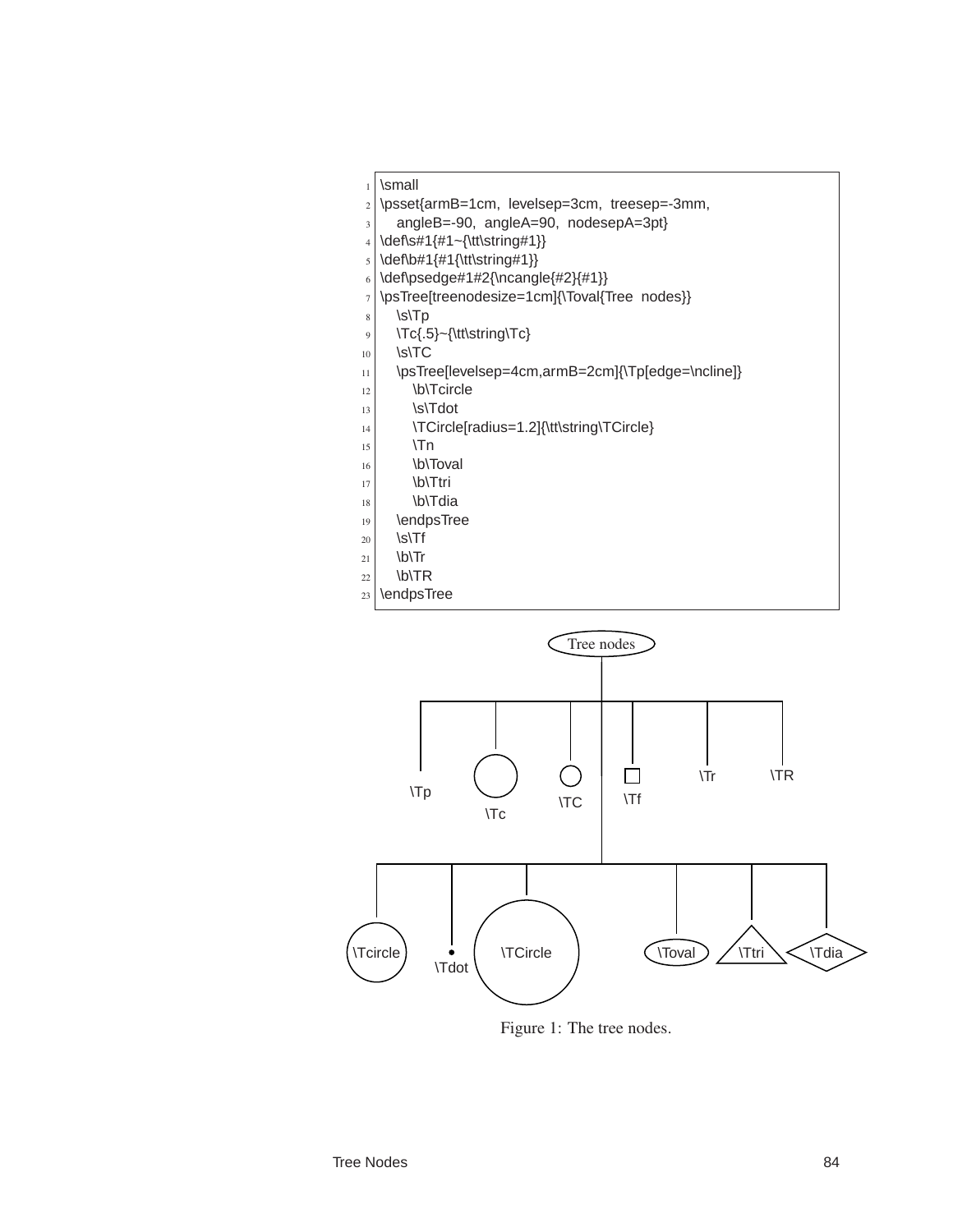

Compare with this example, which uses **\Tr**:



There is also a null tree node:

## **\Tn**

It is meant to be just a place holder. Look at the tree in Figure page [84.](#page-87-0) The bottom row has a node missing in the middle. **\Tn** was used for this missing node.

There is also a special tree node that doesn't have a "normal" version and that can't be used as the root node of a whole tree:

# **\Tfan**\*[par]

This draws a triangle whose base is

## **fansize=dim** Default: **1cm**

and whose opposite corner is the predecessor node, adjusted by the value of **nodesepA** and **offsetA**. For example:



\pstree[dotstyle=oplus,dotsize=8pt,nodesep=2pt]{\Tcircle{11}}{%

- \Tdot
- \pstree{\Tfan}{\Tdot}
- \pstree{\Tdot}{\Tfan[linestyle=dashed]}}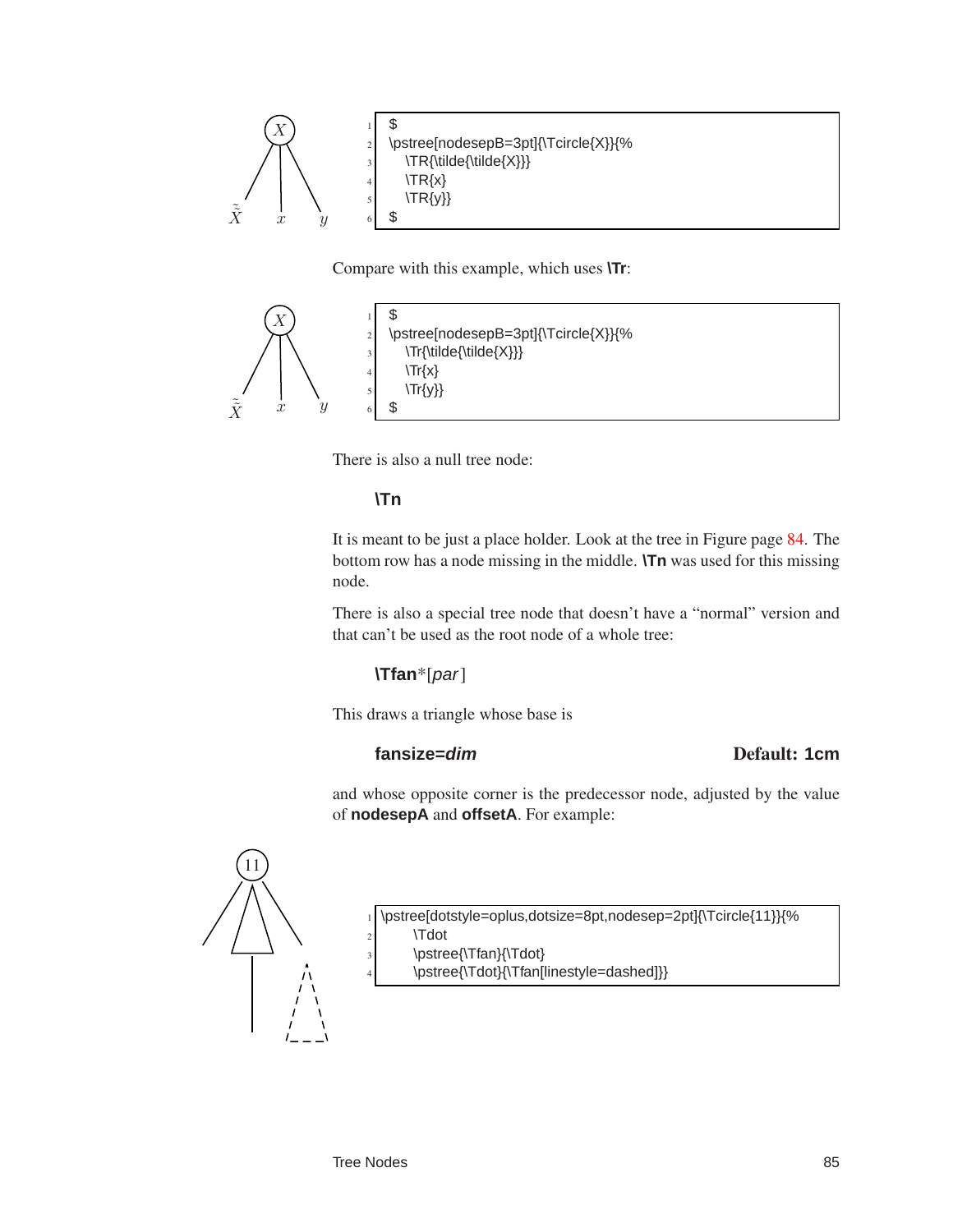# **39 Tree orientation**

Trees can grow down, up, right or left, depending on the

## **treemode=D/U/R/L** Default: **D**

parameter.

Here is what the previous example looks like when it grows to the right:



\pstree[dotstyle=oplus,dotsize=8pt,nodesep=2pt,treemode=R]  ${\T{Circle}{11}}$ \Tdot \pstree{\Tfan}{\Tdot} \pstree{\Tdot}{\Tfan[linestyle=dashed]}}

You can change the **treemode** in the middle of the tree. For example, here is a tree that grows up, and that has a subtree which grows to the left:



|                | $\frac{1}{\text{footnotesize}}$                               |
|----------------|---------------------------------------------------------------|
|                | 2 \pstree[treemode=U,dotstyle=otimes,dotsize=8pt,nodesep=2pt] |
| $\frac{3}{3}$  | {\Tdot}{%                                                     |
| $\overline{4}$ | \pstree[treemode=L]{\Tdot}{\Tcircle{1} \Tcircle{2}}           |
| $\mathbf{5}$   | \pstree{\Tdot}{\Tcircle{3} \Tcircle{4}}}                      |

Since you can change a tree's orientation, it can make sense to include a tree (treeB) as a root node (of treeA). This makes a single logical tree, whose root is the root of *treeB*, and that has successors going off in different directions, depending on whether they appear as a successor to treeA or to treeB.



On a semi-related theme, note that any node that creates an LR-box can contain a tree. However, nested trees of this kind are not related in any way to the rest of the tree. Here is an example: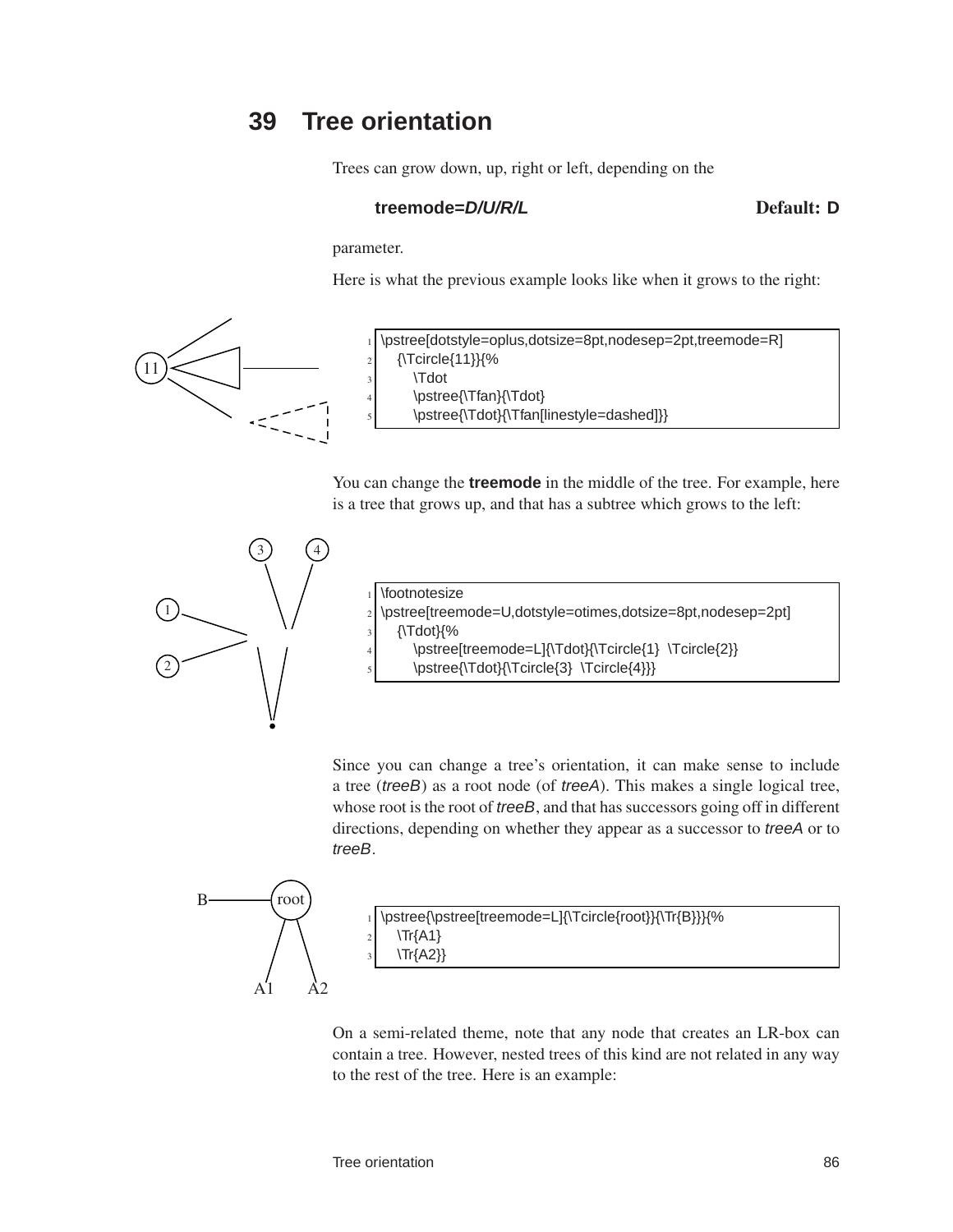

When the tree grows up or down, the successors are lined up from left to right in the order they appear in **\pstree**. When the tree grows to the left or right, the successors are lined up from top to bottom. As an afterthought, you might want to flip the order of the nodes. The

## **treeflip=true/false** Default: **false**

let's you do this. For example:



Note that I still have to go back and change the **treemode** of the subtree that used to grow to the left.

# **40 The distance between successors**

The distance between successors is

### **treesep=dim** Default: **.75cm**

The rest of this section describes ways to fine-tune the spacing between successors.

You can change the method for calculating the distance between subtrees by setting the

## **treefit=tight/loose** Default: **tight**

parameter. Here are the two methods:

tight When **treefit=tight**, which is the default, **treesep** is the minimum distance between each of the levels of the subtrees.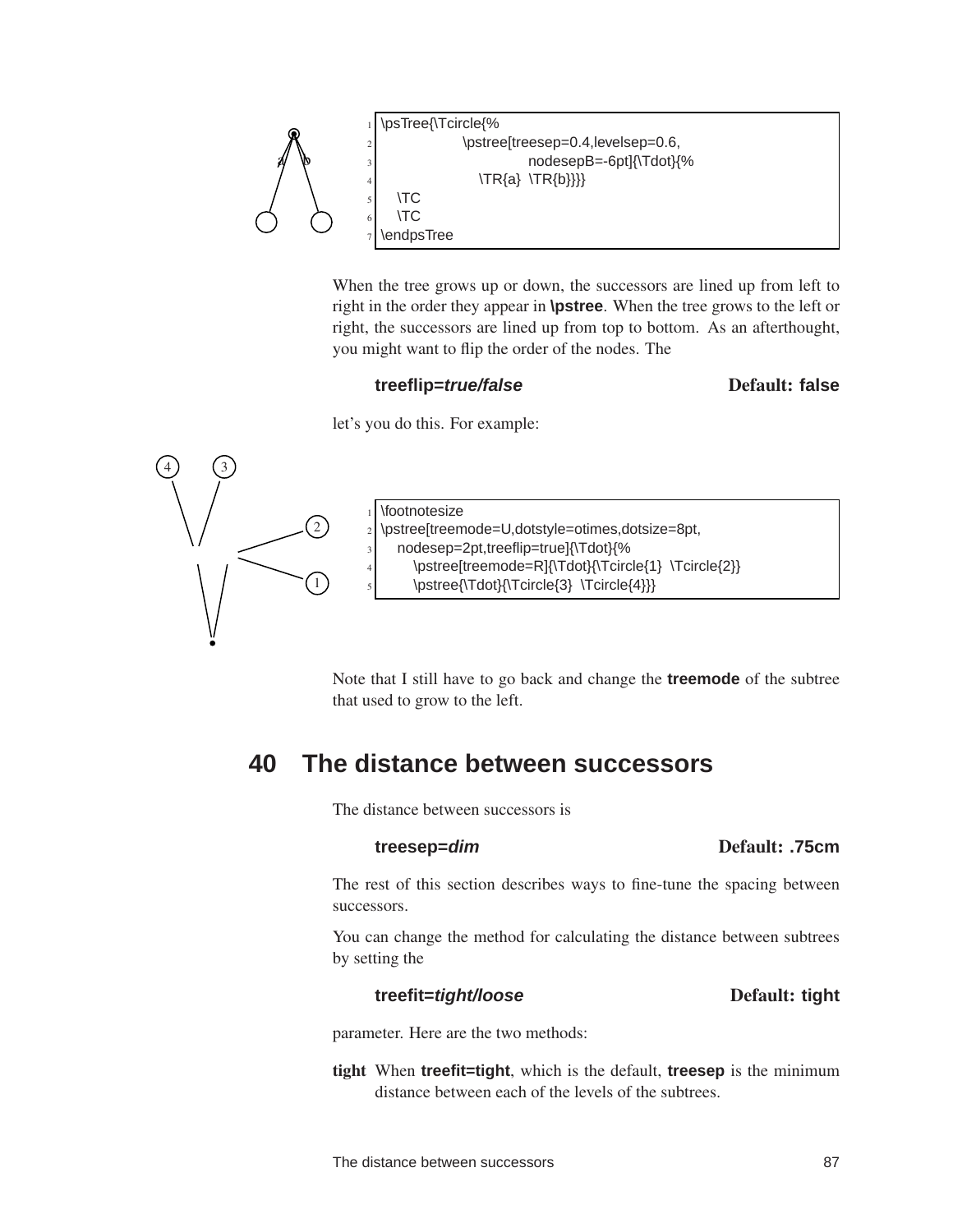loose When **treefit=loose**, **treesep** is the distance between the subtrees' bounding boxes. Except when you have large intermediate nodes, the effect is that the horizontal distance (or vertical distance, for horizontal trees) between all the terminal nodes is the same (even when they are on different levels).  $24$ 

Compare:



With **treefit=loose**, trees take up more space, but sometimes the structure of the tree is emphasized.

Sometimes you want the spacing between the centers of the nodes to be regular even though the nodes have different sizes. If you set

### **treenodesize=dim** Default: **-1pt**

to a non-negative value, then PSTricks sets the width (or height+depth for vertical trees) to **treenodesize**, *for the purpose of calculating the distance between successors*.

For example, ternary trees look nice when they are symmetric, as in the following example:

|                | 1)\pstree[nodesepB=-8pt,treenodesize=.85]{\Tc{3pt}}{% |
|----------------|-------------------------------------------------------|
|                | 2 \TR{\$x=y\$}                                        |
| $\frac{1}{3}$  | $\TR{\$x_1=y_1\$\}$                                   |
| $\overline{4}$ | $\TR{\$x_{11}=\y_{11}\$\}\%$                          |

Compare with this example, where the spacing varies with the size of the nodes:



<sup>&</sup>lt;sup>24</sup>When all the terminal nodes are on the same level, and the intermediate nodes are not wider than the base of their corresponding subtrees, then there is no difference between the two methods.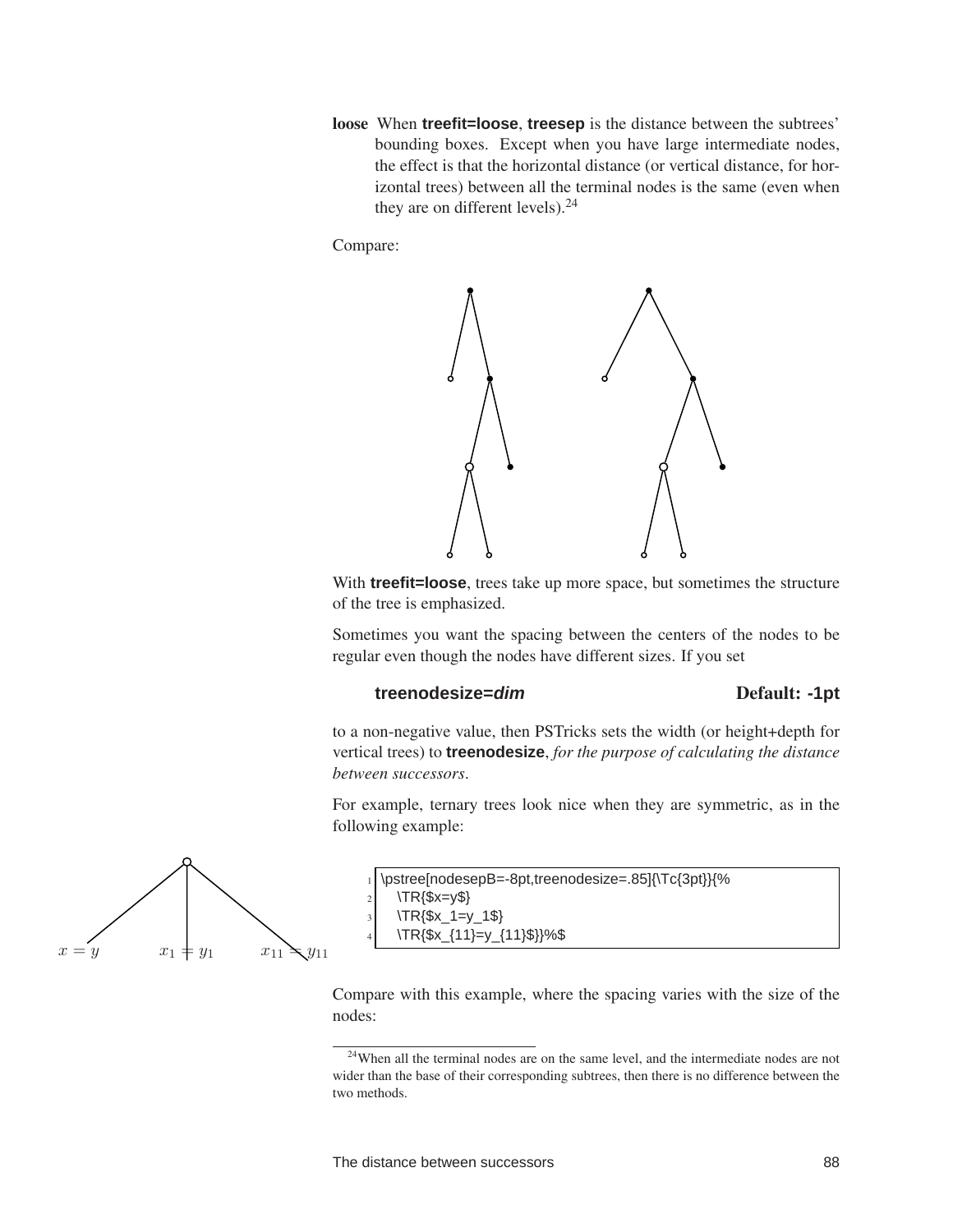

\pstree[nodesepB=-8pt]{\Tc{3pt}}{%  $\TR$   $\{$   $x=y$   $\}$ \TR{\$x\_1=y\_1\$} \TR{\$x\_{11}=y\_{11}\$}}%\$

Finally, if all else fails, you can adjust the distance between two successors by inserting

### **\tspace{dim}**

between them:



# **41 Spacing between the root and successors**

The distance between the center lines of the tree levels is:

### **levelsep=\*dim** Default: **2cm**

If you want the spacing between levels to vary with the size of the levels, use the \* convention. Then **levelsep** is the distance between the bottom of one level and the top of the next level (or between the sides of the two levels, for horizontal trees).

Note: PSTricks has to write some information to your .aux file if using LATEX, or to \jobname.pst otherwise, in order to calculate the spacing. You have to run your input file a few times before PSTricks gets the spacing right.

trees. Compare the following example:

\def\psedge#1#2{\ncdiagg[nodesep=3pt,angleA=180,armA=0]{#2}{#1}]

- $2 \times 2$  \pstree[treemode=R, levelsep=\*1cm]
- <sup>3</sup> {\Tr{George Alexander Kopf VII}}{%
- 4 \pstree{\Tr{Barry Santos}}{\Tr{James Kyle} \Tr{Ann Ada}}
- \pstree{\Tr{Terri Maloney}}{\Tr{Uwe Kopf} \Tr{Vera Kan}}}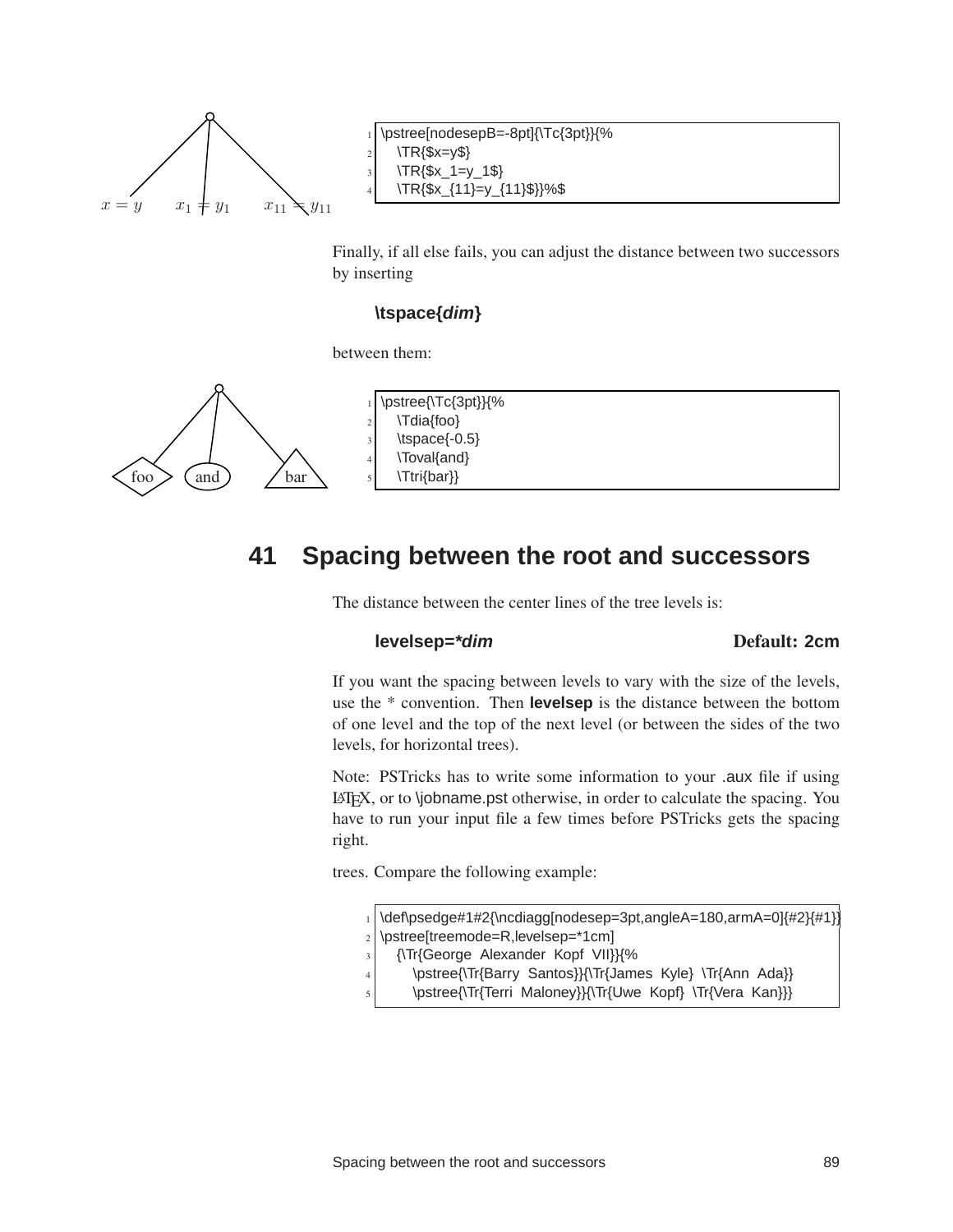

with this one, were the spacing between levels is fixed:



# **42 Edges**

Right after you use a tree node command, \pssucc is equal to the name of the node, and \pspred is equal to the name of the node's predecessor. Therefore, you can draw a line between the node and its predecessor by inserting, for example,

1 \ncline{\pspred}{\pssucc}

To save you the trouble of doing this for every node, each tree node executes

1 \psedge{\pspred}{\pssucc}

The default definition of \psedge is \ncline, but you can redefine it as you please with \def or LATEX's \renewcommand.

For example, here I use **\ncdiag**, with **armA=0**, to get all the node connections to emanate from the same point in the predecessor:<sup>25</sup>

 ${}^{25}$ LAT<sub>E</sub>X users can instead type:

<sup>1 \</sup>renewcommand{\psedge}{\ncdiag[armA=0,angleB=180,armB=1cm]}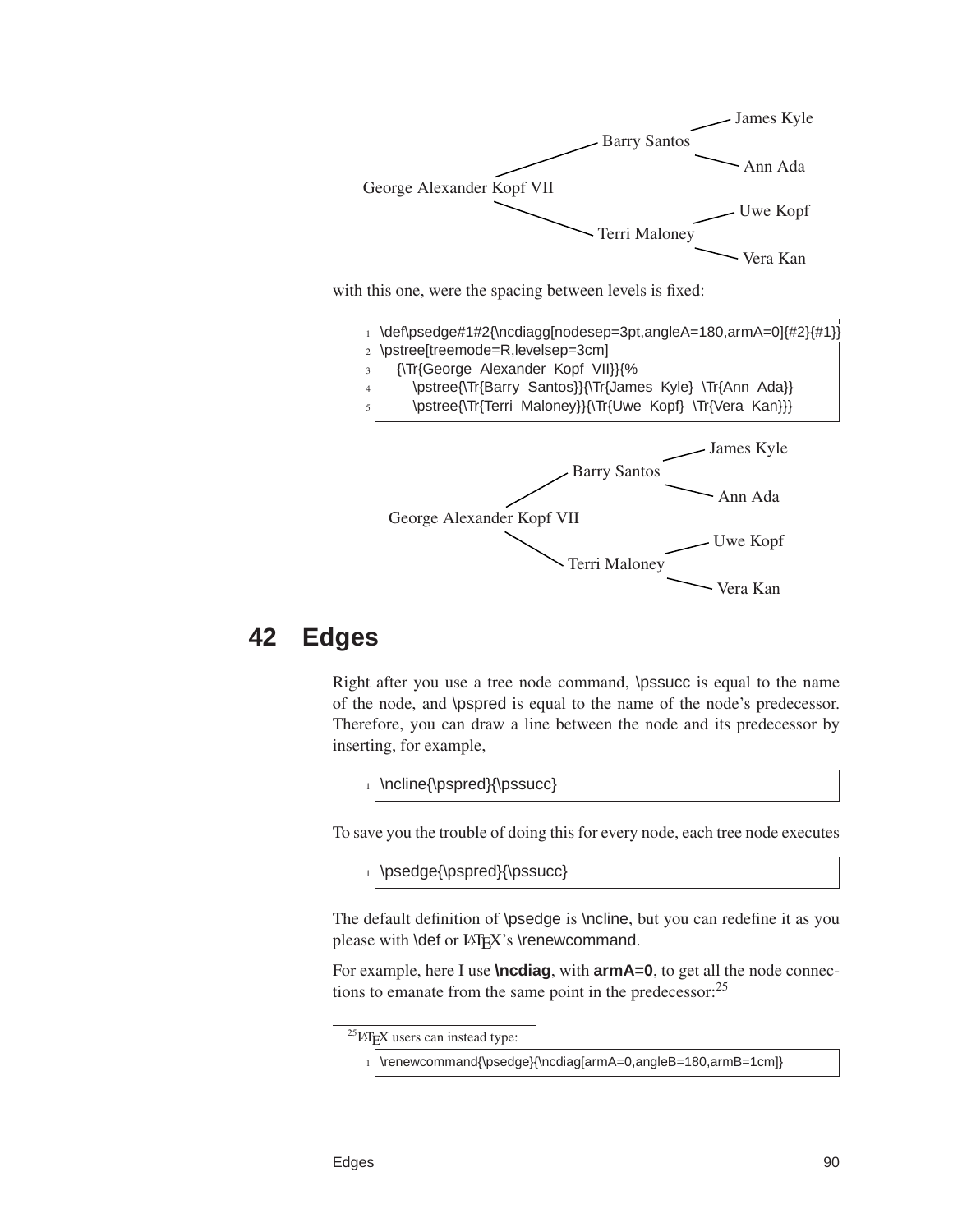

- $3$  {\Tc{6pt}}{%
	- \small \Tcircle{K} \Tcircle{L} \Tcircle{M} \Tcircle{N}}



Here is an example with **\ncdiagg**. Note the use of a negative **armA** value so that the corners of the edges are vertically aligned, even though the nodes have different sizes:





Another way to define **\psedge** is with the

## **edge=command** Default: **\ncline**

parameter. Be sure to enclose the value in braces {} if it contains commas or other parameter delimiters. This gets messy if your command is long, and you can't use arguments like in the preceding example, but for simple changes it is useful. For example, if I want to switch between a few node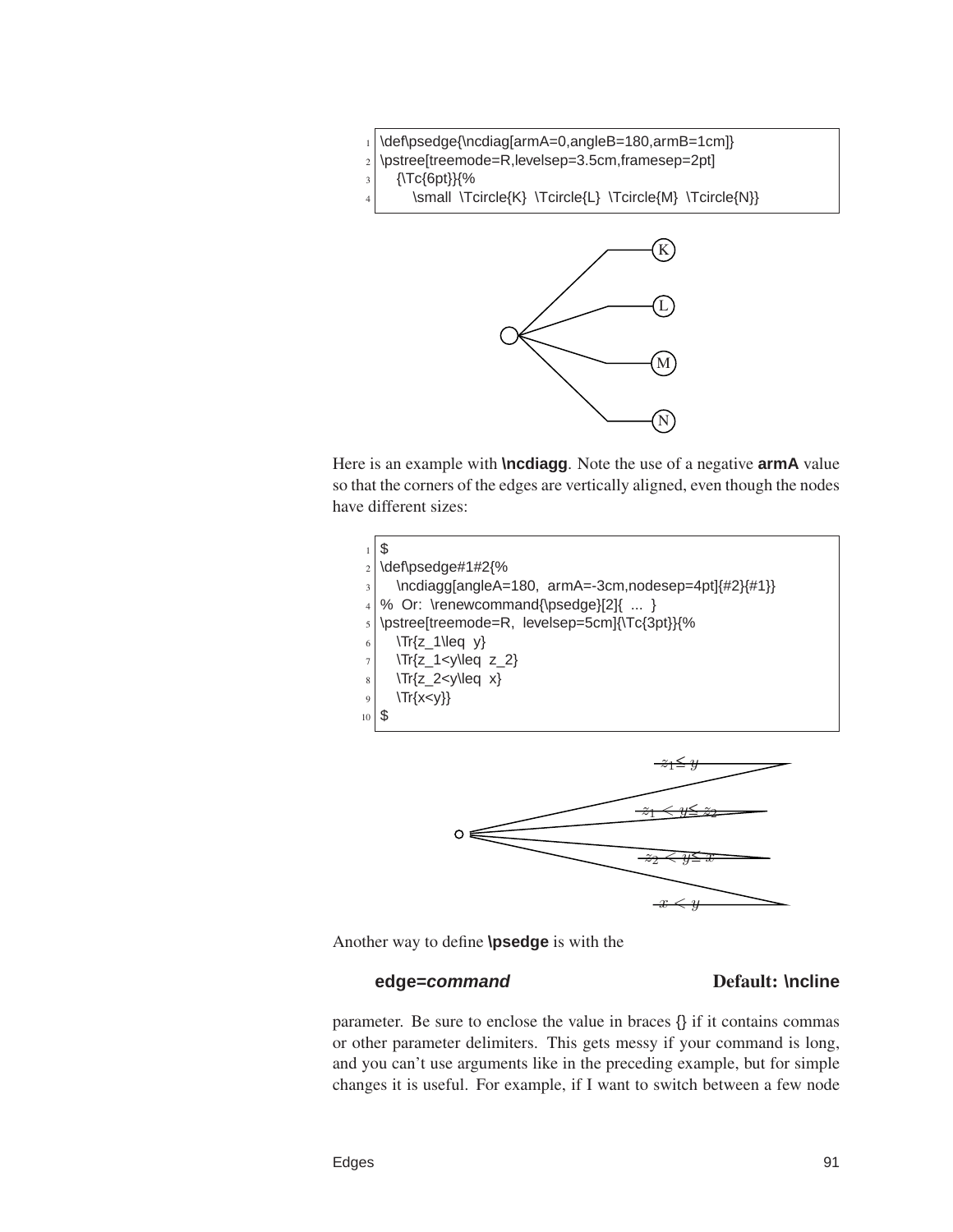connections frequently, I might define a command for each node connection, and then use the **edge** parameter.



\def\dedge{\ncline[linestyle=dashed]} <sup>2</sup> \pstree[treemode=U,radius=2pt]{\Tc{3pt}}{% \TC\*[edge=\dedge] 4 \pstree{\Tc{3pt}}{\TC\*[edge=\dedge] \TC\*}  $\langle TC^*\rangle$ 

You can also set **edge=none** to suppress the node connection.

If you want to draw a node connection between two nodes that are not direct predecessor and successor, you have to give the nodes a name that you can refer to, using the **name** parameter. For example, here I connect two nodes on the same level:



- <sup>1</sup> \pstree[nodesep=3pt,radius=2pt]{\Toval{nature}}{%  $\text{2}$  \pstree{\Tc[name=top]{3pt}}{\TC\* \TC\*} \pstree{\Tc[name=bot]{3pt}}{\TC\* \TC\*}}
	- \ncline[linestyle=dashed]{top}{bot}

We conclude with the more examples.



| 1 \def\psedge{\nccurve[angleB=180, nodesepB=3pt]}  |
|----------------------------------------------------|
| 2) \pstree[treemode=R, treesep=1.5, levelsep=3.5]% |
| 3 {\Toval{root}}{\Tr{X} \Tr{Y} \Tr{Z}}             |

\pstree[nodesepB=3pt, arrows=->, xbbl=15pt,  $|2|$  xbbr=15pt, levelsep=2.5cm]{\Tdia{root}}{%  $3$  \$  $\left\{\n\begin{array}{c}\n\text{180}\n\end{array}\right\}$  $5$  \TR{y}  $6$   $\text{TR}$ [edge=\ncbar]{z}

<sup>7</sup> \$}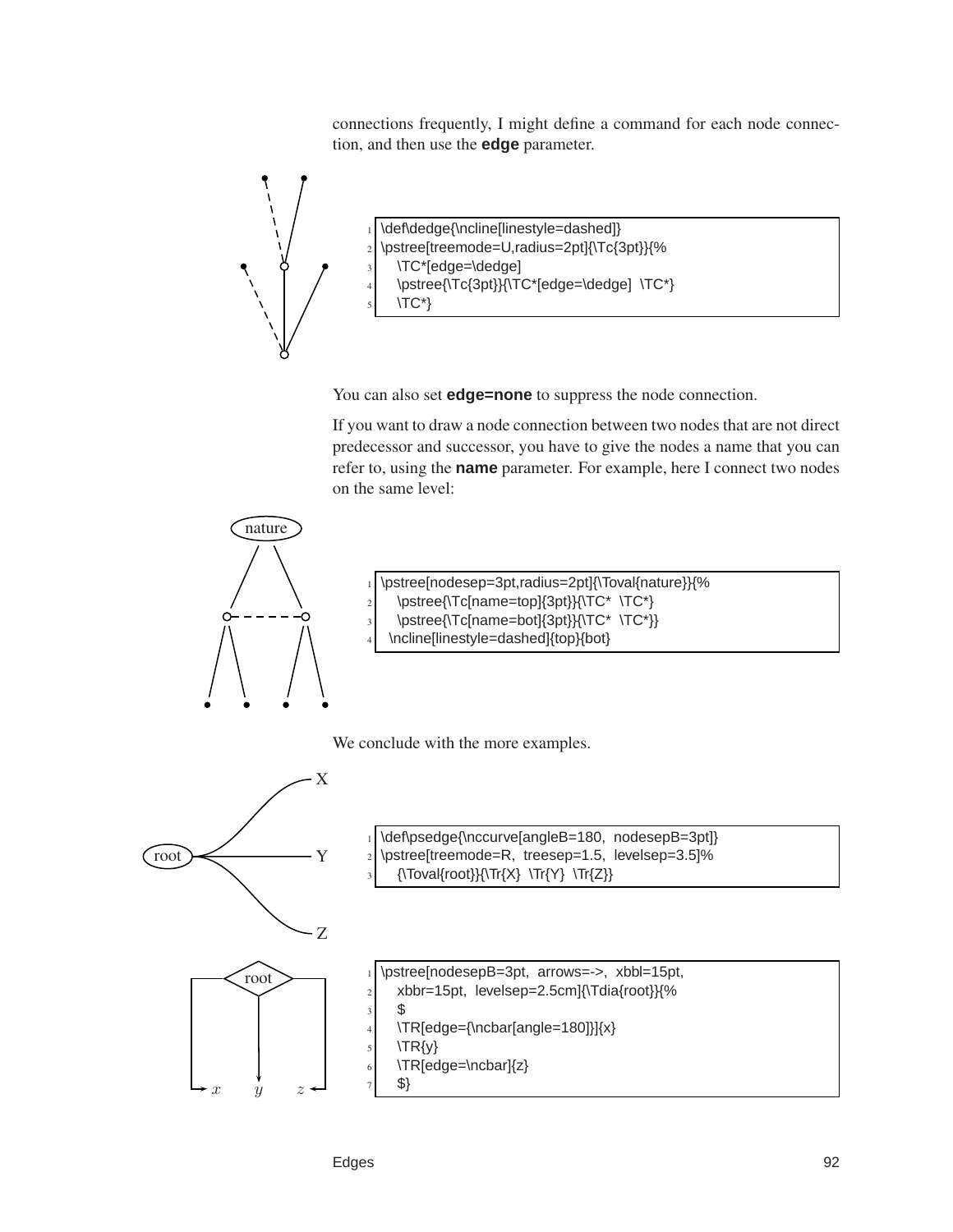

\psset{armB=1cm, levelsep=3cm, treesep=1cm, angleB=-90, angleA=90, arrows=<-, nodesepA=3pt} \def\psedge#1#2{\ncangle{#2}{#1}} \pstree[radius=2pt]{\Ttri{root}}{\TC\* \TC\* \TC\* \TC\*}

# **43 Edge and node labels**

Right after a node, an edge has typically been drawn, and you can attach labels using **\ncput \tlput**, etc.

With **\tlput**, **\trput**, **\taput** and **\tbput**, you can align the labels vertically or horizontally, just like the nodes. This can look nice, at least if the slopes of the node connections are not too different.



\pstree[radius=2pt]{\Tp}{% \psset{tpos=.6}  $3$   $\text{TC}^$  \tlput{k} <sup>4</sup> \pstree{\Tc{3pt} \tlput[labelsep=3pt]{r}}{%  $5$   $\text{TC}^*$  \tlput{j} \TC\* \trput{i}} \TC\* \trput{m}}

Within trees, the **tpos** parameter measures this distance from the predecessor to the successor, whatever the orientation of the true. (Outside of trees it measures the distance from the top to bottom or left to right nodes.)

PSTricks also sets **shortput=tab** within trees. This is a special **shortput** option that should not be used outside of trees. It implements the following abbreviations, which depend of the orientation of the true:

|       | Short for:    |               |  |
|-------|---------------|---------------|--|
| Char. | Vert.         | Horiz.        |  |
| Λ     | <b>\tlput</b> | <b>\taput</b> |  |
|       | <b>\trput</b> | \tbput        |  |

(The scheme is reversed if **treeflip=true**.)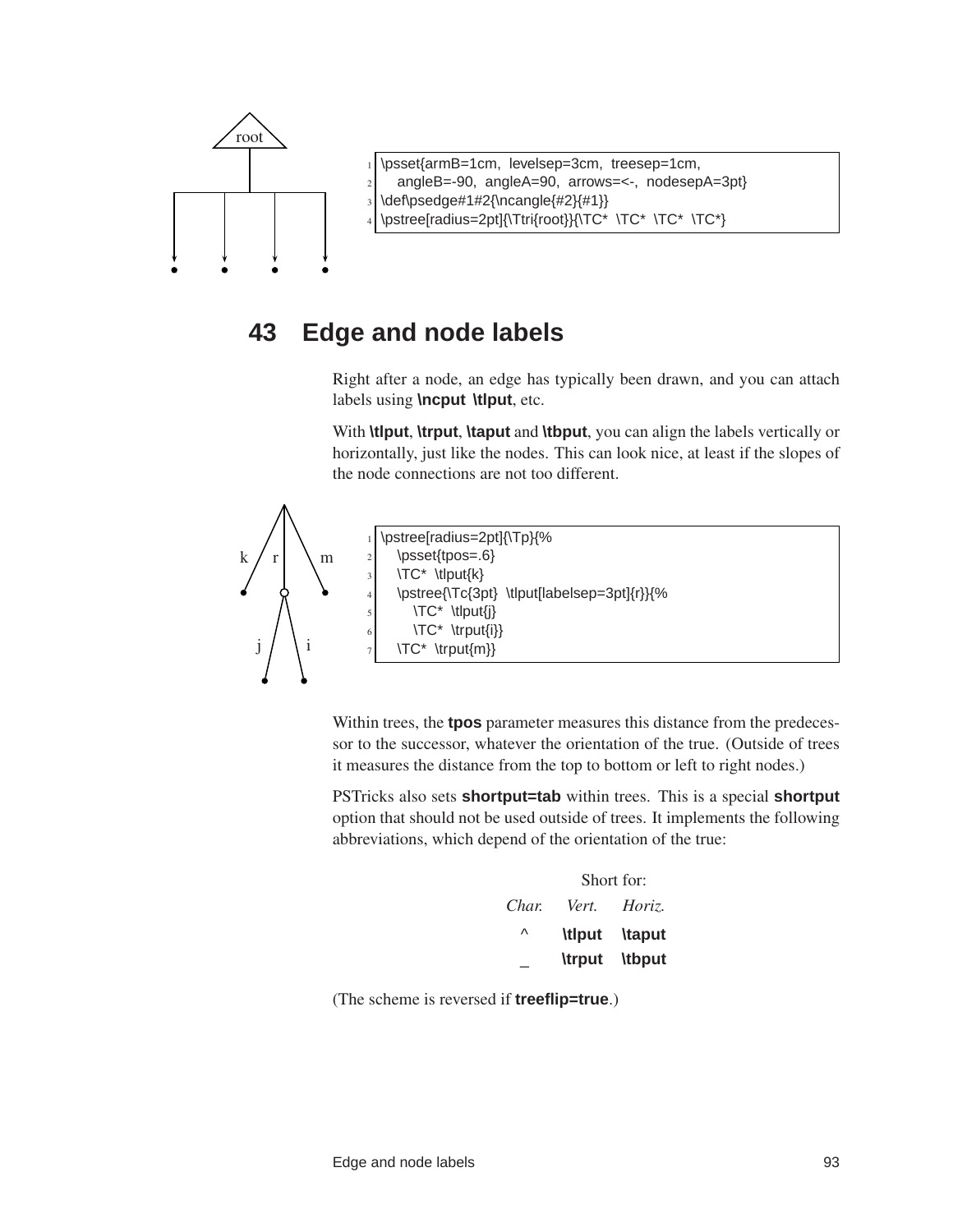

You can change the character abbreviations with

# **\MakeShortTab{char1}{char2}**

The \n\*put commands can also give good results:



You can put labels on the nodes using **\nput**. However, **\pstree** won't take these labels into account when calculating the bounding boxes.

There is a special node label option for trees that does keep track of the bounding boxes:

## **~**\*[par]**{stuff}**

Call this a "tree node label".

Put a tree node label right after the node to which it applies, before any node connection labels (but node connection labels, including the short forms, can follow a tree node label). The label is positioned directly below the node in vertical trees, and similarly in other trees. For example:



\pstree[radius=2pt]{\Tc{3pt}\nput{45}{\pssucc}{root}}{% <sup>2</sup> \TC\*~{\$h\$} \TC\*~{\$i\$} \TC\*~{\$j\$} \TC\*~{\$k\$}}

Note that there is no "long form" for this tree node label. However, you can change the single character used to delimit the label with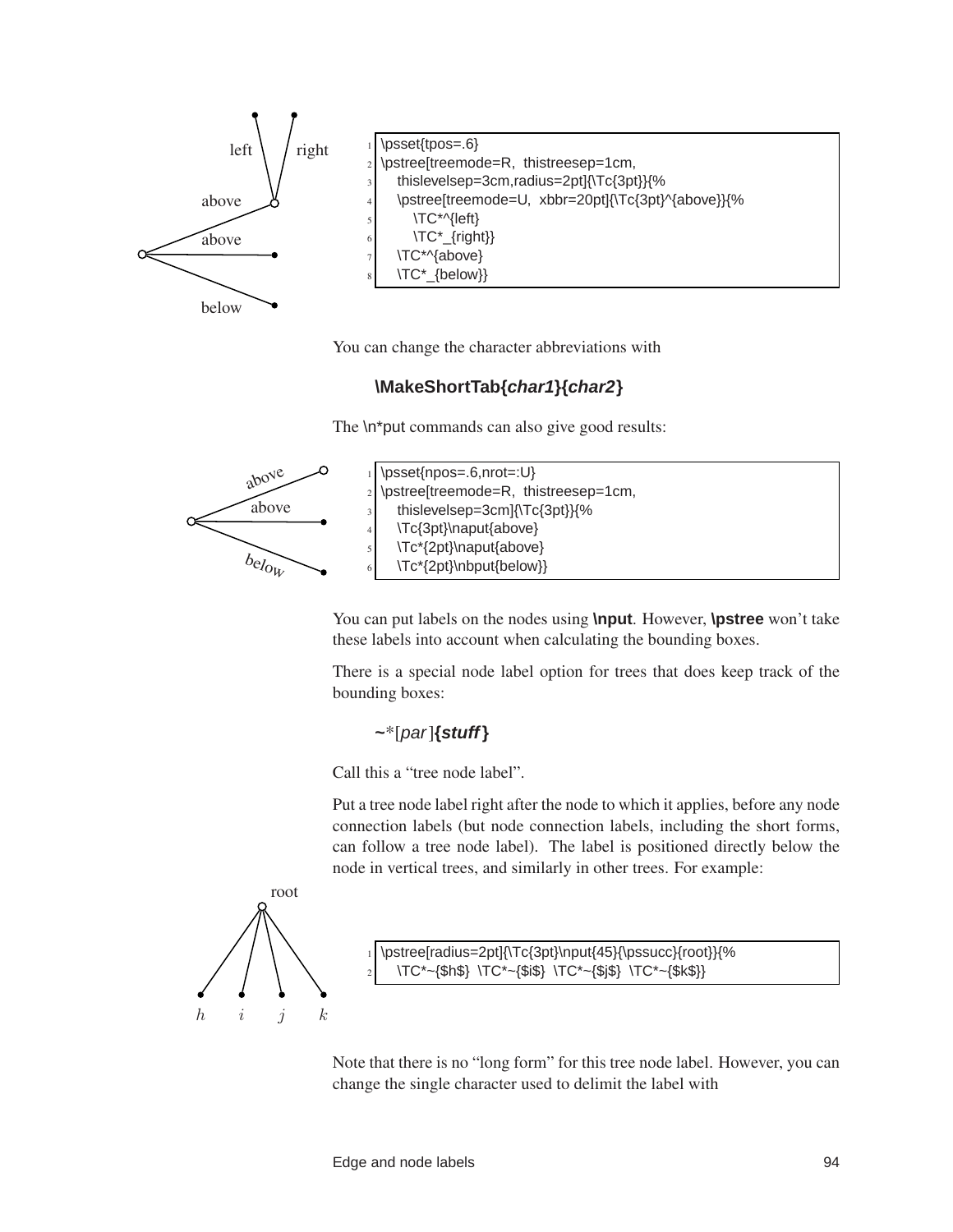# **\MakeShortTnput{char1}**

If you find it confusing to use a single character, you can also use a command sequence. E.g.,

1 \MakeShortTnput{\tnput}

You can have multiple labels, but each successive label is positioned relative to the bounding box that includes the previous labels. Thus, the order in which the labels are placed makes a difference, and not all combinations will produce satisfactory results.

You will probably find that the tree node label works well for terminal nodes, without your intervention. However, you can control the tree node labels be setting several parameters.

To position the label on any side of the node (left, right, above or below), set:

# **tnpos=l/r/a/b** Default:



|                | <sub>1</sub>  \psframebox{%                                |
|----------------|------------------------------------------------------------|
| $\overline{2}$ | \pstree{\Tc{3pt}~[tnpos=a,tndepth=0pt,radius=4pt]{root}}{% |
| $\frac{3}{3}$  | $\TC^*$ -[tnpos= $I$ ]{\$h\$}                              |
| 4 I            | $\TC^{\ast}$ -[tnpos=r]{\$i\$}}}                           |
|                |                                                            |

When you leave the argument empty, which is the default, PSTricks chooses the label position is automatically.

To change the distance between the node and the label, set

## **tnsep=dim** Default:

When you leave the argument empty, which is the default, PSTricks uses the value of **labelsep**. When the value is negative, the distance is measured from the center of the node.

When labels are positioned below a node, the label is given a minimum height of

# **tnheight=dim** Default: **\ht\strutbox**

Thus, if you add labels to several nodes that are horizontally aligned, and if either these nodes have the same depth or **tnsep** is negative, and if the height of each of the labels is no more than **tnheight**, then the labels will also be aligned by their baselines. The default is \ht\strutbox, which in most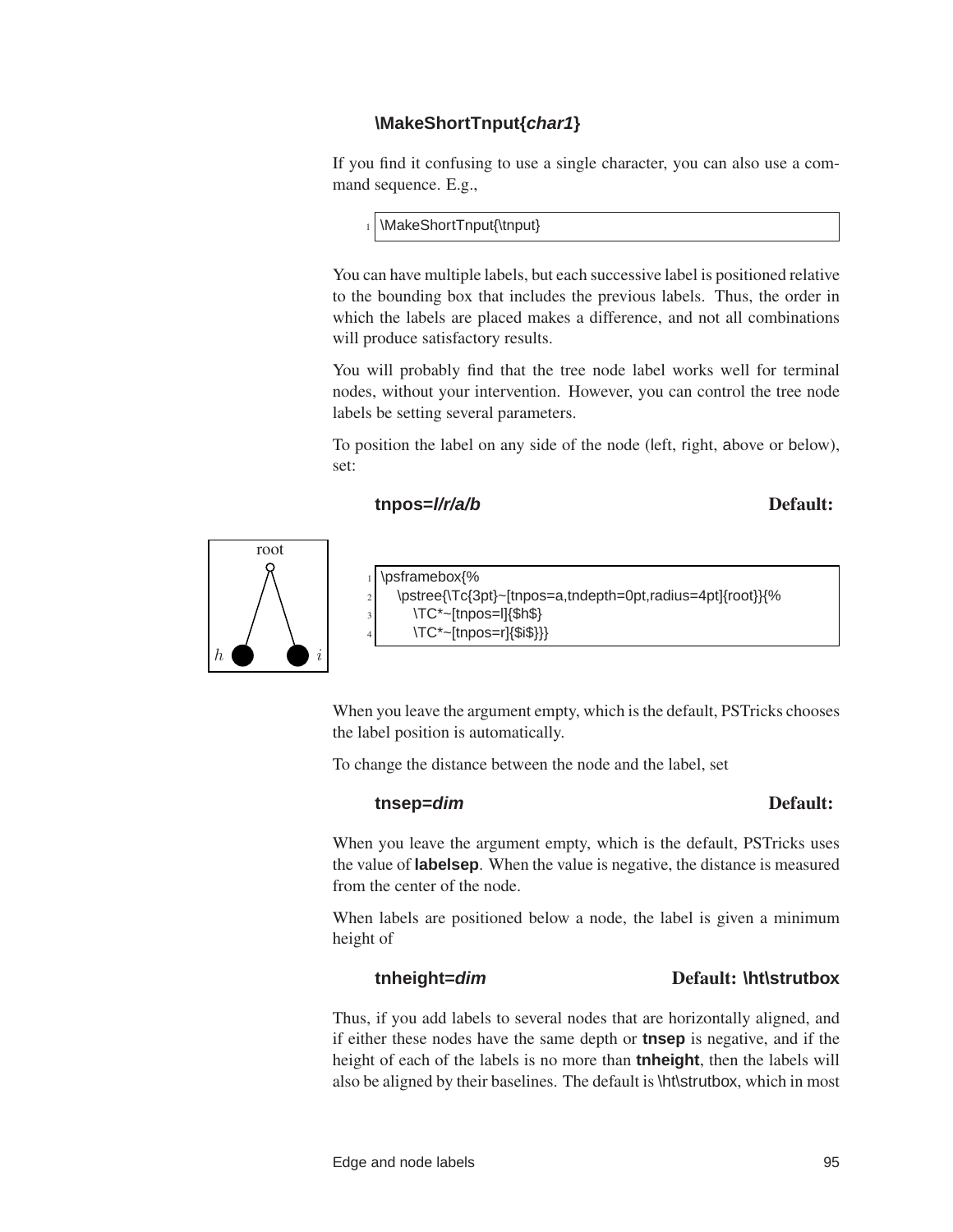TEX formats is the height of a typical line of text in the current font. Note that the value of **tnheight** is not evaluated until it is used.

The positioning is similar for labels that go below a node. The label is given a minimum *depth* of

### **tndepth=dim** Default: **\dp\strutbox**

For labels positioned above or below, the horizontal reference point of the label, i.e., the point in the label directly above or below the center of the node, is set by the **href** parameter.

When labels are positioned on the left or right, the right or left edge of the label is positioned distance **tnsep** from the node. The vertical point that is aligned with the center of the node is set by

## **tnyref=num** Default:

When you leave this empty, **vref** is used instead. Recall that **vref** gives the vertical *distance* from the baseline. Otherwise, the **tnyref** parameter works like the **yref** parameter, giving the fraction of the distance from the bottom to the top of the label.

# **44 Details**

PSTricks does a pretty good job of positioning the nodes and creating a box whose size is close to the true bounding box of the tree. However, PSTricks does not take into account the node connections or labels when calculating the bounding boxes, except the tree node labels.

If, for this or other reasons, you want to fine tune the bounding box of the nodes, you can set the following parameters:

| bbl= <i>dim</i>  | Default: |
|------------------|----------|
| bbr= <i>dim</i>  | Default: |
| bbh= <i>dim</i>  | Default: |
| bbd= <i>dim</i>  | Default: |
| xbbl= <i>dim</i> | Default: |
| xbbr= <i>dim</i> | Default: |
| xbbh= <i>dim</i> | Default: |
| xbbd= <i>dim</i> | Default: |
|                  |          |

The x versions increase the bounding box by dim, and the others set the bounding box to dim. There is one parameter for each direction from the center of the node, left, right, height, and depth.

These parameters affect trees and nodes, and subtrees that switch directions, but not subtrees that go in the same direction as their parent tree (such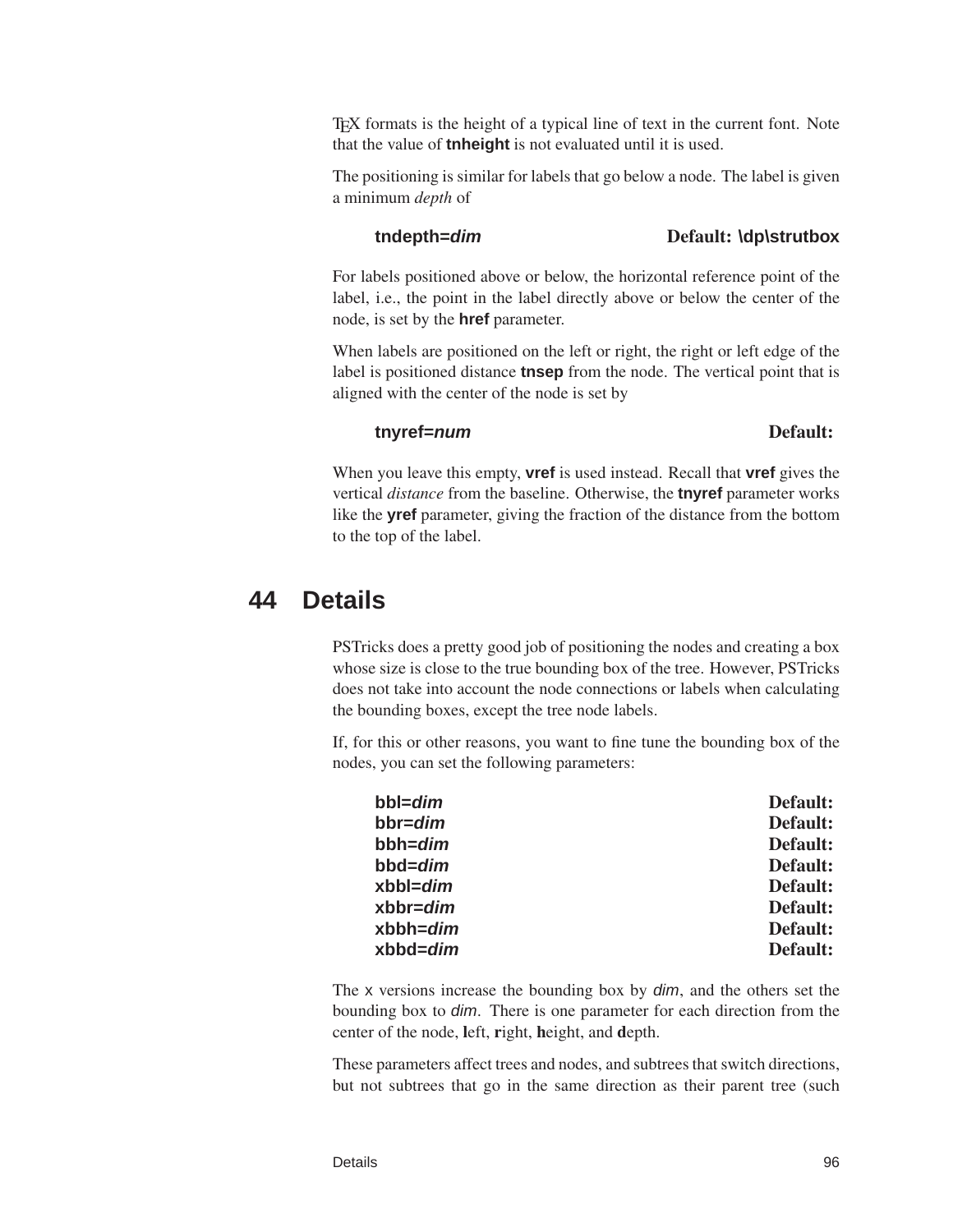subtrees have a profile rather than a bounding box, and should be adjusted by changing the bounding boxes of the constituent nodes).

Save any fiddling with the bounding box until you are otherwise finished with the tree.

You can see the bounding boxes by setting the

### **showbbox=true/false** Default: **false**

parameter to true. To see the bounding boxes of all the nodes in a tree, you have to set this parameter before the tree.

In the following example, the labels stick out of the bounding box:



Here is how we fix it:



| 1 \psset{tpos=.6,showbbox=true}                      |
|------------------------------------------------------|
| 2 \pstree[treemode=U,xbbl=8pt,xbbr=14pt]{\Tc{5pt}}{% |
| $\vert$ \TR{foo}^{left}                              |
| \TR{bar}_{right}}                                    |
|                                                      |

Now we can frame the tree:



|                | \psframebox[fillstyle=solid,fillcolor=lightgray,framesep=14pt, |
|----------------|----------------------------------------------------------------|
| $\overline{c}$ | linearc=14pt,cornersize=absolute,linewidth=1.5pt]{%            |
| 3              | \psset{tpos=.6,border=1pt,nodesepB=3pt}                        |
| 4              | \pstree[treemode=U,xbbl=8pt,xbbr=14pt]{%                       |
| 5              | \Tc[fillcolor=white,fillstyle=solid]{5pt}}{%                   |
| 6              | \TR*{foo}^{left}                                               |
| ÷              | \TR*{bar}_{right}}}                                            |

We would have gotten the same result by changing the bounding box of the two terminal nodes.

To skip levels, use

## **\skiplevel**\*[par]**{nodes or subtrees} \skiplevels**\*[par]**{int} nodes or subtrees \endskiplevels**

These are kind of like subtrees, but with no root node.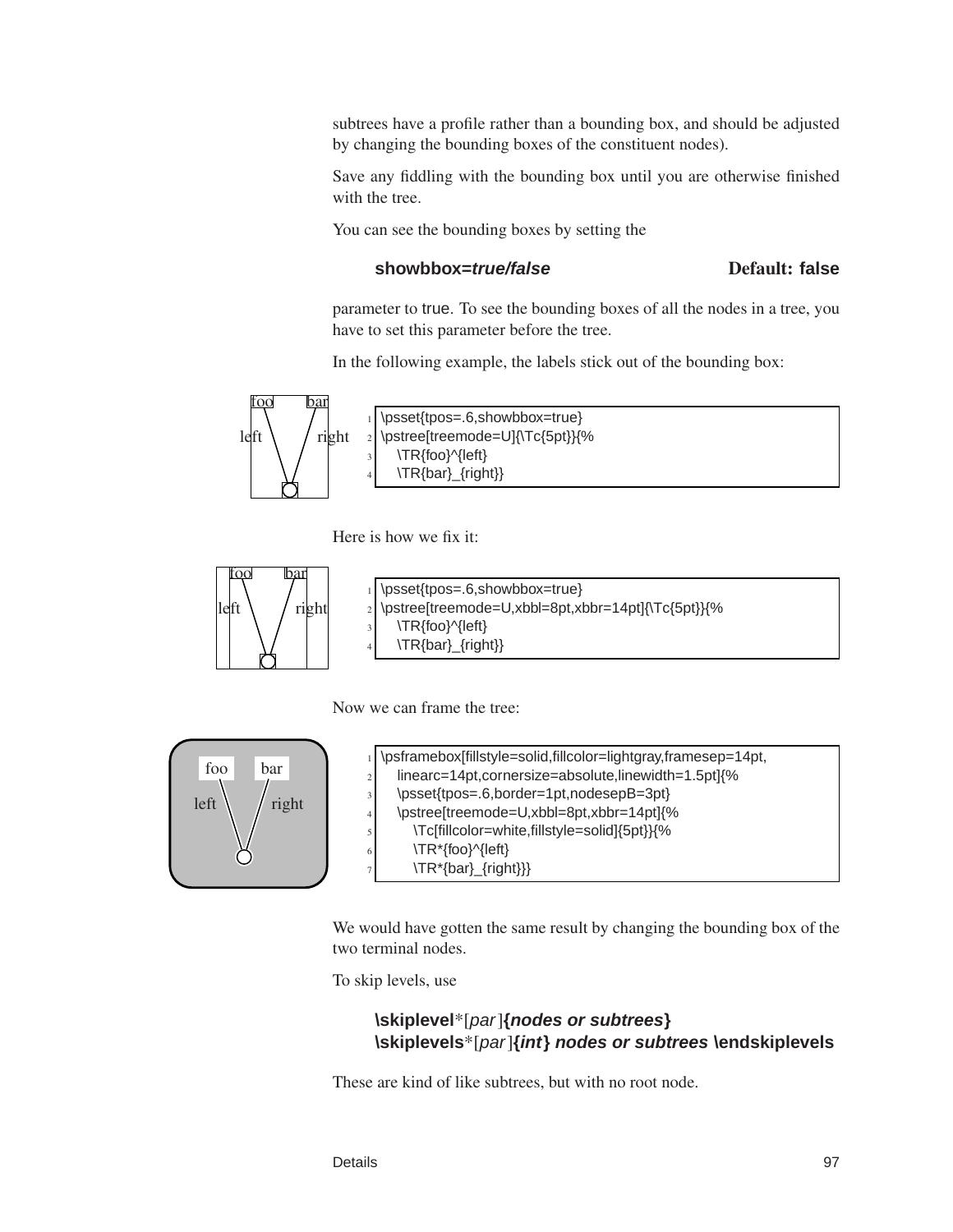| <sub>1</sub>  \pstree[treemode=R,levelsep=1.8,radius=2pt]{\Tc{3pt}}{% |
|-----------------------------------------------------------------------|
|-----------------------------------------------------------------------|

- \skiplevel{\Tfan}
- $\frac{3}{\sqrt{3p}}$  \pstree{\Tc{3pt}}{%
- $4 \times 10^{-4}$
- \skiplevels $\{2\}$
- 6 \pstree{\Tc{3pt}}{\TC\* \TC\*}
- $7 \times T$ C\*
- $|$  \endskiplevels
- \pstree{\Tc{3pt}}{\TC\* \TC\*}}}



The profile at the missing levels is the same as at the first non-missing level. You can adjust this with the bounding box parameters. You get greatest control if you use nested **\skiplevel** commands instead of **\skiplevels**.

| $\mathbf{1}$   | <b>\large</b>                                                   |
|----------------|-----------------------------------------------------------------|
| $\overline{c}$ | \psset{radius=6pt, dotsize=4pt}                                 |
| 3              | \pstree[thislevelsep=0,edge=none,levelsep=2.5cm]{\Tn}{%         |
| $\overline{4}$ | \pstree{\TR{Player 1}}{\pstree{\TR{Player 2}}{\TR{Player 3}}}   |
| 5              | \psset{edge=\ncline}                                            |
| 6              | \pstree                                                         |
| $\tau$         | {\pstree[treemode=R]{\TC}{\Tdot ~{(0,0,0)} ^{N}}}{%             |
| 8              | \pstree{\TC[name=A] ^{L}}{%                                     |
| 9              | $\text{Tdot } \sim \{(-10, 10, -10)\}$ ^{ }                     |
| 10             | \pstree{\TC[name=C] _{r}}{%                                     |
| 11             | $\text{Tot} \sim \{(3, 8, -4)\}$ $\{C\}$                        |
| 12             | $\text{Idot } \sim \{(-8,3,4)\}$ {d}}                           |
| 13             | \pstree{\TC[name=B] {R}}{%                                      |
| 14             | $\text{Tot} \sim \{(10,-10.0)\}$ ^{ }                           |
| 15             | \pstree{\TC[name=D]_{r}}{%                                      |
| 16             | $\text{Idot } \sim \{(4, 8, -3)\}$ $\{C\}$                      |
| 17             | $\text{Tot} \sim \{(0, -5, 0)\}$ $\{\{d\}\}\$                   |
| 18             | \ncbox[linearc=.3,boxsize=.3,linestyle=dashed,nodesep=.4]{A}{B} |
| 19             | \ncarcbox[linearc=.3,boxsize=.3,linestyle=dashed,               |
| 20             | $arcangle = 25, nodesep = .4 \{D\} \{C\}$                       |
|                |                                                                 |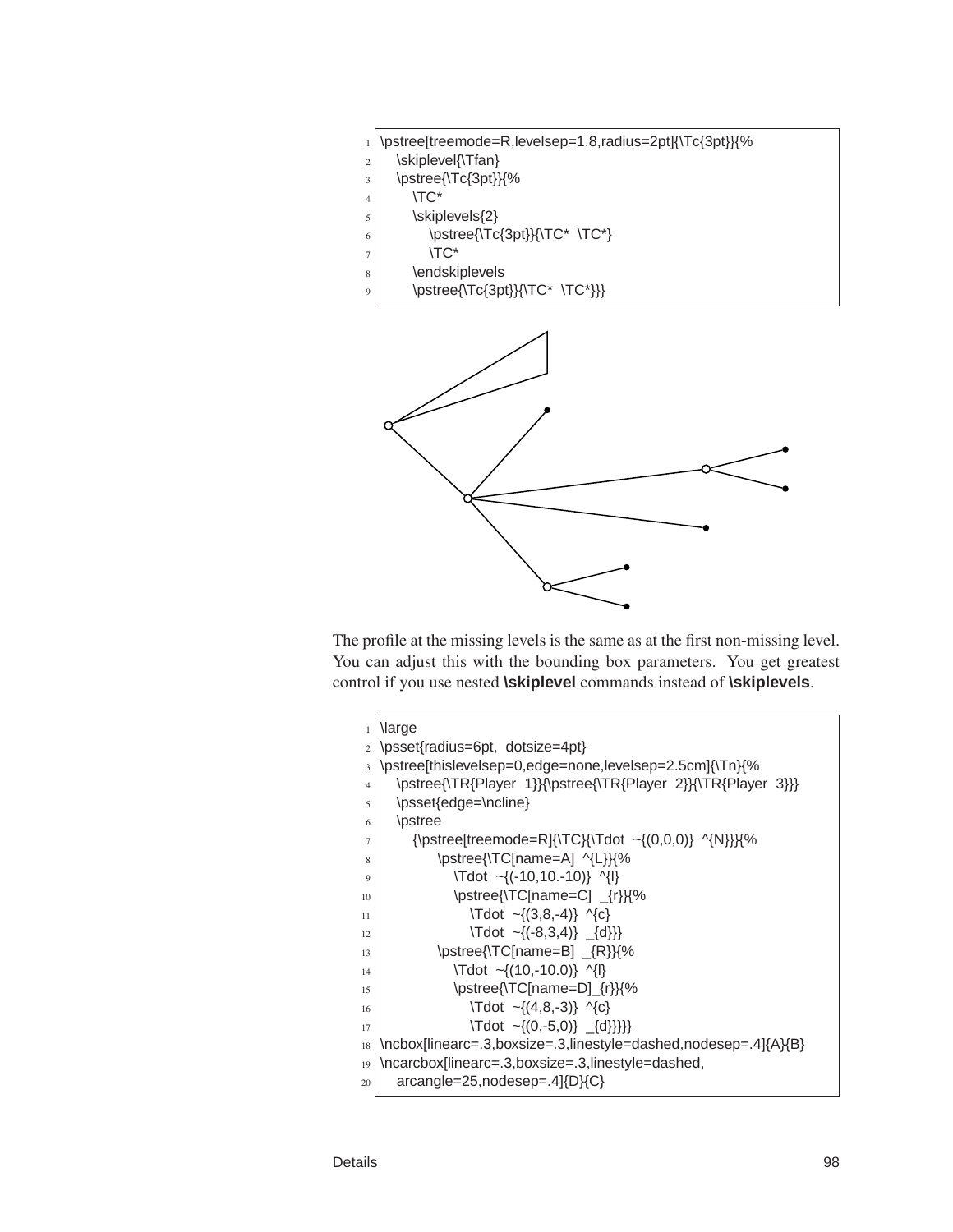

# **45 The scope of parameter changes**

**edge** is the only parameter which, when set in a tree node's parameter argument, affects the drawing of the node connection (e.g., if you want to change the **nodesep**, your edge has to include the parameter change, or you have to set it before the node).

As noted at the beginning of this section, parameter changes made with **\pstree** affect all subtrees. However, there are variants of some of these parameters for making local changes, i.e, changes that affects only the current level:

| thistreesep= <i>dim</i>         | Default: |
|---------------------------------|----------|
| thistreenodesize= <i>dim</i>    | Default: |
| thistreefit= <i>tight/loose</i> | Default: |
| thislevelsep= <i>dim</i>        | Default: |

For example:



There are some things you may want set uniformly across a level in the tree, such as the **levelsep**. At level  $n$ , the command  $\mathbf{S}$  **less**  $\mathbf{S}$  **levelses**  $\mathbf{S}$  **levelses**  $\mathbf{S}$  **levelses**  $\mathbf{S}$  **levelses**  $\mathbf{S}$  **levelses**  $\mathbf{S}$  **levelses**  $\mathbf{S}$  **levelses**  $\mathbf{S}$  **level**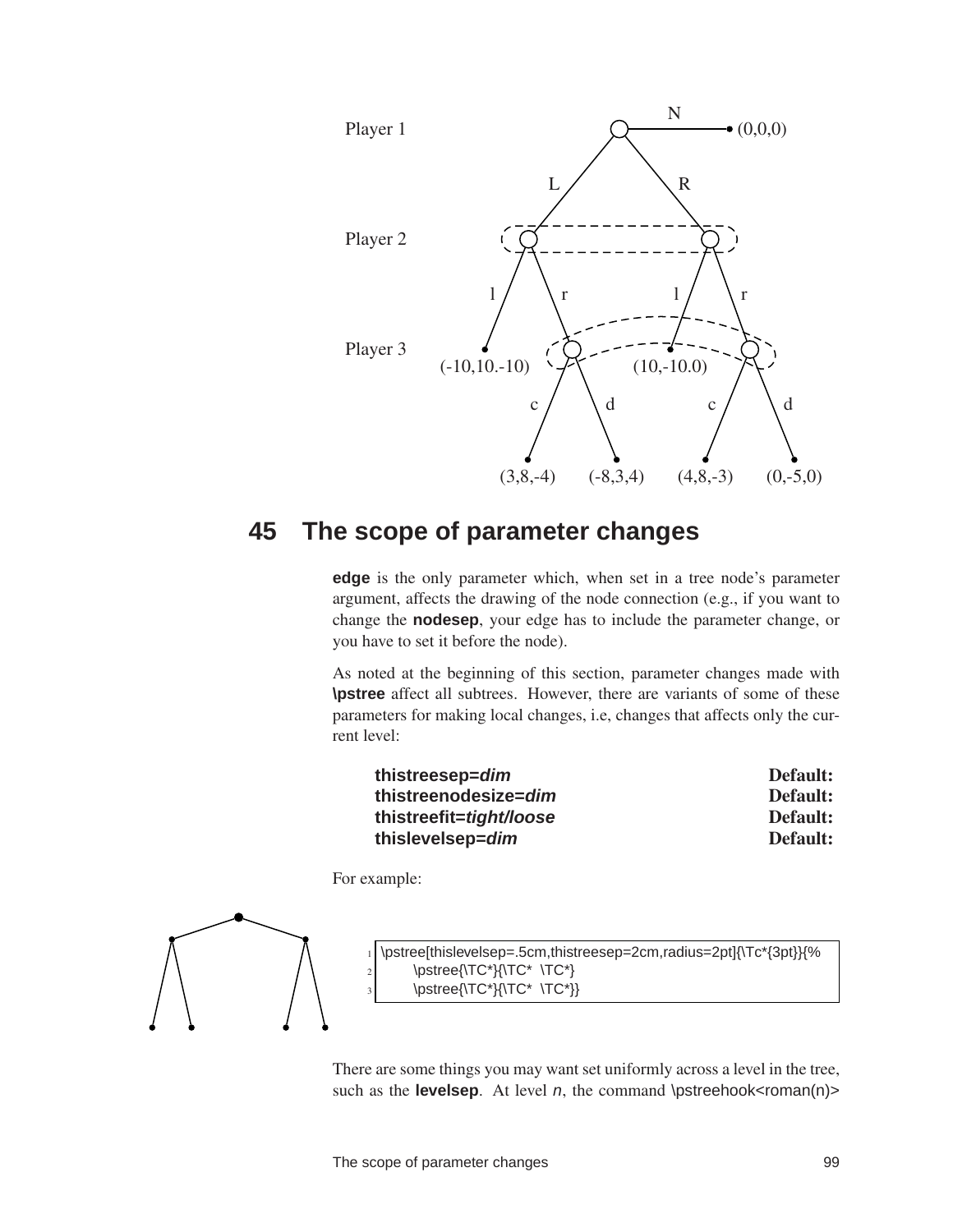(e.g., \pstreehookii) is executed, if it is defined (the root node of the whole tree is level 0, the successor tree objects and the node connections from the root node to these successors is level 1, etc.). In the following example, the **levelsep** is changed for level 2, without having to set the **thislevelsep** parameter for each of the three subtrees that make of level 2:



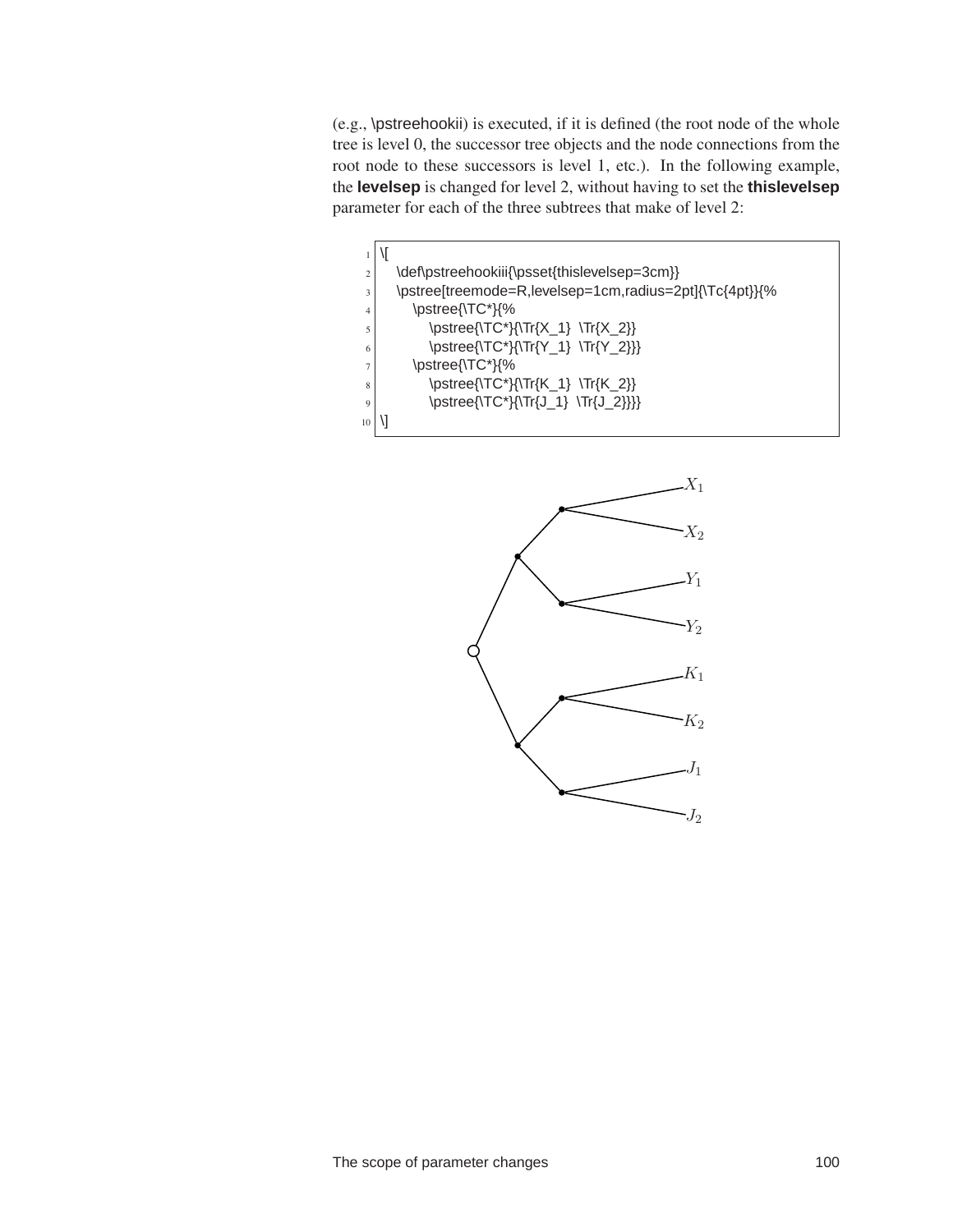





The...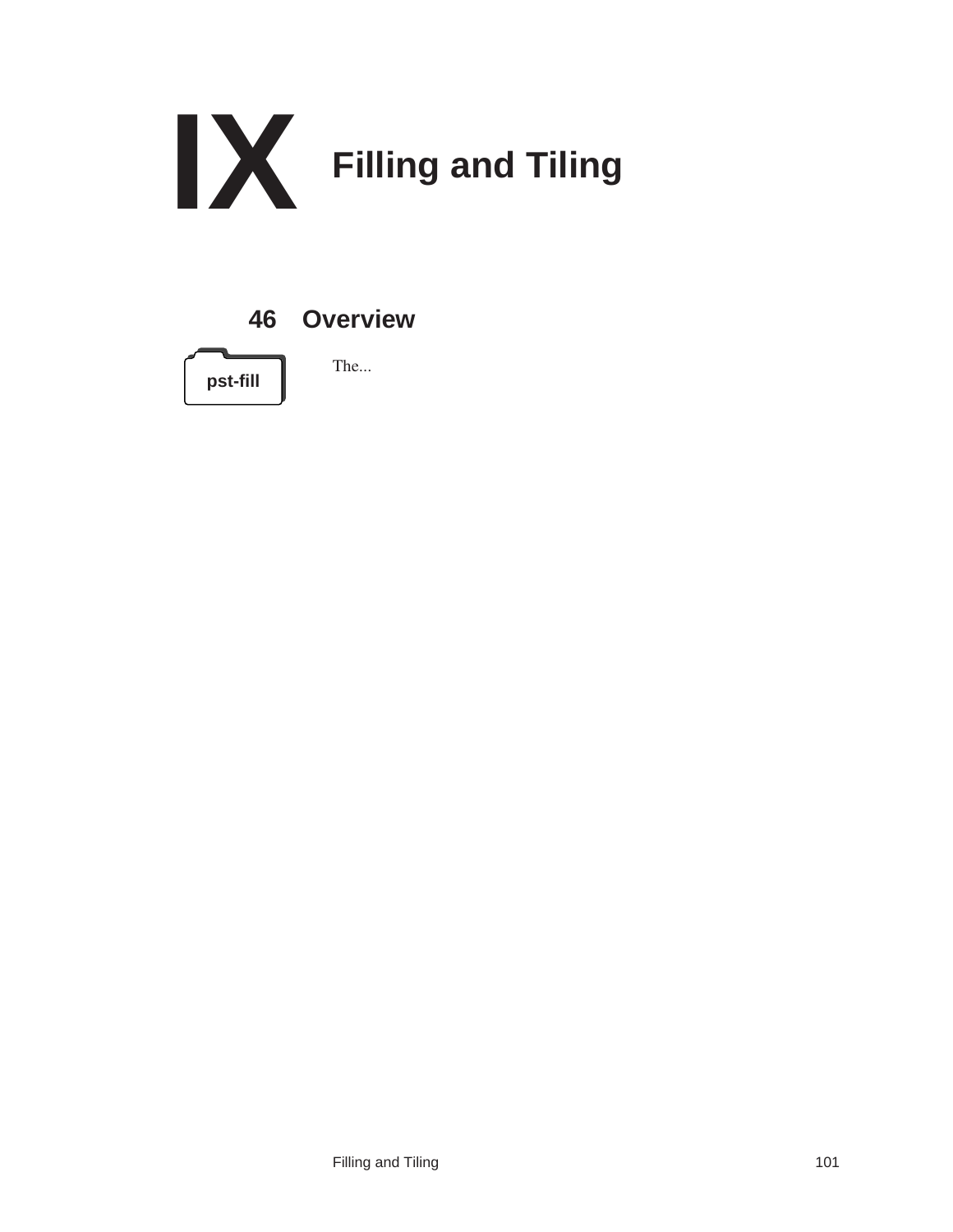

# **47 Overview**



The...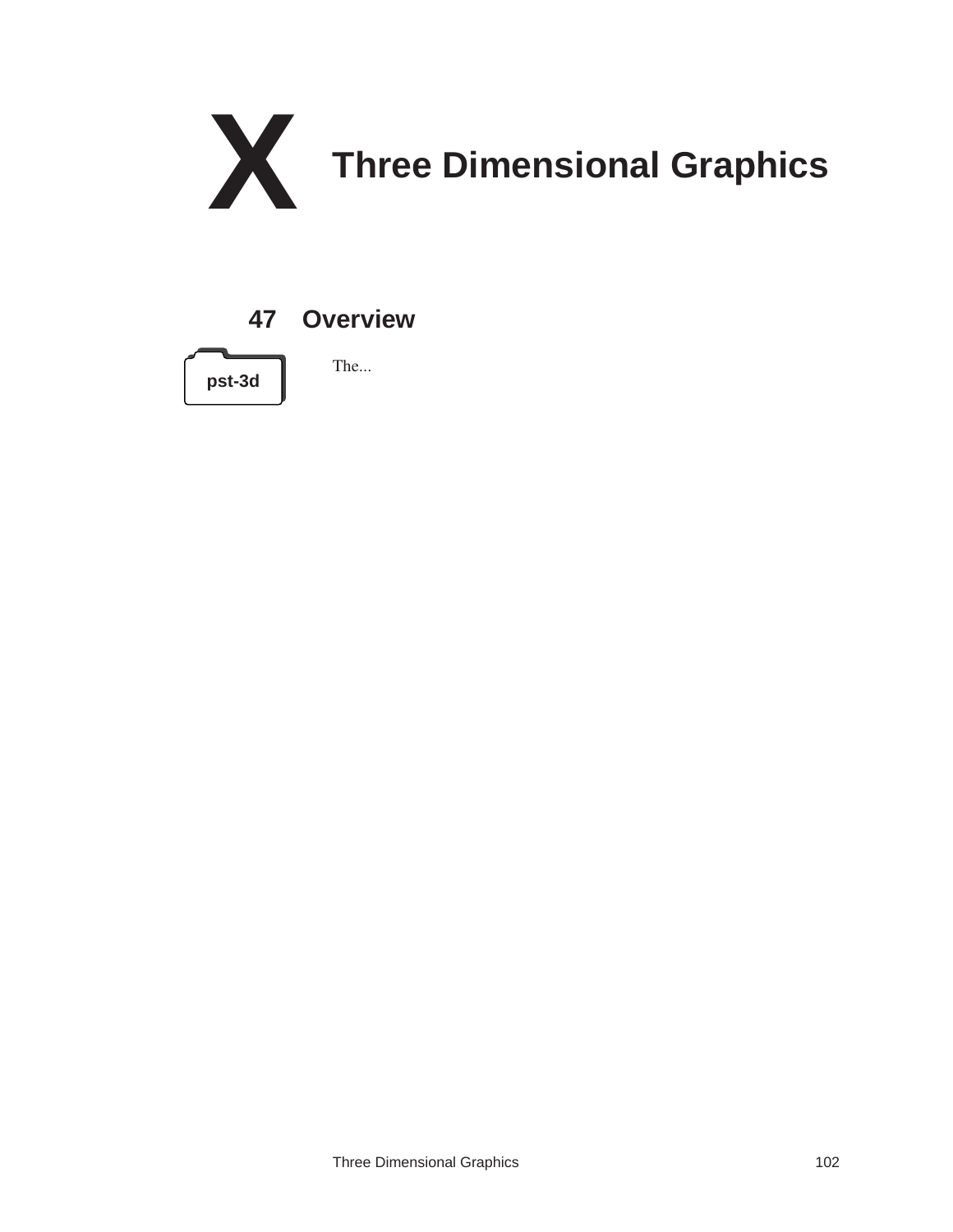

# **48 Coils and zigzags**



The file pst-coil.tex/pst-coil.sty (and optionally the header file pst-coil.pro) **pst-coil** defines the following graphics objects for coils and zigzags:

> **\pscoil**\*[par]{arrows}(x0,y0)**(x1,y1) \psCoil**\*[par]**{angle1}{angle2} \pszigzag**\*[par]{arrows}(x0,y0)**(x1,y1)**

These graphics objects use the following parameters:

| coilwidth= <i>dim</i>  | Default: 1cm  |  |
|------------------------|---------------|--|
| coilheight= <i>num</i> | Default: 1    |  |
| coilarm= <i>dim</i>    | Default: .5cm |  |
| coilaspect=angle       | Default: 45   |  |
| coilinc=angle          | Default: 10   |  |

All coil and zigzag objects draw a coil or zigzag whose width (diameter) is **coilwidth**, and with the distance along the axes for each period (360 degrees) equal to

## **coilheight** x **coilwidth**.

Both **\pscoil** and **\psCoil** draw a "3D" coil, projected onto the xz-axes. The center of the 3D coil lies on the yz-plane at angle pcoilaspect to the z-axis. The coil is drawn with PostScript's lineto, joining points that lie at angle **coilinc** from each other along the coil. Hence, increasing **coilinc** makes the curve smoother but the printing slower. **\pszigzag** does not use the **coilaspect** and **coilinc** parameters.

**\pscoil** and **\pszigzag** connect (x0,y0) and (x1,y1), starting and ending with straight line segments of length **coilarmA** and **coilarmB**, resp. Setting **coilarm** is the same as setting **coilarmA** and **coilarmB**.

Here is an example of **\pscoil**:

\pscoil[coilarm=.5cm,linewidth=1.5pt,coilwidth=.5cm]{<-|}(4,2)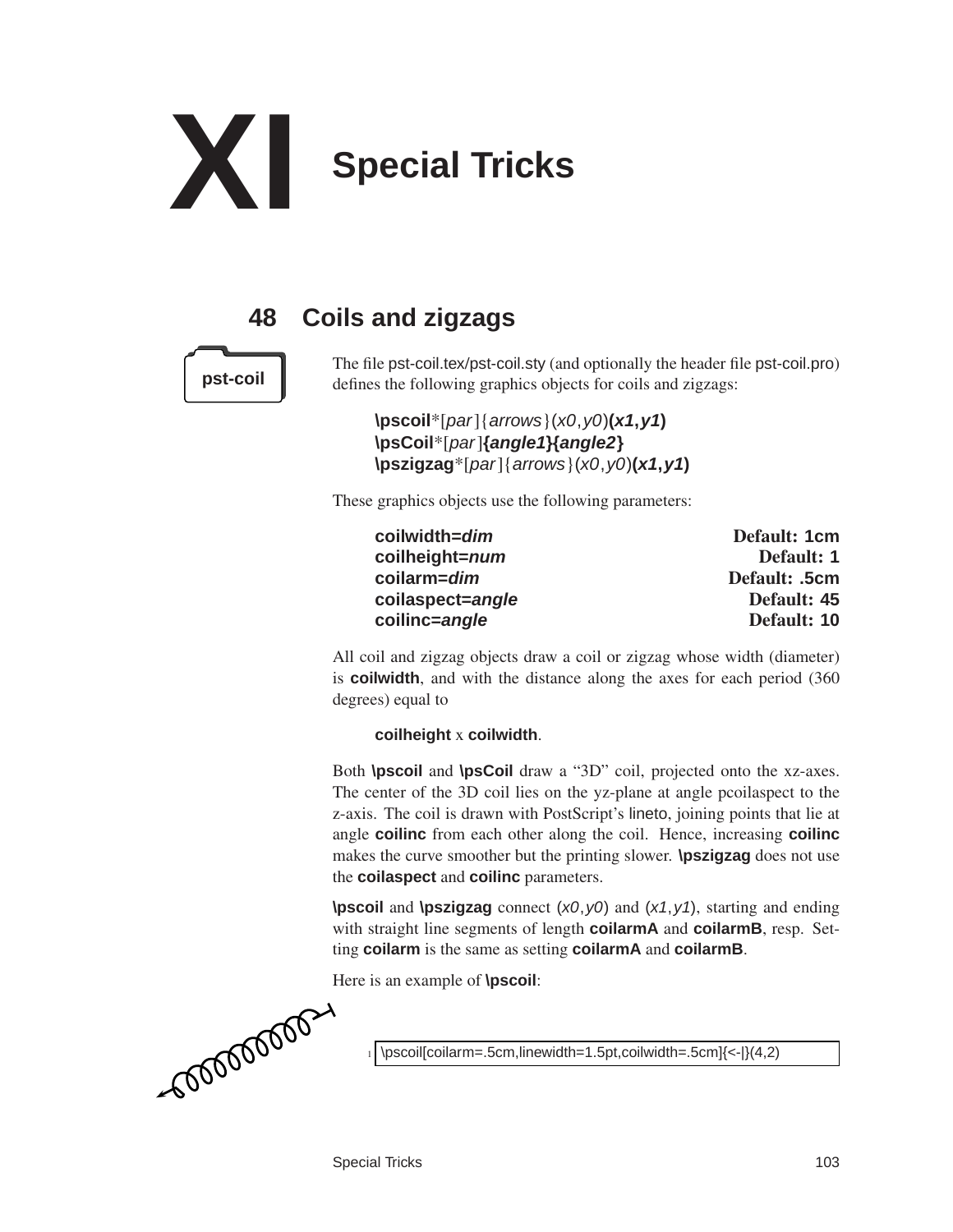Here is an example of **\pszigzag**:



 $\psi$ szigzag[coilarm=.5,linearc=.1] $\langle$  <->}(4,0)

Note that **\pszigzag** uses the **linearc** parameters, and that the beginning and ending segments may be longer than **coilarm** to take up slack.

**\psCoil** just draws the coil horizontally from angle1 to angle2. Use **\rput** to rotate and translate the coil, if desired. **\psCoil** does not use the **coilarm** parameter. For example, with **coilaspect=0** we get a sine curve:



\psCoil[coilaspect=0,coilheight=1.33, <sup>2</sup> coilwidth=.75,linewidth=1.5pt]{0}{1440}

pst-coil.tex also contains coil and zigzag node connections. You must also **pst-node**  $\parallel$  load pst-node.tex / pst-node.sty to use these. The node connections are:

> **\nccoil**\*[par]{arrows}**{nodeA}{nodeB} \nczigzag**\*[par]{arrows}**{nodeA}{nodeB} \pccoil**\*[par]{arrows}**(x1,y1)(x2,y2) \pczigzag**\*[par]{arrows}**(x1,y1)(x2,y2)**

The end points are chosen the same as for **\ncline** and **\pcline**, and otherwise these commands work like **\pscoil** and **\pszigzag**. For example:



 $\cnode(.5,.5)\{.5\}$  $A\}$ 

- \cnode[fillstyle=solid,fillcolor=lightgray](3.5,2.5){.5}{B}
	- \nccoil[coilwidth=.3]{<->}{A}{B}

# **49 Special coordinates**

The command

# **\SpecialCoor**

enables a special feature that lets you specify coordinates in a variety of ways, in addition to the usual Cartesian coordinates.<sup>26</sup> Processing is slightly

<sup>&</sup>lt;sup>26</sup>There is an obsolete command **\Polar** that causes coordinates in the form (<r>><<r/>(<a>> to be interpreted as polar coordinates. The use of **\Polar** is not recommended because it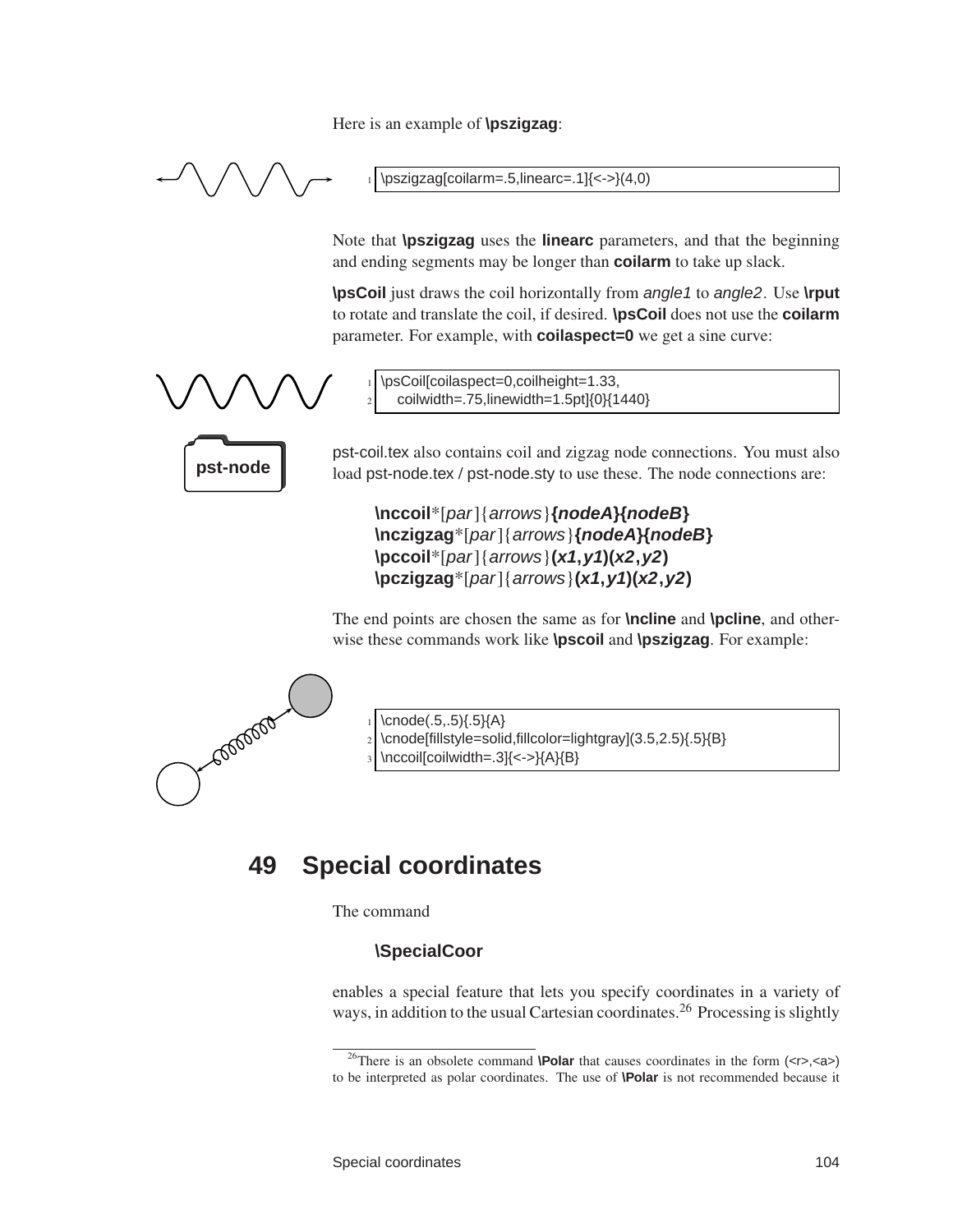<span id="page-108-0"></span>slower and less robust, which is why this feature is available on demand rather than by default, but you probably won't notice the difference.

Here are the coordinates you can use:

- **(x,y)** The usual Cartesian coordinate. E.g., (3,4).
- **(r;a)** Polar coordinate, with radius r and angle a. The default unit for r is **unit**. E.g., (3;110).
- **(node)** The center of node. E.g., (A).
- **([par]node)** The position relative to node determined using the **angle**, **nodesep** and **offset** parameters. E.g., ([angle=45]A).
- **(!ps)** Raw PostScript code. ps should expand to a coordinate pair. The units **xunit** and **yunit** are used. For example, if I want to use a polar coordinate (3, 110) that is scaled along with **xunit** and **yunit**, I can write

<sup>1</sup> (!3 110 cos mul 3 110 sin mul)

**(coor1|coor2)** The x coordinate from coor1 and the y coordinate from coor2. coor1 and coor2 can be any other coordinates for use with **\SpecialCoor**. For example, (A|1in;30).

**\SpecialCoor** also lets you specify angles in several ways:

- **num** A number, as usual, with units given by the **\degrees** command.
- **(coor)** A coordinate, indicating where the angle points to. Be sure to include the (), in addition to whatever other delimiters the angle argument uses. For example, the following are two ways to draw an arc of .8 inch radius from 0 to 135 degrees:



does not allow one to mix Cartesian and polar coordinates the way **\SpecialCoor** does, and because it is not as apparent when examining an input file whether, e.g., (3,2) is a Cartesian or polar coordinate. The command for undoing **\Polar** is **\Cartesian**. It has an optional

 $\text{Cartesian}(x, y)$ 

\SpecialCoor

\psarc(0,0){.8in}{0}{135} \psarc(0,0){.8in}{0}{(-1,1)}

has the effect of

 $\psset{xunit=x,yunit=y}$ 

argument for setting the default units. I.e.,

**\Cartesian** can be used for this purpose without using **\Polar**.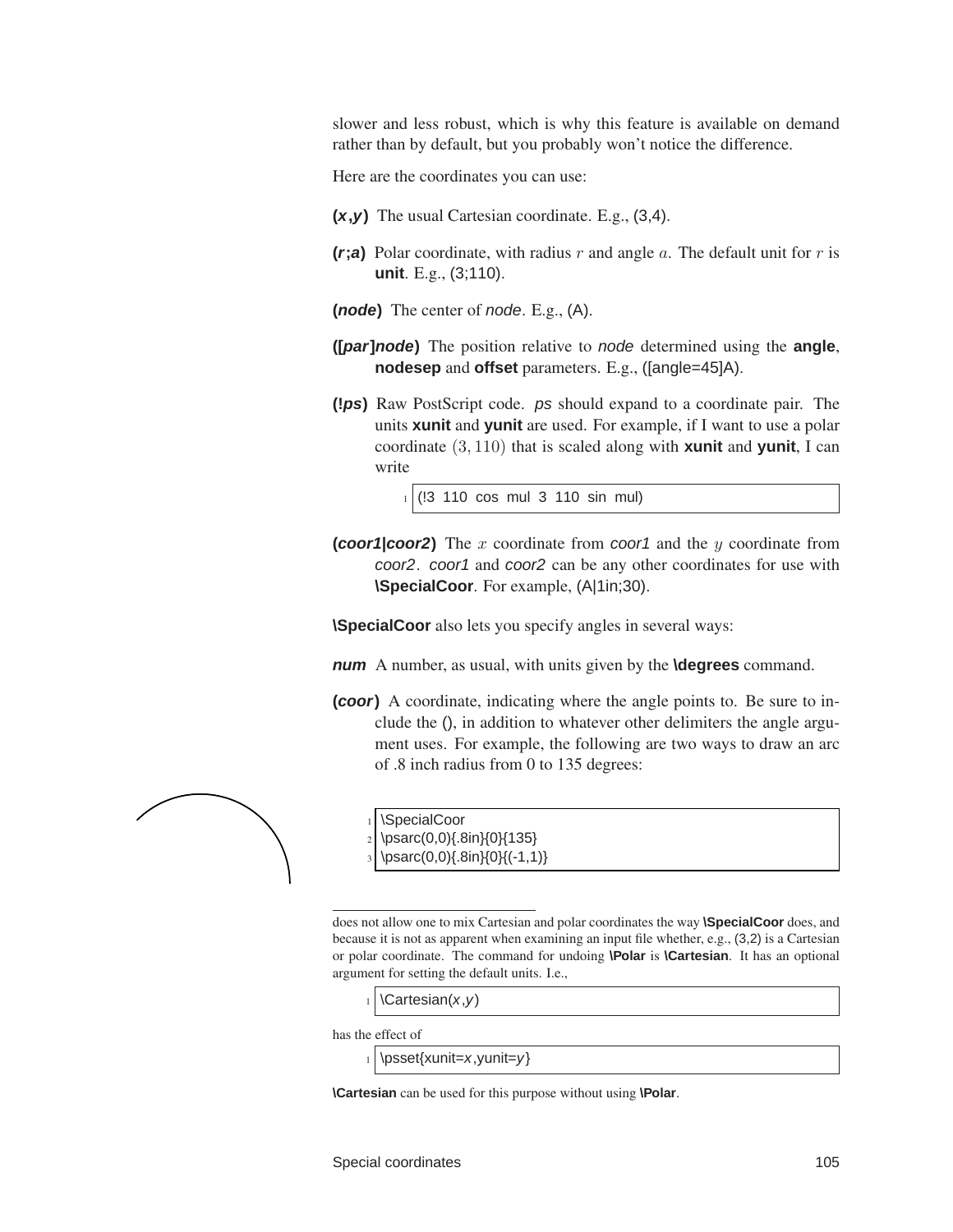<span id="page-109-0"></span>**!ps** Raw PostScript code. ps should expand to a number. The same units are used as with num.

The command

#### **\NormalCoor**

disables the **\SpecialCoor** features.

## **50 Overlays**

Overlays are mainly of interest for making slides, and the overlay macros described in this section are mainly of interest to T<sub>E</sub>X macro writers who want to implement overlays in a slide macro package. For example, the seminar.sty package, a LAT<sub>EX</sub> style for notes and slides, uses PSTricks to implement overlays.

Overlays are made by creating an \hbox and then outputting the box several times, printing different material in the box each time. The box is created by the commands

#### **\overlaybox stuff \endoverlaybox**

LATEX users can instead write:

\begin{overlaybox} stuff \end{overlaybox}

The material for overlay string should go within the scope of the command

#### **\psoverlay{string}**

string can be any string, after expansion. Anything not in the scope of any **\psoverlay** command goes on overlay main, and material within the scope of **\psoverlay{all}** goes on all the overlays. **\psoverlay** commands can be nested and can be used in math mode.

The command

#### **\putoverlaybox{string}**

then prints overlay string.

Here is an example:

|  | $_1$ \overlaybox |
|--|------------------|
|--|------------------|

```
2 \psoverlay{all}
```
<sup>3</sup> \psframebox[framearc=.15,linewidth=1.5pt]{%

4 \psoverlay{main}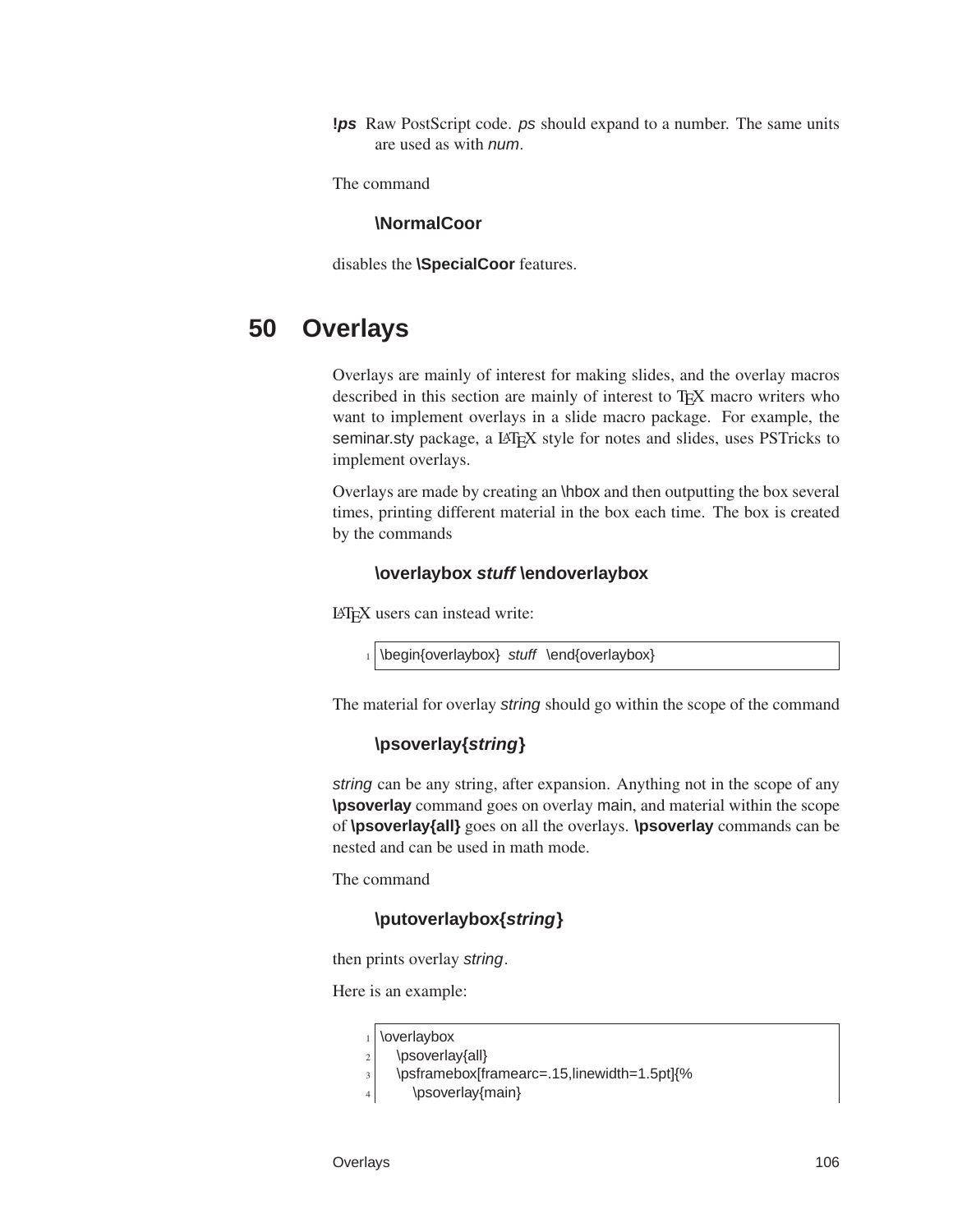Foam Cups Damage Environment

<sup>10</sup> \putoverlaybox{main} \hspace{.5in} \putoverlaybox{one}

<span id="page-110-0"></span> $5$  \parbox{3.5cm}{\raggedright

 $7$  Paper Cups,} Study Says.}}

Study Says.

 $8$  \endoverlaybox

 $\epsilon$ 



6 Foam Cups Damage Environment {\psoverlay{one} Less than

Driver notes: Overlays use **\pstVerb** and **\pstverbscale**.

## **51 The gradient fill style**

The file pst-grad.tex/pst-grad.sty, along with the PostScript header file **pst-grad** pst-grad.pro, defines the gradient **fillstyle**, for gradiated shading. This **fillstyle** uses the following parameters:

#### **gradbegin=color** Default: **gradbegin**

The starting and ending color.

#### **gradend=color** Default: **gradend**

The color at the midpoint.

#### **gradlines=int** Default: **500**

The number of lines. More lines means finer gradiation, but slower printing.

#### **gradmidpoint=num** Default: **.9**

The position of the midpoint, as a fraction of the distance from top to bottom. num should be between 0 and 1.

The image is rotated by angle.

**gradbegin** and **gradend** should preferably be rgb colors, but grays and cmyk colors should also work. The definitions of the colors gradbegin and gradend are:

## **gradangle=angle** Default: **0**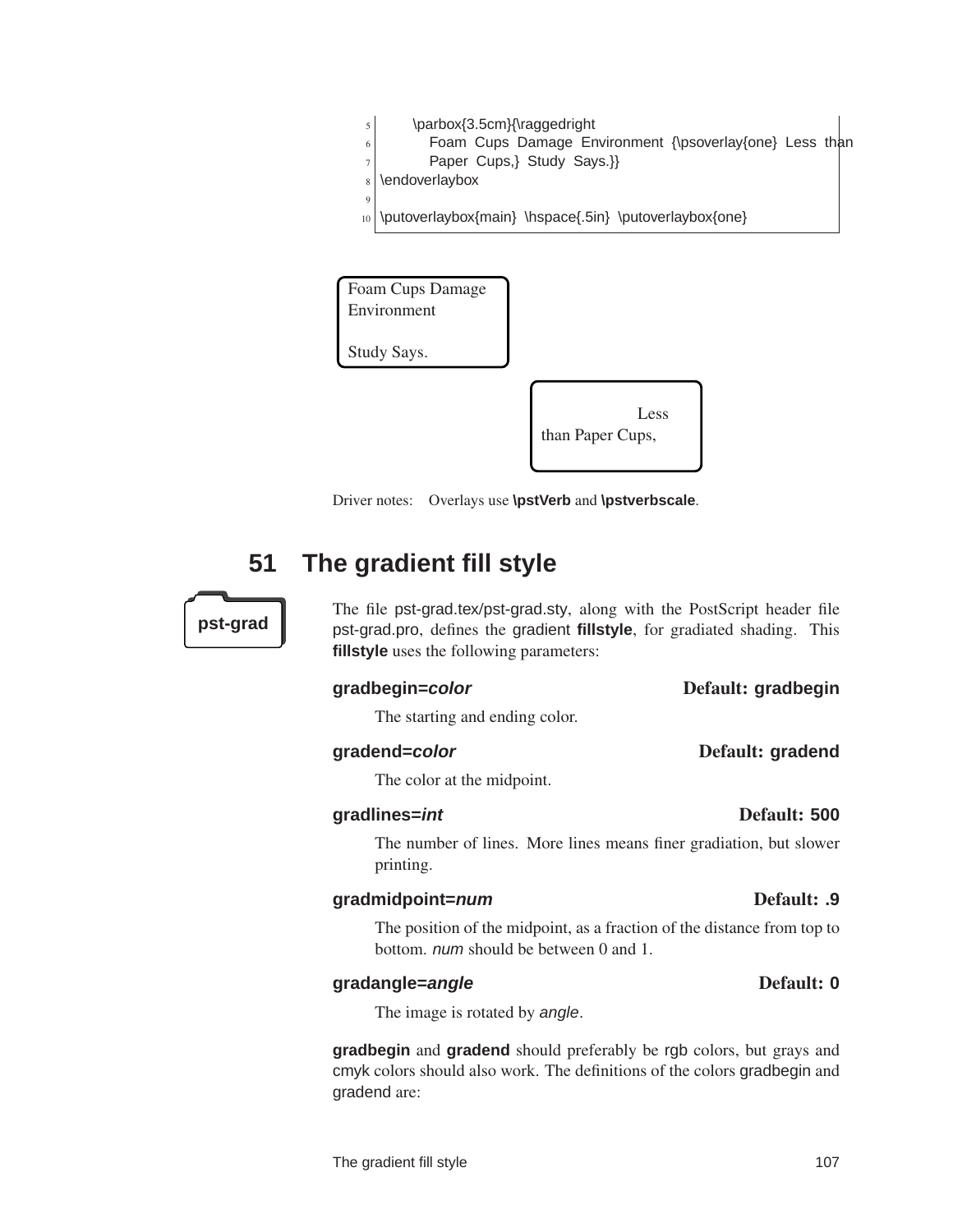<span id="page-111-1"></span>\newrgbcolor{gradbegin}{0 .1 .95}  $2 \times 1$  \newrgbcolor{gradend}{0 1 1}

Here are two ways to change the gradient colors:

 $\vert$  \newrgbcolor{gradbegin}{1 .4 0}

and

\psset{gradbegin=blue}

Try this example:

<span id="page-111-0"></span> $1 \times 1$  \psframe[fillstyle=gradient,gradangle=45](10,-20)

**52 Typesetting text along a path**

The file pst-text.tex/pst-text.sty defines the command **\pstextpath**, for type**pst-text** setting text along a path. It is a remarkable trick, but there are some caveats:

- pst-text.tex only works with certain DVI-to-PS drivers. Here is what is currently known:
	- It works with Rokicki's dvips.
	- "Does not work" means that it has no effect, for better or for worse.
	- This may work with other drivers. The requirement is that the driver only use PostScript's show operator, unbound and unloaded, to show characters.
- You must also have installed the PostScript header file pst-text.pro, and **\pstheader** must be properly defined in pstricks.con for your driver.
- Like other PSTricks that involve rotating text, this works best with PostScript (outline) fonts.
- PostScript rendering with pst-text.tex is slow.

Because of all this, no samples are shown here. However, there is a test file tp-test.tex and PostScript output tp-test.ps that are distributed with PSTricks.

Here is the command:

Typesetting text along a path 108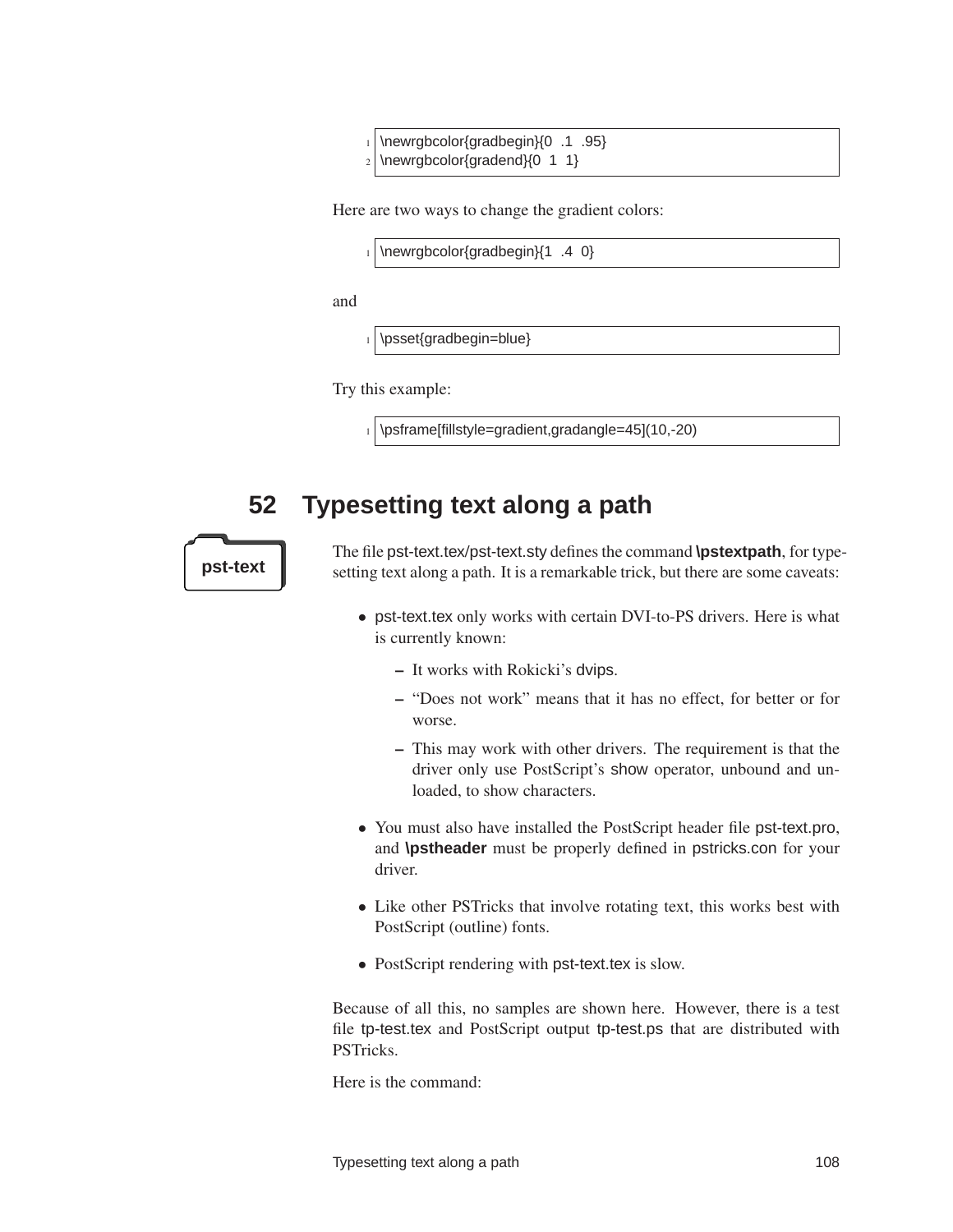### <span id="page-112-0"></span>**\pstextpath**[pos](x,y)**{graphics object}{text}**

text is placed along the path, from beginning to end, defined by the PSTricks graphics object. (This object otherwise behaves normally. Set **linestyle=none** if you don't want it to appear.)

text can only contain characters. No TeX rules, no PSTricks, and no other \special's. (These things don't cause errors; they just don't work right.) Math mode is OK, but math operators that are built from several characters (e.g., large integral signs) may break. Entire boxes (e.g., \parbox) are OK too, but this is mainly for amusement.

pos is either

- l justify on beginning of path
- c center on path
- r justify on end of path.

The default is l.

(<x>,<y>) is an offset. Characters are shifted distance x along path, and are shifted up by y. "Up" means with respect to the path, at whatever point on the path corresponding to the middle of the character. (<x>,<y>) must be Cartesian coordinates. Both coordinates use **\psunit** as the default. The default coordinate is (0,\TPoffset), where **\TPoffset** a command whose default value is -.7ex. This value leads to good spacing of the characters. Remember that ex units are for the font in effect when **\pstextpath** occurs, not inside the text argument.

More things you might want to know:

- Like with \rput and the graphics objects, it is up to you to leave space for \pstextpath.
- Results are unpredictable if text is wider than length of path.
- \pstextpath leaves the typesetting to T<sub>E</sub>X. It just intercepts the show operator to remap the coordinate system.

## **53 Stroking and filling character paths**

**pst-char**

The file pst-char.tex/pst-char.sty defines the command:

#### **\pscharpath**\*[par]**{text}**

It strokes and fills the text character paths using the PSTricks **linestyle** and **fillstyle**.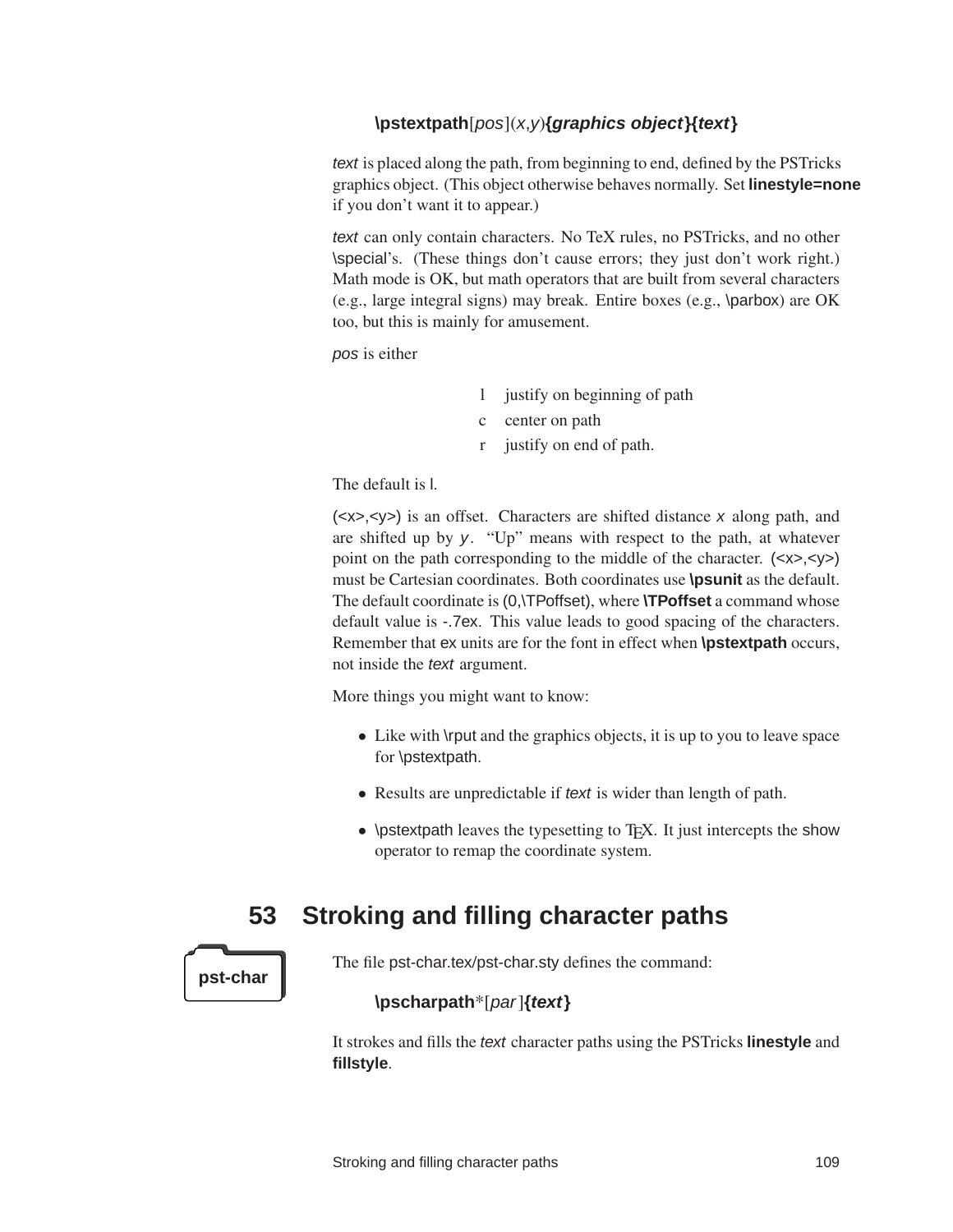<span id="page-113-0"></span>The restrictions on DVI-to-PS drivers listed on page [108](#page-111-0) for \pstextpath apply to \pscharpath. Furthermore, only outline (PostScript) fonts are affected.

Sample input and output files chartest.tex and chartest.ps are distributed with PSTricks.

With the optional  $*$ , the character path is not removed from the PostScript environment at the end. This is mainly for special hacks. For example, you can use \pscharpath\* in the first argument of \pstextpath, and thus typeset text along the character path of some other text. See the sample file denis1.tex. (However, you cannot combine \pscharpath and \pstextpath in any other way. E.g., you cannot typeset character outlines along a path, and then fill and stroke the outlines with \pscharpath.)

The command

### **\pscharclip**\*[par]**{text} ... \endpscharclip**

works just like **\pscharpath**, but it also sets the clipping path to the character path. You may want to position this clipping path using **\rput** *inside* **\pscharclip**'s argument. Like **\psclip** and **\endpsclip**, **\pscharclip** and **\endpscharclip** should come on the same page and should be properly nested with respect to T<sub>E</sub>X groups (unless **\AltClipMode** is in effect). The file denis2.tex contains a sample of **\pscharclip**.

## **54 Importing EPS files**

PSTricks does not come with any facility for including Encapsulated PostScript files, because there are other very good and well-tested macros for exactly that, specially the graphicx package for LAT<sub>EX</sub>, usable also with T<sub>EX</sub>.

What PSTricks *is* good for is embellishing your EPS picture. You can include an EPS file in in the argument of **\rput**, as in

 $_1$  \rput(3,3){\epsfbox{myfile.eps}}

and hence you can include an EPS file in the **\pspicture** environment. Turn on **\psgrid**, and you can find the coordinates for whatever graphics or text you want to add. This works even when the picture has a weird bounding box, because with the arguments to **\pspicture** you control the bounding box from T<sub>E</sub>X's point of view.

This isn't always the best way to work with an EPS file, however. If the PostScript file's bounding box is the size you want the resulting picture to be, after your additions, then try

 $1$  \hbox{picture objects \includegraphics{file.eps}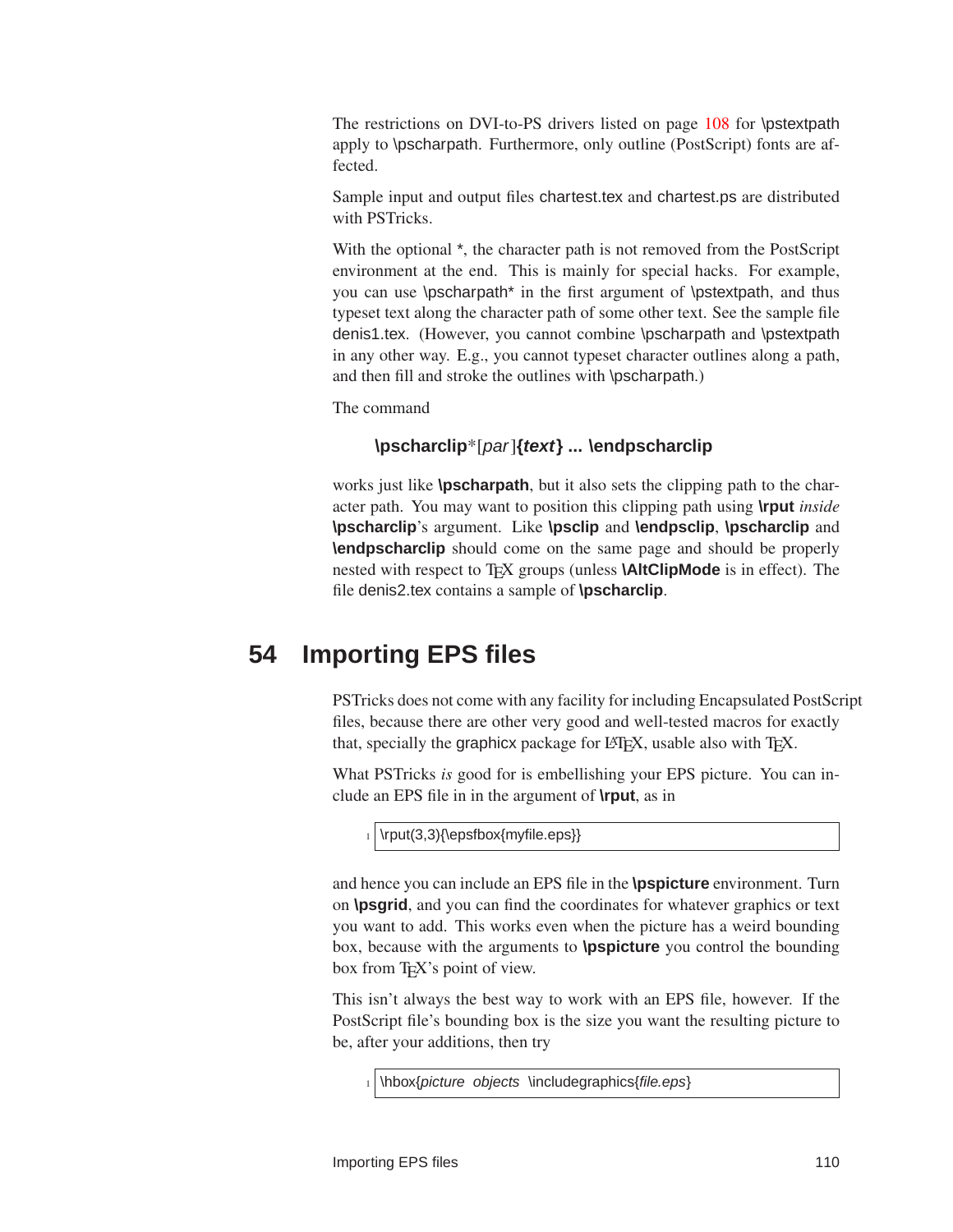<span id="page-114-0"></span>This will put all your picture objects at the lower left corner of the EPS file.

If you need to determine the bounding box of an EPS file, then you can try of the automatic bounding box calculating programs, such as bbfig (distributed with Rokicki's dvips). However, all such programs are easily fooled; the only sure way to determine the bounding box is visually. **\psgrid** is a good tool for this.

## **55 Exporting EPS files**



You must load pst-eps.tex or pst-eps.sty to use the PSTricks macros de**pst-eps c** scribed in this section.

> If you want to export an EPS file that contains both graphics and text, then you need to be using a DVI-to-PS driver that suports such a feature. If you just want to export pure graphics, then you can use the **\PSTricksEPS** command. Both of these options are described in this section.

> Newer versions of Rokicki's dvips support an -E option for creating EPS files from  $T_FX$  dvi files. E.g.,

#### dvipsfoo.dvi E ofoo.eps

Your document should be a single page. dvips will find a tight bounding box that just encloses the printed characters on the page. This works best with outline (PostScript) fonts, so that the EPS file is scalable and resolution independent.

There are two inconvenient aspects of this method. You may want a different bounding box than the one calculated by dvips (in particular, dvips ignores all the PostScript generated by PSTricks when calculating the bounding box), and you may have to go out of your way to turn off any headers and footers that would be added by output routines.

PSTricks contains an environment that tries to get around these two problems:

### **\TeXtoEPS** stuff **\endTeXtoEPS**

This is all that should appear in your document, but headers and whatever that would normally be added by output routines are ignored. dvips will again try to find a tight bounding box, but it will treat stuff as if there was a frame around it. Thus, the bounding box will be sure to include stuff, but might be larger if there is output outside the boundaries of this box. If the bounding box still isn't right, then you will have to edit the

%%BoundingBox llx lly urx ury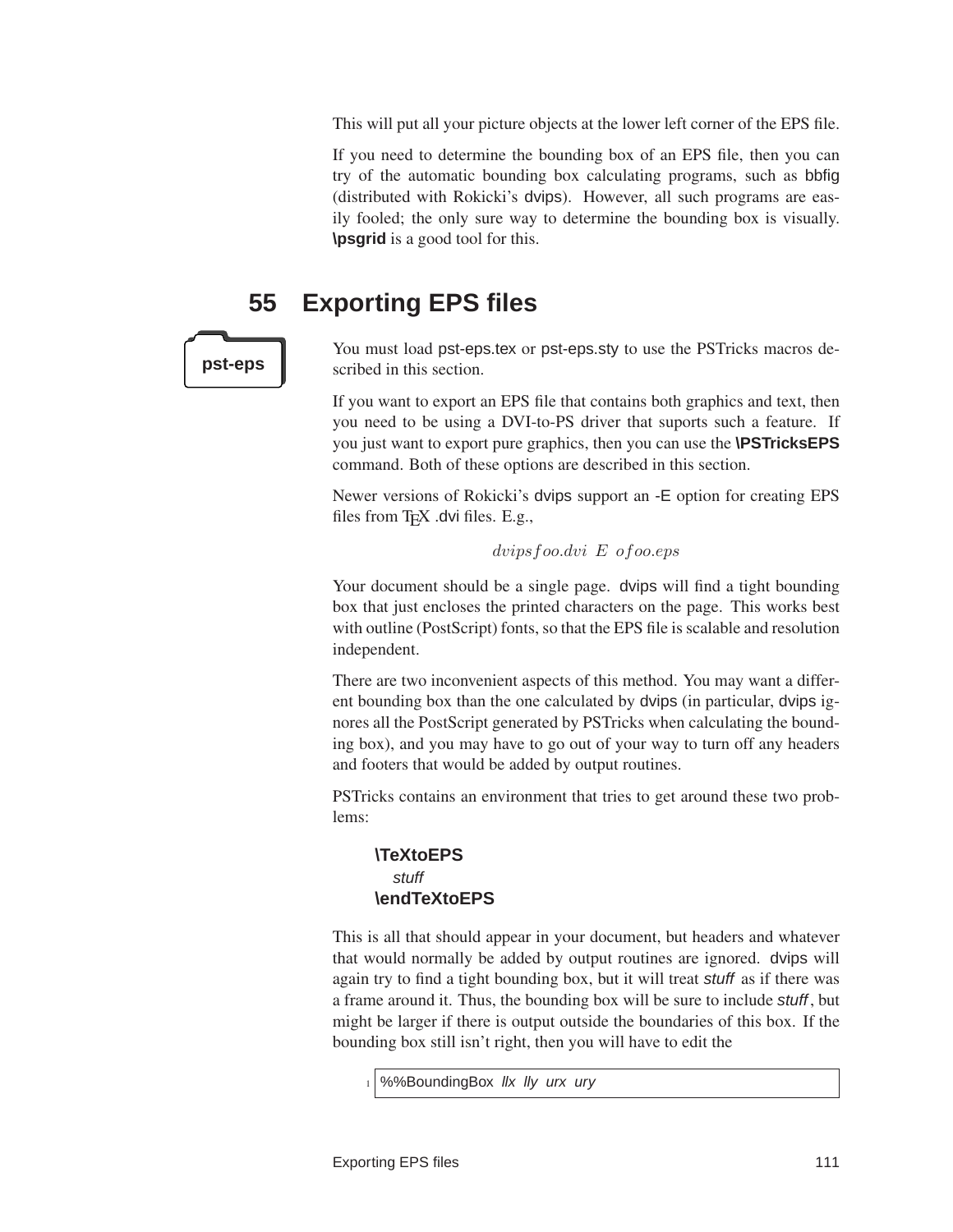<span id="page-115-0"></span>specification in the EPS file by hand.

If your goal is to make an EPS file for inclusion in other documents, then dvips -E is the way to go. However, it can also be useful to generate an EPS file from PSTricks graphics objects and include it in the same document, $27$ rather than just including the PSTricks graphics directly, because T<sub>E</sub>X gets involved with processing the PSTricks graphics only when the EPS file is initially created or updated. Hence, you can edit your file and preview the graphics, without having to process all the PSTricks graphics each time you correct a typo. This speed-up can be significant with complex graphics such as \pslistplot's with a lot of data.

To create an EPS file from PSTricks graphics objects, use

### **\PSTtoEPS**[par]**{file}{graphics objects}**

The file is created immediately, and hence you can include it in the same document (after the **\PSTtoEPS** command) and as many times as you want. Unlike with dvips -E, only pure graphics objects are processed (e.g., \rput commands have no effect).

**\PSTtoEPS** cannot calculate the bounding box of the EPS file. You have to specify it yourself, by setting the following parameters:

| bbllx=dim | Default: Opt |
|-----------|--------------|
| bblly=dim | Default: Opt |
| bburx=dim | Default: Opt |
| bbury=dim | Default: Opt |

Note that if the EPS file is only to be included in a PSTricks picture with **\rput** you might as well leave the default bounding box.

**\PSTricksEPS** also uses the following parameters:

#### makeeps=*none/new/all/all\** Default: new

#### This parameter determines which **\PSTtoEPS** commands just skip over their arguments, and which create files, as follows:

**none** No files are created.

**new** Only those files not found *anywhere on the system* are created.

**all** All files are created.

**all\*** All files are created, but you are asked for approval before existing files are deleted.

#### **headerfile=***files* Default:

#### This parameter is for specifying PostScript header files that are to be included in the EPS file. The argument should contain one or more

 $27$ See the preceding section on importing EPS files.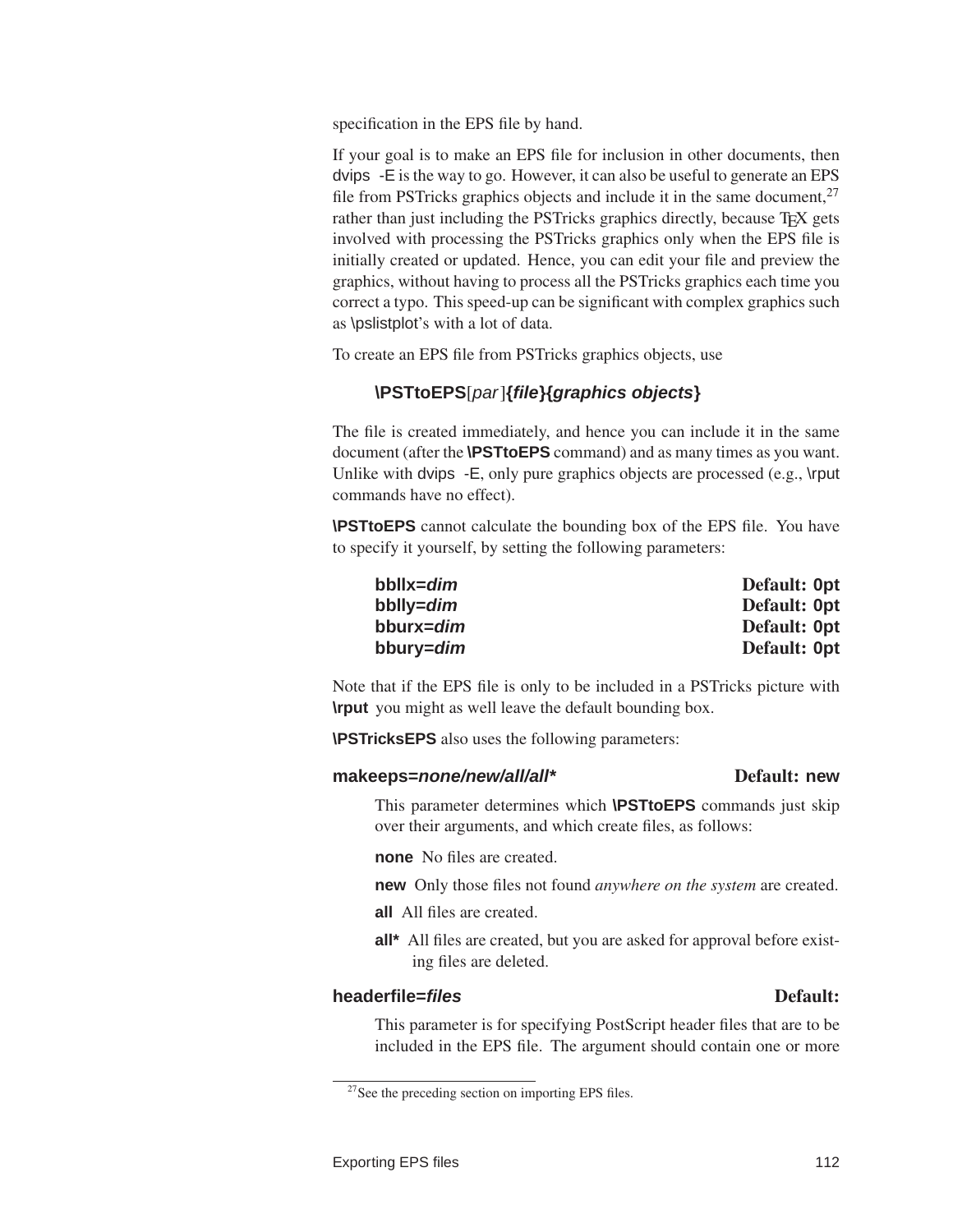<span id="page-116-0"></span>file names, separated by commas. If you have more than one file, however, the entire list must be enclosed in braces {}.

#### **headers=***none/all/user* Default: none

When none, no header files are included. When all, the header files used by PSTricks plus the header files specified by the **headerfile** parameter are included. When user, only the header files specified by the **headerfile** parameter are included. If the EPS file is to be included in a TEX document that uses the same PSTricks macros and hence loads the relevant PSTricks header files anyway (in particular, if the EPS file is to be included in the same document), then **headers** should be none or user.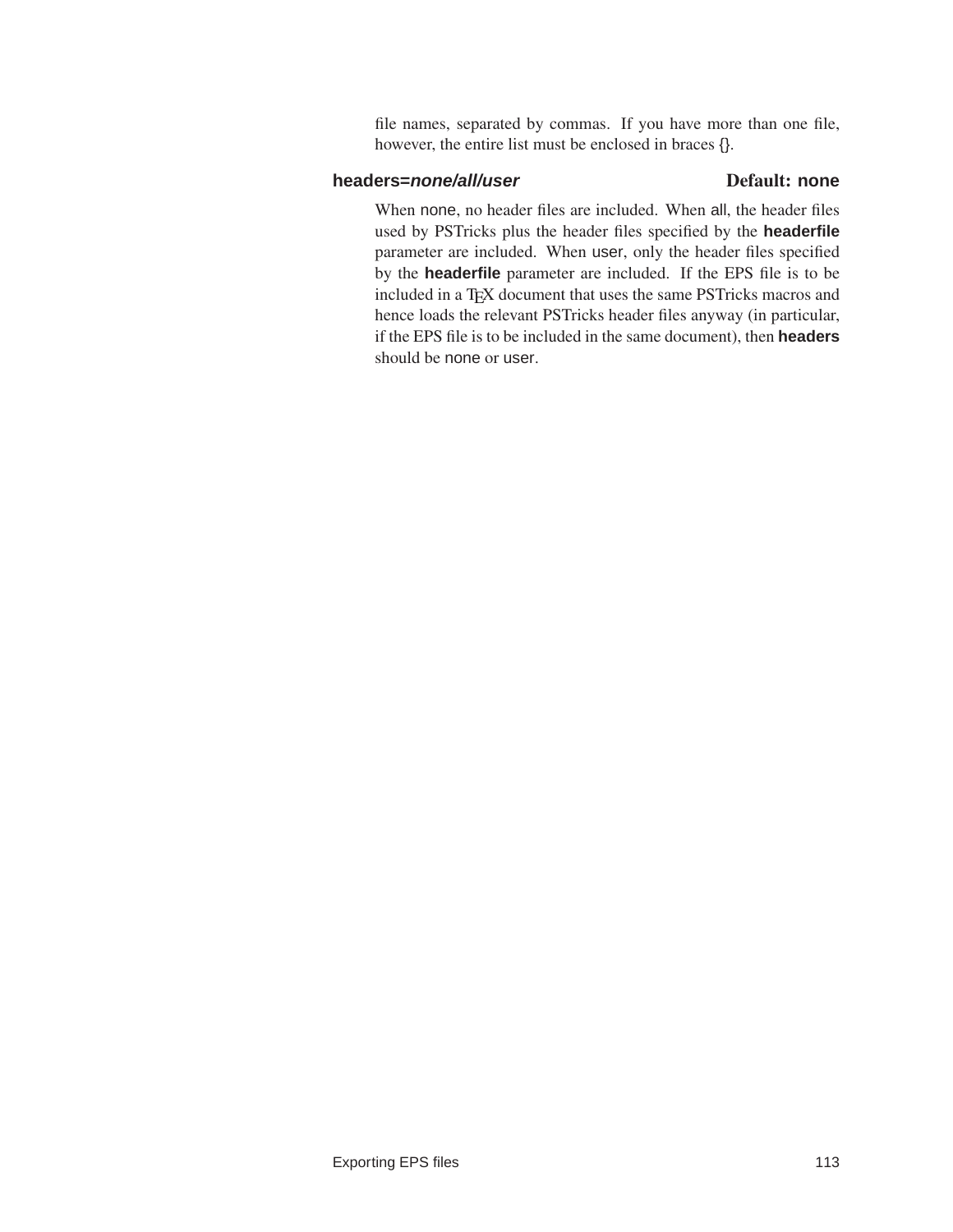# <span id="page-117-0"></span>**Help**

## **A Boxes**

Many of the PSTricks macros have an argument for text that is processed in restricted horizontal mode (in LATEX parlance, LR-mode) and then transformed in some way. This is always the macro's last argument, and it is written {<stuff>} in this *User's Guide*. Examples are the framing, rotating, scaling, positioning and node macros. I will call these "LR-box" macros, and use framing as the leading example in the discussion below.

In restricted horizontal mode, the input, consisting of regular characters and boxes, is made into one (long or short) line. There is no line-breaking, nor can there be vertical mode material such as an entire displayed equation. However, the fact that you can include another box means that this isn't really a restriction.

For one thing, alignment environments such as  $\hbox{\sf half}$  or LATEX's tabular are just boxes, and thus present no problem. Picture environments and the box macros themselves are also just boxes. Actually, there isn't a single PSTricks command that cannot be put directly in the argument of an LRbox macro. However, entire paragraphs or other vertical mode material such as displayed equations need to be nested in a \vbox or LATEX \parbox or minipage. LATEX users should see fancybox.sty and its documentation, fancybox.doc, for extensive tips and trick for using LR-box commands.

The PSTricks LR-box macros have some features that are not found in most other LR-box macros, such as the standard LATEX LR-box commands.

With LAT<sub>E</sub>X LR-box commands, the contents is always processed in text mode, even when the box occurs in math mode. PSTricks, on the other hand, preserves math mode, and attempts to preserve the math style as well. T<sub>E</sub>X has four math styles: text, display, script and scriptscript. Generally, if the box macro occurs in displayed math (but not in sub- or superscript math), the contents are processed in display style, and otherwise the contents are processed in text style (even here the PSTricks macros can make mistakes, but through no fault of their own). If you don't get the right style, explicitly include a \textstyle, \displaystyle, \scriptstyle or \scriptscriptstyle command at the beginning of the box macro's argument.

In case you want your PSTricks LR-box commands to treat math in the same as your other LR-box commands, you can switch this feature on and off with the commands

#### **\psmathboxtrue**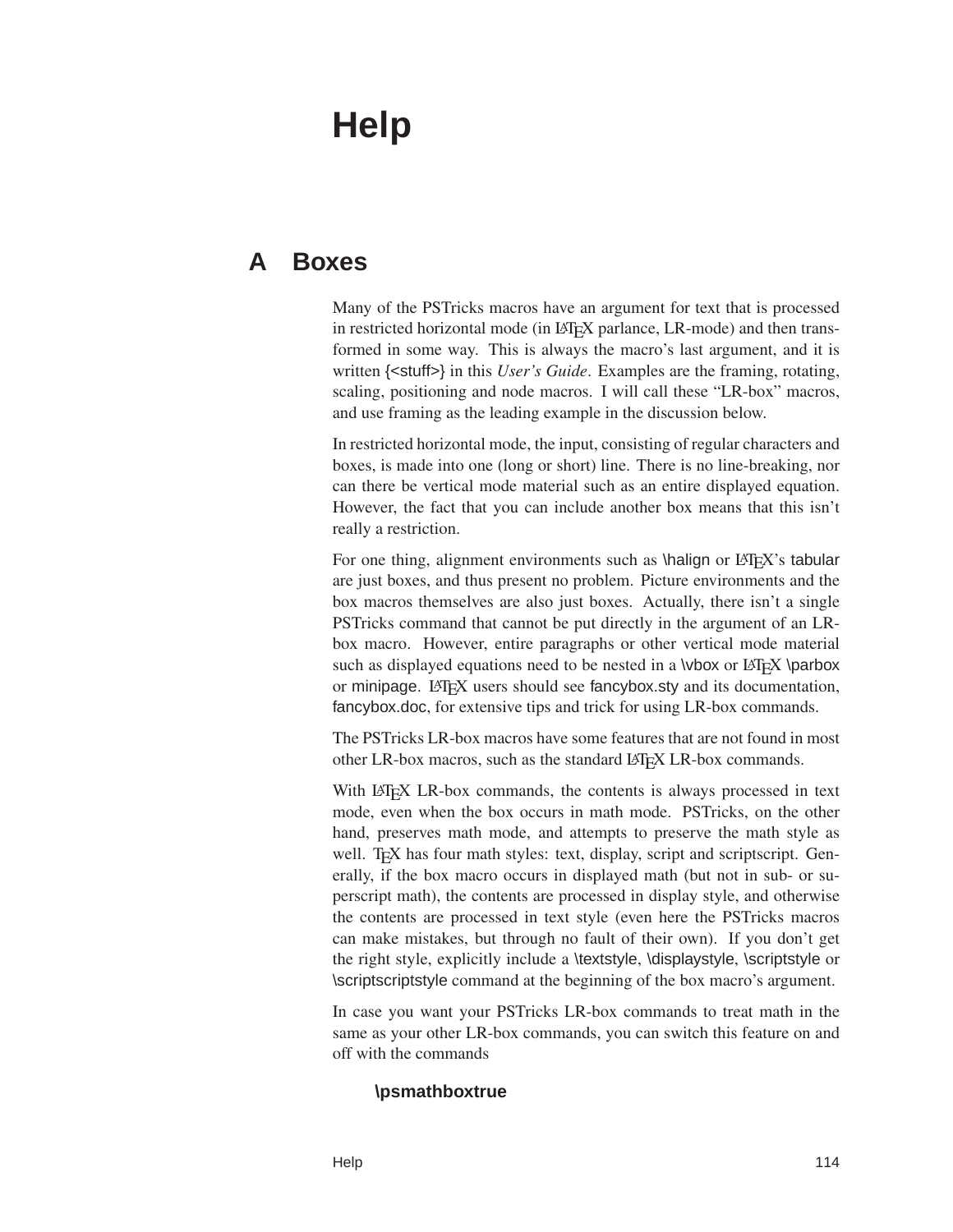#### <span id="page-118-0"></span>**\psmathboxfalse**

You can have commands (such as, but not restricted to, the math style commands) automatically inserted at the beginning of each LR-box using the

#### **\everypsbox{commands}**

command.<sup>28</sup>

If you would like to define an LR-box environment name from an LR-box command cmd, use

### **\pslongbox{name}{cmd}**

For example, after

1 \pslongbox{MyFrame}{\psframebox}

you can write

1 \MyFrame <stuff>\endMyFrame

instead of

\psframebox{<stuff>}

Also, LATEX users can write

1 \begin{MyFrame} <stuff>\end{MyFrame}

It is up to you to be sure that cmd is a PSTricks LR-box command; if it isn't, nasty errors can arise.

Environments like have nice properties:

- The syntax is clearer when *stuff* is long.
- It is easier to build composite LR-box commands. For example, here is a framed minipage environment for LATEX:
	- 1 \pslongbox{MyFrame}{\psframebox}
	- $2 \times 2$  \newenvironment{fminipage}%
	- $3$  {\MyFrame\begin{minipage}}%
	- <sup>4</sup> {\end{minipage}\endMyFrame}
- You include verbatim text and other \catcode tricks in stuff.

<sup>28</sup>This is a token register.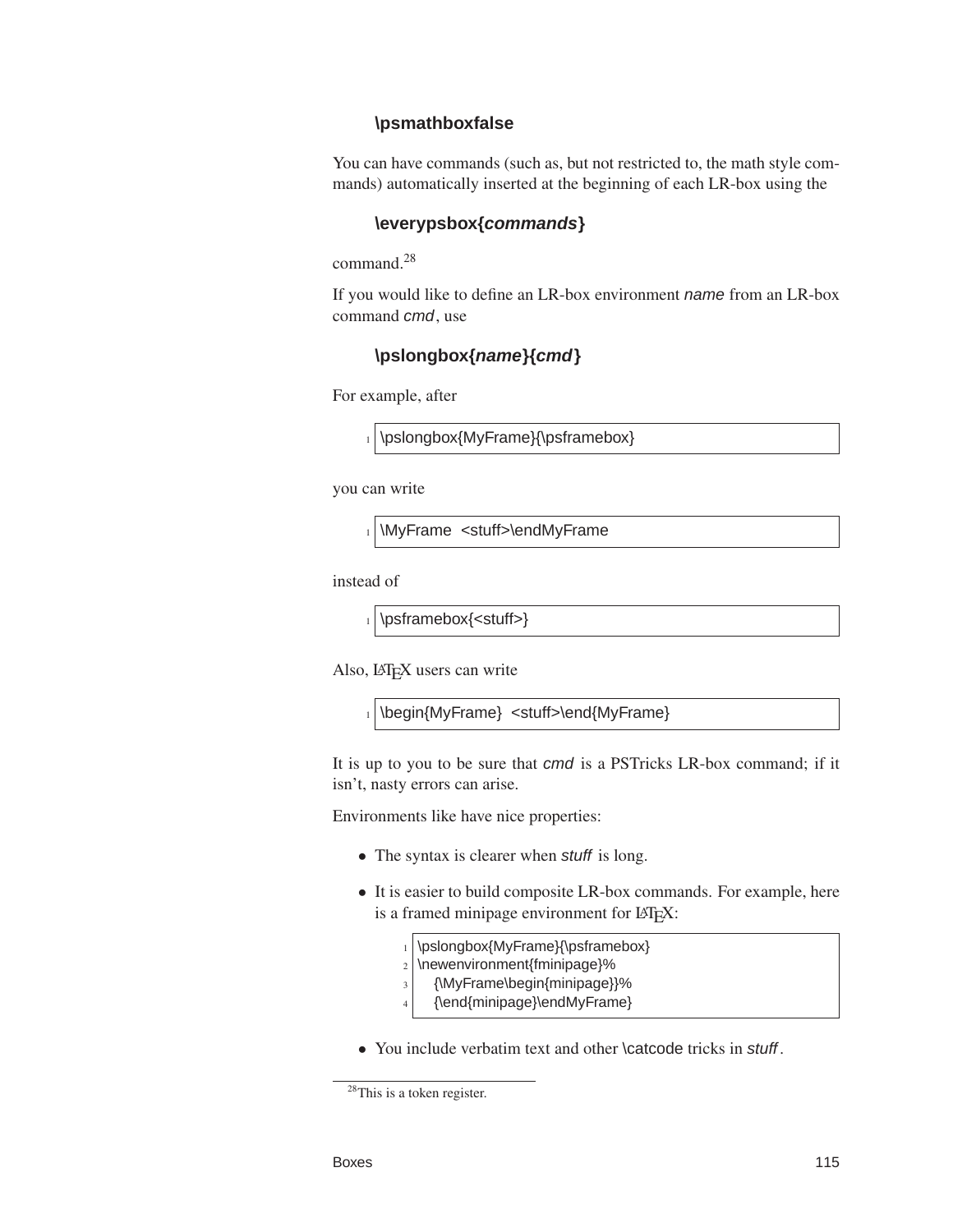<span id="page-119-0"></span>The rest of this section elaborates on the inclusion of verbatim text in LRbox environments and commands, for those who are interested. fancybox.sty also contains some nice verbatim macros and tricks, some of which are useful for LR-box commands.

The reason that you cannot normally include verbatim text in an LR-box commands argument is that TEX reads the whole argument before processing the \catcode changes, at which point it is too late to change the category codes. If this is all Greek to you,<sup>29</sup> then just try this LAT<sub>E</sub>X example to see the problem:

\psframebox{\verb+\foo{bar}+}

The LR-box environments defined with **\pslongbox** do not have this problem because stuff is not processed as an argument. Thus, this works:

1 \pslongbox{MyFrame}{\psframebox}

\MyFrame \verb+\foo{bar}+\endMyFrame

\foo{bar}

The commands

#### **\psverbboxtrue \psverbboxfalse**

switch into and out of, respectively, a special PSTricks mode that lets you include verbatim text in any LR-box command. For example:



However, this is not as robust. You must explicitly group color commands in stuff, and LR-box commands that usually ignore spaces that follow {<stuff>} might not do so when **\psverbboxtrue** is in effect.

## **B Tips and More Tricks**

1 How do I rotate/frame this or that with  $\text{LTEX?}$ 

See fancybox.sty and its documentation.

<sup>&</sup>lt;sup>29</sup>Incidentally, many foreign language macros, such as greek.tex, use \catcode tricks which can cause problems in LR-box macros.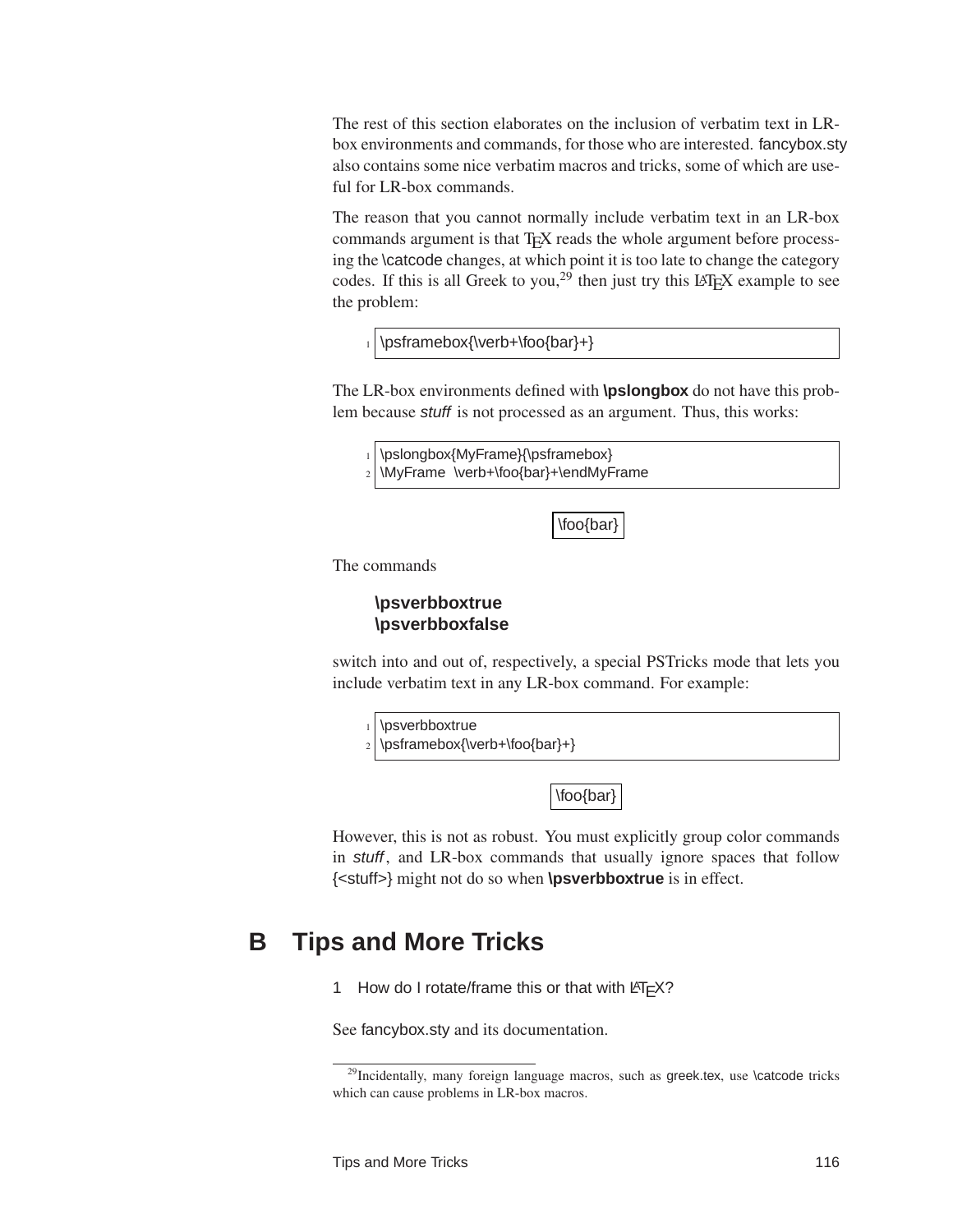<span id="page-120-0"></span>2 How can I suppress the PostScript so that I can use my document with a non-PostScript dvi driver?

Put the command

#### **\PSTricksOff**

at the beginning of your document. You should then be able to print or preview drafts of your document (minus the PostScript, and perhaps pretty strange looking) with any dvi driver.

3 How can I improve the rendering of halftones?

This can be an important consideration when you have a halftone in the background and text on top. You can try putting

\pstverb{106 45 {dup mul exch dup mul add 1.0 exch sub} setscreen}

before the halftone, or in a header (as in headers and footers, not as in PostScript header files), if you want it to have an effect on every page.

setscreen is a device-dependent operator.

4 What special characters can be active with PSTricks?

## **C Including PostScript code**

To learn about the PostScript language, consult Adobe's *PostScript Language Tutorial and Cookbook* (the "Blue Book"), or Henry McGilton and Mary Campione's *PostScript by Example* (1992). Both are published by Addison-Wesley. You may find that the Appendix of the Blue Book, plus an understanding of how the stack works, is all you need to write simple code for computing numbers (e.g., to specify coordinates or plots using PostScript).

You may want to define TEX macros for including PostScript fragments in various places. All TEX macros are expanded before being passed on to PostScript. It is not always clear what this means. For example, suppose you write

| 1   \SpecialCoor                       |
|----------------------------------------|
| $2$ \def\mydata{23 43}                 |
| $\frac{1}{2}$ \psline(!47 \mydata add) |
| $4 \log^2(47 \mydata \ add)$           |
| $5$ \psline(!47 \mydata~add)           |
| $6 \log\left(147 \ mydata\right)$ add) |
|                                        |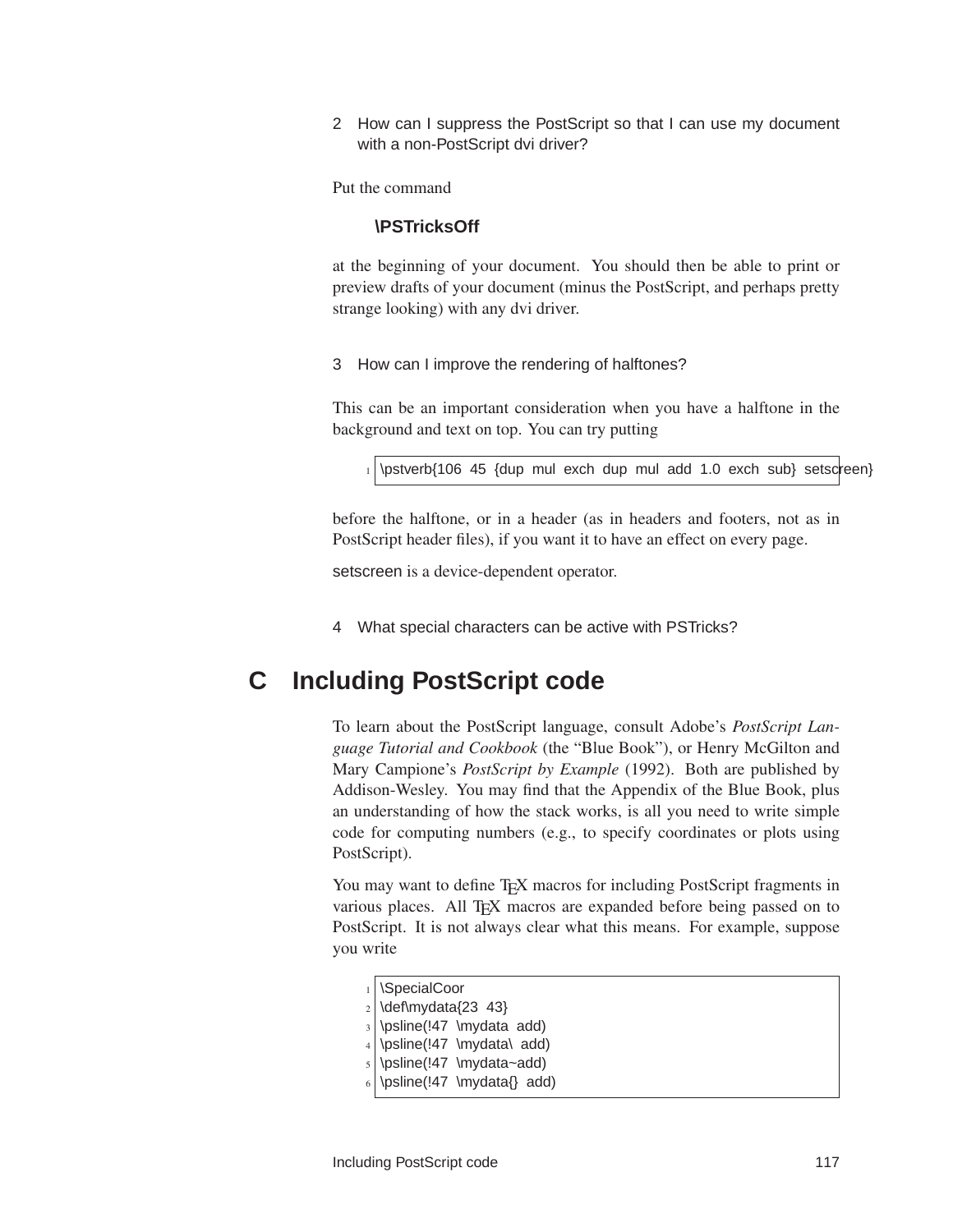<span id="page-121-0"></span>You will get a PostScript error in each of the **\psline** commands. To see what the argument is expanding to, try use  $T_F X$ 's \edef and \show. E.g.,

\def\mydata{23 43} \edef\temp{47 \mydata add} \show\temp \edef\temp{47 \mydata\ add} \show\temp \edef\temp{47 \mydata~add} \show\temp \edef\temp{47 \mydata{} add} \show\temp

 $TeX$  expands the code, assigns its value to  $\temp$ , and then displays the value of \temp on your console. Hit return to procede. You fill find that the four samples expand, respectively, to:

 $1$  47 23 43add  $2 | 47 23 43 \text{ add}$  $3$  47 23 43\penalty \@M \ add 47 23 43{} add

All you really wanted was a space between the 43 and add. The command \space will do the trick:

 $_1$  \psline(!47 \mydata\space add)

You can include balance braces { }; these will be passed on verbatim to PostScript. However, to include an unbalanced left or right brace, you have to use, respectively,

#### **\pslbrace \psrbrace**

Don't bother trying  $\setminus$  or  $\setminus$ .

Whenever you insert PostScript code in a PSTricks argument, the dictionary on the top of the dictionary stack is tx@Dict, which is PSTrick's main dictionary. If you want to define you own variables, you have two options:

- Simplest Always include a @ in the variable names, because PSTricks never uses @ in its variables names. You are at a risk of overflowing the tx@Dict dictionary, depending on your PostScript interpreter. You are also more likely to collide with someone else's definitions, if there are multiple authors contributing to the document.
- Safest Create a dictionary named TDict for your scratch computations. Be sure to remove it from the dictionary stack at the end of any code you insert in an argument. E.g.,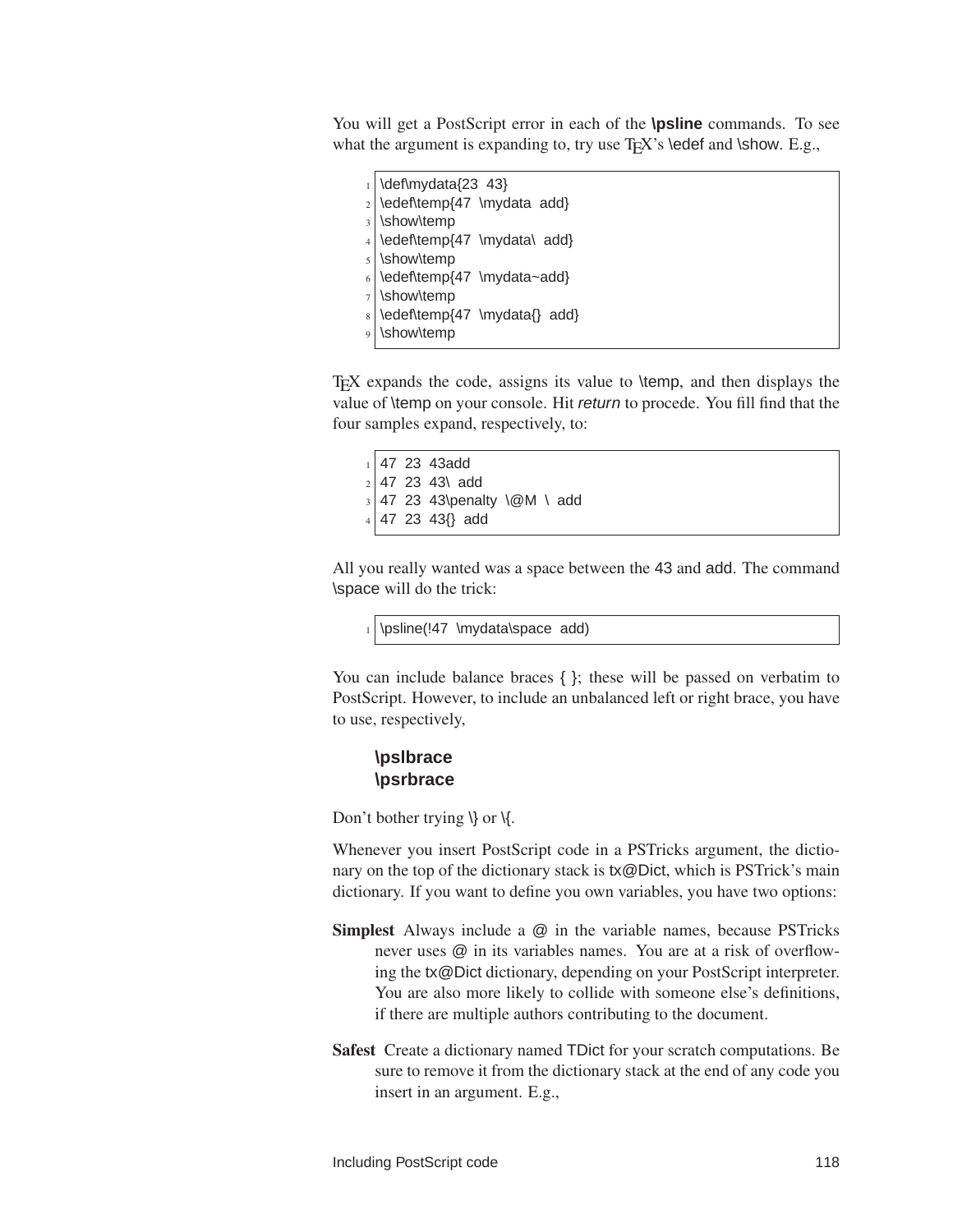## **D Troubleshooting**

1 Why does the document bomb in the printer when the first item in a LATEX file is a float?

When the first item in a  $\Delta E$ <sub>E</sub>X file is a float, \special's in the preamble are discarded. In particular, the \special for including PSTricks's header file is lost. The workaround is to but something before the float, or to include the header file by a command-line option with your dvi-to-ps driver.

2 I converted a .dvi file to PostScript, and then mailed it to a colleague. It prints fine for me but bombs on her printer.

Here is the most likely (but not the only) cause of this problem. The PostScript files you get when using PSTricks can contain long lines. This should be acceptable to any proper PostScript interpreter, but the lines can get chopped when mailing the file. There is no way to fix this in PSTricks, but you can make a point of wrapping the lines of your PostScript files when mailing them. E.g., on UNIX you can use uuencode and uudecode, or you can use the following AWK script to wrap the lines:

```
_1 #! /bin/sh
2 \mid # This script wraps all lines
3 \mid # Usage (if script is named wrap):
4 \mid # wrap < infile > outfile
5 awk
6 BEGIN {
7 \mid N = 78 # Max line length
8 }
9 \mid \ if (length($0) <= N)
_{10} print
11 else {
12 currlength = 0
_{13} for (i = 1; i <=NF; i++) {
_{14} if ((currlength = currlength + length($i) + 1) > N) {
\begin{array}{ccc} \text{15} & \text{print} \\ \text{16} & \text{print} \end{array}\begin{array}{c} 16 \end{array} }
17 else
_{18} printf \ %s }
19 printf }
20
```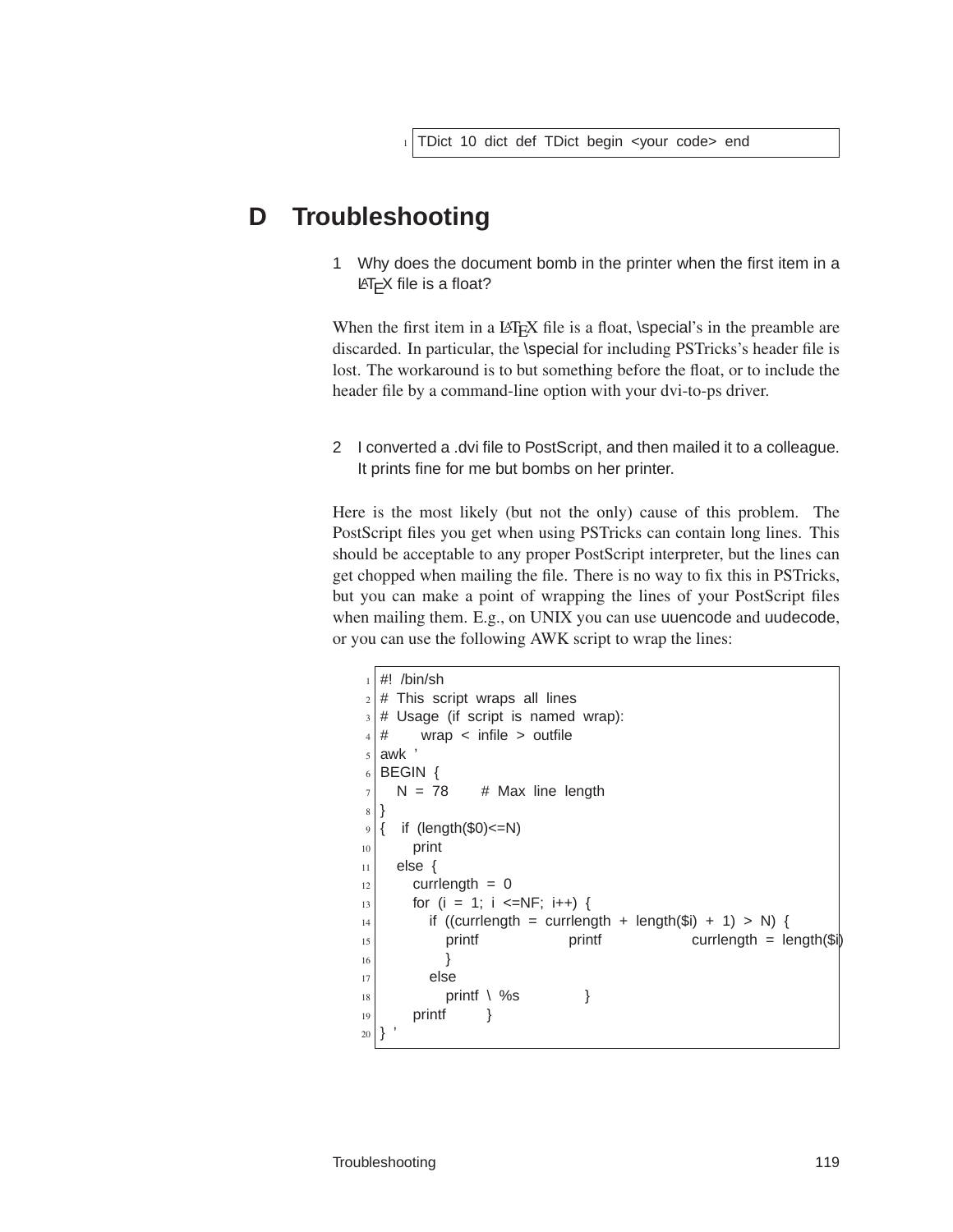<span id="page-123-0"></span>3 The color commands cause extraneous vertical space to be inserted.

For example, this can happen if you start a  $\langle$ Fig.X \parbox or a p{\} column with a color command. The solution usually is to precede the color command with \leavevmode.

4 The color commands interfere with other color macros I use.

Try putting the command **\altcolormode** at the beginning of your document. This may or may not help. Be extra careful that the scope of color commands does not extend across pages. This is generally a less robust color scheme.

5 How do I stop floats from being the same color as surrounding material?

That's easy: Just put an explicit color command at the beginning of the float, e.g., **\black**.

6 When I use some color command in box macros or with \setbox, the colors get all screwed up.

If \mybox is a box register, and you write

- \green Ho Hum.
- $2$  \setbox\mybox=\hbox{Foo bar \blue fee fum}
- Hi Ho. \red Diddley-dee
- \box\mybox hum dee do

then when \mybox is inserted, the current color is red and so Foo bar comes out red (rather than green, which was the color in effect when the box was set). The command that returns from **\blue** to the current color green, when the box is set, is executed after the \hbox is closed, which means that Hi Ho is green, but hum dee do is still blue.

This odd behavior is due to the fact that T<sub>E</sub>X does not support color internally, the way it supports font commands. The first thing to do is to explicitly bracket any color commands inside the box. Second, be sure that the current color is black when setting the box. Third, make other explicit color changes where necessary if you still have problems. The color scheme invoked by **\altcolormode** is slightly better behaved if you follow the first two rules.

Note that various box macros use \setbox and so these anomalies can arise unexpectedly.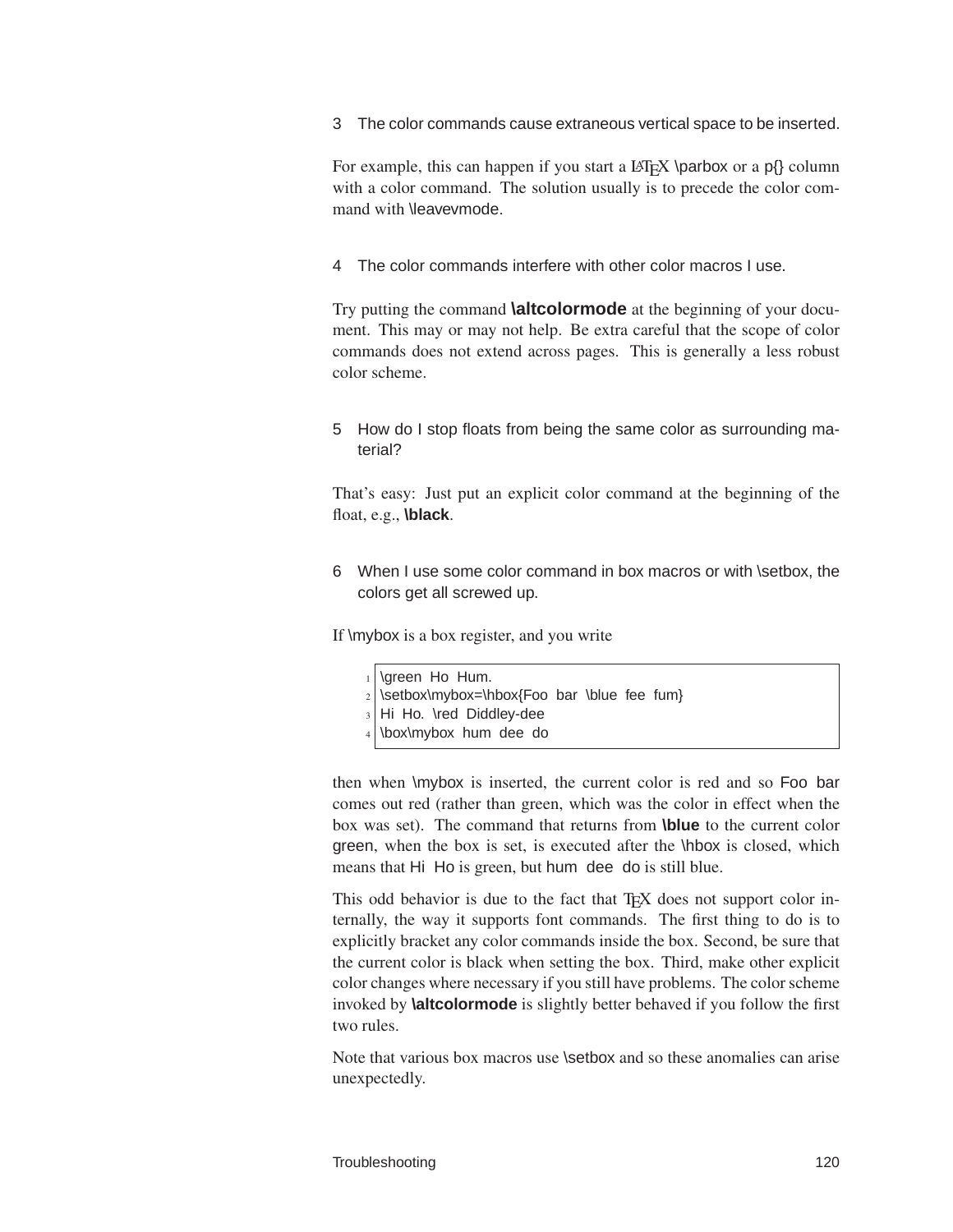# **Index**

| \AltClipMode 55, 110                                   |
|--------------------------------------------------------|
| $\lambda$ 120, 120                                     |
| angle (parameter) $\ldots$ . 62, 66, 105               |
| angleA (parameter) $\dots$ . 62–64, 66                 |
| angleB (parameter) $\dots$ .62, 64, 66                 |
|                                                        |
| \aput 80, 80, 81                                       |
| $\alpha$ arcangle (parameter) $\dots \dots \dots 62$   |
| arcangleA (parameter)  62, 67                          |
| arcangleB (parameter) 62                               |
| $\alpha$ rcsep (parameter) $\dots \dots \dots 13$ , 14 |
| $\alpha$ rcsepA (parameter)  13, 13, 14                |
| arcsepB (parameter)  . 13, 13, 14                      |
| arm (parameter) $\dots \dots 62, 62, 68$               |
| armA (parameter)  62-65, 90, 91                        |
| armB (parameter) $\ldots \ldots 62, 63, 65$            |
| arrowinset (parameter)  29, 30                         |
| arrowlength (parameter)  29, 30                        |
| \arrows 39                                             |
| arrows (parameter) 8, 10, 20, 28,                      |
| 28, 29, 48                                             |
| arrowscale (parameter) 30, 30                          |
| arrowsize (parameter)  29                              |
| axesstyle (parameter)  50                              |
| bbd (parameter) $\dots \dots \dots \dots$              |
| bbh (parameter) $\ldots$ 96                            |
| bbl (parameter) $\dots \dots \dots \dots \dots$        |
| bbllx (parameter) $\dots \dots \dots \dots 112$        |
| bblly (parameter) 112                                  |
|                                                        |
| bburx (parameter) $\dots \dots \dots \dots 112$        |
| bbury (parameter) $\dots \dots \dots \dots 112$        |
| \black<br>. 120                                        |
|                                                        |
| border (parameter) 25, 25, 33, 68                      |
| bordercolor (parameter) $\dots$ 25, 25                 |
| boxdepth (parameter) $\dots\dots\dots66$               |
| boxheight (parameter)  66                              |
| boxsep (parameter) $\dots$ 51, 52, 53                  |
| boxsize (parameter) $\ldots \ldots \ldots 66, 66$      |
|                                                        |
|                                                        |
| \bput 80, 80, 81<br>hrackatlangth (perspecter)<br>30   |

| $\text{MltClipMode} \dots \dots \dots \dots 55, 110$     | \Cartesian  105, 105                                             |
|----------------------------------------------------------|------------------------------------------------------------------|
| $\lambda$ laltcolormode  120, 120                        | \circlenode $\ldots \ldots \ldots$ 59, 59, 76                    |
| angle (parameter) $\ldots$ . 62, 66, 105                 | $\text{Clipbox} \ldots \ldots \ldots \ldots \ldots 54$           |
| angleA (parameter) $\ldots$ . 62–64, 66                  | $\lvert \text{Closedshadow} \ldots \ldots \ldots \ldots \rvert$  |
| angleB (parameter) $\dots$ .62, 64, 66                   | \closepath 34, 36, 36                                            |
|                                                          | $\text{Conode}$ 59,76                                            |
| \aput 80, 80, 81                                         | $\text{Conode}$ 59, 59, 78                                       |
| arcangle (parameter) $\ldots \ldots \ldots 62$           |                                                                  |
| $\alpha$ arcangleA (parameter) $\ldots$ . 62, 67         |                                                                  |
| $\alpha$ arcangleB (parameter) $\ldots \ldots \ldots 62$ | coilarm (parameter) $.103, 103, 104$                             |
| $\alpha$ rcsep (parameter) $\dots \dots \dots 13$ , 14   | coilarmA (parameter) $\dots \dots \dots 103$                     |
| $\alpha$ rcsepA (parameter) $\dots$ 13, 13, 14           | coilarmB (parameter) 103                                         |
| $\alpha$ csepB (parameter) $\dots$ 13, 13, 14            | coilaspect (parameter) $\dots$ 103, 103,                         |
| arm (parameter) $\ldots \ldots 62, 62, 68$               | 104                                                              |
| armA (parameter) $ 62-65, 90, 91$                        | coilheight (parameter) $\dots$ 103, 103                          |
| armB (parameter) $\ldots \ldots 62, 63, 65$              | coilinc (parameter) $\ldots \ldots$ 103, 103                     |
| arrowinset (parameter) $\ldots$ . 29, 30                 | coilwidth (parameter) $\ldots$ 103, 103                          |
| arrowlength (parameter) $\dots$ 29, 30                   |                                                                  |
| $\arrows \ldots, \ldots, \ldots, \ldots, \ldots, \ldots$ |                                                                  |
| arrows (parameter) $ 8, 10, 20, 28,$                     | cornersize (parameter) 10, 10, 53                                |
| 28, 29, 48                                               | \cput  52, 59                                                    |
| arrowscale (parameter) $\dots$ . 30, 30                  | curvature (parameter) $\dots \dots \dots 15$                     |
| arrowsize (parameter) $\dots \dots 29$                   | $\text{curveto} \ldots \ldots \ldots \ldots \ldots \text{38,39}$ |
| axesstyle (parameter) $\ldots \ldots \ldots$ 50          | dash (parameter) $\dots \dots \dots \dots 24$                    |
|                                                          | dashed (parameter)  33                                           |
| bbh (parameter) $\dots \dots \dots \dots$                | \dataplot  21, 21, 22                                            |
|                                                          |                                                                  |
| bbllx (parameter) $\dots \dots \dots \dots \dots 112$    | edge=none $\ldots \ldots \ldots \ldots \ldots 92$                |
| bblly (parameter) $\dots \dots \dots \dots 112$          |                                                                  |
|                                                          |                                                                  |
| bburx (parameter) $\dots \dots \dots \dots 112$          |                                                                  |
| bbury (parameter) $\dots \dots \dots \dots 112$          | dimen (parameter) $\ldots \ldots \ldots 14, 26$                  |
|                                                          | \DontKillGlue 41                                                 |
| \blue $\ldots \ldots \ldots \ldots \ldots \ldots 120$    | dotangle (parameter) $\dots \dots \dots 17$                      |
| border (parameter) 25, 25, 33, 68                        |                                                                  |
| bordercolor (parameter) $\dots$ 25, 25                   | dotscale (parameter) $\dots \dots \dots 17$                      |
| boxdepth (parameter) $\ldots \ldots \ldots 66$           | dotsep (parameter) $\dots \dots \dots \dots 25$                  |
| boxheight (parameter) $\ldots \ldots \ldots 66$          | dotsize (parameter) $\dots \dots 17, 30$                         |
| boxsep (parameter) $\dots$ 51, 52, 53                    | dotstyle (parameter) $\dots \dots \dots \dots 16$                |
| boxsize (parameter) $\ldots \ldots \ldots 66, 66$        |                                                                  |
|                                                          | doublecolor (parameter) $\dots$ 25, 25                           |
| \bput $\ldots$ 80, 80, 81                                | doubleline (parameter) $\ldots$ 25, 25, 33                       |
| bracketlength (parameter) $\dots \dots 30$               | doublesep (parameter) $\dots$ . 25, 25                           |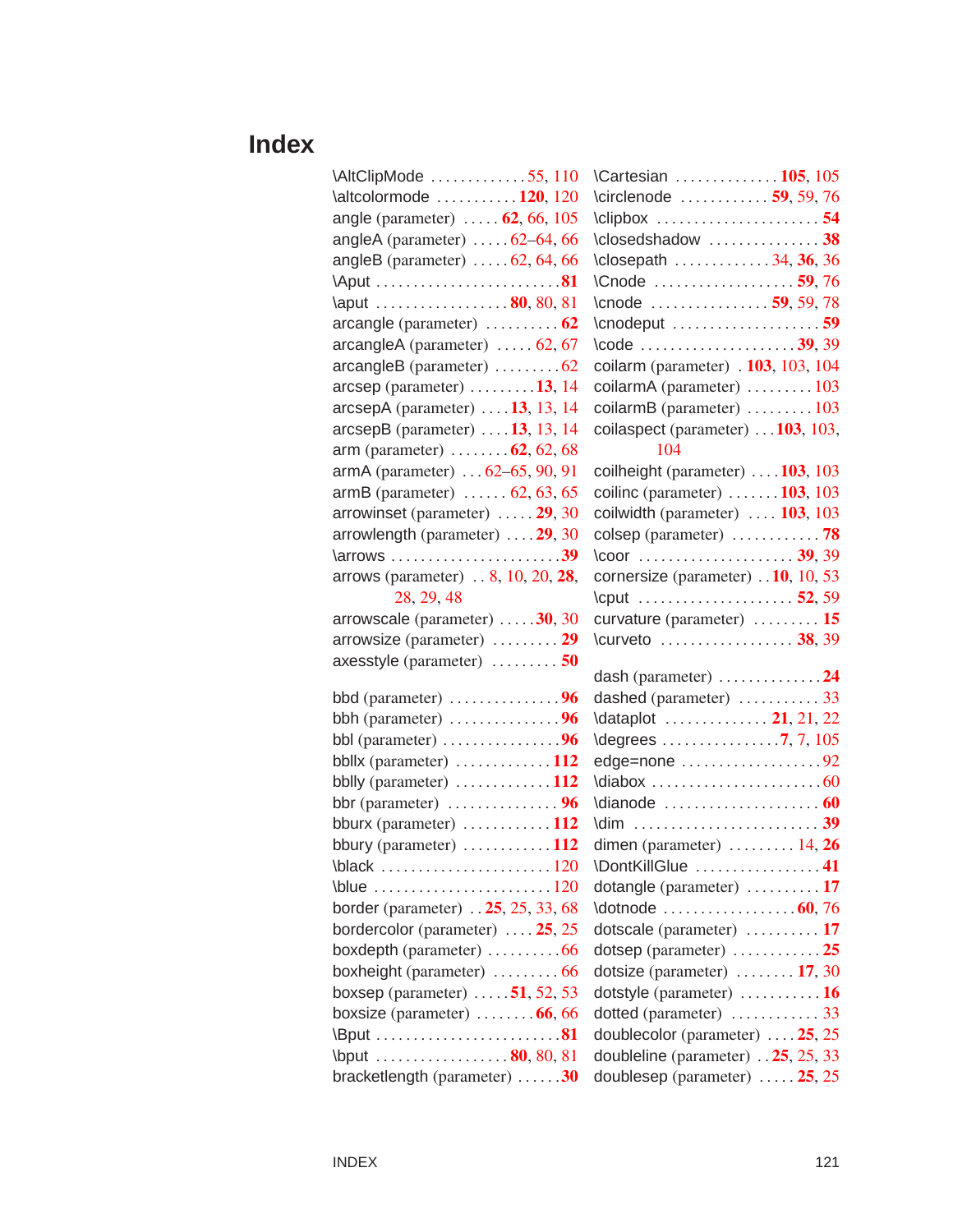| Dx (parameter) $\dots \dots \dots \dots 48, 49$                                    |
|------------------------------------------------------------------------------------|
| $dx$ (parameter) 48, 49                                                            |
| Dy (parameter) $\dots \dots \dots \dots$ 48, 49                                    |
| dy (parameter) $\dots \dots \dots \dots 48, 49$                                    |
| edge (parameter)  91, 92, 99                                                       |
| emnode (parameter) 77                                                              |
| \endoverlaybox 106                                                                 |
| \endpscharclip  110, 110                                                           |
| \endpsclip  54, 54, 55, 110                                                        |
| \endpsmatrix 76,79                                                                 |
| \endpspicture 41                                                                   |
| \endpsTree 82                                                                      |
| \endTeXtoEPS  111                                                                  |
| $\text{everypsbox} \dots \dots \dots \dots 115$                                    |
| fansize (parameter) 85                                                             |
|                                                                                    |
| $\left\{ \text{displot} \right. \dots \dots \dots \dots \dots 20, 20, 21 \right\}$ |
|                                                                                    |
| fillcolor (parameter) $\ldots$ 8, 17, 27, 27,<br>51                                |
| fillstyle (parameter) $\ldots$ 8, 27, 27, 32,<br>33, 50, 107, 109                  |
| $\frac{60}{60}$ , 76                                                               |
| framearc (parameter) $\dots \dots 10$ , 10                                         |
| framesep (parameter)  51                                                           |
| framesize (parameter)  60                                                          |
| gangle (parameter) 11                                                              |
| gradangle (parameter) 107                                                          |
| gradbegin (parameter)  107, 107                                                    |
| gradend (parameter) $\dots$ . 107, 107                                             |
| gradlines (parameter) 107                                                          |
| gradmidpoint (parameter) $\dots$ 107                                               |
| \gray 4                                                                            |
| \grestore 36, 37, 37, 38                                                           |
| gridcolor (parameter)  18                                                          |
| griddots (parameter)  18, 19                                                       |
| gridlabelcolor (parameter) 19                                                      |
| gridlabels (parameter)  19                                                         |
| gridwidth (parameter) 18                                                           |
| \gsave  36, 36–38                                                                  |
| hatchangle (parameter) $\ldots$ 27, 27                                             |
| hatchcolor (parameter)  27                                                         |
| hatchsep (parameter) 27                                                            |
| hatchwidth (parameter) $\dots \dots 27$                                            |

| headerfile (parameter)  112, 113                                  |
|-------------------------------------------------------------------|
| headers (parameter) $\dots$ 113, 113                              |
| href (parameter) $\ldots \ldots \ldots$ 59, 59, 96                |
| inner (parameter) 14                                              |
| KillGlue 41                                                       |
| labels (parameter) 49                                             |
| labelsep (parameter) 44, 50, 70, 75,<br>95                        |
| levelsep (parameter)  89, 89, 99,<br>100                          |
| liftpen (parameter) $\ldots \ldots 35, 35, 37$                    |
| linearc (parameter) $.10, 10, 20, 22,$                            |
| 53, 62, 104                                                       |
| linecolor (parameter) $\ldots$ 8, 8, 24, 27,<br>32, 33, 51        |
| linestyle (parameter) 24, 25, 27, 32,                             |
| 50, 54, 109                                                       |
| Vineto  38, 38                                                    |
| linetype (parameter) $\ldots \ldots \ldots$ 33, 33                |
| linewidth (parameter) $\ldots$ 8, 8, 11, 17,                      |
| 24, 27-30, 32, 33                                                 |
| $\text{Nistplot}$ 20, 21, 21, 22                                  |
| loopsize (parameter) $\dots \dots \dots 65$                       |
| \Lput 79, 79, 80, 80                                              |
| \lput 79, 79–81                                                   |
|                                                                   |
| makeeps (parameter) $\dots \dots \dots 112$<br>MakeShortNab 72,72 |
| MakeShortTab 94                                                   |
| MakeShortTablr 74                                                 |
| MakeShortTnput 95                                                 |
|                                                                   |
| middle (parameter) 14                                             |
| mnode (parameter) $\ldots$ . 76, 76, 78                           |
| mnodesize (parameter) $\ldots \ldots \ldots$ 78                   |
| \movepath 38                                                      |
| $\text{two}$ 36, 36                                               |
| Mput 79, 79, 80, 80                                               |
| \mput 81                                                          |
|                                                                   |
| \msave  38, 38                                                    |
| \multicolumn  79                                                  |
|                                                                   |
| \multips $\ldots \ldots \ldots \ldots \cdot 46, 46, 50$           |
| \multirput 46, 46                                                 |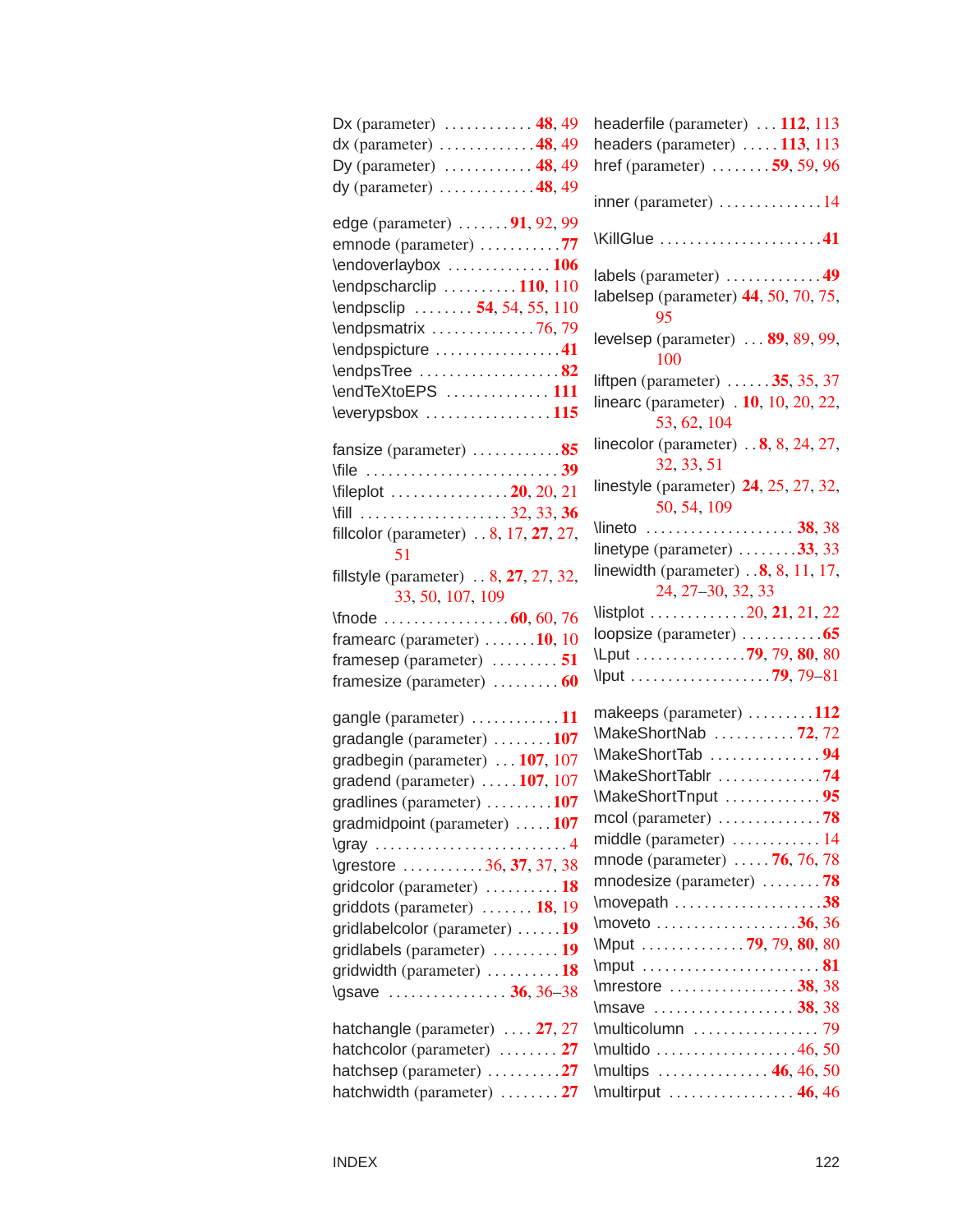| \multispan 79                                               |
|-------------------------------------------------------------|
| name (parameter) $\ldots \ldots \ldots$ 77, 92              |
| \naput  69, 69, 70, 72, 74                                  |
| \nbput  69, 69, 70, 72, 74                                  |
| \ncangle $\dots \dots 63, 63-65, 69, 71$                    |
| \ncangles  64, 64, 65, 69, 71                               |
|                                                             |
| $\text{C}$ \ncarcbox  67, 67, 69, 71, 72                    |
|                                                             |
| $\hbox{hcbox}$ 66, 66, 69, 71, 72                           |
| $\{ \, 0, 66, 66, 68, 71 \,$                                |
|                                                             |
| \nccurve $\ldots \ldots \ldots \ldots \quad 65, 65, 69, 71$ |
| $\begin{bmatrix} 62, 62, 63, 69, 71, 90 \end{bmatrix}$      |
| $\n$ cdiagg  63, 63, 69, 71, 91                             |
| \ncline 61, 62, 65-67, 69, 71, 104                          |
| $\hbox{ncloop}$ 65, 65, 69, 71                              |
| \ncput  69, 69, 70, 93                                      |
| ncurv (parameter) $\dots \dots \dots 62, 66$                |
|                                                             |
| $ncurvB$ (parameter) $\dots\dots\dots\dots66$               |
| $\nczigzag \ldots \ldots \ldots \ldots 104$                 |
| $\neq$ wewcmykcolor 5                                       |
| \newgray 4                                                  |
|                                                             |
| $\neq 36$                                                   |
| \newpsobject $\ldots \ldots \ldots$ 30, 30, 53              |
| $\neq$ \newpsstyle 31, 31                                   |
|                                                             |
| nodealign (parameter) 78                                    |
| nodesep (parameter) $\dots$ 61, 61, 68,                     |
| 75, 99, 105                                                 |
| nodesepA (parameter) 61, 66, 85                             |
| nodesepB (parameter) $\dots$ . 61, 66<br>\NormalCoor  106   |
| npos (parameter)  71, 71                                    |
| \nput 74, 75, 94                                            |
|                                                             |
|                                                             |
| offset (parameter) 67, 70, 79, 105                          |
| offsetA (parameter) $\dots$ .67, 75, 85                     |
| offsetB (parameter) 67                                      |
| \openshadow 38                                              |
| origin (parameter) $\ldots \ldots \ldots$ 24, 33            |
| outer (parameter)  14                                       |
| \ovalnode  59, 59, 76                                       |

| \overlaybox 106                                       |  |
|-------------------------------------------------------|--|
| Ox (parameter) $\dots \dots \dots \dots$ 48, 49       |  |
| Oy (parameter) $\dots \dots \dots \dots 48, 49$       |  |
|                                                       |  |
| \parabola  14, 14                                     |  |
| parameters:                                           |  |
| Dx  48,49                                             |  |
| Dy  48,49                                             |  |
| Ox  48,49                                             |  |
| Oy  48, 49                                            |  |
| angleA 62-64,66                                       |  |
| angleB $\ldots \ldots \ldots \ldots 62, 64, 66$       |  |
| angle $\ldots \ldots \ldots \ldots 62, 66, 105$       |  |
| arcangleA $\ldots \ldots \ldots 62, 67$               |  |
|                                                       |  |
| arcangle $\ldots \ldots \ldots \ldots \ldots 62$      |  |
| arcsepA 13, 13, 14                                    |  |
| arcsepB 13, 13, 14                                    |  |
| arcsep 13, 14                                         |  |
| armA $62-65, 90, 91$                                  |  |
|                                                       |  |
| arm  62, 62, 68                                       |  |
| arrowinset  29, 30                                    |  |
| arrowlength $\ldots \ldots \ldots 29, 30$             |  |
| arrowscale $\ldots \ldots \ldots 30, 30$              |  |
| arrowsize  29                                         |  |
| arrows 8, 10, 20, 28, 28, 29, 48                      |  |
| axesstyle $\ldots$ 50                                 |  |
|                                                       |  |
|                                                       |  |
| bbllx $\ldots \ldots \ldots \ldots \ldots \ldots 112$ |  |
| bblly $\ldots \ldots \ldots \ldots \ldots \ldots 112$ |  |
|                                                       |  |
| bbr 96                                                |  |
| bburx 112                                             |  |
| bbury 112                                             |  |
| bordercolor $\ldots \ldots \ldots 25, 25$             |  |
| border $\ldots \ldots \ldots 25, 25, 33, 68$          |  |
| boxdepth $\ldots \ldots \ldots \ldots \ldots 66$      |  |
|                                                       |  |
| boxsep 51, 52, 53                                     |  |
| boxsize $\ldots \ldots \ldots \ldots 66, 66$          |  |
| bracketlength $\ldots \ldots \ldots \ldots 30$        |  |
| coilarmA $\ldots$ 103                                 |  |
| coilarmB 103                                          |  |
| coilarm  103, 103, 104                                |  |
| coilaspect  103, 103, 104                             |  |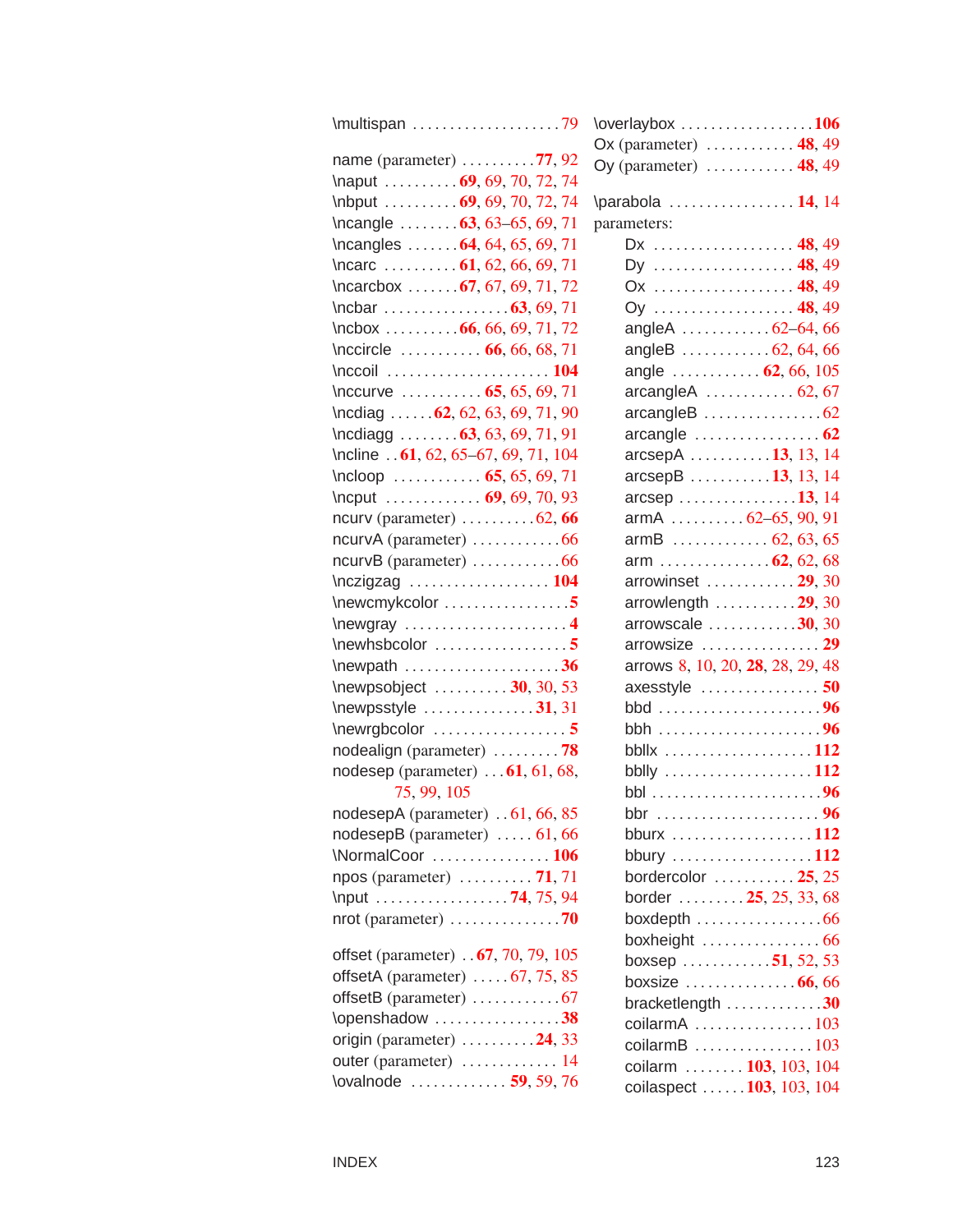| coilheight $\ldots \ldots \ldots 103, 103$        |
|---------------------------------------------------|
| coilinc 103, 103                                  |
| coilwidth  103, 103                               |
|                                                   |
| cornersize $\dots \dots \dots 10$ , 10, 53        |
| curvature  15                                     |
| dashed  33                                        |
|                                                   |
| dimen $\ldots$ 14, 26                             |
| dotangle 17                                       |
| dotscale  17                                      |
|                                                   |
|                                                   |
| dotstyle 16                                       |
| dotted  33                                        |
| doublecolor $\ldots \ldots \ldots 25, 25$         |
| doubleline  25, 25, 33                            |
| doublesep  25, 25                                 |
| $dx$ 48,49                                        |
| dy 48, 49                                         |
| edge 91, 92, 99                                   |
| emnode 77                                         |
| fansize $\ldots$ 85                               |
| fillcolor $\ldots \ldots 8, 17, 27, 27, 51$       |
| fillstyle  8, 27, 27, 32, 33, 50,                 |
| 107, 109                                          |
| framearc $\ldots \ldots \ldots \ldots 10, 10$     |
| framesep $\ldots \ldots \ldots \ldots \ldots 51$  |
| framesize $\ldots \ldots \ldots \ldots 60$        |
| gangle 11                                         |
| gradangle $\ldots$ 107                            |
| gradbegin  107, 107                               |
| gradend 107, 107                                  |
| gradlines 107                                     |
| gradmidpoint $\ldots \ldots \ldots \ldots 107$    |
| gridcolor $\ldots$ 18                             |
| griddots  18, 19                                  |
| gridlabelcolor 19                                 |
| gridlabels $\ldots$ 19                            |
| gridwidth $\ldots \ldots \ldots \ldots \ldots 18$ |
| hatchangle  27, 27                                |
| hatchcolor  27                                    |
| hatchsep 27                                       |
| hatchwidth 27                                     |
| headerfile  112, 113                              |
| headers $\ldots \ldots \ldots \ldots 113, 113$    |
|                                                   |

| href 59, 59, 96                                             |
|-------------------------------------------------------------|
| $inner \ldots \ldots \ldots \ldots \ldots \ldots \ldots 14$ |
| labelsep  44, 50, 70, 75, 95                                |
| labels 49                                                   |
| levelsep  89, 89, 99, 100                                   |
| liftpen 35, 35, 37                                          |
| linearc . 10, 10, 20, 22, 53, 62,                           |
| 104                                                         |
| linecolor $\ldots$ 8, 8, 24, 27, 32, 33,<br>51              |
| linestyle 24, 25, 27, 32, 50, 54,                           |
| 109                                                         |
| linetype 33, 33                                             |
| linewidth $8, 8, 11, 17, 24,$                               |
| $27 - 30, 32, 33$                                           |
| loopsize 65                                                 |
| makeeps 112                                                 |
|                                                             |
| middle 14                                                   |
| mnodesize 78                                                |
| mnode $\ldots \ldots \ldots \ldots 76, 76, 78$              |
| name 77,92                                                  |
| ncurvA 66                                                   |
|                                                             |
|                                                             |
| nodealign 78                                                |
| nodesepA $\ldots \ldots \ldots 61, 66, 85$                  |
| $nodesepB$ 61, 66                                           |
| nodesep  61, 61, 68, 75, 99,                                |
| 105                                                         |
| npos  71,71                                                 |
|                                                             |
| offsetA $\ldots \ldots \ldots \ldots 67, 75, 85$            |
| offsetB $\ldots \ldots \ldots \ldots \ldots \ldots$         |
| offset $\ldots \ldots \ldots 67, 70, 79, 105$               |
| origin 24, 33                                               |
| outer 14                                                    |
| plotpoints 23, 23                                           |
| plotstyle $\ldots \ldots \ldots 20$ , 20, 34                |
| pspicture 41                                                |
| radius 59, 76, 78                                           |
| rbracketlength $\ldots \ldots \ldots \ldots 30$             |
| $rectarc \ldots \ldots \ldots \ldots \ldots 53$             |
|                                                             |
|                                                             |
| rowsep 78                                                   |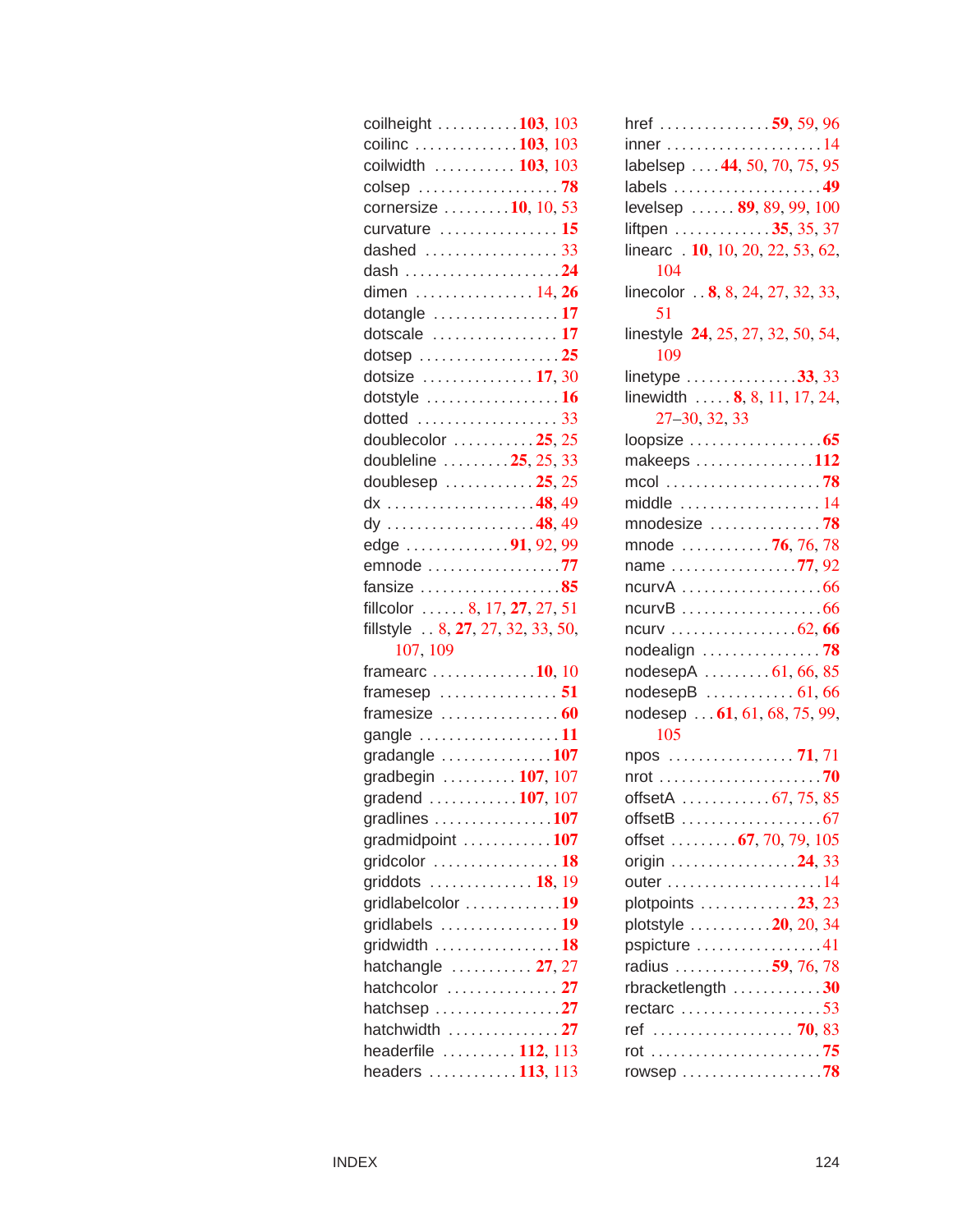| shadowangle $\ldots \ldots \ldots 26, 26$            |  |
|------------------------------------------------------|--|
| shadowcolor $\ldots \ldots \ldots 26, 26$            |  |
| shadowsize $\ldots \ldots 26, 26, 52$                |  |
| shadow  26, 26, 33                                   |  |
| shortput  . 72, 72-74, 76, 93                        |  |
| showbbox $\ldots \ldots \ldots \ldots \ldots$        |  |
| showorigin $\ldots \ldots \ldots \ldots$ . 49        |  |
| showpoints  9, 13-16, 20, 22,                        |  |
| 33                                                   |  |
| style $\ldots \ldots \ldots \ldots \ldots \ldots 31$ |  |
| subgridcolor 19                                      |  |
| subgriddiv 19                                        |  |
| subgriddots  19                                      |  |
| subgridwidth  19                                     |  |
| swapaxes 24, 33                                      |  |
|                                                      |  |
| thislevelsep $\ldots \ldots \ldots$ 99, 100          |  |
| thistreefit $\ldots \ldots \ldots \ldots \ldots$     |  |
| thistreenodesize 99                                  |  |
| thistreesep 99                                       |  |
| ticksize $\ldots \ldots \ldots \ldots \ldots 50$     |  |
| tickstyle $\ldots$ 50, 50                            |  |
|                                                      |  |
| tndepth $\ldots$ 96                                  |  |
| tnheight 95, 95, 96                                  |  |
| tnpos $\ldots \ldots \ldots \ldots \ldots \ldots 95$ |  |
| tnsep  95, 95, 96                                    |  |
| tnyref $\ldots \ldots \ldots \ldots \ldots 96,96$    |  |
| tpos 73, 93                                          |  |
| treefit  87, 87, 88                                  |  |
| treeflip $\ldots \ldots \ldots \ldots 87,93$         |  |
| treemode  86, 86, 87                                 |  |
| treenodesize $\ldots \ldots \ldots 88,88$            |  |
| treesep  87, 87, 88                                  |  |
| trimode $\ldots \ldots \ldots \ldots \ldots 53$      |  |
| unit 6, 6, 7, 19, 105                                |  |
| vref  59, 59, 96                                     |  |
|                                                      |  |
| xbbh 96                                              |  |
|                                                      |  |
|                                                      |  |
| xunit  7, 7, 18, 19, 105                             |  |
|                                                      |  |
| yunit  7, 7, 18, 19, 105                             |  |
| \parametricplot 22, 23                               |  |

| $\boldsymbol{\text{pcdiag}} \dots \boldsymbol{\text{q}}$        |
|-----------------------------------------------------------------|
| $\boldsymbol{\text{pcdiagg}} \dots \boldsymbol{\text{pcdiagg}}$ |
| \pcline  69, 70, 79, 104                                        |
|                                                                 |
| \pczigzag  104                                                  |
| plotpoints (parameter) 23, 23                                   |
| plotstyle (parameter)  . 20, 20, 34                             |
| \pnode  59, 59, 76                                              |
| \Polar 104, 104, 105                                            |
| \psaddtolength 7                                                |
| \psarc  12, 13, 14, 60                                          |
|                                                                 |
| \psaxes 18, 47, 48-50                                           |
| \psbezier 14, 14, 34, 35                                        |
|                                                                 |
| $\text{D}\text{S}\text{C}$                                      |
| $\text{pscharclip} \ldots \ldots \ldots \ldots 110, 110$        |
| \pscharpath 109, 110                                            |
| $\text{pscircle}$ 12, 26                                        |
| $\text{pscircle}^ \dots \dots \dots \dots \dots 12$             |
| \pscirclebox 51, 52, 52, 59                                     |
| $\text{psclip}$ 54, 54, 55, 110                                 |
| \psCoil 103, 103, 104                                           |
| \pscoil  103, 103, 104                                          |
| \pscurve  15, 16, 19, 34, 37                                    |
|                                                                 |
| \pscustom 13, 14, 32, 32-34, 36,                                |
| 37, 39, 46, 54, 60                                              |
| \psdblframebox 51                                               |
| $\psi$ sdiabox 53,53                                            |
| $\psdiamond$ 11, 11                                             |
|                                                                 |
|                                                                 |
| $\text{D}\$                                                     |
|                                                                 |
|                                                                 |
| $\text{V}$ psellipticarc  13, 14<br>\psellipticarcn  14, 14     |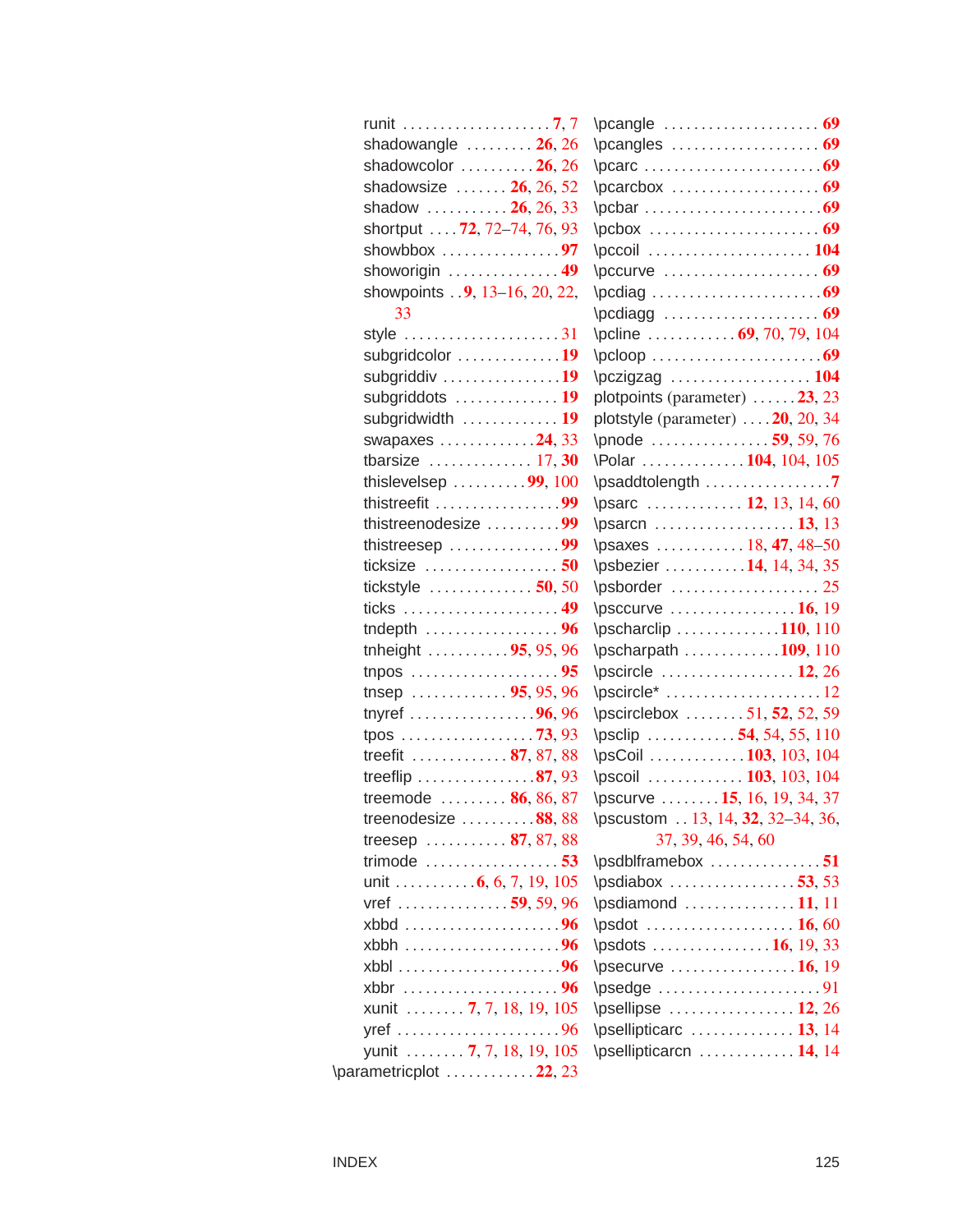| \psframe . 8, 10, 11, 11, 26, 50, 51,           |
|-------------------------------------------------|
| 60                                              |
| $\psframebox \ldots \ldots \enspace .51, 51-53$ |
| \psgrid 17, 17-19, 33, 47, 110, 111             |
| \pshatchcolor 27                                |
| $\Phi$ 50                                       |
| \pslabelsep  44, 50, 80                         |
| $\psi$ slbrace 118                              |
| \psline 7, 10, 10, 11, 19, 22, 31, 34,          |
| 50, 68, 118                                     |
| \pslinecolor 8                                  |
| \pslinewidth  8                                 |
| $\pslongbox \ldots$ 115, 116                    |
| \psmathboxfalse 114                             |
| \psmathboxtrue 114                              |
| \psmatrix 57, 75, 75, 76, 78, 79                |
|                                                 |
| \psoverlay  106, 106                            |
| \pspicture  18, 41, 41, 42, 54, 57,             |
| 110                                             |
| pspicture (parameter) 41                        |
| \psplot  22, 22, 23                             |
| \pspolygon  10, 11, 19, 20                      |
|                                                 |
|                                                 |
|                                                 |
| $\text{D}\text{D}$                              |
| \psset $5, 5, 6, 11, 12, 41, 77$                |
| $\text{D}\text{D}$                              |
| $\psshadowbox \dots \dots \dots \dots 52$       |
|                                                 |
| \pstextpath  108, 109, 109                      |
|                                                 |
| $\psTree \ldots \ldots \ldots$<br>.82           |
| \pstree  82, 82, 87, 94, 99                     |
| $\sqrt{11, 11}$                                 |
| $\sqrt{53}, 53$                                 |
| \PSTricksEPS 111, 112                           |
| \PSTricksOff 117                                |
| \pstrotate 45                                   |
| \PSTtoEPS 21, 112, 112                          |
| $\sqrt{32}$                                     |
| \pstVerb  5, 42, 45, 55, 74, 107                |
| $\sqrt{32}$                                     |
| \pstverbscale 42, 55, 74, 107                   |
| \psunit 7, 109                                  |

| \psverbboxfalse 116                                                                                                                                                                                                                                                                                                                          |
|----------------------------------------------------------------------------------------------------------------------------------------------------------------------------------------------------------------------------------------------------------------------------------------------------------------------------------------------|
| $\text{Vpsverbbo}$ xtrue  4, 116, 116                                                                                                                                                                                                                                                                                                        |
|                                                                                                                                                                                                                                                                                                                                              |
| \pswedge $\ldots$ 12, 26                                                                                                                                                                                                                                                                                                                     |
| $\beta$ . 20                                                                                                                                                                                                                                                                                                                                 |
|                                                                                                                                                                                                                                                                                                                                              |
| \pszigzag  103, 103, 104                                                                                                                                                                                                                                                                                                                     |
| \putoverlaybox 106                                                                                                                                                                                                                                                                                                                           |
|                                                                                                                                                                                                                                                                                                                                              |
| $\qquad \qquad \text{Qline} \ldots \ldots \ldots \ldots \ldots \ldots \qquad \text{10, 33}$                                                                                                                                                                                                                                                  |
|                                                                                                                                                                                                                                                                                                                                              |
|                                                                                                                                                                                                                                                                                                                                              |
| radius (parameter) $\ldots \ldots$ 59, 76, 78                                                                                                                                                                                                                                                                                                |
| rbracketlength (parameter) 30                                                                                                                                                                                                                                                                                                                |
|                                                                                                                                                                                                                                                                                                                                              |
| $\lvert \text{curveto} \ldots \ldots \ldots \ldots \rvert$                                                                                                                                                                                                                                                                                   |
| $\text{Vreaddata}$ 21, 21, 22                                                                                                                                                                                                                                                                                                                |
| rectarc (parameter) $\ldots \ldots \ldots \ldots$                                                                                                                                                                                                                                                                                            |
| $\lvert \mathsf{red} \rvert \ldots \rvert \ldots \rvert \ldots \rvert \ldots \rvert \ldots \rvert \lvert \mathsf{4} \rvert$                                                                                                                                                                                                                  |
| ref (parameter) $\ldots \ldots \ldots$ 70, 83                                                                                                                                                                                                                                                                                                |
| $\lvert$ $\lvert$ $\lvert$ $\lvert$ $\lvert$ $\lvert$ $\lvert$ $\lvert$ $\lvert$ $\lvert$ $\lvert$ $\lvert$ $\lvert$ $\lvert$ $\lvert$ $\lvert$ $\lvert$ $\lvert$ $\lvert$ $\lvert$ $\lvert$ $\lvert$ $\lvert$ $\lvert$ $\lvert$ $\lvert$ $\lvert$ $\lvert$ $\lvert$ $\lvert$ $\lvert$ $\lvert$ $\lvert$ $\lvert$ $\lvert$ $\lvert$ $\lvert$ |
| Rnode 58, 58, 59, 68, 74, 76                                                                                                                                                                                                                                                                                                                 |
| \mode $\ldots \ldots \ldots$ 58, 58, 60, 74, 76                                                                                                                                                                                                                                                                                              |
|                                                                                                                                                                                                                                                                                                                                              |
| \rotate 37                                                                                                                                                                                                                                                                                                                                   |
|                                                                                                                                                                                                                                                                                                                                              |
|                                                                                                                                                                                                                                                                                                                                              |
| Rotatedown  56                                                                                                                                                                                                                                                                                                                               |
| \rotatedown 55                                                                                                                                                                                                                                                                                                                               |
| \rotateleft 55,74                                                                                                                                                                                                                                                                                                                            |
| \rotateright 55                                                                                                                                                                                                                                                                                                                              |
| rowsep (parameter) $\ldots \ldots \ldots$ 78                                                                                                                                                                                                                                                                                                 |
| \Rput  45, 45, 79, 80                                                                                                                                                                                                                                                                                                                        |
| \rput .41, 42, 43, 43–46, 52, 57, 58,                                                                                                                                                                                                                                                                                                        |
| 70, 75, 80, 104, 110, 112<br>runit (parameter) $\ldots \ldots \ldots \ldots$ 7, 7                                                                                                                                                                                                                                                            |
|                                                                                                                                                                                                                                                                                                                                              |
| $\simeq 21, 21$                                                                                                                                                                                                                                                                                                                              |
|                                                                                                                                                                                                                                                                                                                                              |
| Setcolor  40                                                                                                                                                                                                                                                                                                                                 |
| shadow (parameter) $\ldots$ 26, 26, 33                                                                                                                                                                                                                                                                                                       |
| shadowangle (parameter) 26, 26                                                                                                                                                                                                                                                                                                               |
| shadowcolor (parameter) $\dots$ 26, 26                                                                                                                                                                                                                                                                                                       |
| shadowsize (parameter) $26$ , 26, 52                                                                                                                                                                                                                                                                                                         |
| shortput (parameter) 72, 72–74, 76,                                                                                                                                                                                                                                                                                                          |
| 93                                                                                                                                                                                                                                                                                                                                           |
| showbbox (parameter) $\dots \dots \dots$<br>showorigin (parameter)  49                                                                                                                                                                                                                                                                       |